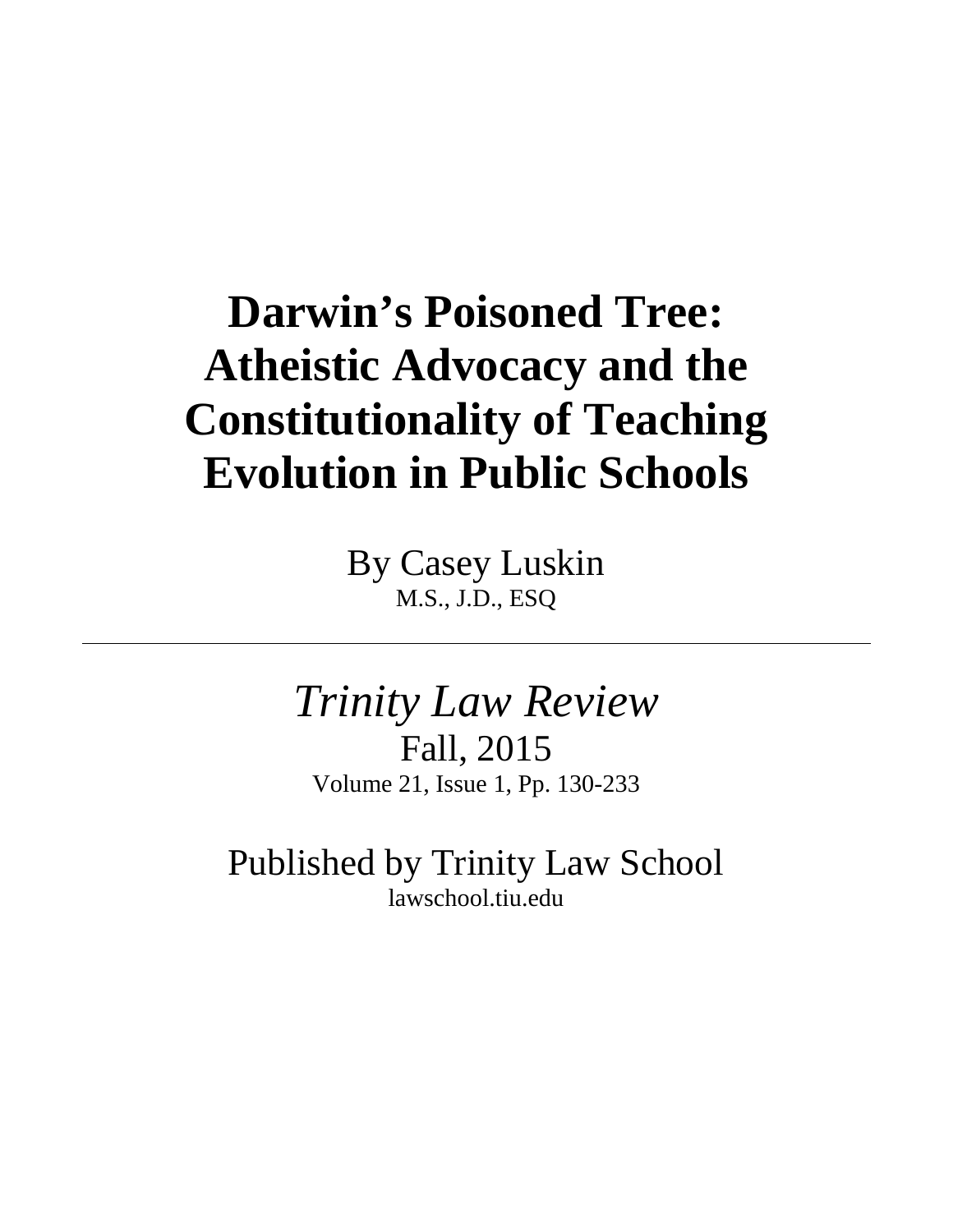# **DARWIN'S POISONED TREE: ATHEISTIC** ADVOCACY AND THE CONSTITUTIONALITY OF **TEACHING EVOLUTION IN PUBLIC SCHOOLS**

# **CASEY LUSKIN**\*

#### **Introduction**

The teaching of biological origins in public schools is a contentious and highly debated area of the law. If there is any fixed star of this evolving legal field, it is the U.S. Supreme Court's 1968 holding in *Epperson v*. Arkansas that "[t]he First Amendment mandates governmental neutrality between religion and religion, and between religion and nonreligion."

Following this mandate for state neutrality in evolution education, various courts and legal scholars have opposed the teaching of alternatives to evolution by citing an historical connection between opposition to evolution and the advocacy of "fundamentalist" religion.<sup>2</sup> One author contends that attempts to teach non-evolutionary viewpoints of biological origins are unconstitutional because such viewpoints are associated with religion, making them "[f] ruit of the poison tree."<sup>3</sup> Another scholar similarly suggests that some educational policies that sanction critique of evolution entail "government measures that arise from a constitutionally problematic history" and are therefore "tainted . . . fruit of the poisonous tree."<sup>4</sup> Kristi L. Bowman warns that under current law, the "religious"

<sup>3</sup> Todd R. Olin, Note, Fruit of the Poison Tree: A First Amendment Analysis of the History and Character of Intelligent Design Education, 90 MINN. L. REV. 1107 (2006).

<sup>\*</sup> Attorney at Law; Research Coordinator, Discovery Institute, Seattle, WA. B.S.

University of California, San Diego; M.S. University of California, San Diego; J.D. University of San Diego. The author thanks Anika Smith, David DeWolf, Sarah Chaffee, and John West for their input and advice on this article. He may be contacted at cluskin@discovery.org.

<sup>&</sup>lt;sup>1</sup> Epperson v. Arkansas, 393 U.S. 97, 104 (1968) (citations omitted).

<sup>&</sup>lt;sup>2</sup> See Kitzmiller v. Dover Area Sch. Dist., 400 F. Supp. 2d 707, 716 (M.D. Pa. 2005); Selman v. Cobb Cty. Sch. Dist., 390 F. Supp. 2d 1286, 1306 (N.D. Ga. 2005), vacated, 449 F.3d 1320, 1323 (11th Cir. 2006); Jon D. Miller, Eugenie C. Scott, & Shinji Okamoto, Public Acceptance of Evolution, 313 SCI. 765 (2006).

<sup>&</sup>lt;sup>4</sup> Asma T. Uddin, Evolution Toward Neutrality: Evolution Disclaimers, Establishment Jurisprudence Confusions, and a Proposal of Untainted Fruits of a Poisonous Tree, 8 RUTGERS J. L. & RELIGION 12 (2007) (citations omitted).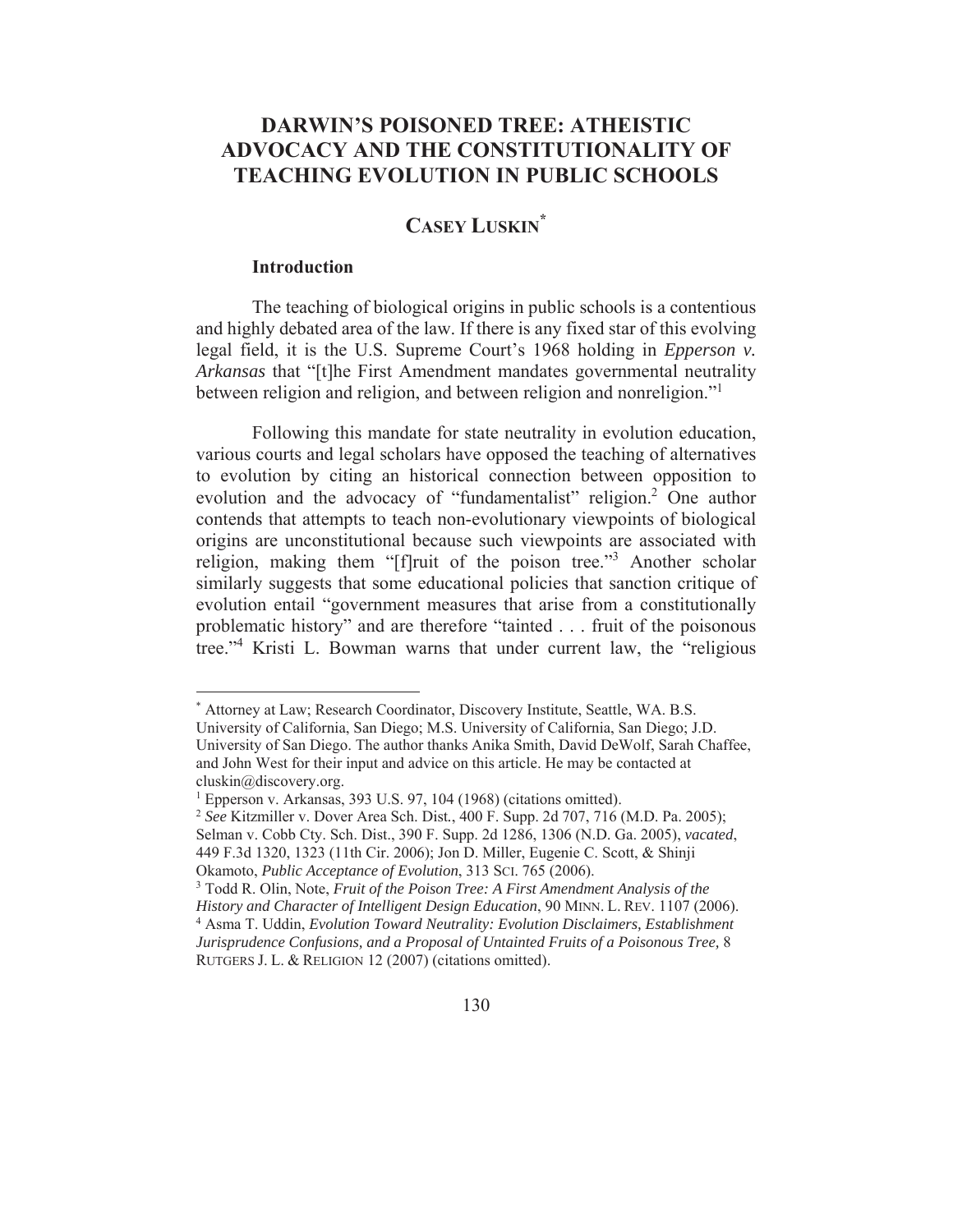motivation of many involved in the intelligent design movement" might taint any analysis into the government purpose behind policies supporting the teaching of intelligent design, rendering them unconstitutional.<sup>5</sup> Multiple cases have considered the historical connection between religion and opposition to evolution when striking down educational policies that challenged evolution. (These cases are discussed in Part 1A of this article.) As this article will show, such reasoning, if applied fairly and consistently, could also threaten the constitutionality of teaching evolution itself—an outcome that is neither pedagogically desirable nor legally necessary.

The effect prong of the *Lemon* test requires that the primary effect of a government policy neither "advance<sup>[]"</sup> *nor* "*inhibit*[]" religion.<sup>6</sup> Various courts have found that policies which encourage teaching alternatives to evolution have the primary effect of advancing religion because these alternatives have historical ties to religion. But what if there are parallel historical associations between anti-religious activism and the advocacy of evolution? This could lead to objective perceptions that teaching evolution endorses such anti-religious advocacy, thereby inhibiting religion, or endorsing and advancing non-theistic or atheistic religious viewpoints.

If the public is aware of the close historical association between the advocacy of evolution and anti-religious activism, then the teaching of evolution may make many religious Americans feel like political outsiders.<sup>7</sup> Despite the fact that many scientific organizations and some influential

"Effects": Kitzmiller v. Dover Area School District, 400 F. Supp. 2d 707 (M.D. Pa. 2005), and the Fate of Intelligent Design in our Public Schools, 86 NEB. L. REV. 708, 735 (2008) ("By exhaustively tracing ID's heritage to creationism and creation science, the

<sup>&</sup>lt;sup>5</sup> Kristi L. Bowman, Seeing Government Purpose Through the Objective Observer's Eyes: The Evolution-Intelligent Design Debates, 29 HARV. J.L. & PUB. POL'Y 417, 468 (2006) (Bowman notes that this sort of analysis is precisely what rendered the policy unconstitutional in Selman v. Cobb County.); See also Philip Sparr, Note, Special

court effectively foreclosed the questions of ID's scientific legitimacy under a purpose or effects prong analysis.").

 $6$  Lemon v. Kurtzman, 403 U.S. 602, 612 (1971) (emphasis added).

<sup>&</sup>lt;sup>7</sup> See Jana R. McCreary, *This Is the Trap the Courts Built: Dealing with the* Entanglement of Religion and the Origin of Life in American Public Schools, 37 Sw. U. L. REV. 1, 67 (2008) ("The school districts that have such policies in place are not showing neutrality—those who agree with the religious dogma represented by evolution feel like favored members of the community while those who disagree feel like outsiders.").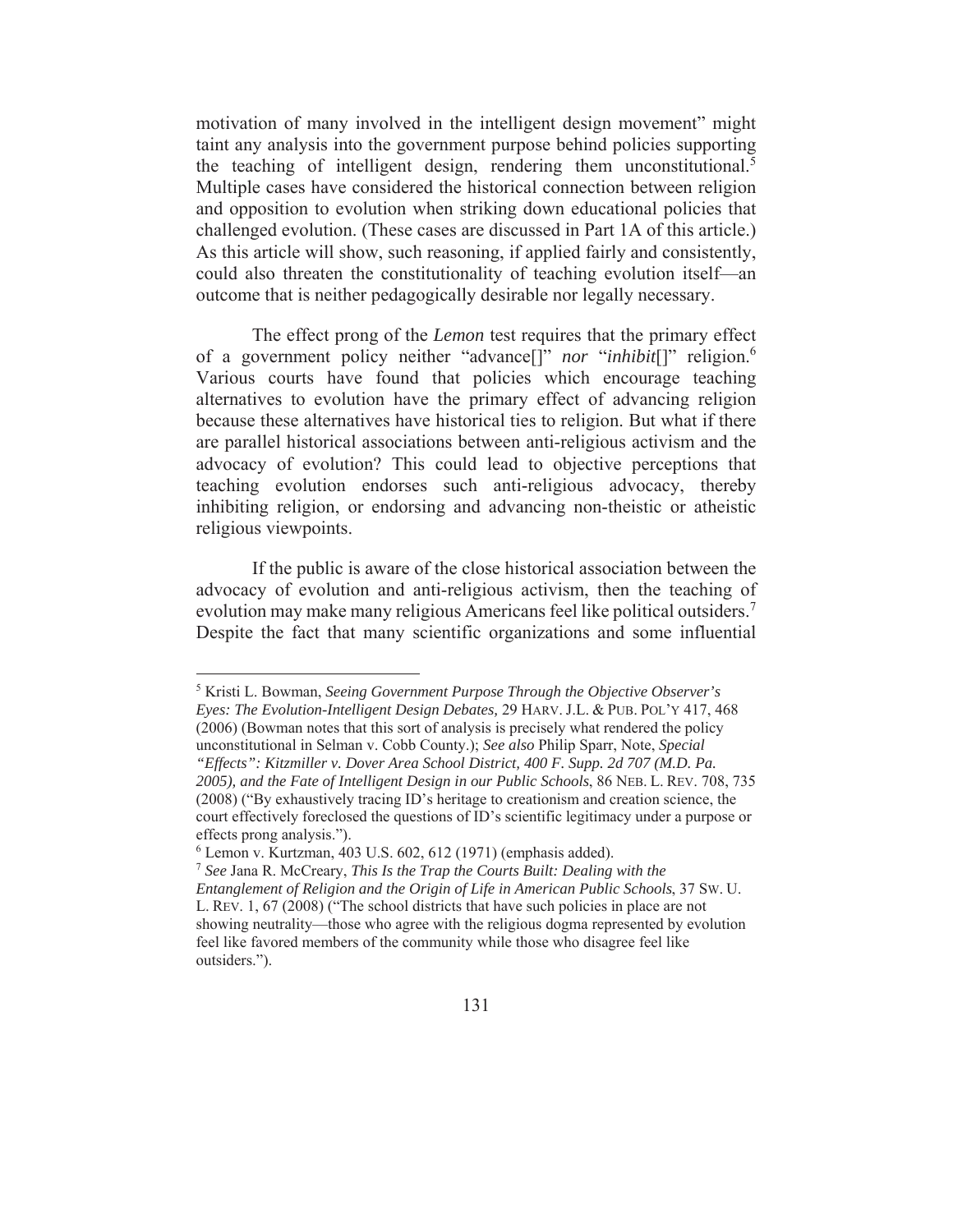religious organizations officially support compatibility between evolution and religion, widely known anti-religious activism associated with evolution could also "poison the tree" from which evolution-education falls. The past ten years have seen the rise of a vocal group of "new atheists" who vehemently maintain that evolution refutes religious belief. But the arguments of "new atheists" are hardly new—such arguments have been widespread and widely known throughout society since the time of Darwin. Given such an historical association between evolution and anti-religious activism, current tests for assessing the constitutionality of teaching theories of biological origins, when applied fairly, could conceivably render the teaching of evolution unconstitutional.

There are good reasons to expect that such an unwanted outcome can be avoided. Science stands or falls on the evidence. Evolution is a legitimate scientific theory that public schools should be able to teach. The personal religious (or anti-religious) beliefs, motives, affiliations, and even activism of evolutionary scientists do not determine whether their views about evolution are scientific, or scientifically correct. In keeping with this principle, some legal tests for interpreting the Establishment Clause avoid committing the genetic fallacy, and appreciate that historical connections between a particular viewpoint and religious (or anti-religious) advocacy are secondary to determining whether that viewpoint actually is scientific.

Legitimate scientific theories like evolution should not be disbarred from science classrooms simply because of the religious (or anti-religious) views and activism of their proponents. Therefore, in order to preserve the teaching of evolution, it may be necessary to revise legal tests that are applied to assess the constitutionality of teaching biological origins. To put it bluntly, if evolution is to be continued to be taught in public schools, courts must abandon inquiries which look at the historical associations between a viewpoint on origins and religion (or non-religion).

#### **Preemptive Clarification**

Many have tried to equate the teaching of evolution with advocating atheism or secular humanism in attempts to bar evolution from the classroom (see Part 3A of this article). Having evolution declared unconstitutional to teach in public schools is neither my desire nor the necessary result of my argument. Though I am a scientific skeptic of neo-Darwinian evolution, I firmly believe that it can be formulated as a scientific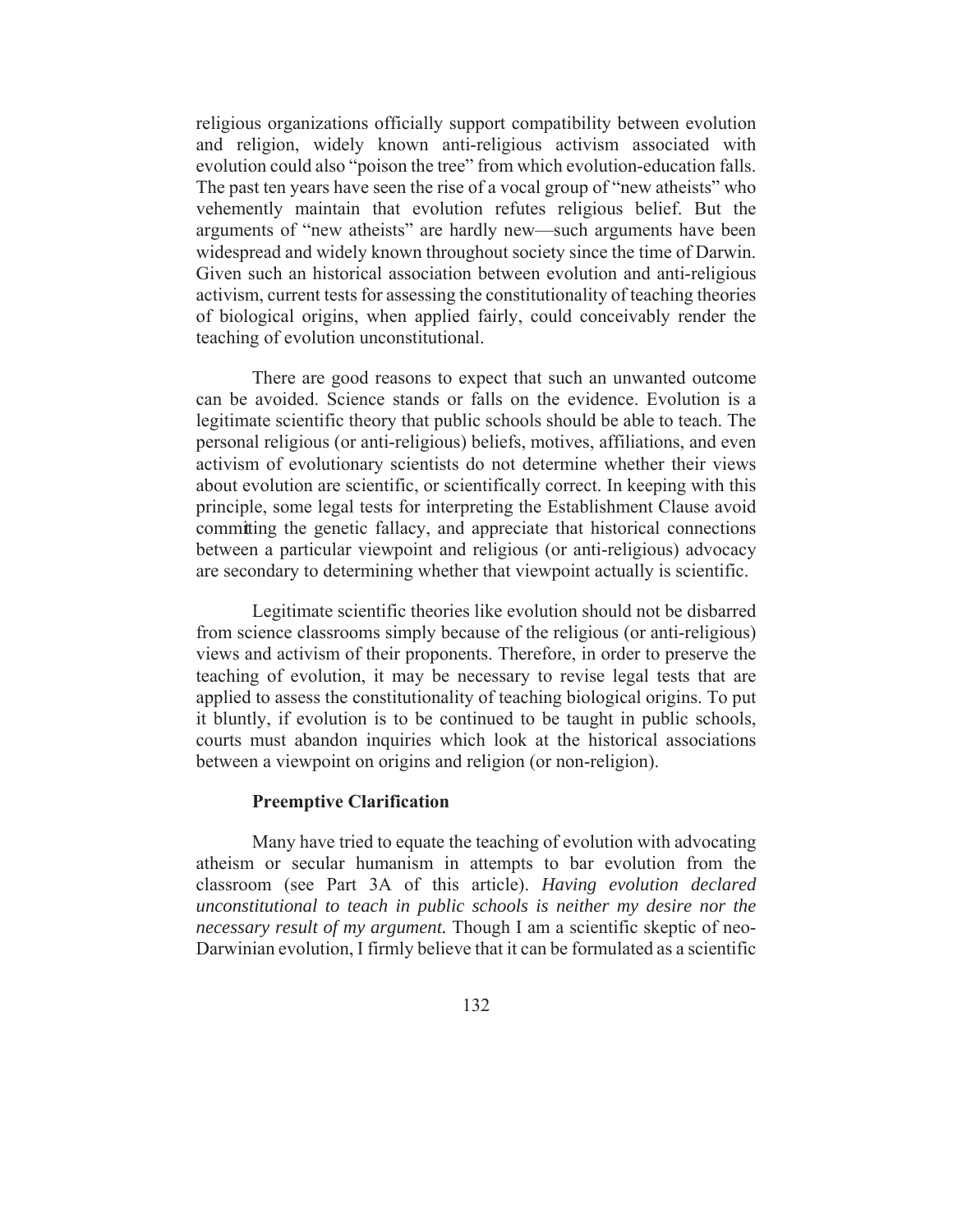theory and that teaching evolution in public school science classrooms should remain constitutional. Unlike some critics of evolution, I do not believe evolution is a religion.

Additionally, from the outset I must recognize that many religious persons, indeed many devout Christians who are scientists, claim to find no conflict between evolution and their religious views. Though a huge proportion of Darwinians are atheists or secular humanists, many are not.

Therefore, I am not arguing that all evolutionary scientists are atheists who preach an anti-religious message, nor am I arguing that acceptance of neo-Darwinian theory mandates belief in atheism or abandonment of traditional theism. My purpose in this present article is not to enter the debate about the correct relationship between neo-Darwinian evolution and religion. Rather, this article aims to review how leading advocates of evolution have promoted their views alongside anti-religious activism in a way which, under current legal tests, could be perceived as inhibiting, denigrating, or actively opposing religion, and endorsing antireligious viewpoints. Any fair analysis must conclude that under current law, the anti-religious activities and rhetoric associated with the advocacy of evolution threatens the teaching of evolution in public schools.

The problem, however, is not with the scientific theory of evolution or the activities and activism of its advocates, but rather with the current legal tests that are used to assess whether a concept is constitutional to teach in public schools. My aim is to expose a deficiency in some current legal tests that could disbar the teaching of evolution and propose new tests whereby the teaching of evolution in public schools can be safely justified.

I

Many might wish to dismiss the anti-religious activism associated with the advocacy of evolution as constitutionally irrelevant. However, proreligious activism associated with opposition to evolution has long been cited to prevent public schools from teaching non-evolutionary views. If evolution is associated with anti-religious activism, this must factor into constitutional analyses. Jurists who appreciate that justice is blind and that the law must be applied fairly will agree that current legal tests striking down such non-evolutionary views could similarly jeopardize the teaching of evolution.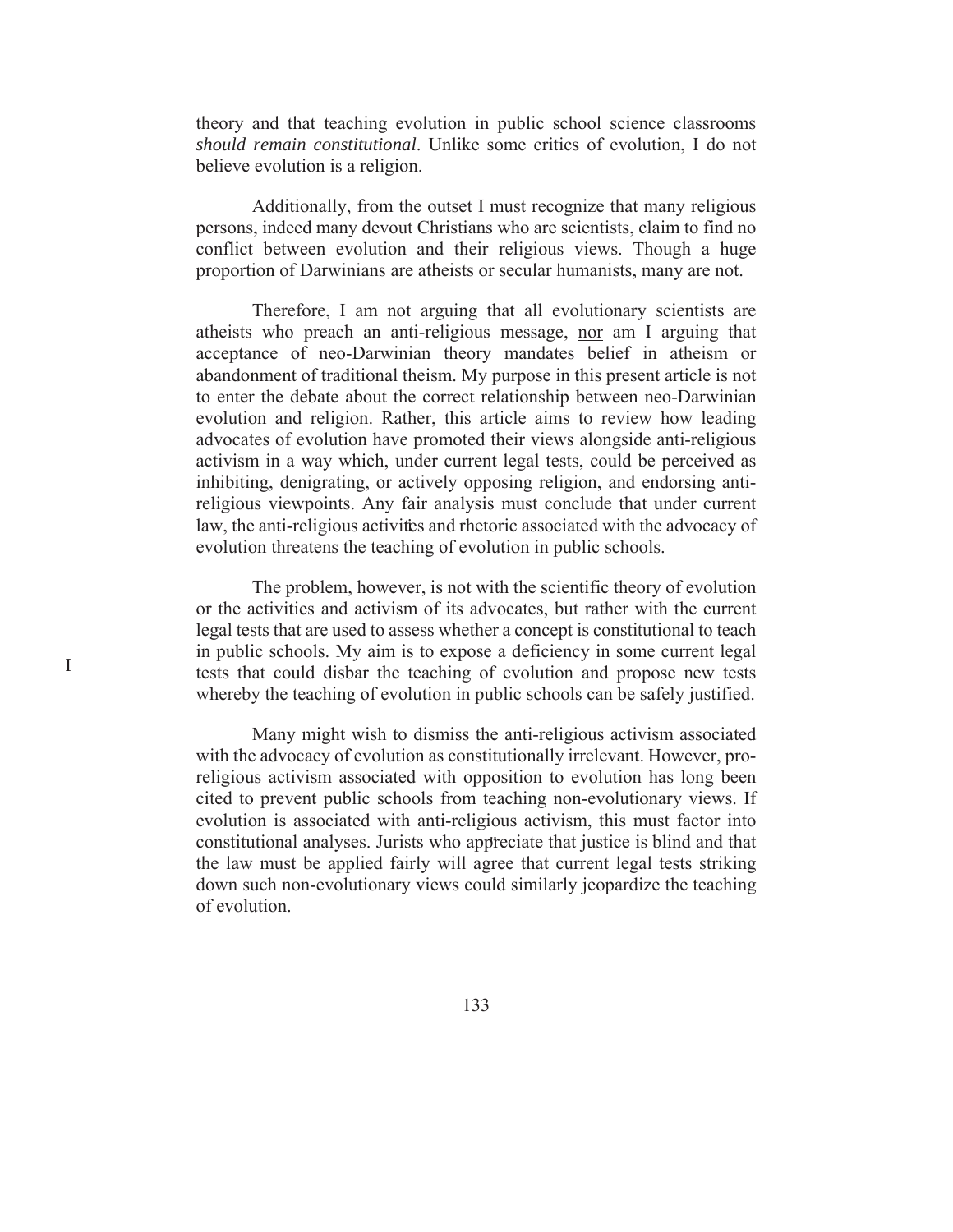Indeed, leading pro-evolution activists seem well-aware of this threat to teaching evolution in public schools. A spokesman for the nation's leading pro-Darwin lobbyist organization, the National Center for Science Education (NCSE), counseled his fellow Darwin-advocates that "We don't need the anti-creationists going and mixing their views on religion into their science. In fact, this is probably the surest path to disaster politically and in the courts."<sup>8</sup> Renowned University of Wisconsin-Madison historian of the evolution debate, Ronald Numbers, likewise observes that evolution's ties to atheism could potentially threaten its place in public schools:

"In the United States, our public schools are supposed to be religiously neutral. If evolution is in fact inherently atheistic, we probably shouldn't be teaching it in the schools. And that makes it very difficult when you have some prominent people like Dawkins, who's a well-credentialed biologist, saying, 'It really is atheistic.' He could undercut—not because he wants to—but he could undercut the ability of American schools to teach evolution.<sup>9"</sup>

Michael Ruse, a leading Darwinian philosopher of science at Florida State University whose testimony in the 1982 McLean v. Arkansas case underpinned Judge Overton's ruling that creationism isn't science, agrees that those who enlist Darwin to attack religion might unwittingly cause teachers who present evolution to "violate the separation of church and state" $\cdot$ 

A major part of the atheist attack is that science has shown that the God hypothesis is silly. Suppose this is true—that if you are a Darwinian, then you cannot be a Christian. How then does one answer the creationist who objects to the teaching of Darwinism in schools? Sauce for the goose is sauce for the gander. If theism cannot be taught in schools (in America) because it violates the separation of church and state, why then should Darwinism be permitted? If

<sup>&</sup>lt;sup>8</sup> Nick Matze, THE PANDA'S THUMB (June 24, 2006, 5:41 PM), http://www.pandasthumb. org/archives/2006/06/ron numbers int.html#comment-107918.

<sup>&</sup>lt;sup>9</sup> Steve Paulson, Seeing the Light-of Science, SALON (Jan. 2, 2007), http://www.salon. com/2007/01/02/numbers 12/.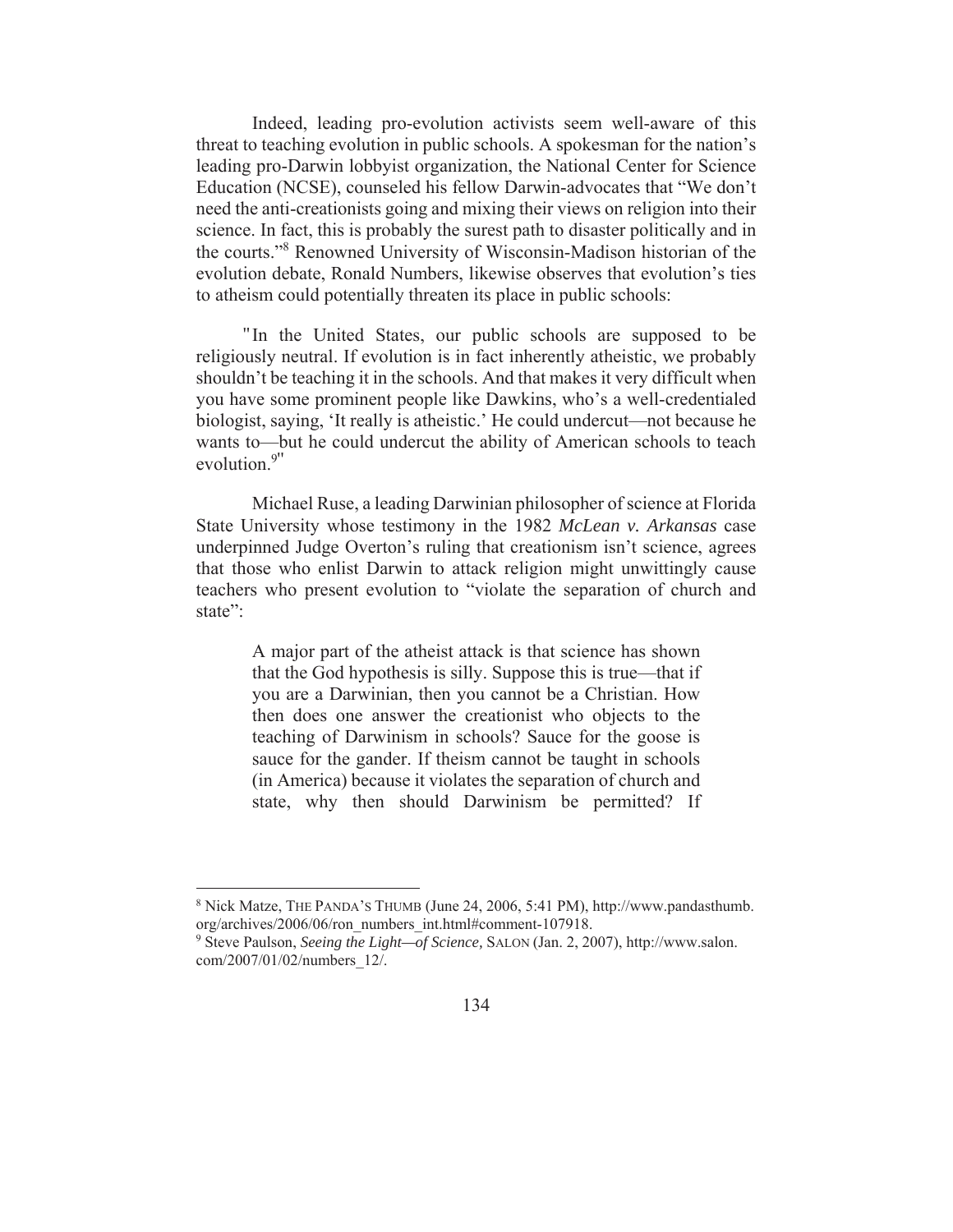Darwinism leads to atheism, does this not also violate the separation of church and state?<sup>10</sup>

If Darwinian evolution has anti-religious associations, then under current law, these could be a constitutional barrier to teaching it in public schools. But does there exist such a close historical tie between evolution and antireligious activism? If such historical associations exist, those who support fairness and neutrality in the law are now left with two choices: either teaching evolution must be deemed unconstitutional, or courts must abandon legal tests that consider the historical relationship between religious (or anti-religious) activism and the advocacy of theories of biological origins. The former option not only has disastrous consequences for science education, but it contradicts longstanding legal precedent that supports the constitutionality of teaching evolution. This article therefore suggests that historical analyses of associations between scientific advocacy and religious (or anti-religious) viewpoints should be abandoned, and that courts should consider new legal doctrines in order to justify teaching evolution

Jurists who understand that the law must be applied fairly will also see immediate implications for the constitutionality of teaching nonevolutionary theories of origin, such as intelligent design (ID). If antireligious activism associated with the advocacy of evolution is not fatal to teaching evolution, then in a symmetrical manner, any religious (or antireligious) advocacy associated with ID cannot be constitutionally fatal to teaching that concept as well.

### **Summary of Argument**

Part I will recount the various courts that have scrutinized the historical association between views on biological origins and religious activism, and expound upon the constitutional implications of societal perceptions of those historical associations. After discussing how the endorsement test assesses the objective perceptions of government actions, I will argue that a publicly-known historical association between the advocacy of evolution and anti-religious activism could render the teaching of evolution unconstitutional under current law

<sup>&</sup>lt;sup>10</sup> Michael Ruse, Book Review, 98 ISIS 814-16 (2007) (reviewing RICHARD DAWKINS, THE GOD DELUSION (2006)).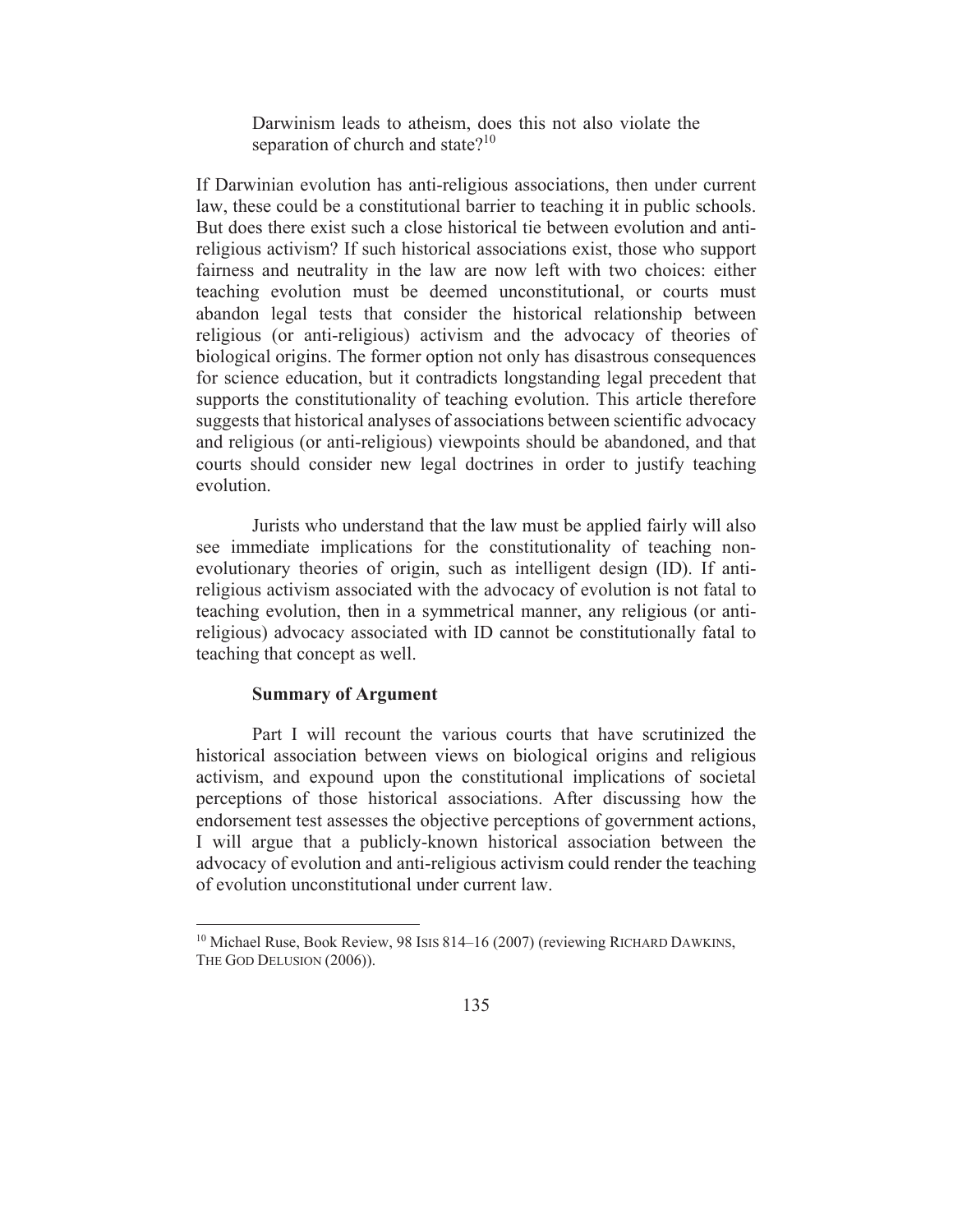For those unconvinced that evolution bears close historical ties to anti-religious activism, Part II provides extensive documentation summarizing the close historical relationship between advocacy for evolution and anti-religious activism. Space limitations prevent expanding Part II beyond about a few hundred footnotes, but this author has already collected numerous additional sources that reveal a close historical association between the advocacy of evolution and anti-religious activism. To continue the analogy, this section will review the "poison in the tree" of evolution. This history of evolution advocacy includes:

- A long-standing public perception of "warfare" between  $\bullet$ evolution and religion;
- Associations between anti-religious ideas and evolution  $\bullet$ drawn by Darwin and other 19th century intellectuals;
- A long history of public promotion of evolution by leading  $\bullet$ scientists and academics alongside anti-religious activism (including a recent escalation in such activities);
- Promotion of evolution in mainstream biology textbooks in manners that many would consider hostile towards theistic religion;
- Strong advocacy for evolution by atheist organizations;
- Extensive promotion of evolution in the liberal arts, social sciences, popular press, and media, found alongside antireligious rhetoric;
- The common use of "dysteleology" in evolution advocacy, a  $\bullet$ theological argument where evolution is purportedly demonstrated by arguing against the action of God;
- Widespread efforts to explain the origin of human religion and morality in evolutionary terms that would be perceived to conflict with common religious teachings.

Finally, Part III will argue that the solution is *not* to declare evolution unconstitutional, as that would overturn decades of legal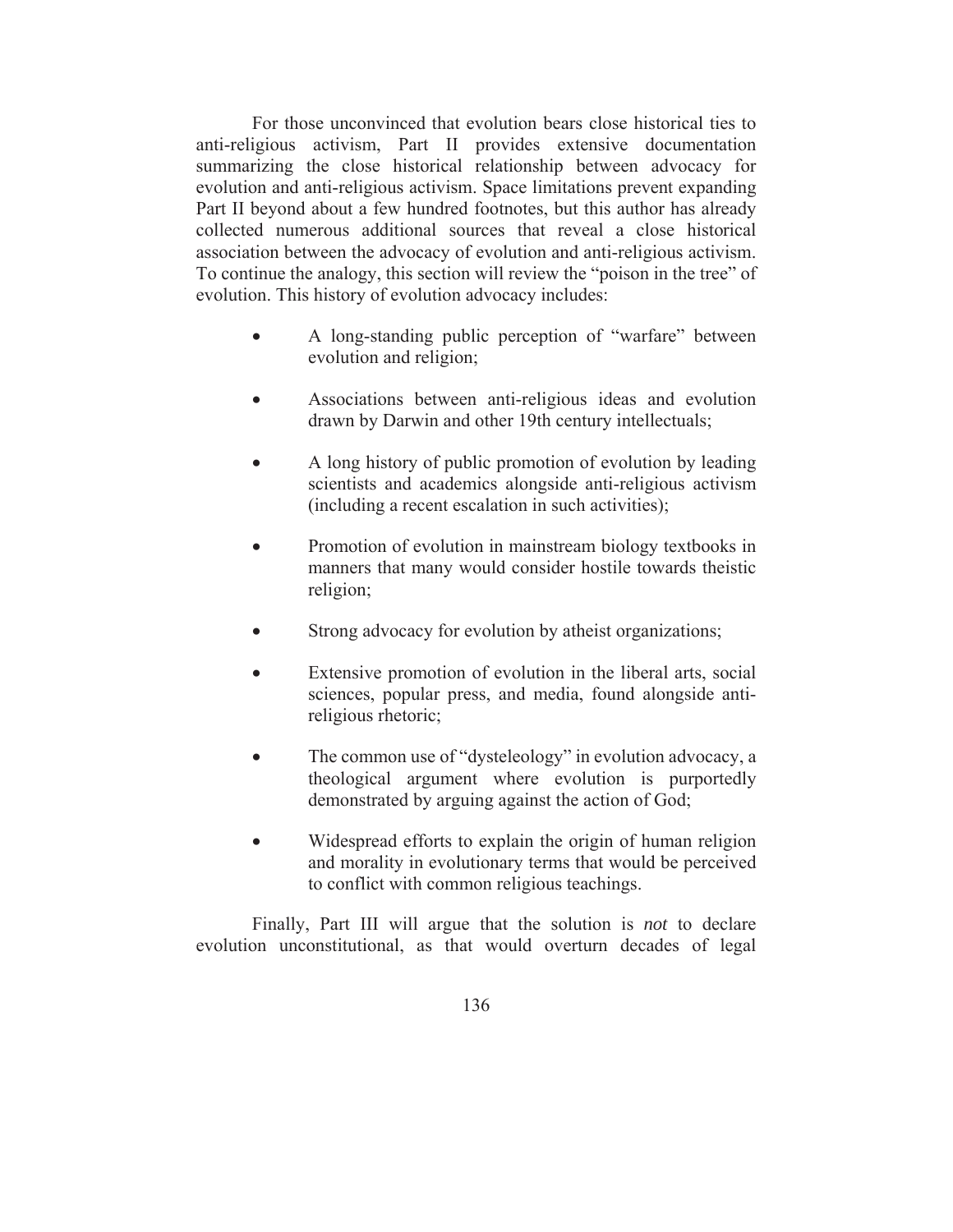precedent holding that teaching evolution is legal and harm student learning. This section will recount various lawsuits that have tried and failed to ban evolution from the classroom. It will be argued that teaching evolution is good pedagogy because neo-Darwinism has been tremendously influential in modern biology. Excluding a scientific viewpoint from classrooms simply because of the religious (or anti-religious) advocacy of its proponents is not only bad law, it would harm science education.

My conclusion is that courts must jettison from their constitutional analysis any consideration of religious (or anti-religious) advocacy on the part of proponents of a view on biological origins. This solution allows courts to simultaneously recognize the historical fact of evolution advocacy's close ties with anti-religious activism, and allow the teaching of scientific theories like evolution which have a primary effect that advances scientific knowledge.<sup>11</sup> Any effects upon religion are incidental or secondary to that primary effect.<sup>12</sup> This is the antidote to Darwin's poisoned tree. It can save the teaching of evolution in public schools, but it will require a revision of current legal tests regarding the constitutionality of teaching viewpoints of origins. As a result of this revision, the cultural history of non-evolutionary views and their associations with religious (or anti-religious) advocacy can no longer be considered germane to a constitutional analysis under the Establishment Clause. If the law is to be applied fairly and symmetrically, this conclusion must be equally true for assessing the teaching of ID in public schools as it is for teaching evolution.

## **Part I: The Legal Setting**

## A. Judicial Analysis of Historical Religious Activism when Dealing with the Teaching of Biological Origins

Courts dealing with the teaching of biological origins in public schools have often attempted to recount the history of the evolution

<sup>&</sup>lt;sup>11</sup> Theresa Wilson, *Evolution, Creation, and Naturally Selecting Intelligent Design out of* the Public Schools, 34 U. TOL. L. REV. 203, 232 (2003). ("[I]f a theory has scientific value and evidence to support it, its primary effect would be to advance knowledge of the natural world, not to advance religion. The ultimate goal of schools is to educate students. Where a theory has scientific value and supporting evidence, it provides a basis for knowledge. Whether it coincidentally advances [or inhibits] religion should not matter."). <sup>12</sup> David K. DeWolf, John G. West, & Casey Luskin, Intelligent Design Will Survive Kitzmiller v. Dover, 68 MONT. L. REV. 7, 46-48 (2007).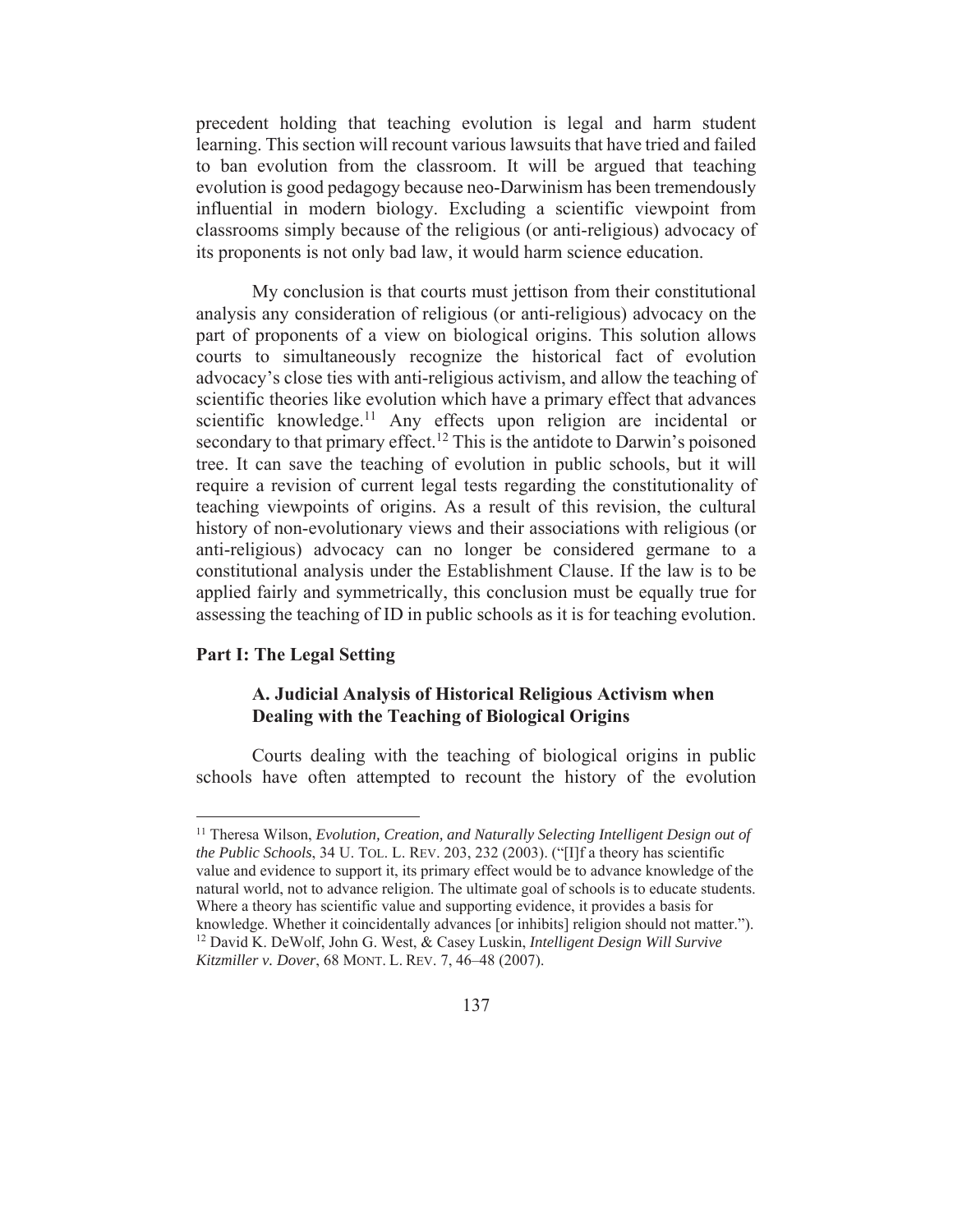controversy. These retellings invariably portray opposition to evolution as religiously based, and attempt to historically associate opposition to evolution with religion. Five cases illustrate how courts have inquired into the historical associations between religious advocacy and viewpoints on biological origins.

#### **Epperson v. Arkansas**

*Epperson v. Arkansas* arose out of a challenge to an Arkansas statute which made it a misdemeanor for a teacher in any Arkansas public school "to teach the theory or doctrine that mankind ascended or descended from a lower order of animals."<sup>13</sup> The U.S. Supreme Court struck the law down as establishing religion because the law "selects from the body of knowledge a particular segment which it proscribes for the sole reason that it is deemed to conflict with a particular religious doctrine."<sup>14</sup>

The Court found that the purpose of the statute was to protect a religious viewpoint. The Arkansas statute was directly descended from the Tennessee "Monkey Law" of the Scopes Trial which had made it unlawful "to teach any theory that denies the story of the Divine Creation of man as taught in the Bible."<sup>15</sup> The Court found this history relevant to its constitutional analysis:

The statute was a product of the upsurge of "fundamentalist" religious fervor of the twenties. The Arkansas statute was an adaptation of the famous Tennessee "monkey law" which that State adopted in  $1925...$  It is clear that fundamentalist sectarian conviction was and is the law's reason for existence. $16$ 

The Court also found relevant the fact that advertisements in favor of the law explicitly warned Christian voters that if the law was not passed, churchgoers would be "forced to pay taxes to support teachers to teach evolution which will undermine the faith of their children."<sup>17</sup> It further found that "letters from the public expressed the fear that teaching of

<sup>&</sup>lt;sup>13</sup> Epperson v. Arkansas, 393 U.S. 97, 98–99 (1968).

 $^{14}$  *Id.* at 108.

 $15$  Id.

 $16$  *Id.* at 98, 107-08.

 $17$  *Id.* at 109.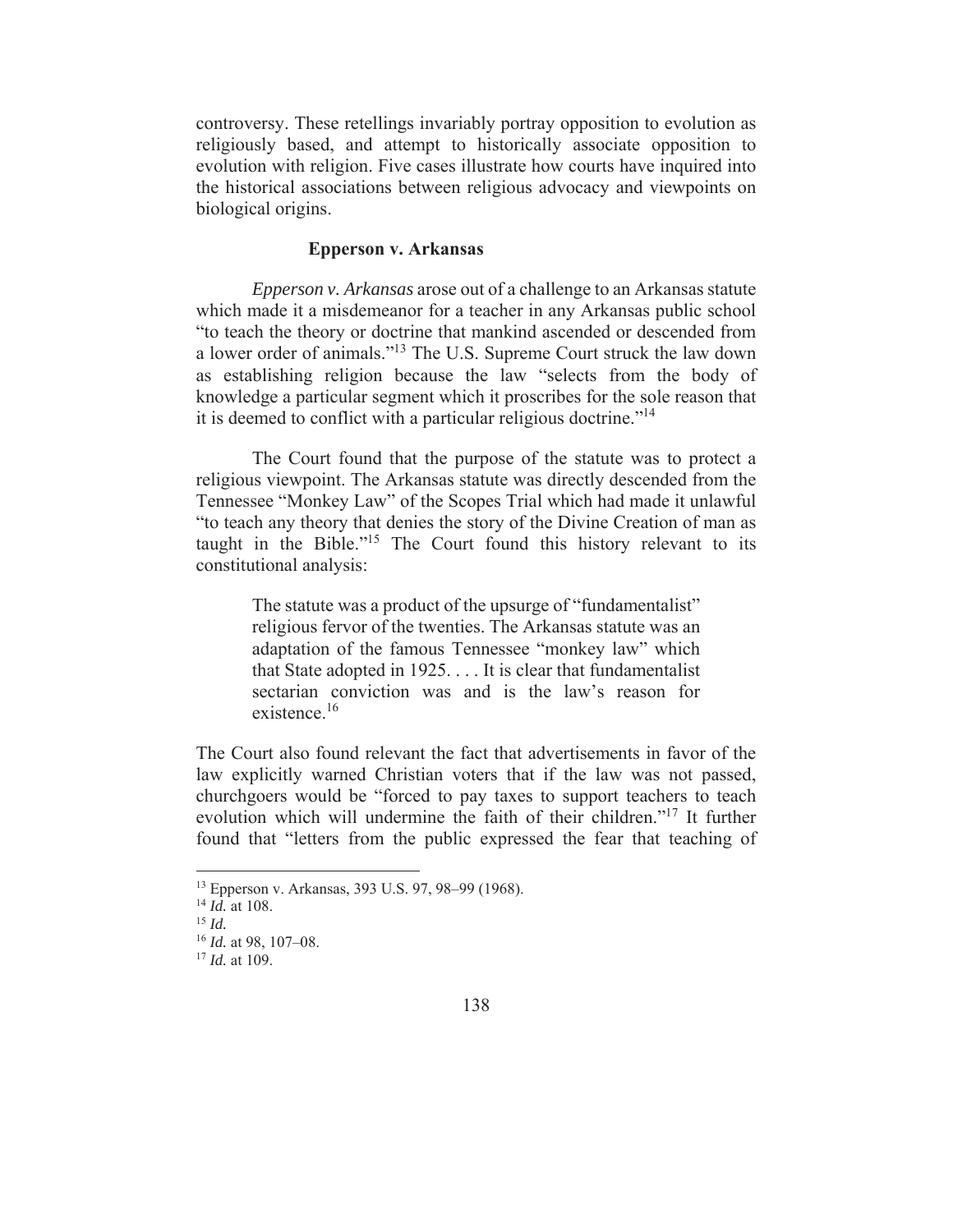evolution would be 'subversive of Christianity.'"<sup>18</sup> The Court suggested that the negative publicity surrounding the Tennessee law may have led the Arkansas legislature to eliminate reference to the Genesis account of creation, finding that "no doubt that the motivation for the law was the same."<sup>19</sup> In this case, the history recounted was highly specific to the law in question, but the religious activism behind advocacy for the law rendered it unconstitutional

In his concurring opinion, Justice Black warned that the majority's decision had "troublesome" implications. If evolution genuinely offends the religious beliefs of some Americans, Justice Black explained, the issue was more complex than the Court had stated:

Unless this Court is prepared simply to write off as pure nonsense the views of those who consider evolution an antireligious doctrine, then this issue presents problems under

THE BIBLE OR ATHEISM, WHICH?

All atheists favor evolution. If you agree with atheism vote against Act No. 1. If you agree with the Bible vote for Act No. 1. . . . Shall conscientious church members be forced to pay taxes to support teachers to teach evolution which will undermine the faith of their children? The Gazette said Russian Bolshevists laughed at Tennessee. True, and that sort will laugh at Arkansas. Who cares? Vote FOR ACT NO. 1.

Letters from the public expressed the fear that teaching of evolution would be "subversive of Christianity," and that it would cause school children "to disrespect the Bible." One letter read:

The cosmogony taught by [evolution] runs contrary to that of Moses and Jesus, and as such is nothing, if anything at all, but atheism... Now let the mothers and fathers of our state that are trying to raise their children in the Christian faith arise in their might and vote for this anti-evolution bill that will take it out of our tax supported schools. When they have saved the children, they have saved the state.

*Id.* (citations omitted).  $^{19}$  *Id.* at 109.

 $18$  *Id.* at 108, n.16. The court observed that the following advertisement was representative of those which were used to "secure adoption of the statute":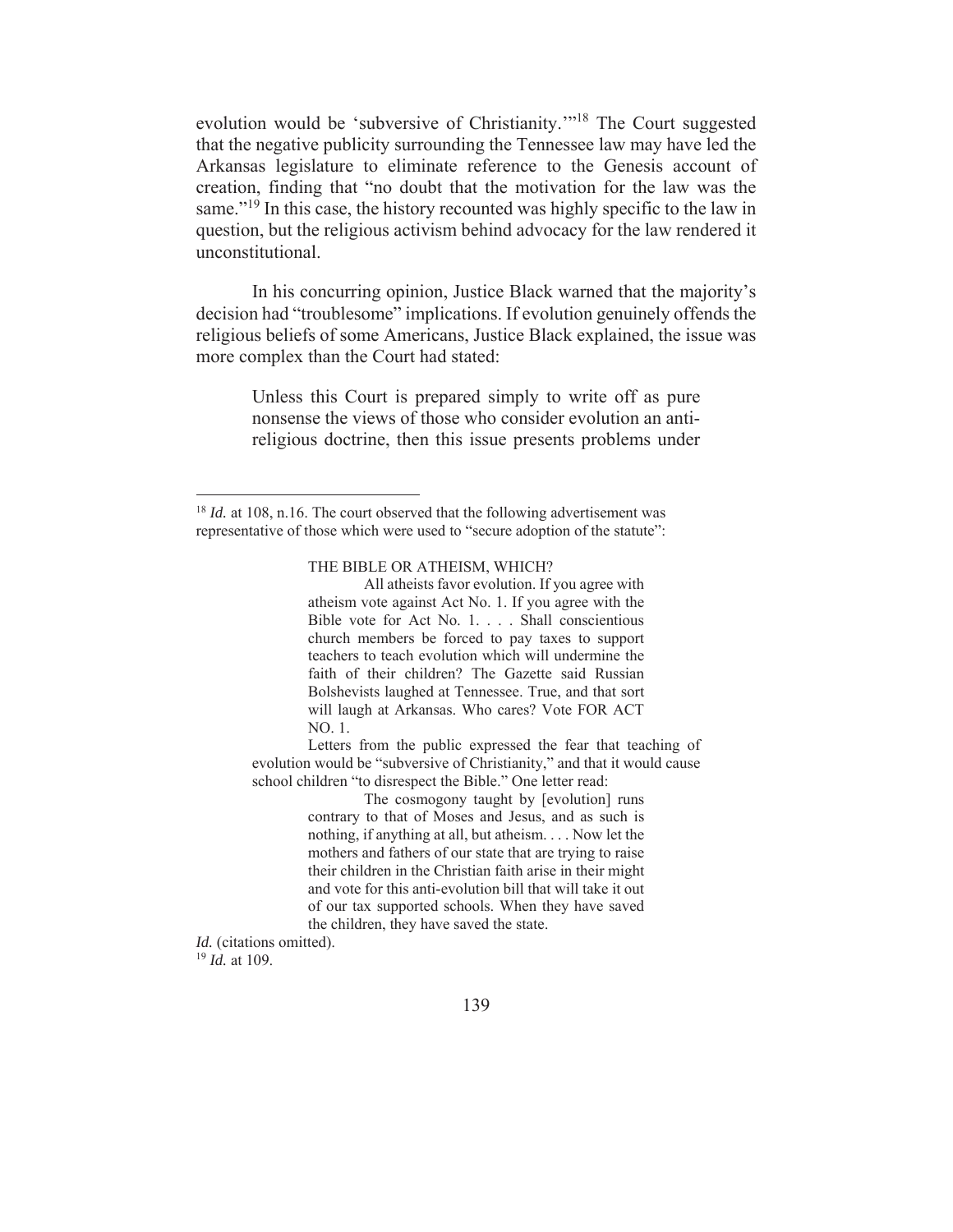the Establishment Clause far more troublesome than are discussed in the Court's opinion. $20$ 

Black's observations foreshadow the constitutional quandary that is scrutinized in this article

#### **McLean vs. Arkansas Board of Education**

Over a decade after their "Monkey-law" was struck down, Arkansas legislators enacted the "Balanced Treatment for Creation-Science and Evolution-Science Act," requiring that Arkansas public schools give "balanced treatment to creation-science and to evolution-science."<sup>21</sup> In McLean v. Arkansas Board of Education, federal district court judge William Overton struck down the statute after heavily weighing legislative intent and finding that the law's drafter had publicly proclaimed the religious purpose of the legislation.<sup>22</sup> The court found that internal communication indicated the Act was part of "a religious crusade" noting that: "[t]he State of Arkansas, like a number of states whose citizens have relatively homogeneous religious beliefs, has a long history of official opposition to evolution which is motivated by adherence to Fundamentalist beliefs in the inerrancy of the Book of Genesis."<sup>23</sup> Judge Overton recounted this "long history" of "Fundamentalists" and their historical opposition to the theory of evolution and support for creationism. This weighed heavily into the court's analysis of the law under the purpose prong of the *Lemon* test.

#### **Edwards v. Aguillard**

The most recent case over the teaching of biological origins to reach the U.S. Supreme Court was *Edwards v. Aguillard* in 1987. Similar to the controversy in *McLean*, the Louisiana legislature passed a "balanced" treatment" or "equal time" law stating no school is required to teach either evolution or creation science, but if either is taught, the other must also be taught.<sup>24</sup> The Supreme Court struck down the statute because it was passed under a predominantly religious purpose.

 $^{20}$  *Id.* at 113

<sup>&</sup>lt;sup>21</sup> McLean v. Arkansas Bd. of Educ., 529 F. Supp. 1255, 1256 (E.D. Ark. 2005).

 $22$  *Id.* at 1259–64.

 $^{23}$  *Id.* 

<sup>&</sup>lt;sup>24</sup> Edwards v. Aguillard, 482 U.S. 578, 583 (1987).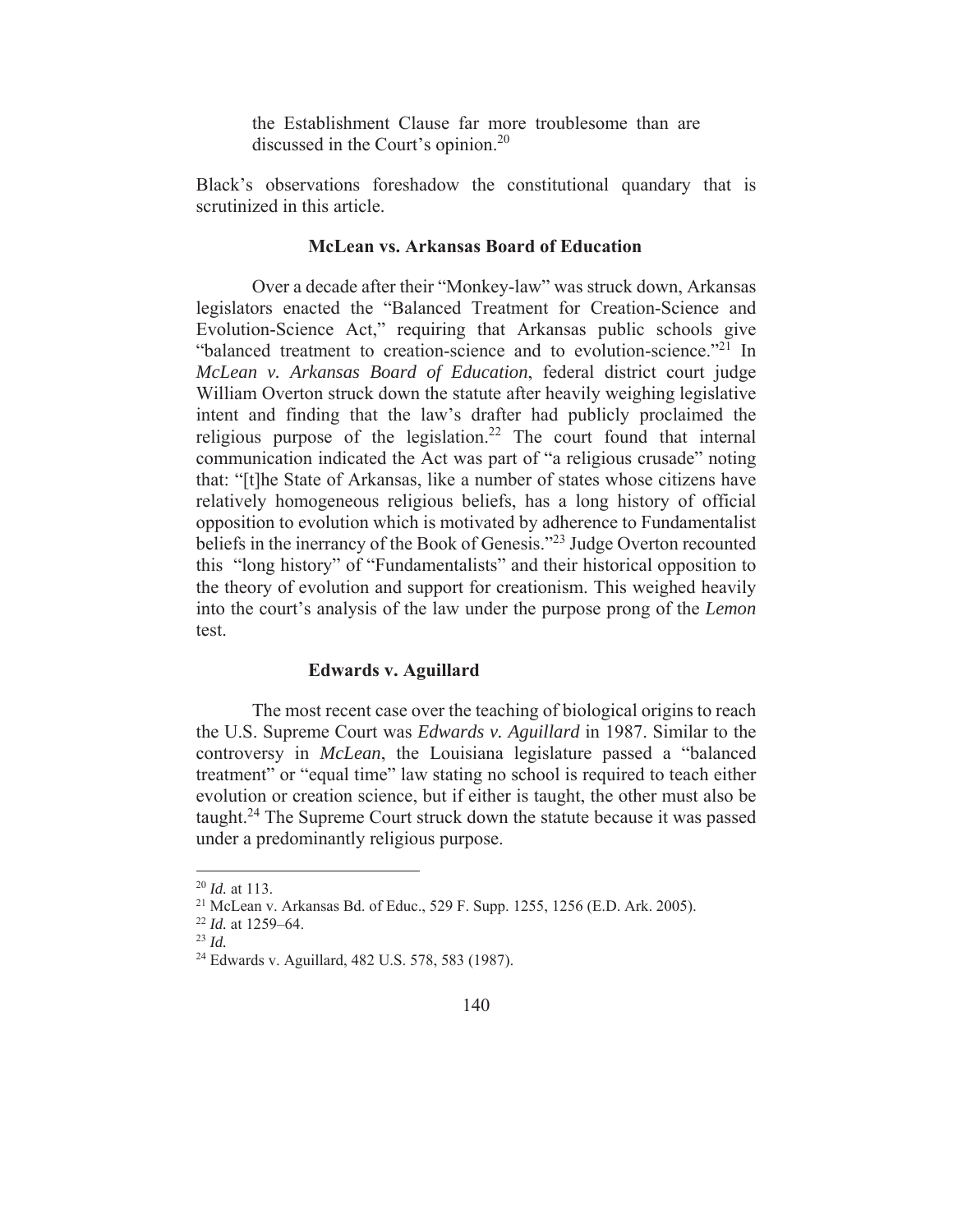In its analysis, the Court examined "the statute on its face, its legislative history, or its interpretation by a responsible administrative agency" because, "the plain meaning of the statute's words, enlightened by their context and the contemporaneous legislative history, can control the determination of legislative purpose."<sup>25</sup> After assessing the events leading up to the passage of the law, the Court found it relevant that "[t]here is a historic and contemporaneous link between the teachings of certain religious denominations and the teaching of evolution<sup>326</sup> and that "[t] hese same historic and contemporaneous antagonisms between the teachings of certain religious denominations and the teaching of evolution are present in this case."<sup>27</sup> These statements by the Court treat opposition to evolution as if it derives from a tree that is necessarily poisoned by Christian fundamentalism.

#### **Selman v. Cobb County**

Selman arose when the Cobb County School District in Georgia enacted a policy in 2002 requiring the placement of a sticker-disclaimer inside biology textbooks.<sup>28</sup> The ruling of federal district court Judge Clarence Cooper recounted explicit connections between the history of religious activism and the perceptions of that history by the citizenry: "[C]itizens around the country have been aware of the historical debate between evolution and religion."<sup>29</sup> Here the court argued that "the informed, reasonable observer would know that a significant number of Cobb County citizens had voiced opposition to the teaching of evolution for religious reasons" and "put pressure on the School Board to implement certain measures that would nevertheless dilute the teaching of evolution."30 Although the court found that school district did not intend to endorse religion, it found the "informed, reasonable [observer] would perceive the

<sup>&</sup>lt;sup>25</sup> *Id.* at 594.

 $26$  *Id.* at 590.

 $^{27}$  *Id.* at 591.

<sup>&</sup>lt;sup>28</sup> The disclaimer stated "This textbook contains material on evolution. Evolution is a theory, not a fact, regarding the origin of living things. This material should be approached with an open mind, studied carefully, and critically considered." Selman v.

Cobb Cty. Sch. Dist., 449 F.3d 1320, 1324 (11th Cir. 2006).

<sup>&</sup>lt;sup>29</sup> Selman v. Cobb Cty. Bd. of Educ., 390 F. Supp. 2d 1286, 1306 (N.D. Ga. 2005).  $30$  *Id.* at 1307.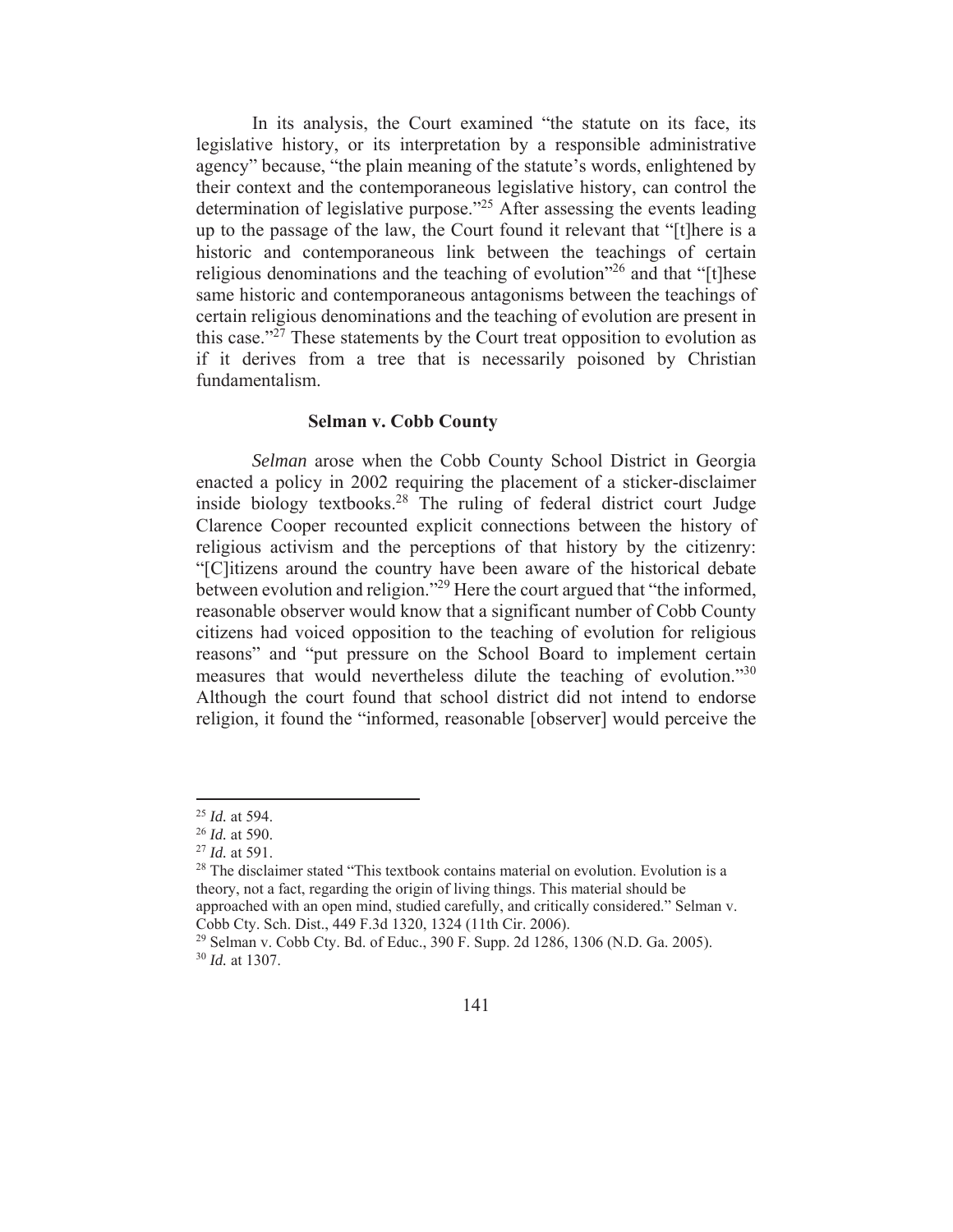School Board to be aligning itself with proponents of religious theories of origin."31

While district court's ruling was vacated and remanded by the 11th Circuit in May  $2006$ <sup>32</sup>, this ruling also shows how courts have examined the history of "Christian fundamentalist" opposition to evolution.

#### **Kitzmiller v. Dover**

In December 2004, 11 parents filed suit against the Dover Area School District in Pennsylvania over a policy requiring the reading of an oral disclaimer that favorably mentioned intelligent design.<sup>33</sup> Federal district court Judge John E. Jones III applied the endorsement test to Dover's ID-policy and found that "[t]he test consists of the reviewing court determining what message a challenged governmental policy or enactment conveys to a reasonable, objective observer who knows the policy's language, origins, and legislative history, as well as the history of the community and the broader social and historical context in which the policy arose."<sup>34</sup> The judge recounted legal precedent as if it treated opposition to evolution as springing from a poisoned tree:

In 1982, the district court in *McLean* reviewed Arkansas's balancedtreatment law and evaluated creation science in light of Scopes, Epperson, and the long history of Fundamentalism's attack on the scientific theory of evolution, as well as the statute's legislative history and historical context. ... Five years after *McLean* was decided, in 1987, the Supreme Court struck down Louisiana's balanced-treatment law in Edwards for similar reasons. After a thorough analysis of the history of fundamentalist attacks against evolution . . . and taking the character of organizations advocating for creation science into consideration, the Supreme Court held that the state violated the Establishment Clause.<sup>35</sup>

The defense contended that "the Court should ignore all evidence of ID's lineage and religious character,"<sup>36</sup> but the judge followed McLean and

 $31$  *Id.* at 1308.

<sup>&</sup>lt;sup>32</sup> Selman, 449 F.3d 1320, 1321.

<sup>&</sup>lt;sup>33</sup> Kitzmiller v. Dover Area Sch. Dist., 400 F. Supp. 2d 707 (M.D. Pa. 2005).

 $34$  *Id.* at 714–15.

 $35$  *Id.* at 717.

 $36$  *Id.* at 717, n.5.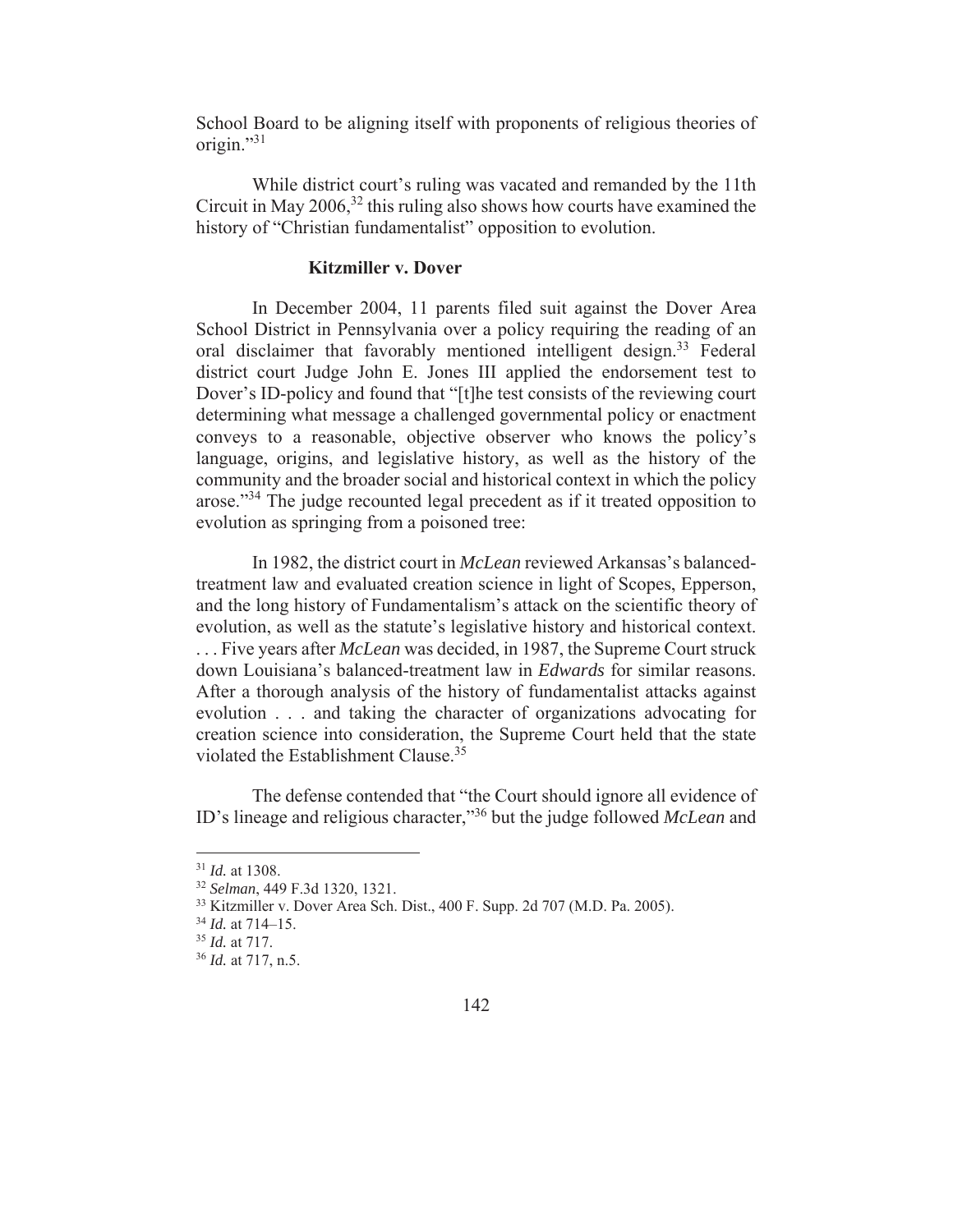*Edwards*, ruling that it was necessary to examine the historical associations between the challenged curricular subject and religion.<sup>37</sup> After establishing the necessity of looking at the historical background of an idea, Judge Jones assessed the historical background of intelligent design:

Having thus provided the social and historical context in which the ID Policy arose of which a reasonable observer, either adult or child would be aware, we will now focus on what the objective student alone would  $know.<sup>38</sup>$ 

The judge then concluded, "the objective student is presumed to have information concerning the history of religious opposition to evolution and would recognize that the Board's ID Policy is in keeping with that tradition."<sup>39</sup> Judge Jones also found that a the average Dover citizen would find the policy objectionable because, "[i]n light of the historical opposition to evolution by Christian fundamentalists and creationists[,] . . . the informed, reasonable observer would infer the School Board's problem with evolution to be that evolution does not acknowledge a creator."40

A review of the case law shows that multiple rulings have considered the history of religious activism surrounding opposition to evolution when assessing the constitutionality of government policies that deal with the teaching of origins. It remains to be seen whether analogous history exists for the pro-evolution viewpoint, whereby anti-religious activism is commonly associated with the advocacy of evolution. If this

<sup>&</sup>lt;sup>37</sup> Id. ("Defendants' argument lacks merit legally and logically. The evidence that Defendants are asking this Court to ignore is exactly the sort that the court in McLean considered and found dispositive concerning the question of whether creation science was a scientific view that could be taught in public schools, or a religious one that could not. The McLean court considered writings and statements by creation science advocates like Henry Morris and Duane Gish, as well as the activities and mission statements of creationist think-tanks like the Biblic Science Association, the Institution for Creation Research, and the Creation Science Research Center. The court did not make the relevance of such evidence conditional on whether the Arkansas Board of Education knew the information. Instead, the court treated the evidence as speaking directly to the threshold question of what creation science was. Moreover, in Edwards, the Supreme Court adopted *McLean's* analysis of such evidence without reservation . . . .").

<sup>&</sup>lt;sup>38</sup> *Id.* at 723.

 $39$  *Id.* at 728.

 $40$  *Id.* at 732.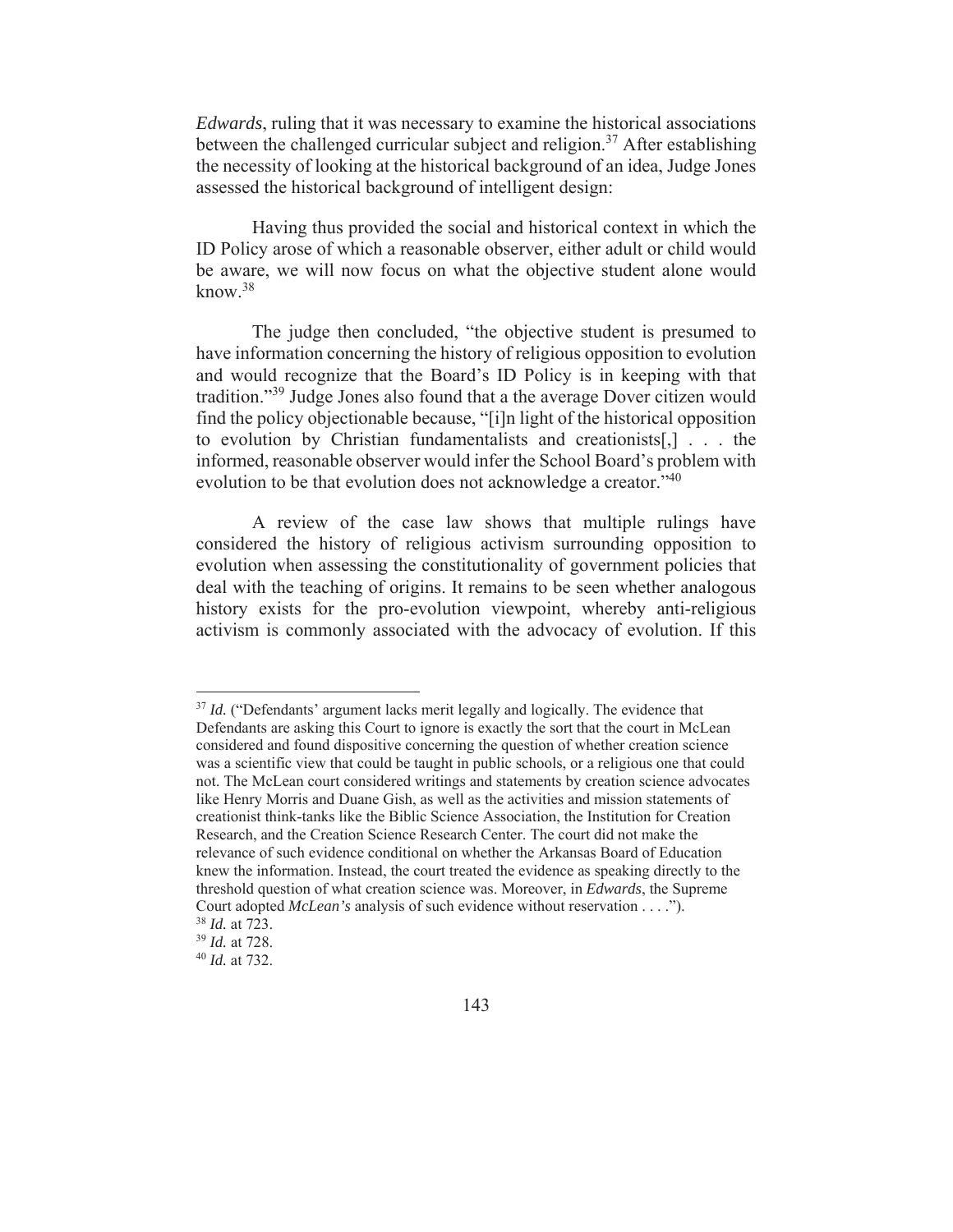history exists, the legal implications for teaching the pro-evolution viewpoint could be profound.

#### **B. The Endorsement Test**

Since its formulation in 1971, the three-pronged *Lemon* test has been the primary judicial vehicle for determining whether the government has established religion in public schools. Despite *Lemon*'s significance, many cases dealing with religion in public schools have employed Justice O'Connor's "endorsement test."<sup>41</sup> Indeed, the endorsement test has been invoked various times by even the U.S. Supreme Court, and the "reasonable" observer" central to the test is assumed to have an extensive knowledge of the facts and history surrounding a case.<sup>42</sup> Justice O'Connor explains how the endorsement test meshes with the *Lemon* test:

The purpose prong of the *Lemon* test asks whether government's actual purpose is to endorse or disapprove of religion. The effect prong asks whether, irrespective of government's actual purpose, the practice under review in fact conveys a message of endorsement or disapproval. An affirmative answer to either question should render the challenged practice invalid.<sup>43</sup>

When applied, the U.S. Supreme Court has emphasized that "endorsement" is analogous to showing "favoritism" or "promotion" of a religion, where "at the very least, [endorsement] prohibits government from appearing to take a position on questions of religious belief or from making adherence to a religion relevant in any way to a person's standing in the political community."<sup>44</sup> When first explicating the endorsement test, Justice

<sup>&</sup>lt;sup>41</sup> See, e.g. Kitzmiller, 400 F. Supp. 2d 707; Freiler v. Tangipahoa Parish Bd. of Educ., 185 F.3d 337 (5th Cir. 1999); Selman v. Cobb Cty. Sch. Dist., 449 F.3d 1320 (11th Cir.  $2006$ ).

<sup>&</sup>lt;sup>42</sup> See Cty. of Alleghenny v. ALCU 492 U.S. 573, 620 (1989), abrogated by Town of Greece, N.Y. v. Galloway, 134 S. Ct. 1811 (2014); Salazar v. Buono 559 U.S. 700, 703 (2010); Kitzmiller, 400 F. Supp. 2d 707. See also Kristi L. Bowman, Seeing Government Purpose Through the Objective Observer's Eyes: The Evolution-Intelligent Design Debates, 29 HARV. J.L. & PUB. POL'Y 417, 425 (2006) ("a reasonable observer brings an increasingly extensive knowledge of issues of law to any analysis").

 $43$  Lynch v. Donnelly, 465 U.S. 668, 690 (1984) (O'Connor, J., concurring).

<sup>&</sup>lt;sup>44</sup> Cty. of Alleghenny, 492 U.S. at 620 (1989), quoting Lynch, 465 U.S. at 687 (citations omitted).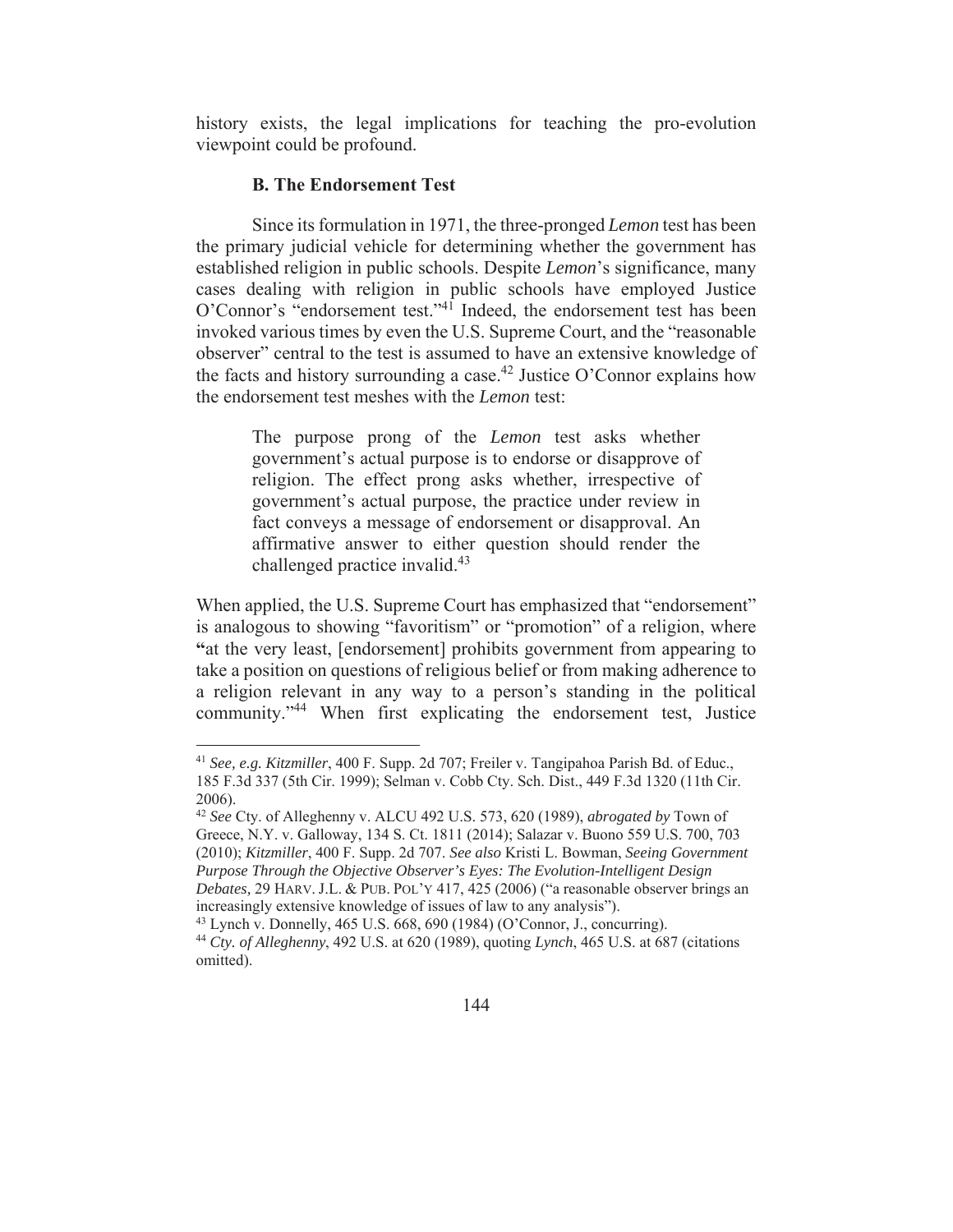O'Connor described endorsement as being dependent upon public perceptions:

What is crucial is that a government practice not have the effect of communicating a message of government endorsement or disapproval of religion. It is only practices having that effect, whether intentionally or unintentionally, that make religion relevant, in reality or public perception, to status in the political community.<sup>45</sup>

Thus under the endorsement test, even if the government does not intend to endorse religion, a government policy can be unconstitutional if it creates a public *perception* of government endorsement of religion.

Justice O'Connor also explained that a government policy endorses religion when it makes some group feel like an "outsider":

The second and more direct infringement is government endorsement or disapproval of religion. Endorsement sends a message to nonadherents that they are outsiders, not full members of the political community, and an accompanying message to adherents that they are insiders, favored members of the political community. Disapproval sends the opposite message.<sup>46</sup>

The relevance of these legal doctrines to the teaching evolution is obvious: If there exists a cultural history of anti-religious advocacy associated with the advocacy of evolution, then, under current law, teaching evolution could cause many citizens to perceive that government schools are endorsing an anti-religious viewpoint. This would make an objective, informed religious person who is aware of the fact of these historical associations feel like a political outsider when evolution is taught. If that citizen is a theist, particularly a member of America's large Christian population, then the perception that the government has endorsed a viewpoint antithetical to their religion could be very strong. Public perceptions of evolution must be considered carefully in light of the following extensive documentation showing a long, well-known public

 $45$  Lynch, 465 U.S. at 688 (O'Connor, J., concurring).

 $46$  *Id.* (O'Connor, J., concurring).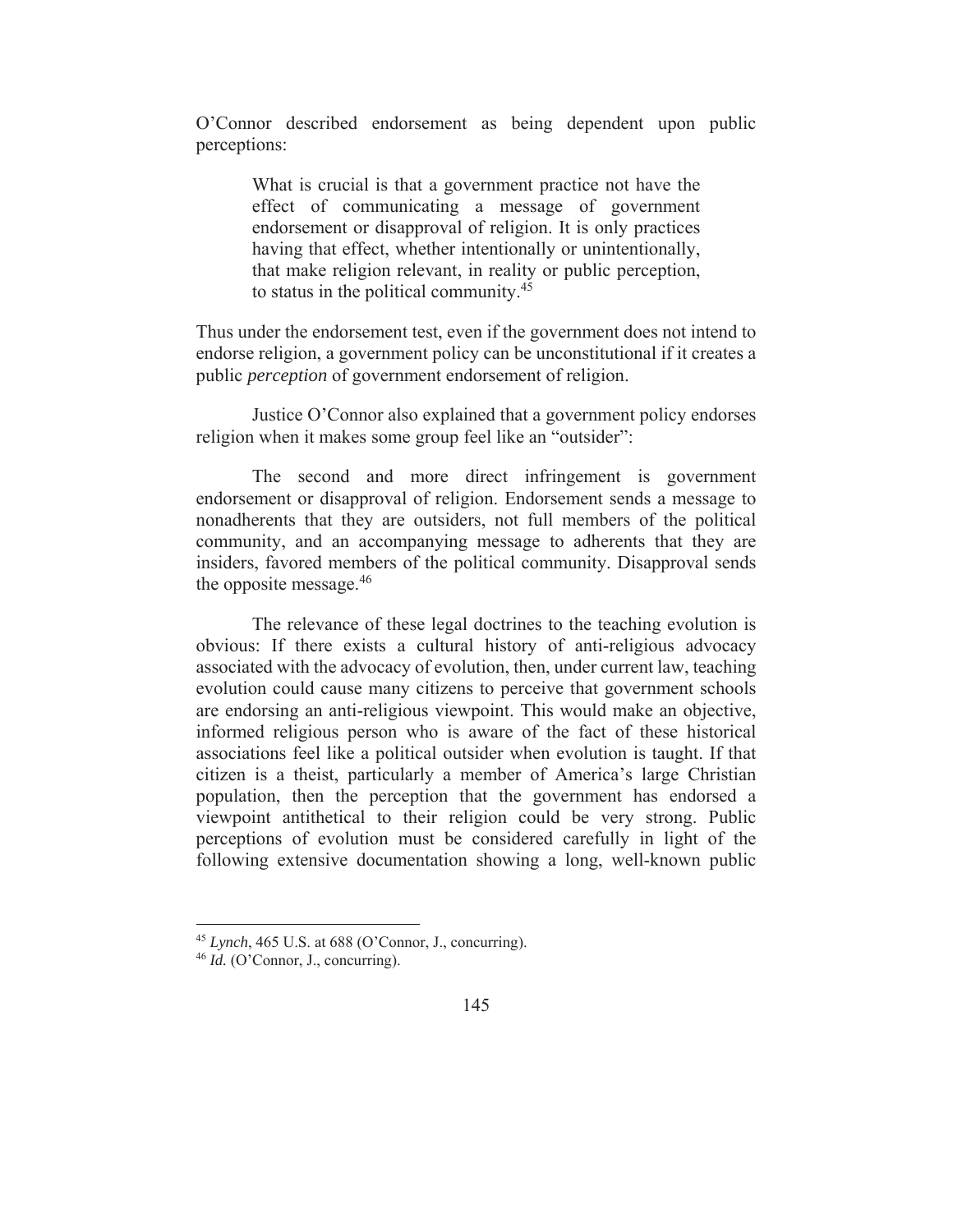history of close associations between anti-religious activism and the advocacy of evolution.

## Part II: Anti-Religious Activism Associated with the Advocacy of **Evolution**

In November 2006, two Russian scientists reported in the leading scientific journal *Nature* that their country was experiencing a surge of opposition against evolution. While religion was cited by these Russian scientists as a partial cause of the growth of opposition to evolution, they also noted that the Russian populace interpreted evolution in light of the propaganda of the atheistic Soviet regime. According to these Russian scientists, their country is "now seeing the delayed effects of 70 years of enforced atheism and official support for darwinism in the Soviet Union."<sup>47</sup> As a result, many opponents of Darwin in Russia "relate darwinism to Soviet ideology rather than to empirical natural science,<sup>148</sup> leading to natural opposition to evolution among the Russian public.

Russia's cultural and political history logically leads many Russians to associate the teaching of evolution with the "enforced atheism" and "ideology" of the Soviet regime. Obviously Russia is not America, but what if it were? Under current American legal tests, such an anti-religious history associating evolution with atheism could be quickly recognized by courts as creating an unconstitutional endorsement of atheism, inhibiting religion. Though America has never experienced the tyranny of "enforced atheism," evolution has commonly been advocated alongside anti-religious activism. In fact, a variety of leading evolutionary scientists have admitted that it would not be illogical for the general public to infer a close association between evolution and atheist, materialist ideology.

In 1997, Harvard zoologist Richard Lewontin argued in the widelyread New York Review of Books that many pro-evolution forces have historically been aggressive in their anti-religious activities. Lewontin recounts that in the 1950s, the scientific elite sought to increase the teaching of evolution in schools and "exten[d] its domination by attacking the control that families had maintained over the ideological formation of their

<sup>&</sup>lt;sup>47</sup> Georgy S. Levit, Letter to the Editor, Creationists Attack Secular Education in Russia, 444 NATURE 265 (2006).

 $48$  *M*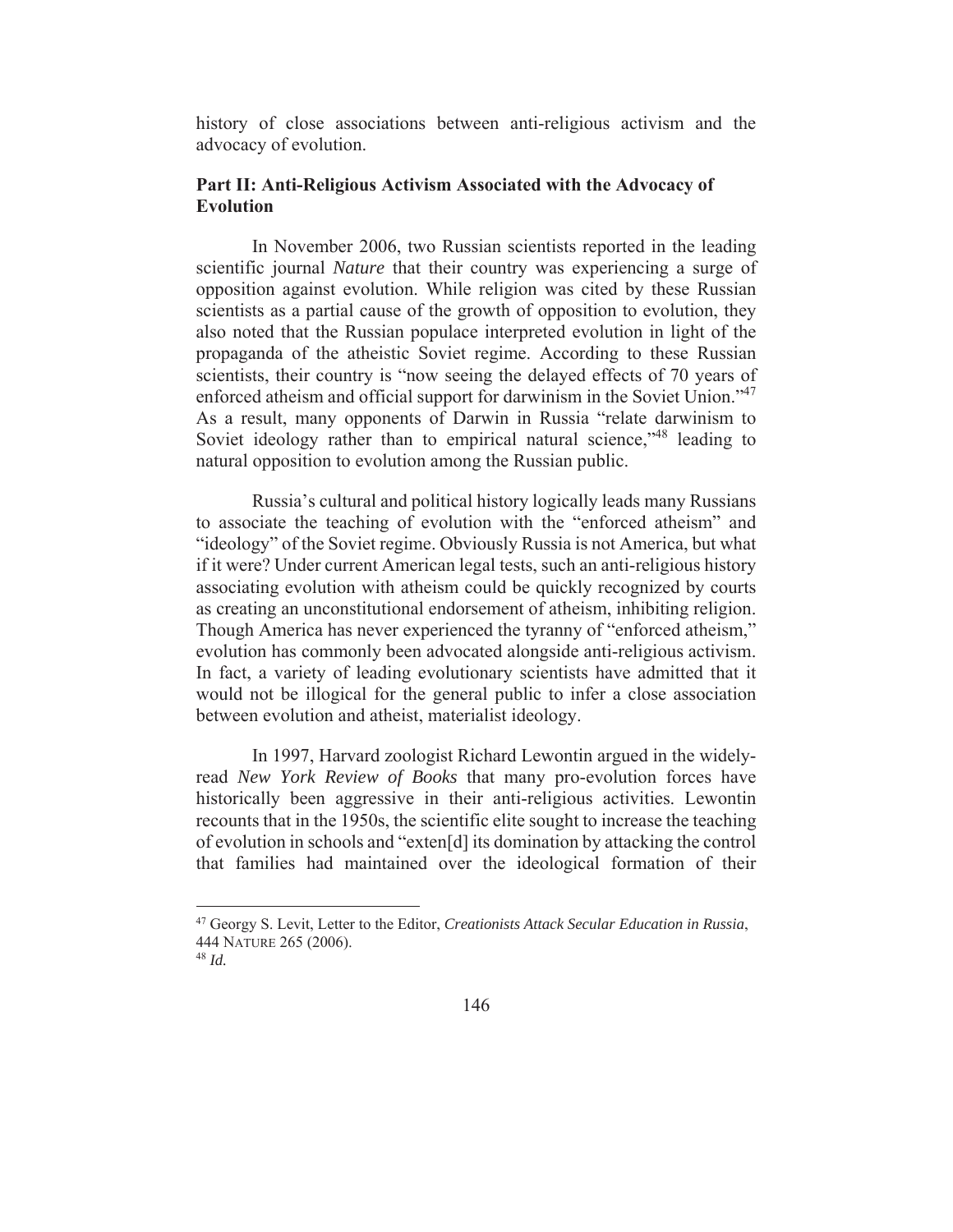children."<sup>49</sup> "The result was a fundamentalist revolt," explained Lewontin, "the invention of 'Creation Science,' and successful popular pressure on local school boards and state textbook purchasing agencies to revise subversive curricula and boycott blasphemous textbooks."<sup>50</sup> Lewontin concludes that there is a culture war, but "[t] the real war is between the traditional culture of those who think of themselves as powerless and ... materialism."<sup>51</sup> Lewontin goes on to take a side in this "war," noting that evolutionary scientists have "a prior commitment, a commitment to materialism," further admitting "that materialism is absolute, for we cannot allow a Divine Foot in the door."<sup>52</sup> If Lewontin is right, then some leading scientists see the teaching of evolution as a way to oppose traditional religion.

In his 2002 book, What It Means to Be 98% Chimpanzee, University of North Carolina Charlotte anthropologist Jonathan Marks observes that cultural conflicts between science and religion are as much the result of scientists making anti-religious statements in the name of evolution as they are anything else:

Evolution provides the most empirically valid explanation that we have for the present existence of life. Period. But why should it really matter whether we are descended from arboreal hairy primates or not? . . . . The reason it matters to so many people is that scientists have made it matter, and they've done so in the worst possible way. They've taken a proposition . . . . "We are descended from apes"—and stretched it into a series of additional propositions, often both authoritative and odious. Thirty years ago, in a widely read scientific-philosophical work called Chance and Necessity. the French molecular biologist Jacques Monod argued that evolution shows life to be meaningless.<sup>53</sup>

<sup>&</sup>lt;sup>49</sup> Richard C. Lewontin, *Billions and Billions of Demons*, N.Y. REV. OF BOOKS (Jan. 9, 1997) (reviewing CARL SAGAN, THE DEMON-HAUNTED WORLD: SCIENCE AS A CANDLE IN THE DARK (1997)) (emphasis added).

http://www.nybooks.com/articles/archives/1997/jan/09/billions-and-billions-of-demons/.  $50$  Id.

 $51$  Id.

 $52$  *Id.* 

<sup>&</sup>lt;sup>53</sup> JONATHAN MARKS, WHAT IT MEANS TO BE 98% CHIMPANZEE 281 (2002).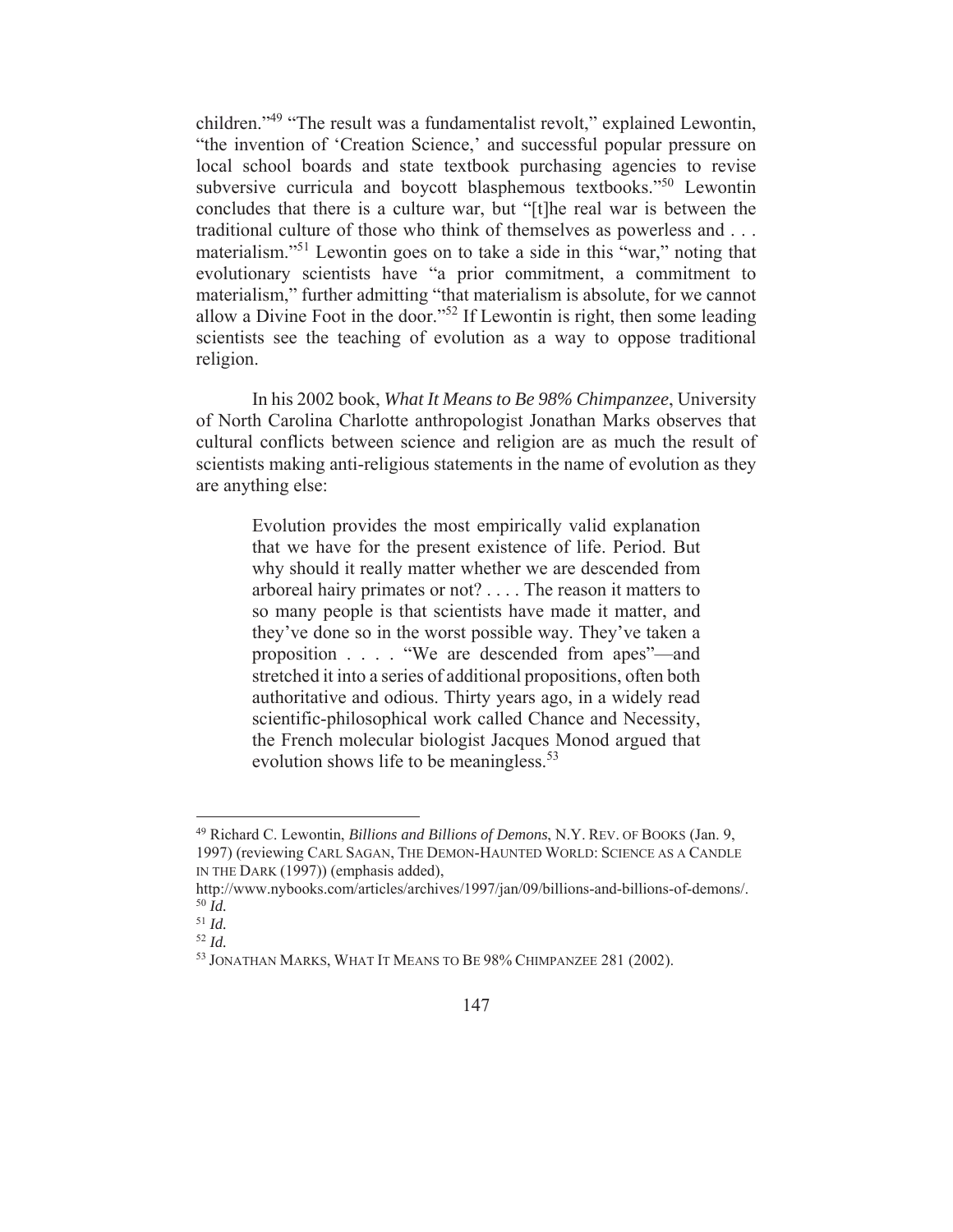Also in 2002, pro-evolution physicist Karl Giberson and historian Donald Yerxa discussed the anti-religious agenda of a small but influential cadre of leading scientific writers who expound on Darwin to the public. According to Giberson and Yerxa, the writings of these scientists generate a trickle-down effect, creating public perceptions of an anti-religious agenda associated with the advocacy of evolution. "[T] here is not a single leading popularizer of science who openly holds traditional religious views, and there are very few who hold any views that could be described as religious,"<sup>54</sup> write Giberson and Yerxa. Many of these writers "are positively hostile to traditional religion and committed to demonstrating that science not only fails to corroborate any religious perspectives, but can actually dismantle and refute any religious perspective on the world."<sup>55</sup> The result is that "[p]ublic perceptions of science are thus shaped in important ways by that very small subset of the scientific community."<sup>56</sup>

Legal scholar Jeffrey Addicott argues that there are many "Darwinian activists [who] proclaim that only Darwinistic thinking can unlock life's most pressing questions and, at most, all ideas about the existence of a Creator-God are nothing more than a collection of folklore, void of scientific or historical value."<sup>57</sup> Francis Collins, Director of the National Institutes of Health and one-time head of the Human Genome Project, who is both a proponent of Darwinian evolution and a selfprofessed Christian, blames current tensions over evolution on antireligious statements from the scientific community:

I don't think it's fair to blame believers for getting defensive about attacks on the Bible when they see their whole belief system is under attack from some members of the scientific community who are using the platform of science to say, "We don't need God anymore, that was all superstition, and you guys should get over it." Believers then feel some requirement to respond, and this has led to an unfortunate escalation of charges and countercharges. As a result of the

<sup>&</sup>lt;sup>54</sup> KARL GIBERSON & DONALD YERXA, SPECIES OF ORIGINS: AMERICA'S SEARCH FOR A CREATION STORY 122 (2002).

 $55$  *Id.* 

 $56$  *Id.* at 120.

<sup>&</sup>lt;sup>57</sup> Jeffrey F. Addicott, Storm Clouds on the Horizon of Darwinism: Teaching the Anthropic Principle and Intelligent Design in the Public Schools, 63 OHIO ST. L.J. 1507, 1562 (2002).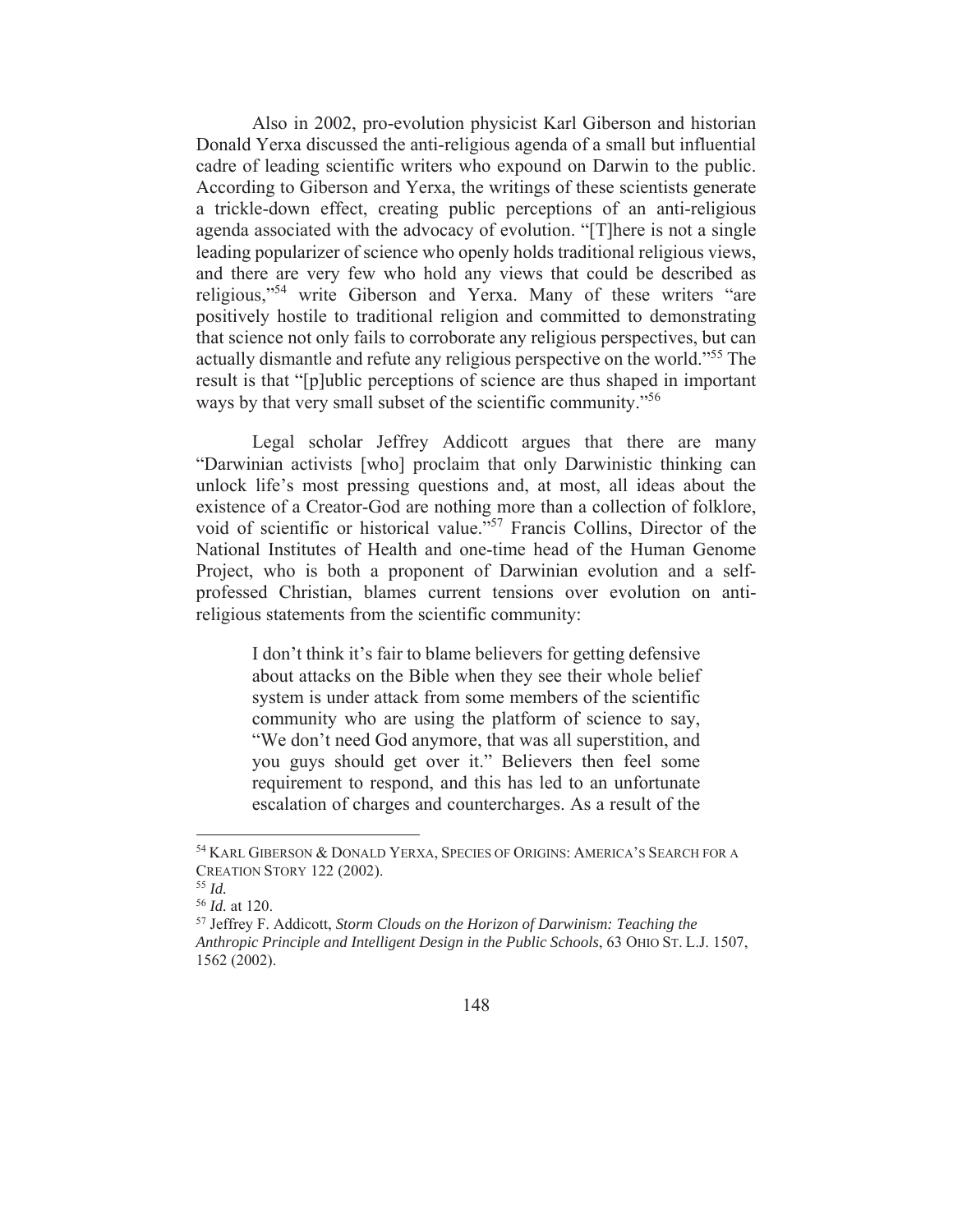tensions over evolution. I think we see an increasing tendency for believers to dig in about things like Genesis 1 and  $2^{58}$ 

Attacks on religion from evolutionary scientists are increasing. In 2006, 49 scientists (mostly biologists) from the University of Virginia wrote en masse that "[n] ot only does evolution clash with religious dogma, but it undermines the significance that some would like to give to the place of humans in the universe."<sup>59</sup> The following month, the eminent evolutionary biologist Jerry Coyne from the University of Chicago discussed evolution education on NBC's *Today* show, declaring that "[t]he scientific way of looking at the world, which depends on evidence, and the religious way of looking at the world, which depends on faith, are fundamentally incompatible."<sup>60</sup> Later that year, *Time* magazine reported in an article discussing evolution that "the antireligion position is being promoted with increasing insistence by scientists  $\ldots$ ."<sup>61</sup>

Perhaps the most striking example of the recent spike in antireligious advocacy associated with evolution came in November 2006 when the New York Times science desk covered a conference held at a prestigious biotech Mecca, the Salk Institute for Biological Studies in La Jolla, California. The story reported a striking agenda on the part of leading scientists present at the conference to stifle religious belief in order to promote Darwinism to the public. The New York Times wrote that "one speaker after another called on their colleagues to be less timid in challenging teachings about nature based only on scripture and belief." The scientists were worried that evolution by natural selection and other views are "losing out in the intellectual marketplace" and one scientist

<sup>&</sup>lt;sup>58</sup> David Ewing Duncan, *The Discover Interview: Francis Collins*, 2 DISCOVER 44, 47  $(2007).$ 

<sup>&</sup>lt;sup>59</sup> Paul N. Adler, et al., Letter to the Editor, *Debating Intelligent Design*, U. VA. MAG. (2006), http://uvamagazine.org/articles/letters\_to\_the\_editor5.

 $60$  NBC TODAY, Pope Enters the Debate on Intelligent Design, Transcript at 10, Sept. 1, 2006 (on file with author). See also In the News, U. CHI. CHRON. (Sept. 21, 2006), http://chronicle.uchicago.edu/060921/inthenews.shtml. (In his September 1, 2006 interview on NBC's Today Show, "Coyne explained that unlike those with a religious view of life who depend on faith, scientists' view of the world is based on evidence."). <sup>61</sup> David Van Biema, God vs. Science, TIME, Nov. 13, 2006, at 48, http://content. time.com/time/magazine/article/0.9171.1555132.00.html.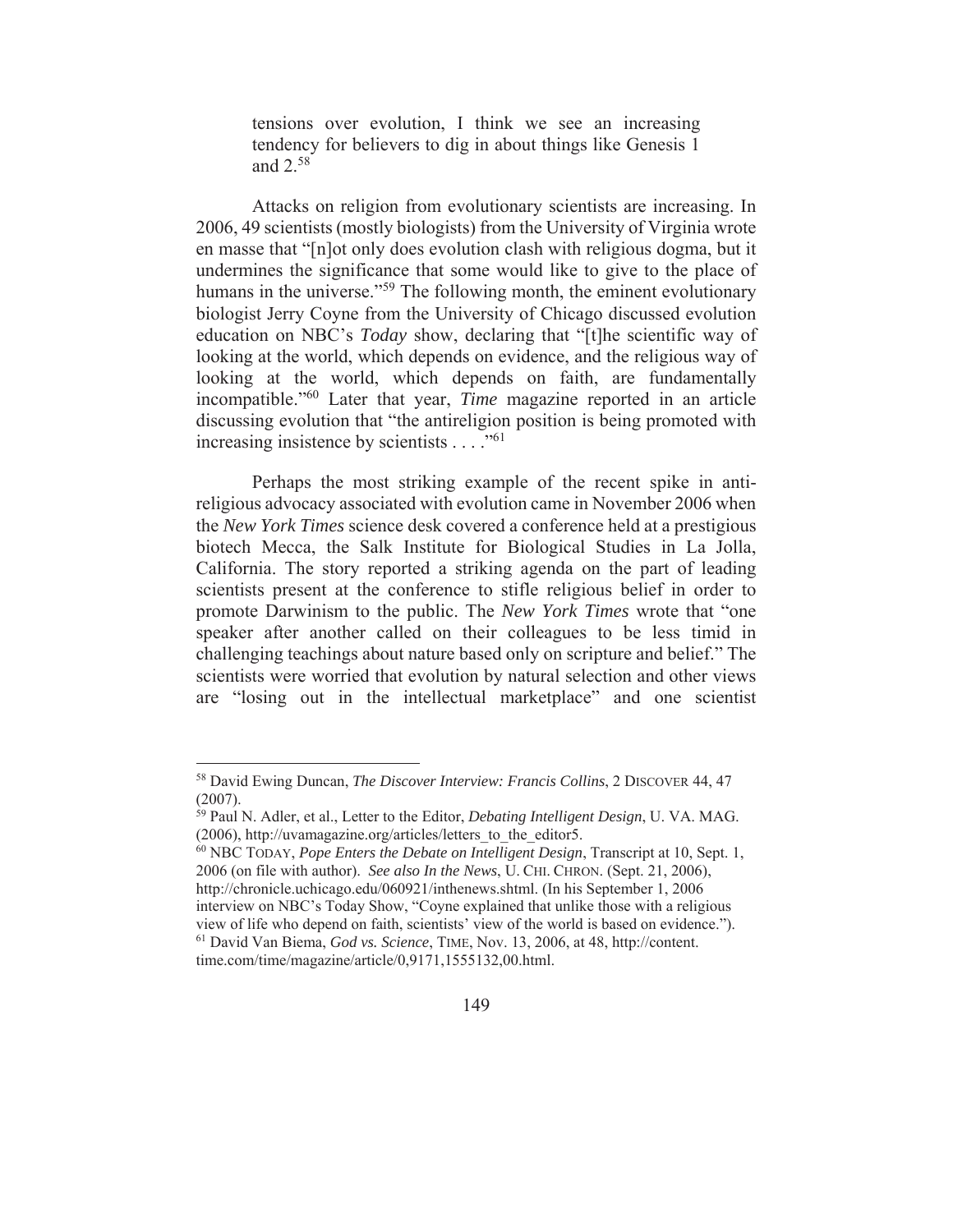sarcastically said the viewpoints "have run the gamut from A to B. Should we bash religion with a crowbar or only with a baseball bat?"<sup>62</sup>

The British science journal New Scientist also covered the Salk conference, recounting that it had "all the fervor of a revivalist meeting" with "plenty of preaching." Yet New Scientist also reported that it was "no religious gathering—quite the opposite." The journal quoted Nobel Prize winning physicist Stephen Weinberg saying, "[t]he world needs to wake up from the long nightmare of religion," and "[a] nything we scientists can do to weaken the hold of religion should be done, and may in fact be our greatest contribution to civilisation."<sup>63</sup> Carolyn Porco, a senior research scientist at the Space Science Institute in Boulder, Colorado, said "If anyone has a replacement for God, then scientists do."<sup>64</sup> Richard Dawkins argued at the meeting that "religious education is 'brainwashing' and 'child abuse'."<sup>65</sup> Following the conference, atheist neuroscientist Sam Harris lamented the fact that some attending scientists "gave voice to the alien hiss of religious lunacy," saying their words were surprising because "people" who looked like scientists, had published as scientists" nonetheless supported religion.<sup>66</sup>

These preliminary anecdotes reveal that there is a very real cultural phenomenon of opposing religion while advancing evolutionary science, and they show that further investigation is warranted. Despite widespread attempts from the scientific community to tell the public that evolution and religion are compatible,<sup>67</sup> anti-religious advocacy associated with the pro-Darwin viewpoint is common and widely known in the public sphere.

<sup>&</sup>lt;sup>62</sup> George Johnson, A Free-for-All on Science and Religion, N.Y. TIMES, Nov. 21, 2006, at D6 (emphasis added).

<sup>&</sup>lt;sup>63</sup> Michael Brooks & Helen Phillips, *Bevond Belief: In Place of God*, NEW SCIENTIST (Nov. 20, 2006), http://www.newscientist.com/channel/opinion/mg19225780.142beyond-belief-in-place-of-god.html.

 $64$  Id.

<sup>&</sup>lt;sup>65</sup> Johnson, *supra* note 62.

<sup>&</sup>lt;sup>66</sup> Sam Harris, *Beyond the Believers*, FREE INQUIRY, Feb.—Mar. 2007, at 20, 20.

<sup>&</sup>lt;sup>67</sup> See NAT'L ACAD. OF SCI., SCIENCE AND CREATIONISM: A VIEW FROM THE NATIONAL ACADEMY OF SCIENCE 6 (1984); NAT'L ACAD. OF SCI., SCIENCE AND CREATIONISM: A VIEW FROM THE NATIONAL ACADEMY OF SCIENCES 7 (2d ed. 1999); NAT'L ACAD. OF SCI., SCIENCE, EVOLUTION, AND CREATIONISM 13 (2008).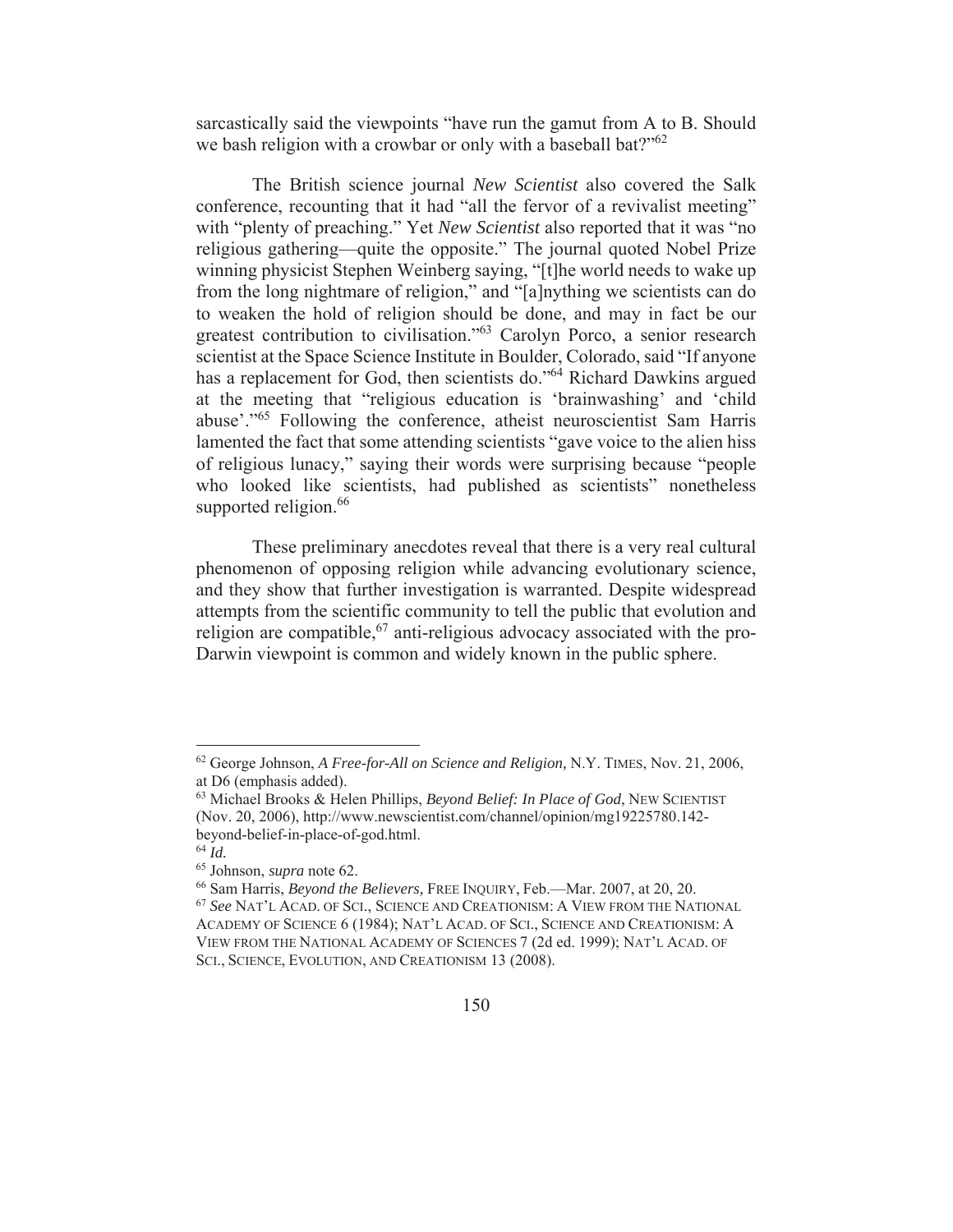## A. Early History of the "Warfare" Between Evolution and Religion

Historian and legal scholar Edward J. Larson writes that prior to Darwin "the doctrine of special creation had dominated Western biological thought."<sup>68</sup> But even early evolutionary ideas had anti-religious associations. As historian Peter Bowler explains, pre-Darwinian formulations of evolution such as Lamarckism, were "firmly linked to materialism, atheism, and radical politics."<sup>69</sup>

After the publication of Darwin's *Origin of Species* in 1859, the link between anti-religious activities and evolution became stronger. Larson observes that "[b]y replacing a divine Creator with a survival-of-the-fittest process as the immediate designer of species, Darwin's theory undermined natural theology."70 Physicist Taner Edis explains that "[e]volutionary theory immediately caused religious turmoil."<sup>71</sup> Richard Dawkins applauds this intellectual shift, noting that "although atheism might have been logically tenable before Darwin, Darwin made it possible to be an intellectually fulfilled atheist."72

The writings of leading 19th century intellectuals reflect the influence of Darwin's revolution on thought. Karl Marx wrote that Darwin's work dealt "a death blow" to "[t]eleology' in the natural sciences."<sup>73</sup> Nietzsche biographer Curtis Cate explains that "it had dawned" on [Nietzsche] that Darwin, with this theory of biological evolution stretched out over an enormous passage of time, had dealt to all forms of anthropomorphic religion a blow far more deadly than the one Copernicus had dealt to medieval Christianity."<sup>74</sup> Cate continues: "What Nietzche liked about Darwin's theory was its . . . calm annihilation of the fairy-tale fable of the Creation of the World . . . . [m]an, according to this theory, was as

<sup>68</sup> EDWARD J. LARSON, EVOLUTION: THE REMARKABLE HISTORY OF A SCIENTIFIC THEORY 107 (2004).

<sup>&</sup>lt;sup>69</sup> Peter J. Bowler, *Evolution*, *in* THE HISTORY OF SCIENCE AND RELIGION IN THE WESTERN TRADITION: AN ENCYCLOPEDIA 459 (Gary B. Ferngren ed., 2000).

 $70$  LARSON, *supra* note 68, at 90.

<sup>&</sup>lt;sup>71</sup> TANER EDIS, SCIENCE AND NONBELIEF 18 (2006).

<sup>&</sup>lt;sup>72</sup> RICHARD DAWKINS, THE BLIND WATCHMAKER 6 (1986).

<sup>&</sup>lt;sup>73</sup> JAMES RACHELS, CREATED FROM ANIMALS: THE MORAL IMPLICATIONS OF DARWINISM 110 (1990).

<sup>&</sup>lt;sup>74</sup> CURTIS CATE, FRIEDRICH NIETZSCHE 354 (Overlook Press, 2005) (2002).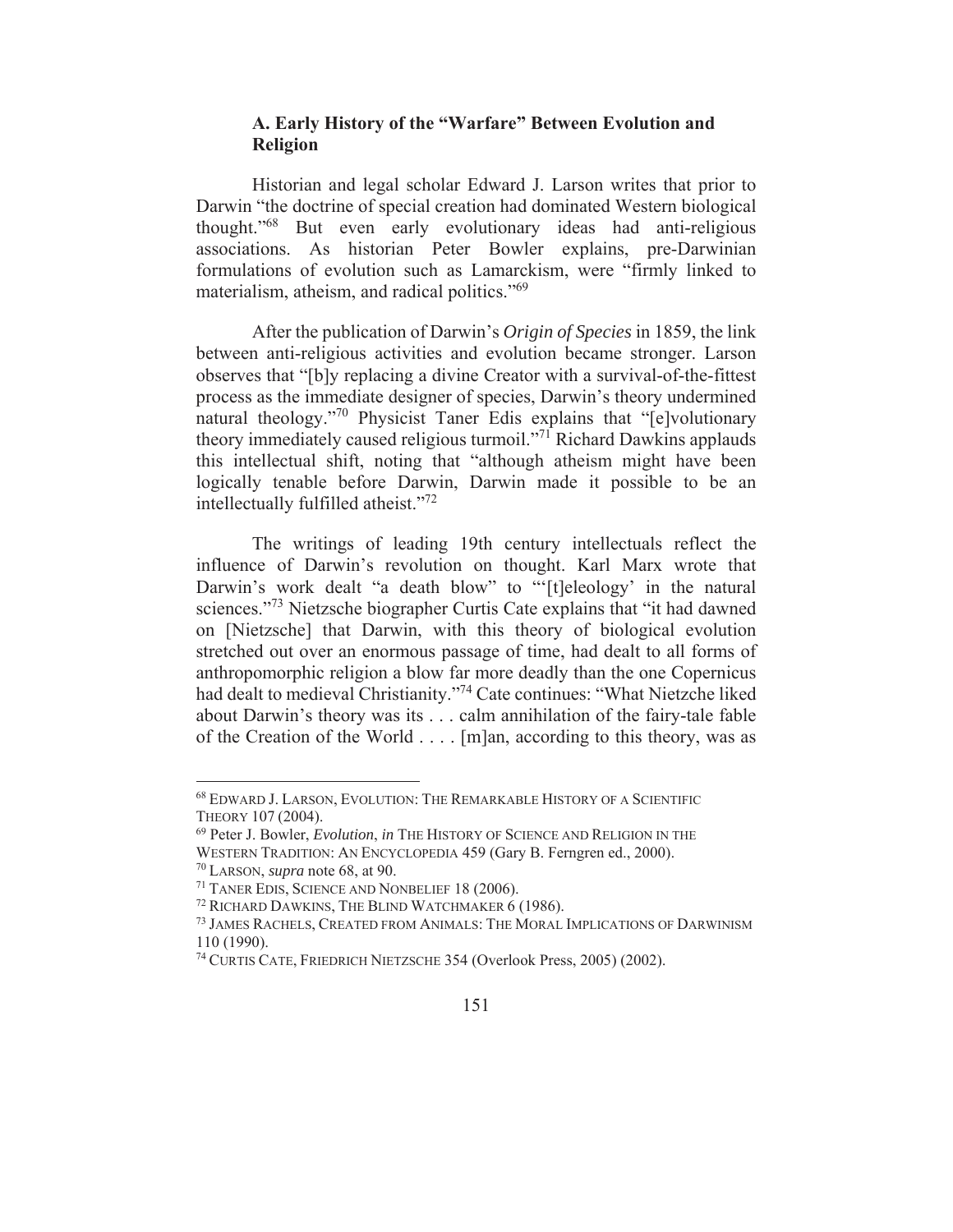much the product of fortuitous accidents as were any of the 'lower' species."75

In 1911, the influential embryologist Ernst Haeckel wrote a short booklet explaining his reasons for leaving organized religion, boasting that, "for fifty years I have fearlessly and without regard to consequences defended the true modern teachings of evolution, and have furthered its most important result: that from the vertebrate animals the human species have descended."<sup>76</sup> He cited, "the utter impossibility of reconciling Christian beliefs about 'creation,' etc. with the important facts of evolution now established."<sup>77</sup> Margaret Sanger, an early 20th century intellectual who founded Planned Parenthood notes, "The heaven of the traditional theology had been shattered by Darwinian science . . . . "78

Modern scholars also asserted that there were unmistakable theological implications drawn from Darwin's theory. Prominent evolutionary biologist and textbook author Douglas Futuyma asserts that "Darwin's dangerous idea" made belief in a designing God "superfluous":

The philosopher Daniel Dennett called natural selection "Darwin's dangerous idea" for a good reason: it is a very simple natural mechanism that explains the appearance of design in living things. Before Darwin, the adaptations and exquisite complexity of organisms were ascribed to creation by an omnipotent, beneficent designer, namely God, and indeed were among the major arguments for the existence of such a designer. Darwin's (and Wallace's) concept of natural selection made this "argument from design" completely superfluous.... It made the features of organisms explicable by processes that can be studied by science instead of ascribing them to miracles.<sup>79</sup>

 $^{75}$  *Id.* at 355.

<sup>&</sup>lt;sup>76</sup> ERNST HAECKEL, THE ANSWER OF ERNST HAECKEL TO THE FALSEHOODS OF THE **JESUITS CATHOLIC AND PROTESTANT 34 (1911).** 

 $77$  *Id.* at 29.

<sup>&</sup>lt;sup>78</sup> MARGARET SANGER, THE PIVOT OF CIVILIZATION 159 (Humanity Books, 2003) (1922).

<sup>&</sup>lt;sup>79</sup> Douglas Futuyma, Natural Selection: How Evolution Works, ACTIONBIOSCIENCE (Dec. 2004), http://www.actionbioscience.org/evolution/futuyma.html.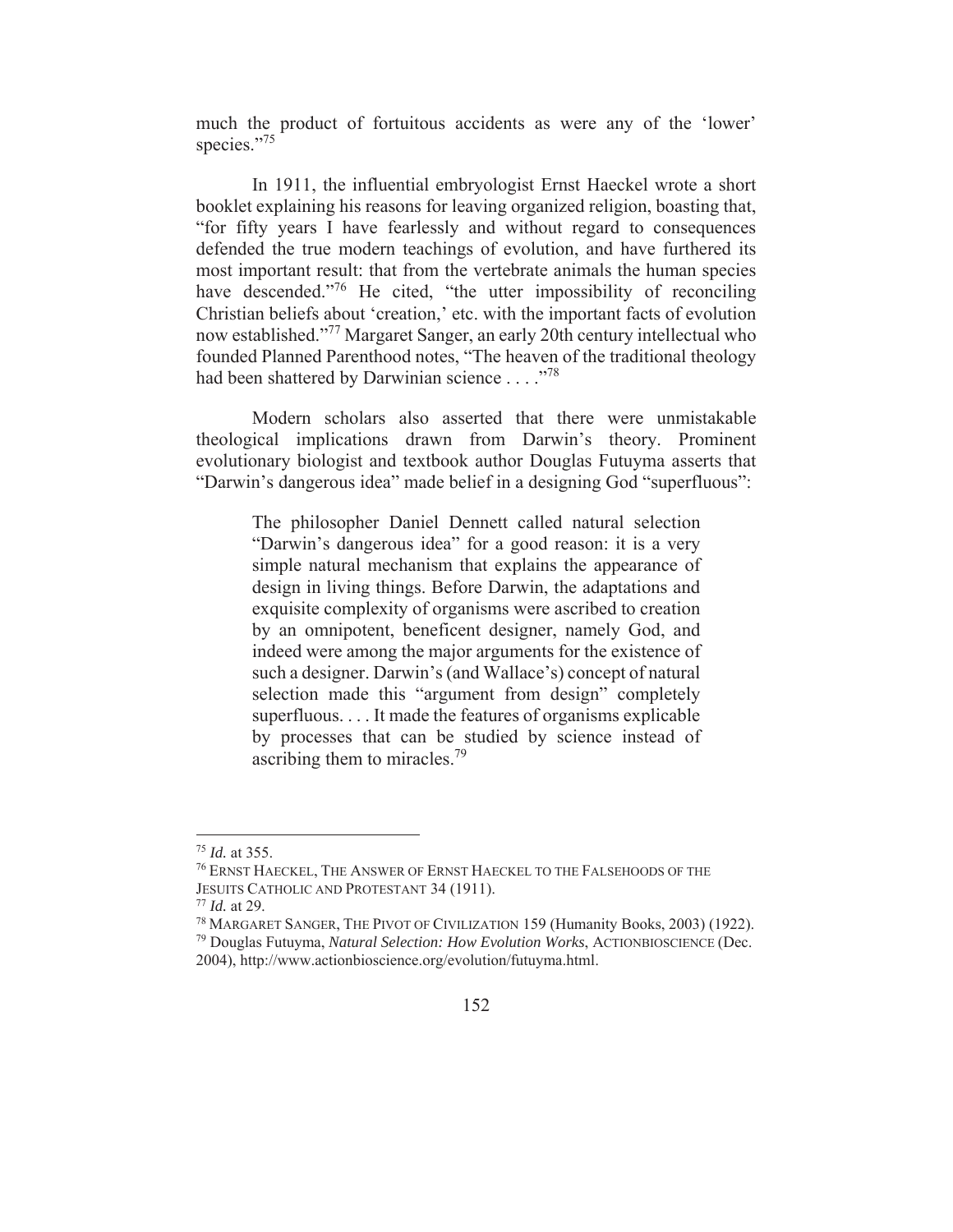The eminent evolutionary biologist, the late Ernst Mayr, who was an architect of the modern neo-Darwinian paradigm of biology, summarizes the influence of Darwin by explaining that "the finalistic or teleological worldview" was an "impending ideology Darwin had to refute in order to be able to adopt natural selection."<sup>80</sup> Mayr asserts that "[e]very modern discussion of man's future . . . the purpose of man and the universe, and man's place in nature rests on Darwin."<sup>81</sup> He summarizes the broad antireligious implications of Darwin's work perceived by 19th century thinkers:

The intellectual revolution generated by Darwin went far beyond the confines of biology, causing the overthrow of some of the most basic beliefs of his age.

What Darwin pointed out again and again was that any given phenomenon for which special creation had been invoked could be explained much better by his theory ....

 $\ldots$  .

 $\cdots$ 

The adoption of evolution by natural selection necessitated a complete ideological upheaval. The "hand of God" was replaced by the working of a natural process. God was "dethroned," as one of Darwin's critics formulated it. Indeed, God did not play any role in Darwin's explanatory schemes. $82$ 

Mayr further recounts that Darwin's scientific theory of evolution by natural selection turned into "Darwinism," wherein many of Darwin's scientific postulates had philosophical implications that opposed reigning religious concepts of Darwin's day:

[T] here are scientific theories that have become important pillars of ideologies, as is the case in Newtonianism, and this is certainly true for Darwinism. Some of Darwin's important

<sup>&</sup>lt;sup>80</sup> ERNST MAYR, ONE LONG ARGUMENT: CHARLES DARWIN AND THE GENESIS OF MODERN EVOLUTIONARY THOUGHT 50 (1991).

 $81$  *Id.* at 7.

 $82$  *Id.* at 1, 94–95, 96.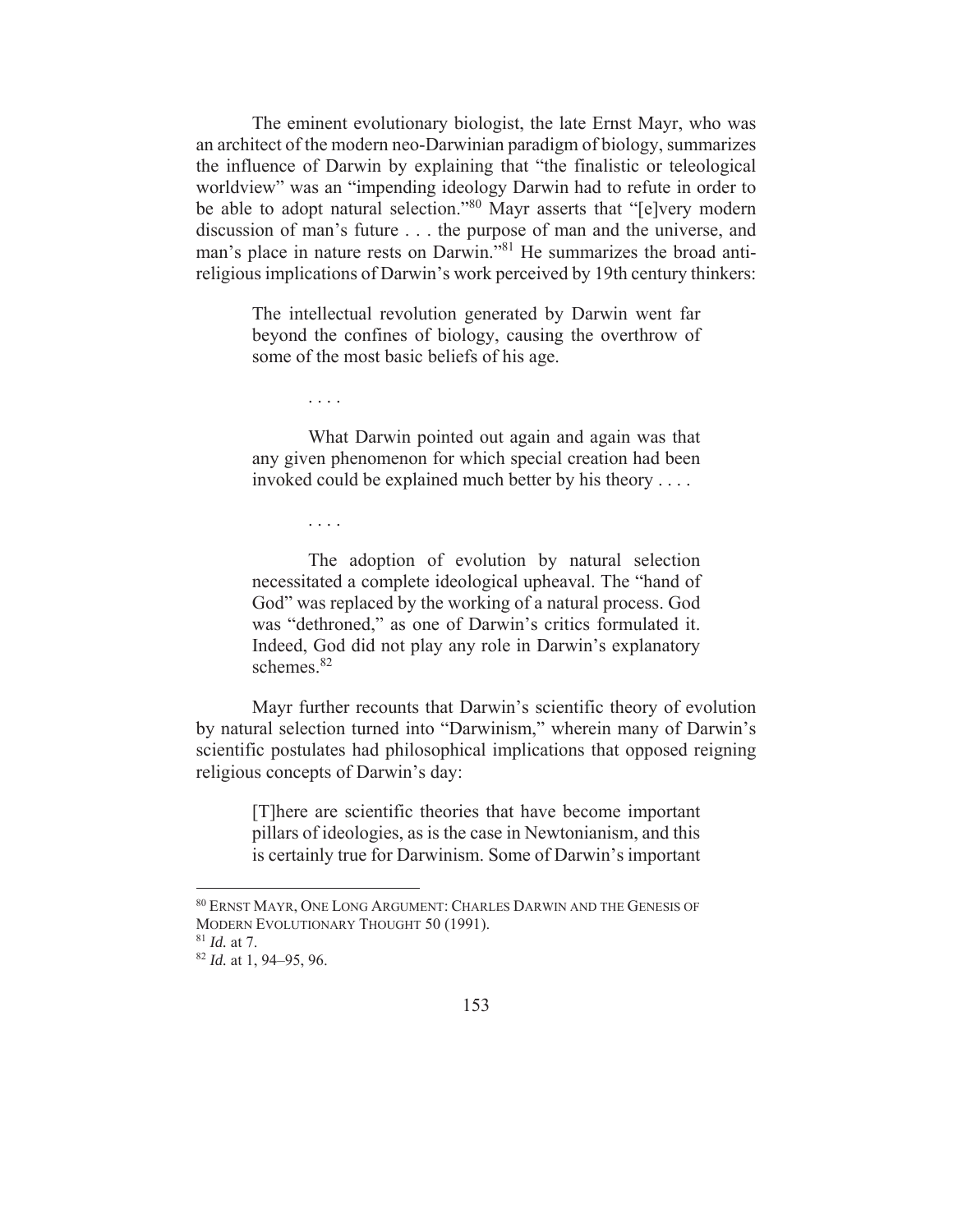new concepts, like variational evolution, natural selection, the interplay of chance and necessity, the absence of supernatural agents in evolution, the position of man in the realm of life, and others, are not only scientific theories but are at the same time important philosophical concepts, and characterize worldviews that have incorporated these concepts. Thus, as far as several of Darwin's most basic scientific theories are concerned, they have a legitimate standing in both science and in philosophy.

The rejection of special creation signified the destruction of a previously ruling worldview.<sup>83</sup>

Mayr goes on to explain that Darwinism faced an "uphill battle" in its fight for acceptance in society because it challenged "pillars of Christian dogma."<sup>84</sup> Princeton bioethicist Peter Singer puts it this way:

All we are doing is catching up with Darwin. He showed in the 19th century that we are simply animals. Humans had imagined we were a separate part of Creation, that there was some magical line between Us and Them. Darwin's theory undermined the foundations of that entire Western way of thinking about the place of our species in the universe.<sup>85</sup>

Forceful behind this intellectual shift were Darwin's dysteleological arguments that natural evil could not have been created by a loving God.<sup>86</sup> Darwin wrote: "I cannot persuade myself that a beneficent and omnipotent God would have designedly created the Ichneumonidae [a family of parasitic wasps] with the express intention of their feeding within the living bodies of caterpillars."87 Darwin scholar George Levine explains that Darwin saw in biology "so much that goes awry, so much that is distorted,

 $83$  *Id.* at 102.

 $84$  *Id.* at 38.

<sup>&</sup>lt;sup>85</sup> Johann Hari, *Peter Singer: Some People Are More Equal Than Others*, THE INDEPENDENT (Oct. 9, 2011), http://www.independent.co.uk/news/people/profiles/petersinger-some-people-are-more-equal-than-others-551696.html.

<sup>&</sup>lt;sup>86</sup> See LARSON supra note 68, at 90-92. See also CORNELIUS G. HUNTER, DARWIN'S GOD: EVOLUTION AND THE PROBLEM OF EVIL (2001).

<sup>87</sup> Letter from Charles Darwin to Asa Gray (May 22, 1860), in 2 LIFE AND LETTERS OF CHARLES DARWIN 104 (Francis Darwin ed., Basic Books 1959) (1901).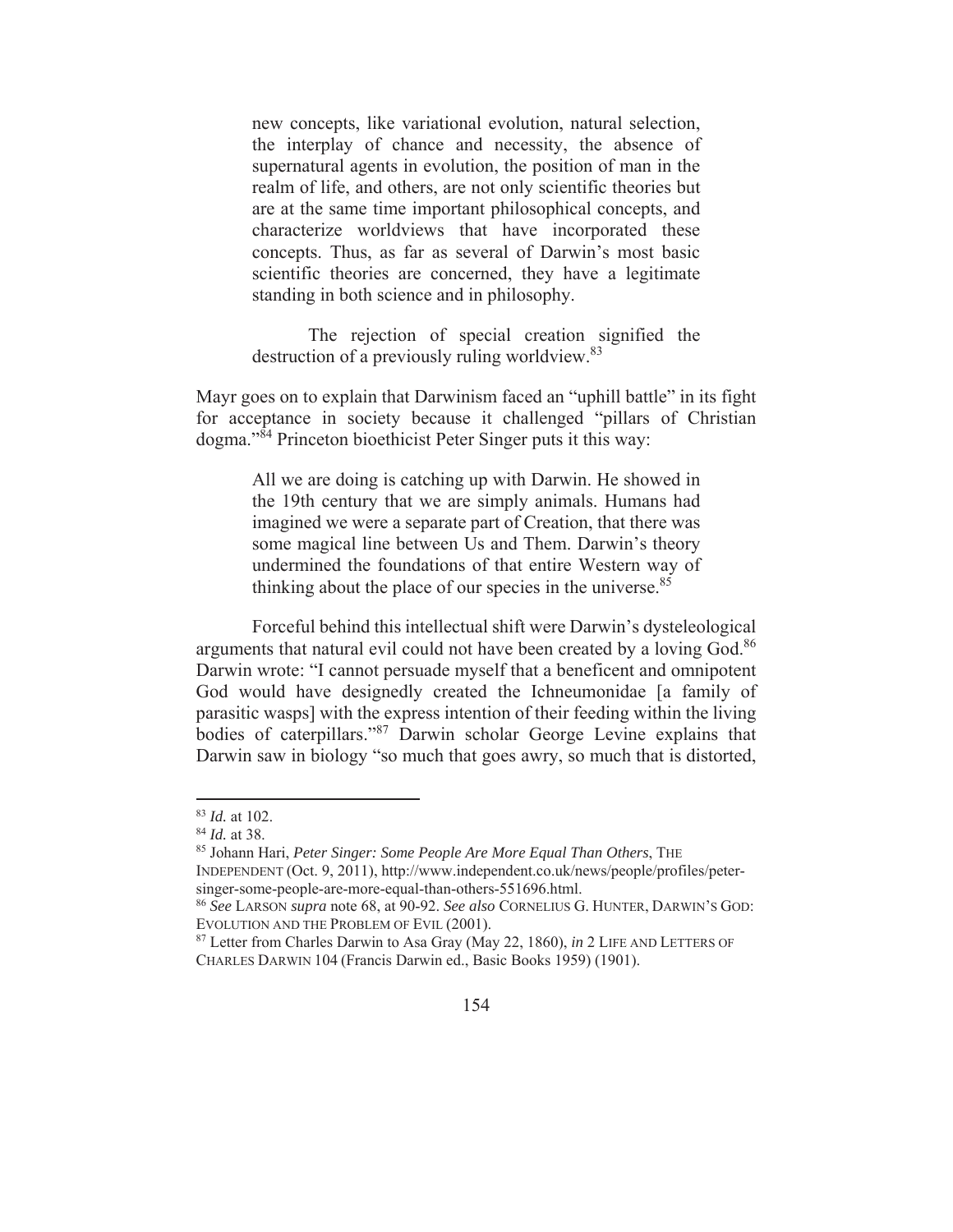cruel, violent," that this led to deep "resentment against the beneficent, omniscient Creator who might be thought to have produced such horrors."88 Darwin himself viewed natural selection as a solution to the problem of evil which could replace theological explanations.<sup>89</sup> According to Darwin, "[t] t] there seems to be no more design in the variability of organic beings and in the action of natural selection, than in the course which the wind blows. Everything in nature is the result of fixed laws." $90$  (This topic of dysteological arguments will be discussed further in Section F.)

Historian Neil C. Gillespie likewise observes that "Darwin clearly rejected Christianity and virtually all conventional arguments in defense of the existence of God and human immortality."<sup>91</sup> For example, in his *Autobiography*, Darwin argued that the Old Testament gives a "manifestly false history of the world" and asserted that he could not accept the miracles of Christianity because "the more we know of the fixed laws of nature the more incredible do miracles become—that the men at that time [of Christ] were ignorant and credulous to a degree almost incomprehensible by us."<sup>92</sup>

After a lifetime studying evolution, Darwin's personal views shifted from Christianity to a deistic or agnostic position. According to Gillespie, "[m]any scholars, even those who acknowledge the theism of the Origin period, agree that he became a conventional agnostic who rejected religion during his last twenty years."<sup>93</sup> Gillespie observes that Darwin "was aware that such views as he called materialism tended toward atheism."<sup>94</sup> Mayr declares that "[w]hether one wants to call him a deist, an agnostic, or an atheist, this much is clear, that in the *Origin* Darwin no longer required God as an explanatory factor. Creation as described in the Bible was contradicted by almost every aspect of the natural world."<sup>95</sup>

<sup>&</sup>lt;sup>88</sup> GEORGE LEVINE, DARWIN LOVES YOU: NATURAL SELECTION AND THE RE-

ENCHANTMENT OF THE WORLD 237-38 (2006).

<sup>89</sup> See HUNTER, *supra* note 86.

<sup>&</sup>lt;sup>90</sup> CHARLES DARWIN, THE AUTOBIOGRAPHY OF CHARLES DARWIN 87 (Nora Barlow ed., W.W. Norton 1993) (1958).

<sup>&</sup>lt;sup>91</sup> NEAL C. GILLESPIE, CHARLES DARWIN AND THE PROBLEM OF CREATION 141 (1979).

 $92$  DARWIN, *supra* note 90, at 85–86.

<sup>93</sup> GILLESPIE, *supra* note 91, at 141.

 $94$  *Id.* at 140.

<sup>&</sup>lt;sup>95</sup> MAYR, *supra* note 80, at 15.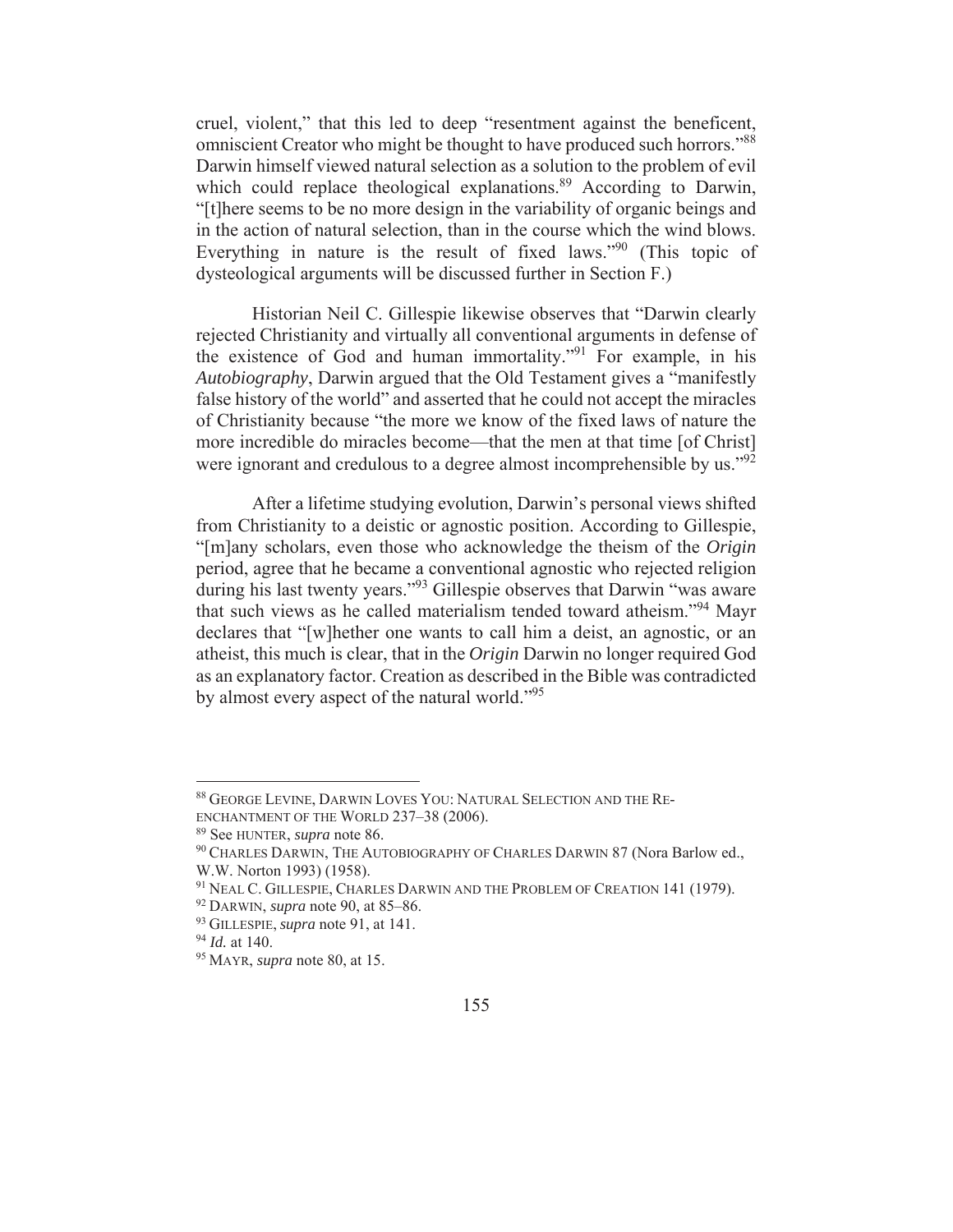One passage from *Origin of Species* is often cited to promote the view that Darwin intended his ideas to be friendly towards religion. It reads: "There is grandeur in this view of life, with its several powers, having been originally breathed by the Creator into a few forms or into one; and that, whilst this planet has gone cycling on according to the fixed laws of gravity. from so simple a beginning endless forms most beautiful and most wonderful have been, and are being, evolved."<sup>96</sup> However, when commenting on this passage, science-writer Chris Mooney, an atheist and an ardent promoter of evolution, explains why Darwin's work was not necessarily intended to be favorable towards religion:

[L] ater in life Darwin explicitly disavowed this view of nature's grandeur. Furthermore, the words "by the Creator" only showed up in the second edition of the Origin, released several weeks after the first. Why this change? Because after Darwin came under vicious attack for his views . . . he went back and stuck in references to God as a form of appeasement [of religious critics]....

After the publication of the *Origin*, Darwin steadily grew even more skeptical. In his autobiography, begun in 1876, he puzzled through various arguments for the existence of God, but finally concluded, "I for one must be content to remain an Agnostic."... [T] his passage ... puts Darwin far closer to Daniel Dennett and Richard Dawkins than rare theistic evolutionists like Kenneth Miller.<sup>97</sup>

 $\ldots$  .

Darwin's personal views may have ultimately had little impact upon societal perceptions of his theory, but his own struggles exemplify the antireligious implications that many drew and promoted from his theory. Bear in mind that the question is not whether Darwin and other writers are correct in their arguments and viewpoints regarding the proper religious and philosophical implications of evolution. The question is whether their

<sup>&</sup>lt;sup>96</sup> CHARLES DARWIN, ORIGIN OF SPECIES (6th ed. 1872) (1859), http://literature.org/ authors/darwin-charles/the-origin-of-species-6th-edition/chapter-15.html (last visited Dec. 3, 2015).

<sup>&</sup>lt;sup>97</sup> Chris Mooney, *Darwin's Sanitized Idea*, SLATE MAG. (Sept. 24, 2001), http://www. slate.com/articles/arts/culturebox/2001/09/darwins sanitized idea.html.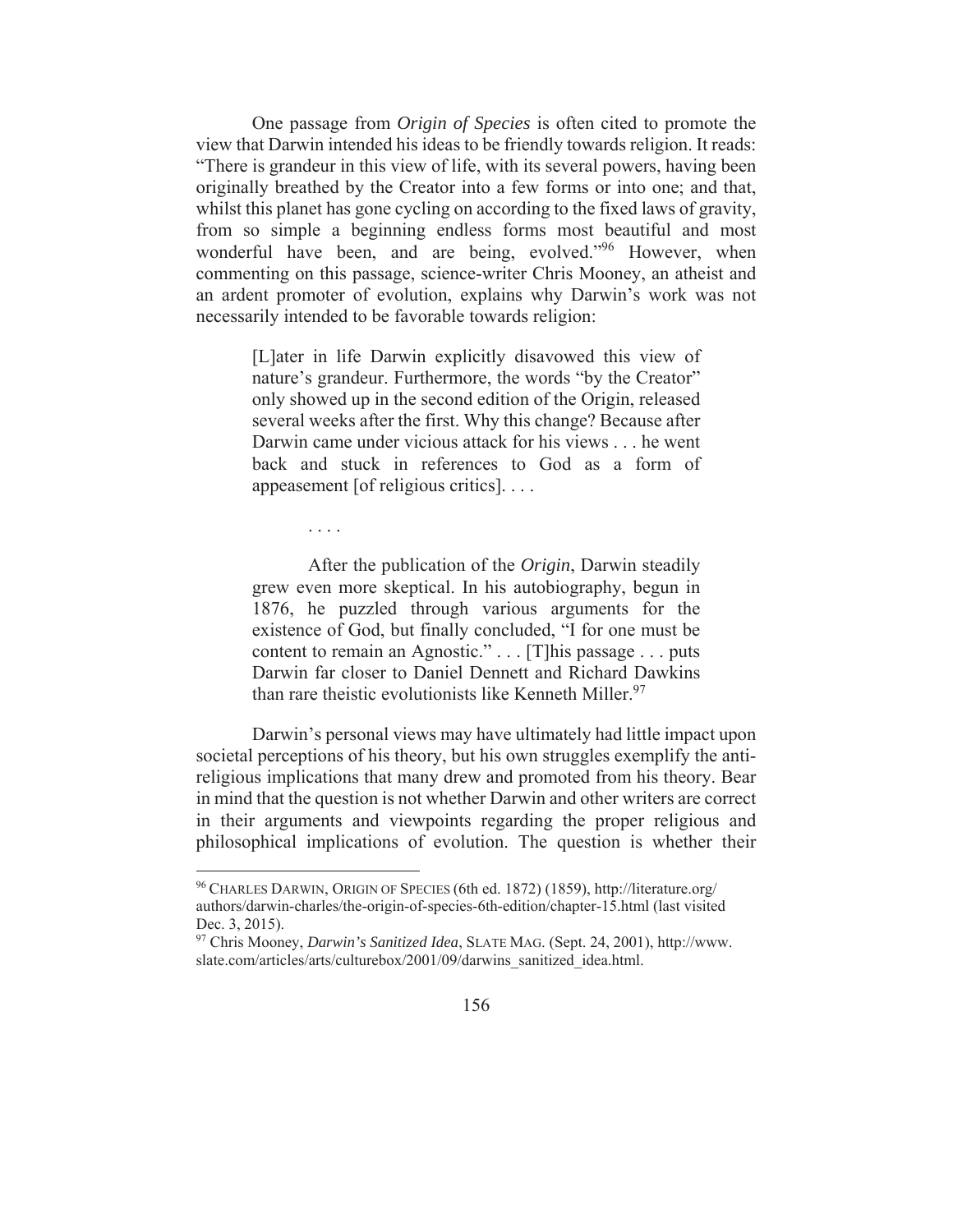statements exhibit an historical association between anti-religious activism and the advocacy of evolution.

In the decades following the publication of *Origin of Species*, leading scholars increasingly promoted a "warfare model" of science and religion that became "ingrained into the received wisdom of many secular Americans."<sup>98</sup> Two books in the late nineteenth century played a major role in the crystallization of this "warfare" mindset: John William Draper's *History of the Conflict Between Religion and Science* and Andrew Dickson White's A History of The Warfare of Science With Theology. These books caricatured religion as historically at war with science and "fostered the impression that religious critics of Darwinism threatened to rekindle the Inquisition." $99$ 

In particular, Draper saw Catholicism as a threat to the advancement of science, where "Roman Christianity and Science are recognized by their respective adherents as being absolutely incompatible," and thus "mankind must make its choice—it cannot have both."<sup>100</sup> Historian J. B. Russell observes that White's book "is of immense importance, because it was the first instance that an influential figure had explicitly declared that science and religion were at war. It fixed the idea that 'science' stood for freedom and progress against the superstition and repression of 'religion."<sup>101</sup> Importantly, Russell observes that "[White's] viewpoint became conventional wisdom."<sup>102</sup> While controversial, this "Draper-White thesis has been routinely employed in popular-science writing, by the media, and in a few older histories of science." $103$ 

This "warfare model" was also employed by those promoting Darwinism in the early days of the debate over evolution. Thomas Henry

<sup>&</sup>lt;sup>98</sup> EDWARD J. LARSON, SUMMER FOR THE GODS 22 (1997).

<sup>&</sup>lt;sup>99</sup> Id. at 21. See also Claude Welch, Dispelling Some Myths About The Split Between *Theology and Science in the Nineteenth Century, in RELIGION AND SCIENCE HISTORY,* METHOD, DIALOGUE 73 (W. Mark Richardson & Wesley J. Wildman eds., 1996).

<sup>&</sup>lt;sup>100</sup> JOHN WILLIAM DRAPER. HISTORY OF THE CONFLICT BETWEEN RELIGION AND SCIENCE 363 (Cambridge Library Collections, photo. reprint 2009) (1898).

<sup>&</sup>lt;sup>101</sup> JEFFREY BURTON RUSSELL, INVENTING THE FLAT EARTH: COLUMBUS AND MODERN HISTORIANS 38 (1991).

*Id.*

<sup>&</sup>lt;sup>103</sup> Colin A. Russell, *The Conflict of Science and Religion*, *in* THE HISTORY OF SCIENCE AND RELIGION IN THE WESTERN TRADITION: AN ENCYCLOPEDIA 12 (Gary B. Ferngren ed., 2000).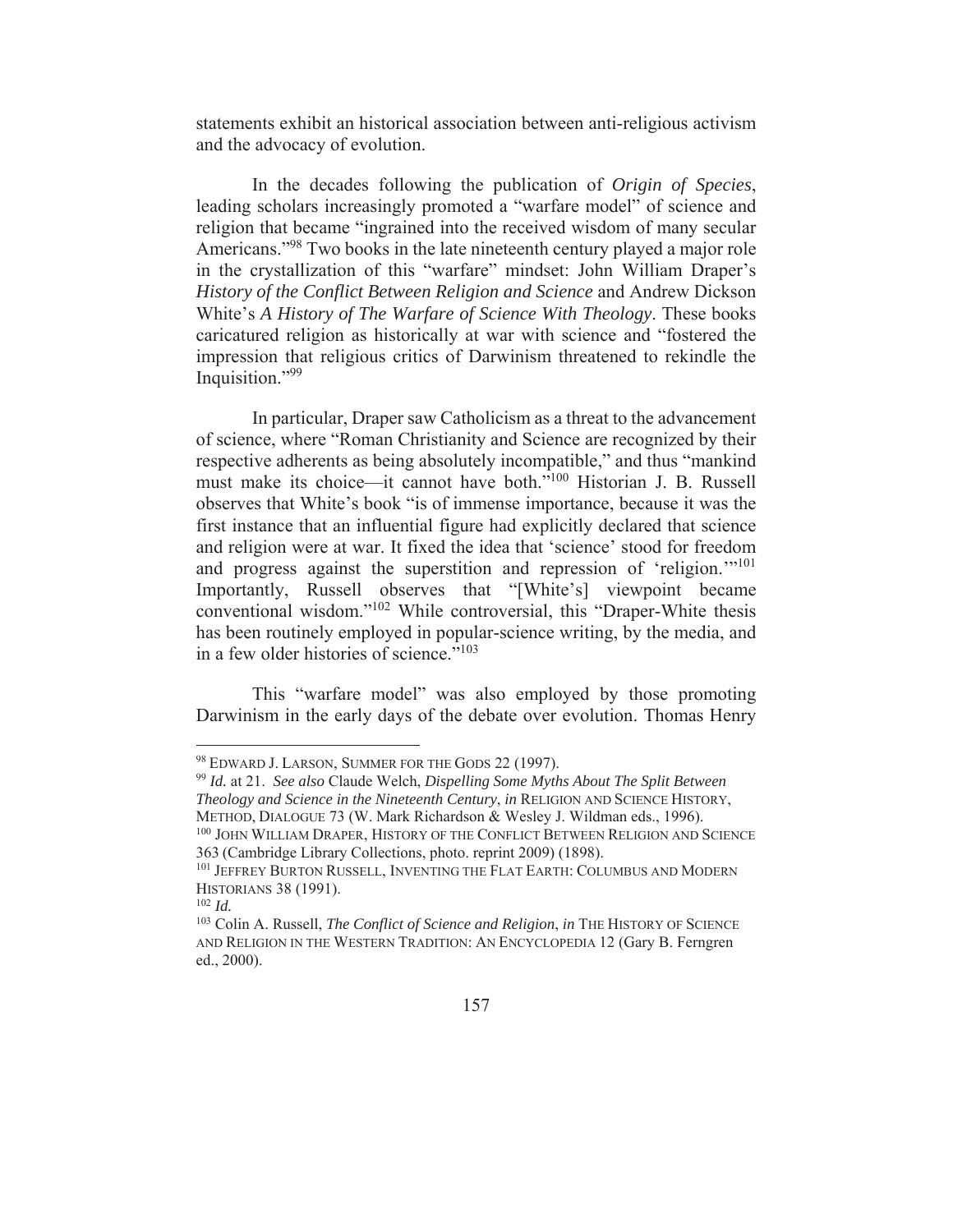Huxley, a British naturalist contemporary with Darwin who was known as "Darwin's Bulldog," exhibits this fact:

Extinguished theologians lie about the cradle of every science as the strangled snakes beside that of Hercules; and history records that wherever science and orthodoxy have been fairly opposed, the latter have been forced to retire from the lists, bleeding and crushed if not annihilated; scotched if not slain. $104$ 

Peter Bowler contends that Huxley's enthusiasm for evolution was motivated by a desire to pose a "challenge to religion . . . based upon the desire to present science as a source of authority to supplant the church."<sup>105</sup> Many beyond Huxley shared this motive, as Bowler observes that in the decades following Darwin, "[o]pponents of religion openly rejoiced at the prospect of replacing ancient superstition with a philosophy based on a scientific understanding of human nature."<sup>106</sup> By the 1909 celebration of the publication of Origin of Species, Marsha L. Richmond explains that for many of the attendees, "'Darwinism' connote[d] a certain naturalistic and materialistic worldview . . . . "<sup>107</sup> During this period, "evolution was widely perceived as a component of the rationalist campaign against organized religion."<sup>108</sup> The perception that evolution opposed religion was becoming crystallized within society, as the warfare model became "[d]eeply embedded in the culture of the west, [and] has proven extremely hard to dislodge."<sup>109</sup> Taner Edis suggests that the decades following Darwin's work into the early twentieth century were "a golden age of nonbelief."<sup>110</sup>

After the Scopes trial of 1925, the controversy over evolution died down as both sides entered a "thirty-year truce."<sup>111</sup> The controversy was revived in 1959 when prominent evolutionists gathered at the University of

 $104$  *Id.* at 15.

<sup>&</sup>lt;sup>105</sup> PETER J. BOWLER, EVOLUTION: THE HISTORY OF AN IDEA 184 (3d ed. 2003) (1983).  $106$  *Id.* at 274.

 $107$  Marsha L. Richmond, The 1909 Darwin Celebration: Re-examining Evolution in the Light of Mendel, Mutation, and Meiosis, 97 ISIS 447, 462 (2006).

<sup>&</sup>lt;sup>108</sup> BOWLER, *supra* note 105, at 323.

 $109$  Russell, *supra* note 103, at 12.

 $110$  EDIS, *supra* note 71, at 21.

<sup>&</sup>lt;sup>111</sup> EDWARD J. LARSON, TRIAL AND ERROR: THE AMERICAN CONTROVERSY OVER CREATION AND EVOLUTION 81 (2d ed. 1989) (1985).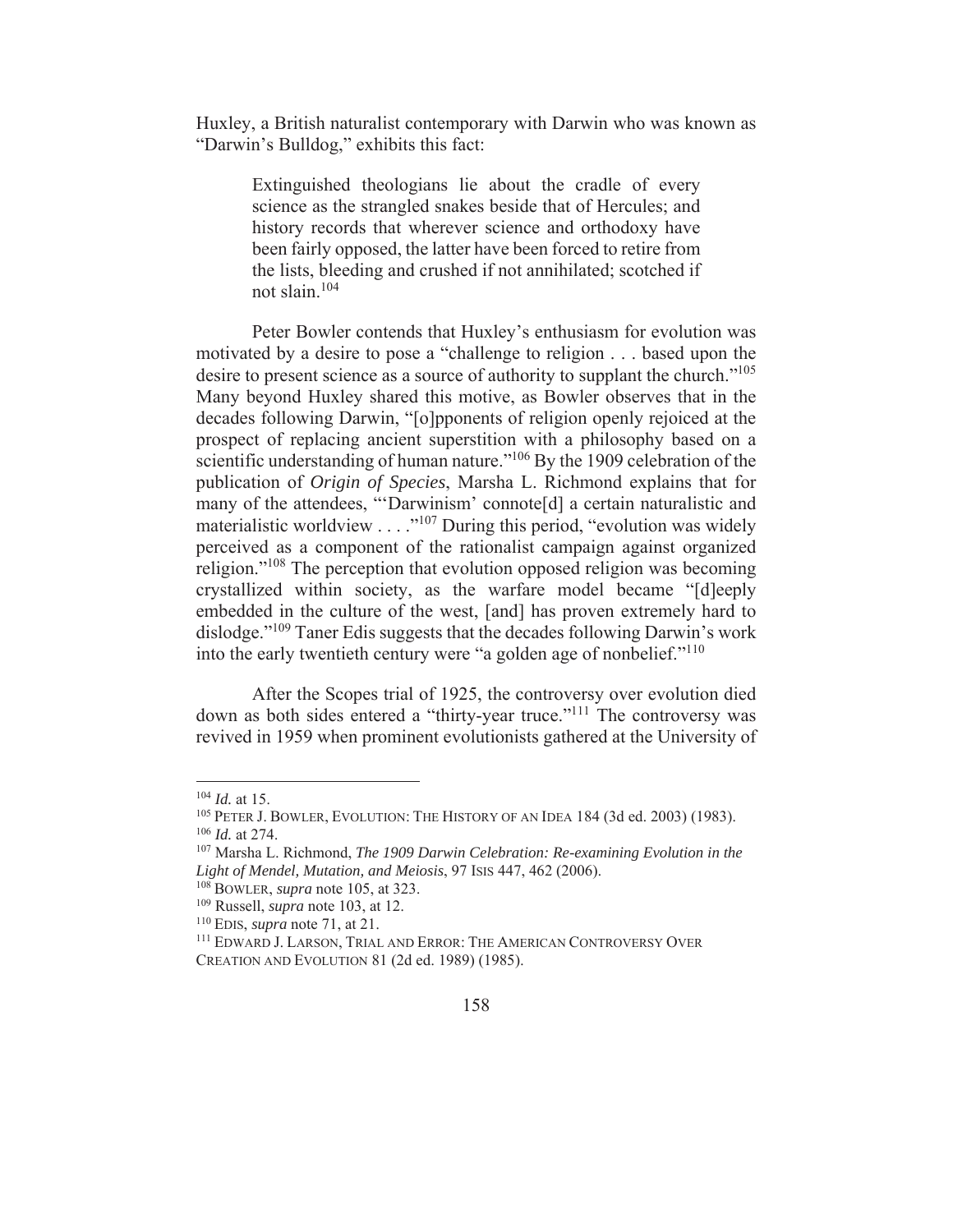Chicago to celebrate the centennial of the publication of *Origin of Species* in what has been called the pinnacle of America's acceptance of Darwinian thought.<sup>112</sup> Julian Huxley, the grandson of T. H. Huxley, proclaimed that "Darwinianism has come of age so to speak. We are no longer having to bother about establishing the fact of evolution."<sup>113</sup> Time magazine had previously reported Huxley's view that "Darwin . . . made it possible and necessary to dispense with the idea of God,"<sup>114</sup> and Huxley now declared at the centennial of Origin of Species that evolution spelled the death of religion:

In the evolutionary pattern of thought there is no longer either need or room for the supernatural. The earth was not created: it evolved. So did all the animals and plants that inhabit it, including our human selves, mind and soul as well as brain and body. So did religion....

 $\cdots$ 

 $\cdots$ 

Evolutionary man can no longer take refuge from his loneliness in the arms of a divinized father figure whom he himself created, nor escape from the responsibility of making decisions by sheltering under the umbrella of Divine Authority, nor absolve himself from the hard task of meeting his present problems by relying on the will of an omniscient but unfortunately inscrutable Providence....

Finally, the evolutionary vision is enabling us to discern, however incompletely, the lineaments of the new religion that we can be sure will arise to serve the needs of the coming era. $115$ 

<sup>&</sup>lt;sup>112</sup> THOMAS WOODWARD, DOUBTS ABOUT DARWIN: A HISTORY OF INTELLIGENT DESIGN  $33(2003)$ .

 $^{113}$  *Id.* at 34.

<sup>&</sup>lt;sup>114</sup> Books: Gloomy Debate, TIME, June 19, 1944, at 101 (reviewing JULIAN JUXLEY, ON LIVING IN A REVOLUTION (1944)).

<sup>&</sup>lt;sup>115</sup> Julian S. Huxley, *The Humanist Frame*, *in* THE HUMANIST FRAME 18, 19, 26 (Julian Huxley ed., 1961), https://ia801405.us.archive.org/32/items/humanistframe000717mbp/ humanistframe000717mbp.pdf.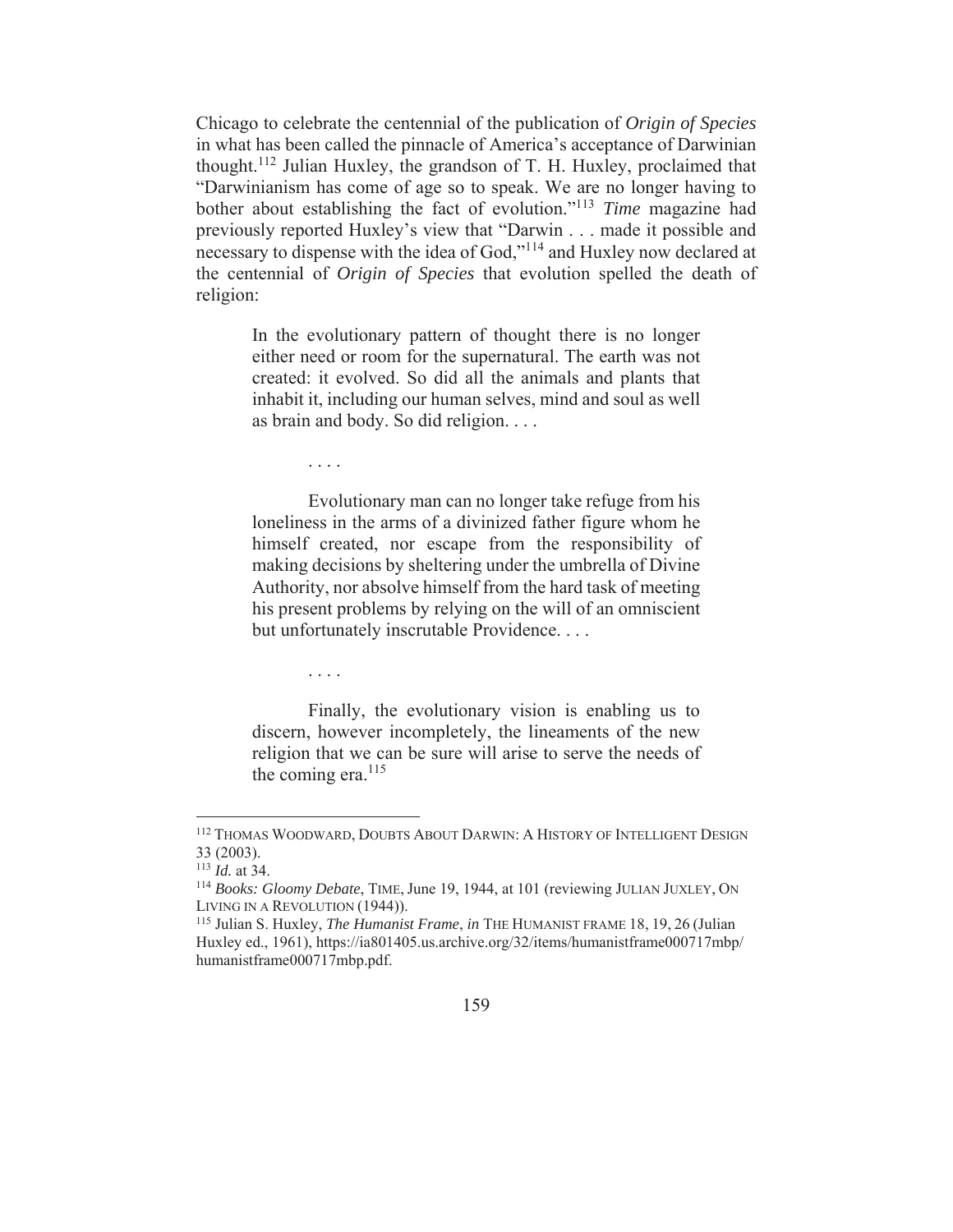Peter Bowler explains that soon thereafter, the modern creationist movement began as a response to anti-religious evolution advocacy:

The more materialistic implications of Darwin's thinking became widely accepted only in the twentieth century, when biologists at last became convinced that natural selection was the driving force of evolution. As scientists began to insist that we must learn to live with the idea that we are the products of a purposeless, and hence, morally neutral natural world, so the modern creationist backlash began.<sup>116</sup>

As previously noted, Francis Collins makes a similar observation, casting the "creationist" movement as a direct response to evolutionary scientists who "are using the platform of science to say, 'We don't need God anymore, that was all superstition, and you guys should get over it."<sup>117</sup> Thus, while the "modern creationist backlash" is often criticized by legal scholars as purely religious opposition to evolution, jurists must take note of the fact that many view it as a direct response to anti-religious advocacy associated with the promotion of Darwinian evolution.

The early history of Darwin's theory demonstrates that it has long been associated with anti-religious advocacy. This has created a widespread perception within Western culture that evolution is at "war" with religion. Whether or not this perception is always deserved, it is difficult to dispute that this perception exists.

#### **B. Evolution Advocacy by Prominent Scientists and Academics**

Many leading figures in the scientific and academic communities advocate to the public close connections between evolution and anti-theistic ideas. This section is the largest portion of this article, documenting statements and positions of many such individuals. Nonetheless, due to space limitations this section is only a small sampling of scientists and academic who publicly advocate evolution alongside anti-religious rhetoric. Again, the question is not whether these authors are correct in their interpretations of the proper relationship between evolution and religion.

<sup>&</sup>lt;sup>116</sup> Peter Bowler, *Evolution*, in THE HISTORY OF SCIENCE AND RELIGION IN THE WESTERN TRADITION: AN ENCYCLOPEDIA, supra note 103, at 524.

<sup>&</sup>lt;sup>117</sup> Duncan, *supra* note 58.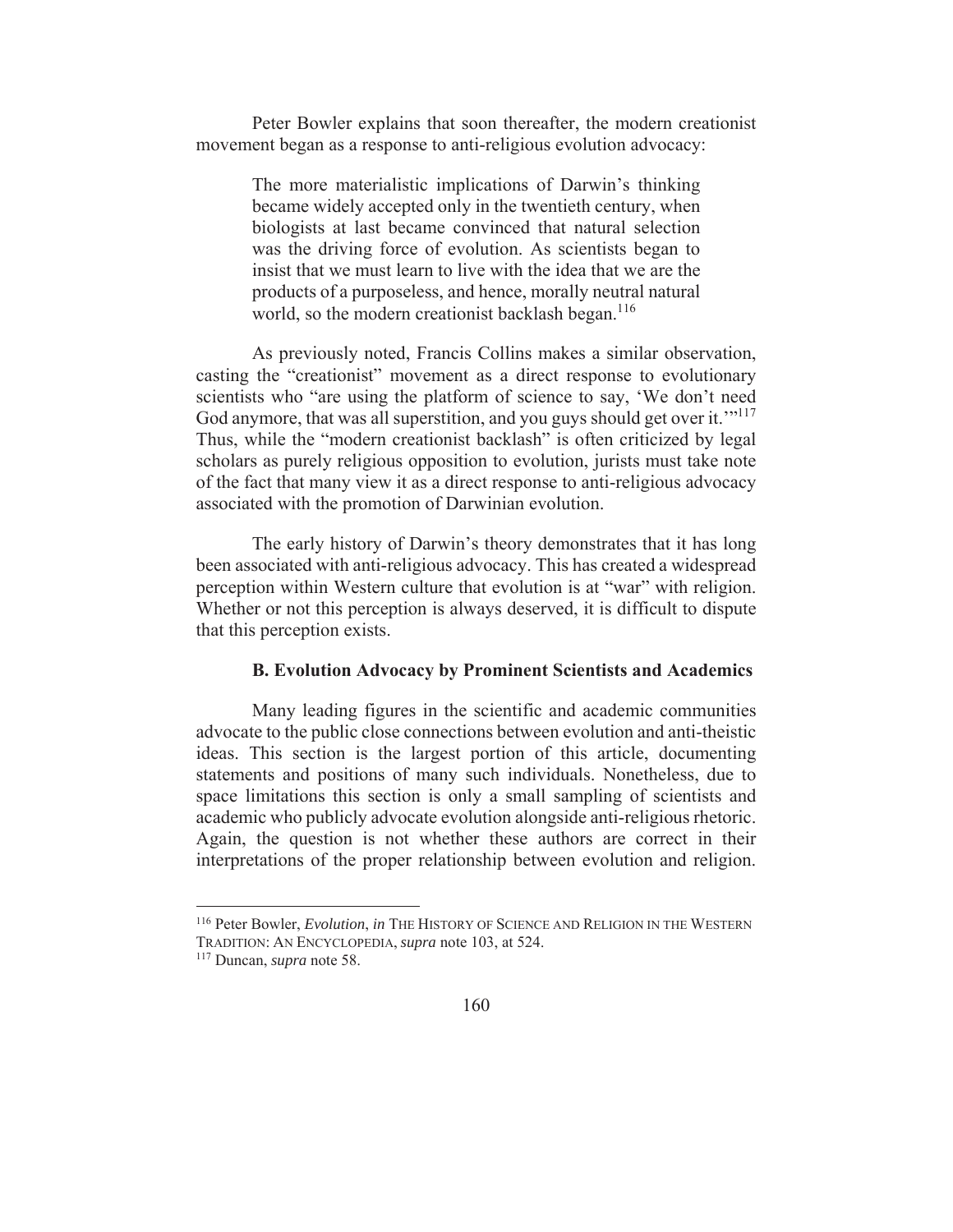The question is whether they are promoting evolution alongside advocacy that would be perceived as anti-religious.

A 2007 editorial by the editors of the world's most prestigious scientific journal, *Nature*, stated that "the idea that human minds are the product of evolution" is "unassailable fact," and concluded, "the idea that man was created in the image of God can surely be put aside."<sup>118</sup> Eugene Koonin, a leading biologist with the National Center for Biotechnology Information at the National Institutes of Health, wrote in the journal Cell Cycle that evolution has "far-reaching biological and philosophical implications" because "Darwin demonstrated that man emerged not by a special act of creation in God's image, but as a regular result of biological evolution, his ancestors being decidedly nondivine creatures."<sup>119</sup> This section is the most expansive of this article, as it documents many scientists who have promoted evolution alongside anti-religious advocacy.

A 1995 article in the journal *The Scientist* reported "some very prominent scientists belong to organized humanist groups that promote scientific explanations about the origin of the universe and fight for greater separation of church and state."<sup>120</sup> As an example, the article cited the "prestigious nontheist organization, the 80-member Amherst, N.Y.-based Academy of Humanism" which "boasts a membership" that includes leading evolutionary scientists such as "Harvard's [Edward O.] Wilson and evolutionary biologist Stephen Jay Gould, Nobel laureate physicist Murray Gell-Mann of the Santa Fe Institute, Nobelist Francis Crick of the Salk Institute, and Cornell University astronomer Carl Sagan."<sup>121</sup>

Crick and his scientific partner James Watson are two of the most eminent scientists of the 20th century; they shared the Nobel Prize in 1962

 $118$  Evolution and the Brain, 447 NATURE 753 (2007).

<sup>&</sup>lt;sup>119</sup> Eugene V. Koonin, A Non-Adaptationist Perspective on Evolution of Genomic Complexity or the Continued Dethroning of Man, 3 CELL CYCLE 280, 284 (2004). <sup>120</sup> Steven Benowitz, Irreligious Researchers Differ In Their Views On Faith, THE SCIENTIST (Apr. 17, 1995) http://www.the-scientist.com/?articles.view/articleNo/ 17360/title/Irreligious-Researchers-Differ-In-Their-Views-On-Faith/.  $^{121}$  *Id.*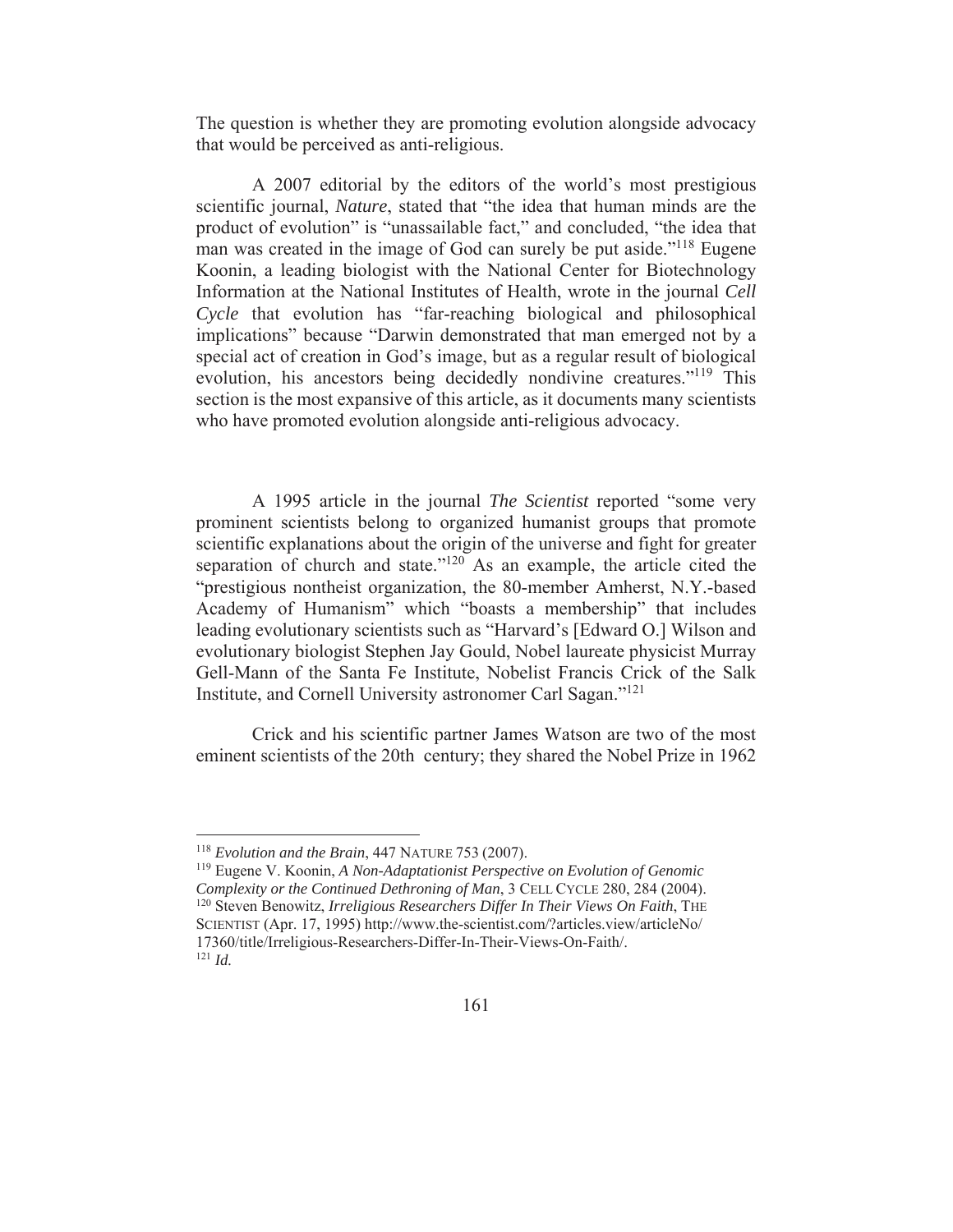for co-discovering the double-helical structure of DNA.<sup>122</sup> A 2003 article in the Telegraph explained that the scientists had "both used the anniversary" of their discovery "to mount an attack on religion."<sup>123</sup> They have plainly admitted their intent to use evolutionary science to oppose religion.

Crick explains his view that "[u]ntil Charles Darwin and Alfred Wallace independently hit on the basic mechanism driving biological evolution—the process of natural selection—the 'Argument from Design' appeared to be unanswerable. How could an organism as complex and well designed as man have arisen without the help of an all-wise Designer? ... [T]his argument has collapsed completely."<sup>124</sup> He writes that the "compelling argument" for "a Designer" was "shattered by Charles" Darwin,"<sup>125</sup> and recounts that his "loss of faith in Christian religion and my growing attachment to science played a dominant part in my scientific career."<sup>126</sup> Indeed, in his book on the origin of life on earth, Crick finds that those who oppose evolution are a "nuisance" and "cling to outmoded religious beliefs" since "man is a biological animal who has evolved largely by natural selection."<sup>127</sup> He displays a staunchly materialistic viewpoint, writing "You,' your joys and your sorrows, your memories and your ambitions, your sense of personal identity and free will, are in fact no more than the behavior of a vast assembly of nerve cells and their associated molecules. As Lewis Carroll's Alice might have phrased it: 'You're nothing but a pack of neurons."<sup>128</sup> Crick contends that "[t]he record of religious beliefs in explaining scientific phenomena has been so poor in the past that there is little reason to believe that the conventional religions will do much better in the future."<sup>129</sup>

 $122$  Maurice Wilkins was a third recipient of this prize. See The Nobel Prize in Physiology or Medicine 1962, http://nobelprize.org/nobel\_prizes/medicine/laureates/1962/ (last visited Dec. 1, 2015).

<sup>&</sup>lt;sup>123</sup> Roger Highfield, *Do Our Genes Reveal the Hand of God?*, TELEGRAPH (Mar. 20, 2003), http://www.telegraph.co.uk/news/science/science-news/3306329/Do-our-genesreveal-the-hand-of-God.html.

<sup>&</sup>lt;sup>124</sup> FRANCIS CRICK. THE ASTONISHING HYPOTHESIS: THE SCIENTIFIC SEARCH FOR THE SOUL 5 (1994).

<sup>&</sup>lt;sup>125</sup> FRANCIS CRICK, WHAT MAD PURSUIT: A PERSONAL VIEW OF SCIENTIFIC DISCOVERY 25 (1988).

 $126$  *Id.* at 11.

<sup>&</sup>lt;sup>127</sup> FRANCIS CRICK, LIFE ITSELF: ITS ORIGIN AND NATURE 163-64 (1981).

 $128$  CRICK, *supra* note 124, at 3.

 $129$  *Id.* at 258.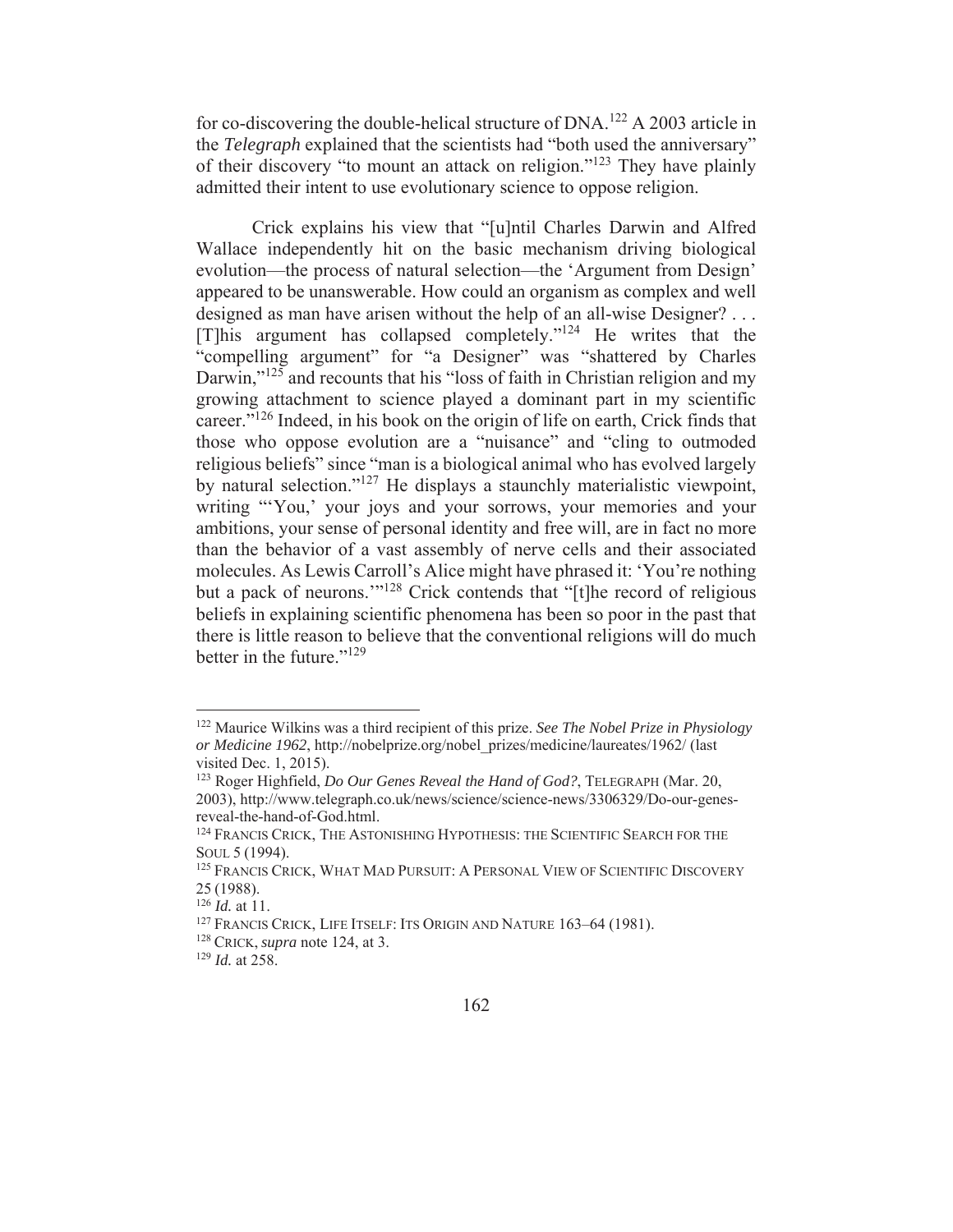Crick's scientific partner, James D. Watson, similarly believes that "evolution represents science's most direct incursion into the religious domain."<sup>130</sup> He states that "[e]very time you understand something, religion becomes less likely . . . [o]nly with the discovery of the double helix and the ensuing genetic revolution have we had grounds for thinking that the powers held traditionally to be the exclusive property of the gods might one day be ours."<sup>131</sup> Richard Dawkins quotes Watson stating, "I don't think we're for anything. We're just products of evolution."<sup>132</sup>

Dawkins himself is perhaps the most widely known evolutionary biologist who uses evolution to oppose religion. His most famous line has already been mentioned, where he contends that "Darwin made it possible to be an intellectually fulfilled atheist."<sup>133</sup> But Dawkins is no armchair atheist: Wired Magazine reports that Dawkins is part of a new "crusade" against religion" and is "the leading light of the New Atheism movement," a movement reportedly contending that "[r]eligion is not only wrong, it's evil."<sup>134</sup> Dawkins' views are also not simply those of an obscure academic: he is an influential evolutionary biologist and for years was Chair for the Public Understanding of Science at Oxford University.<sup>135</sup> Anthropologist Jonathan Marks calls him "a leading spokesman for science,"<sup>136</sup> and Campbell's popular college biology textbook praises Dawkins as one of "the very few scientists" who can "engag[e] and challeng[e] nonscientists."<sup>137</sup>

<sup>&</sup>lt;sup>130</sup> JAMES D. WATSON & ANDREW BERRY, DNA: THE SECRET OF LIFE 404 (2006).

<sup>&</sup>lt;sup>131</sup> Highfield, *supra* note 123.

<sup>&</sup>lt;sup>132</sup> RICHARD DAWKINS, THE GOD DELUSION 100 (2006). Additionally, Watson reportedly believes that "Africans less intelligent than Westerners." See Cahal Milmo, Fury at DNA Pioneer's Theory: Africans Less Intelligent than Westerners, THE INDEPENDENT (Oct. 16, 2007), http://www.independent.co.uk/news/science/fury-at-dna-pioneers-theory-africansare-less-intelligent-than-westerners-394898.html.

<sup>&</sup>lt;sup>133</sup> DAWKINS, *supra* note 72.

<sup>&</sup>lt;sup>134</sup> Gary Wolf, *The Church of the Non-Believers*, WIRED (Nov. 1, 2006), http://www. wired.com/2006/11/atheism/.

<sup>&</sup>lt;sup>135</sup> Previous Holders of the Simonyi Professorship, THE SIMONYI PROFESSORSHIP, http://www.simonyi.ox.ac.uk/previous-holders-simonyi-professorship.html (last visited Nov. 27, 2015).

<sup>&</sup>lt;sup>136</sup> JONATHAN MARKS, WHAT IT MEANS TO BE 98% CHIMPANZEE: APES, PEOPLE, AND THEIR GENES 266 (2002).

<sup>&</sup>lt;sup>137</sup> NEIL A. CAMPBELL, ET AL., BIOLOGY 412 (Addison Wesley Longman 5th ed. 1999).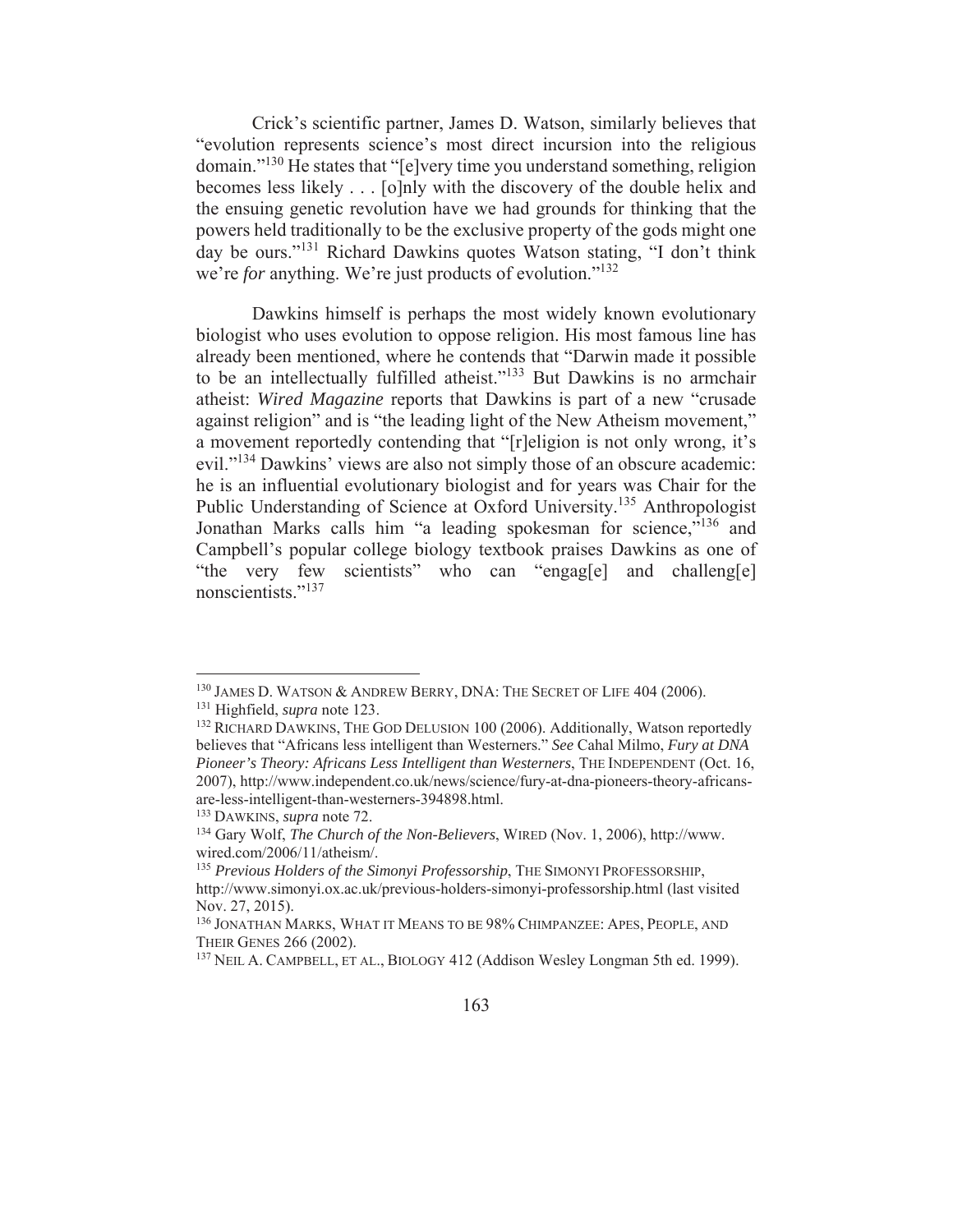Indeed, Dawkins is probably the most widely read popular promoter of Darwinian evolution in the world today. His views on evolutionary biology are perhaps most succinctly explained in his widely acclaimed and aptly titled book, The Blind Watchmaker:

[T]he only watchmaker in nature is the blind forces of physics, albeit deployed in a very special way. A true watchmaker has foresight: he designs his cogs and springs, and plans their interconnections, with a future purpose in his mind's eye. Natural selection, the blind, unconscious automatic process which Darwin discovered, and which we now know is the explanation for the existence and apparently purposeful form of all life, has no purpose in mind. It has no mind and no mind's eye. It does not plan for the future. It has no vision, no foresight, no sight at all. If it can be said to play the role of watchmaker in nature, it is the blind watchmaker.<sup>138</sup>

In River Out of Eden: A Darwinian View of Life, Dawkins argues that our universe merely has "blind physical forces and genetic replication," and thus "[t] he universe we observe has precisely the properties we should expect if there is, at bottom, no design, no purpose, no evil and no good, nothing but blind, pitiless indifference."<sup>139</sup> He concludes that Darwinian evolution effectively eliminates "the god hypothesis":

We explain our existence by a combination of the anthropic principle and Darwin's principle of natural selection. That combination provides a complete and deeply satisfying explanation for everything that we see and know. Not only is the god hypothesis unnecessary. It is spectacularly unparsimonious. Not only do we need no God to explain the universe and life. God stands out in the universe as the most glaring of all superfluous sore thumbs. We cannot, of course, disprove God, just as we can't disprove Thor, fairies, leprechauns and the Flying Spaghetti Monster. But, like

<sup>&</sup>lt;sup>138</sup> DAWKINS, *supra* note 72, at 5.

<sup>&</sup>lt;sup>139</sup> RICHARD DAWKINS, RIVER OUT OF EDEN: A DARWINIAN VIEW OF LIFE 133 (1995).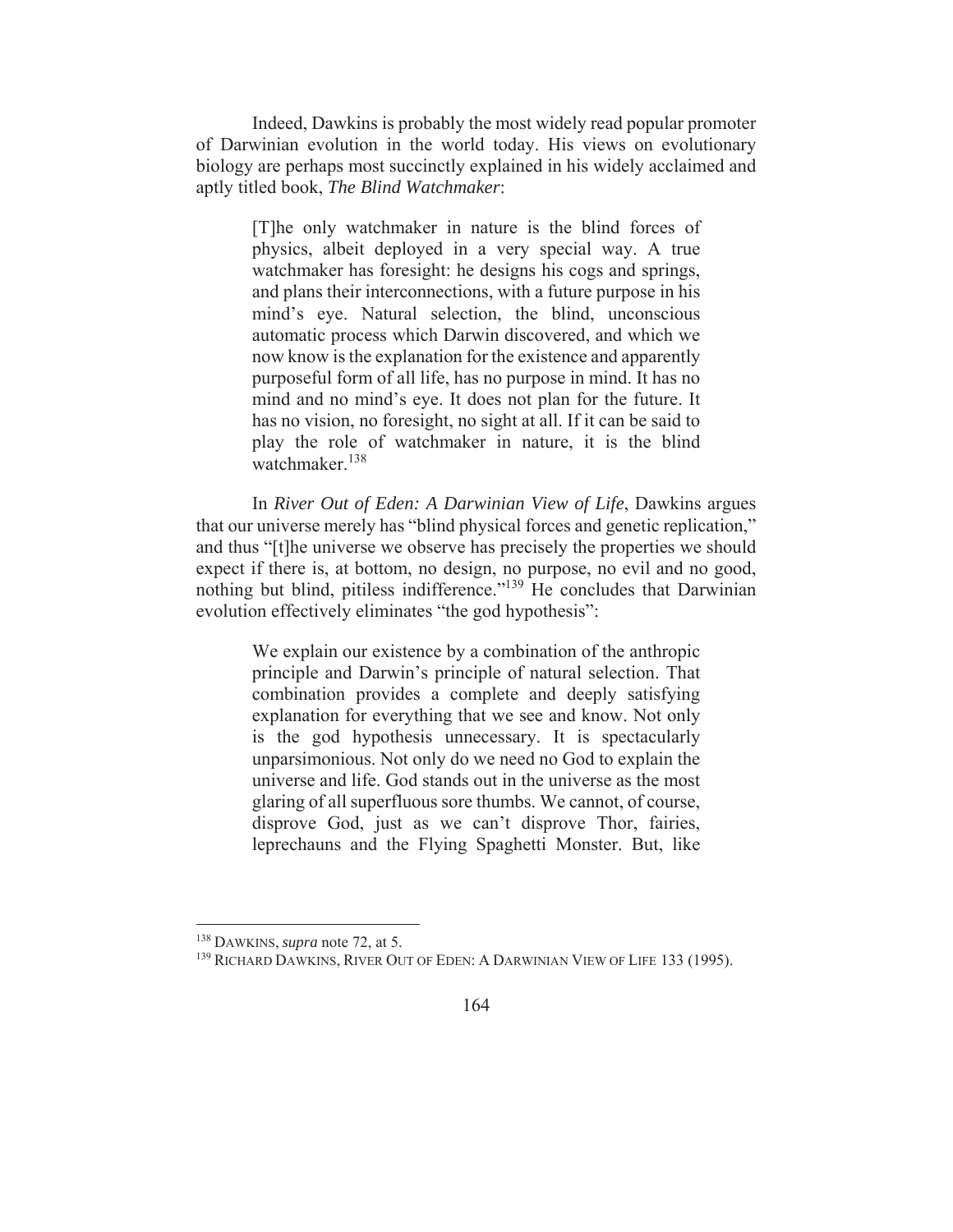those other fantasies that we can't disprove, we can say that God is very very improbable.<sup>140</sup>

Evolution plays a central role in Dawkins' fight against religion. He endorses the view that "Darwinism is the story of humanity's liberation from the delusion that its destiny is controlled by a power higher than itself<sup>"141</sup> and believes that invoking God as a cause is "self-indulgent, thought-denying skyhookery."<sup>142</sup> He consistently provides an anti-religious interpretation of evolution:

Darwinian evolution, specifically natural selection . . . shatters the illusion of design within the domain of biology, and teaches us to be suspicious of any kind of design hypothesis in physics and cosmology as well. I think the physicist Leonard Susskind had this in mind when he wrote, "I'm not an historian but I'll venture an opinion: Modern cosmology really began with Darwin and Wallace. Unlike anyone before them, they provided explanations of our existence that completely rejected supernatural agents . . . . Darwin and Wallace set a standard not only for the life sciences but for cosmology as well."<sup>143</sup>

Many similar quotes could be given to show Dawkins' prominent opposition to religion while supporting evolution. A spokesperson for the NCSE once asserted that ID-proponents "invent enemies," and speculated that, "if Dawkins didn't exist. [ID proponents] would invent him anyway."<sup>144</sup> Yet innumerable other examples could be given of scientists and academics who similarly use evolution to oppose religion. To give a sampling:

Cornell evolutionary biologist and historian William Provine believes that "[e] volution is the greatest engine of atheism ever

<sup>&</sup>lt;sup>140</sup> Richard Dawkins, Why There Almost Certainly Is No God, THE HUFFINGTON POST (Oct. 23, 2006), http://www.huffingtonpost.com/richard-dawkins/why-there-almostcertainl b 32164.html.

<sup>&</sup>lt;sup>141</sup> DAWKINS, *supra* note 132, at 5.

 $142$  *Id.* at 155.

 $143$  *Id.* at 118.

<sup>144</sup> Nicholas Matzke, Episode 66, THE INOCULATED MIND (Mar. 21, 2007) http://www. inoculated mind.com/? $p=168$  (on file with author).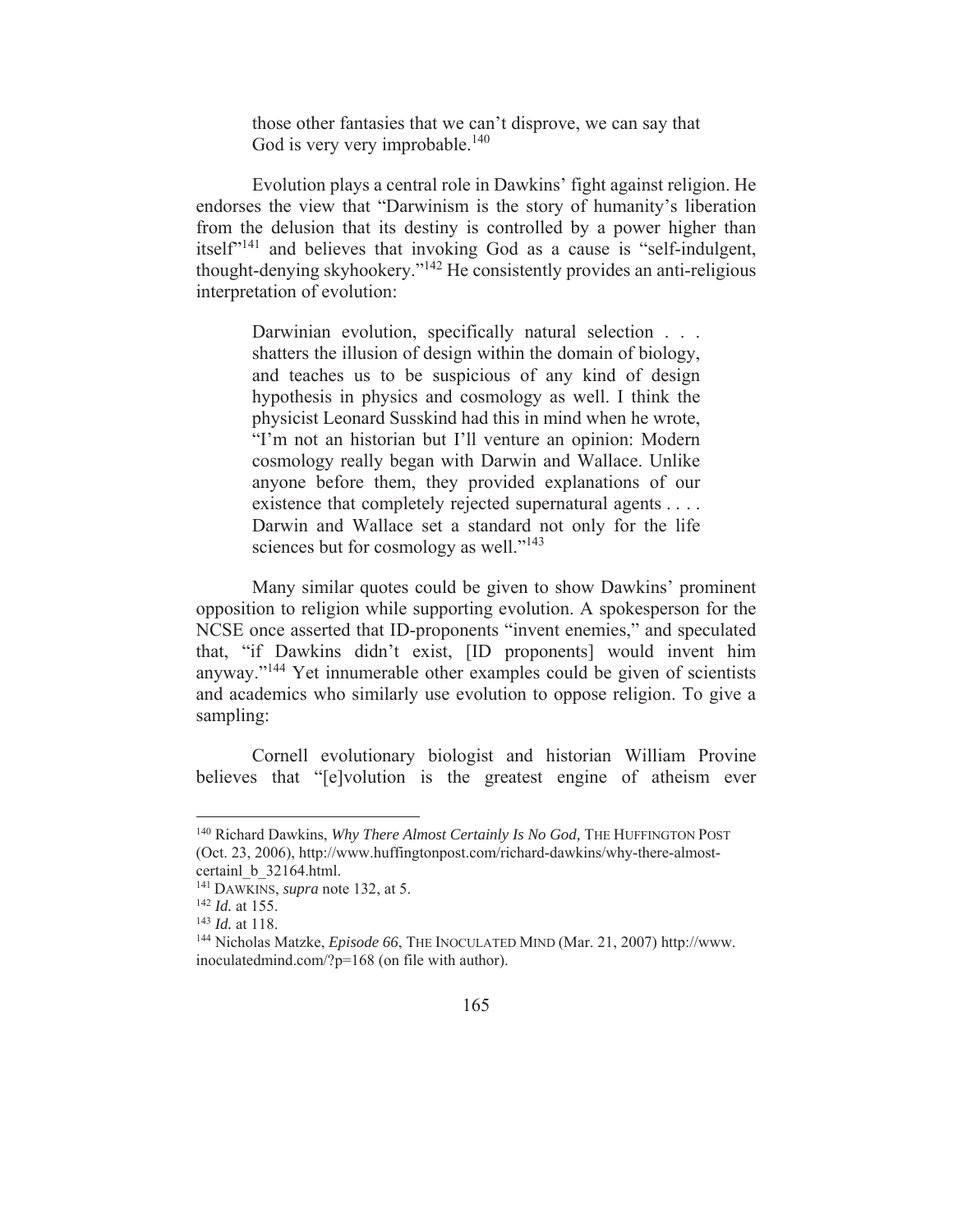invented,"<sup>145</sup> and sees clear anti-religious implications from evolution: "Naturalistic evolution has clear consequences that Charles Darwin understood perfectly. 1) No gods worth having exist; 2) no life after death exists; 3) no ultimate foundation for ethics exists; 4) no ultimate meaning in life exists; and 5) human free will is nonexistent."<sup>146</sup> Provine recounts that evolution played a major role in his own personal loss of faith: "Evolution exhibited no sign whatsoever of purpose. Evolution just happens. I can remember the pain of loss lasted less than a week. As the creationists claim, belief in modern evolution makes atheists of people."<sup>147</sup> In his view, "[o]ne can have a religious view that is compatible with evolution only if the religious view is indistinguishable from atheism."<sup>148</sup>

Nobel laureate physicist Steven Weinberg testified in support of teaching only the evidence supporting evolution before the Texas State Board of Education.<sup>149</sup> Weinberg has described evolution as "natural selection acting on random undirected inheritable variations."<sup>150</sup> Yet Weinberg says that his scientific career is motivated by a desire to disprove religion:

I personally feel that the teaching of modern science is corrosive of religious belief, and I'm all for that! One of the things that in fact has driven me in my life, is the feeling that this is one of the great social functions of science—to free people from superstition.<sup>151</sup>

<sup>&</sup>lt;sup>145</sup> William Provine, Keynote Address at the University of Tennessee, Knoxville Darwin Day 1998, Evolution: Free Will and Punishment and Meaning in Life (Feb. 12, 1998), http://fp.bio.utk.edu/darwin/1998/provine abstract.html (on file with author).  $^{146}$  Id.

<sup>&</sup>lt;sup>147</sup> William B. Provine, No Free Will, in CATCHING UP WITH THE VISION: ESSAYS ON THE OCCASION OF THE 75TH ANNIVERSARY OF THE FOUNDING OF THE HISTORY OF SCIENCE SOCIETY, 90 (SUPP.) ISIS S117, 123 (1999).

 $148$  *Id.* 

<sup>&</sup>lt;sup>149</sup> Michael King, *In Search of Intelligent Life at the SBOE*, AUSTIN CHRONICLE (Sept. 19, 2003), http://www.austinchronicle.com/news/2003-09-19/178247/.

<sup>&</sup>lt;sup>150</sup> Stephen Weinberg, Living in the Multiverse, in UNIVERSE OR MULTIVERSE? (Bernard Carr ed., 2009) 40.

<sup>&</sup>lt;sup>151</sup> Stephen Weinberg, Address to the 22nd Annual Freedom From Religion Foundation (November 1999), abstract in Free People from Superstition, FREETHOUGHT TODAY (Apr. 2000), http://ffrf.org/legacy/fttoday/2000/april2000/weinberg.html.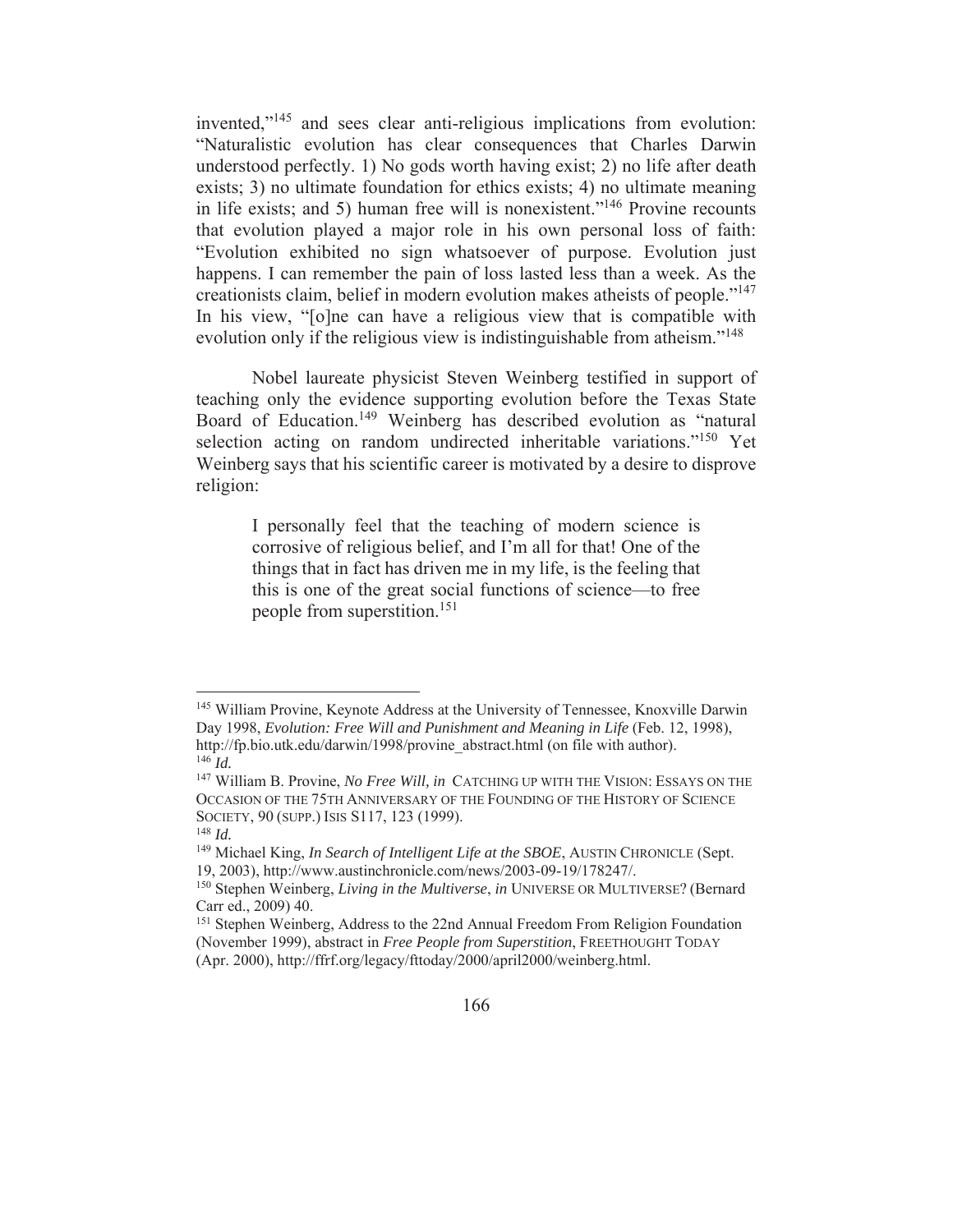Weinberg praises the work of Dawkins in this effort, writing: "Given the battering that traditional religion has taken from the theory of evolution, it is fitting that the most energetic, eloquent and uncompromising modern adversaries of religion are biologists who helped us to understand evolution: first Francis Crick, and now Richard Dawkins."<sup>152</sup>

Evolutionary biologist and science-writer Massimo Pigliucci explains that he "does not think there is any good reason to believe in a supernatural entity that created and somehow supervises the universe" and therefore he "relegate[s] God to the same realm as Santa Claus."<sup>153</sup> Pigliucci also runs a secular humanist organization, whose website houses a presentation where he writes that "[m]ysticism and religion are not helpful in understanding the natural world."<sup>154</sup> In another presentation opposing skeptics of Darwin entitled "Denying Evolution," Pigliucci promotes materialism over religion: "Realism and naturalism are, of course, leaps of faith, but very small ones compared to those required by any religion or other method of inquiry proposed so far."<sup>155</sup>

University of Exeter biologist and philosopher John Dupré asserts in Darwin's Legacy: What Evolution Means Today that evolution delivers a "death blow" to "theocentric cosmologies" stating that "the growth of evolutionary theory that [Darwin] launched has provided a fatal injury to the pretension of religion."<sup>156</sup> Dupré argues that "the religiously minded are right to be fearful of the general acceptance of evolutionary thought," asserting in light of "the development of a convincing theory of evolution" we now have "no good reason for belief in God."<sup>157</sup> In his view, "science,

<sup>&</sup>lt;sup>152</sup> STEVEN WEINBERG, A Deadly Certitude, in LAKE VIEWS: THIS WORLD AND THE **UNIVERSE 211 (2009).** 

<sup>153</sup> Massimo Pigliucci, Personal Gods, Deism, & the Limits of Skepticism, 8 SKEPTIC, no. 2, 2000, at 38.

<sup>&</sup>lt;sup>154</sup> Massimo Pigliucci, *How We Try to Understand the World: Science, Philosophy and* Mysticism, RATIONALLY SPEAKING,

http://life.bio.sunysb.edu/~massimo/rationallyspeaking/files/science-philo-myst.pdf (on file with author).

<sup>155</sup> Massimo Pigliucci, Denying Evolution, RATIONALLY SPEAKING, http://life.bio.sunysb. edu/~massimo/rationallyspeaking/files/denying-evolution.pdf (on file with author).

Accord Massimo Pigliucci, Creationism vs. Scientism: the Twin Dangers of Religious and Scientific Fundamentalism, FREE INQUIRY, Summer 2003, at 32, 33.

<sup>&</sup>lt;sup>156</sup> JOHN DUPRÉ, DARWIN'S LEGACY: WHAT EVOLUTION MEANS TODAY 41-42 (2003).  $157$  *Id.* at 3, 46.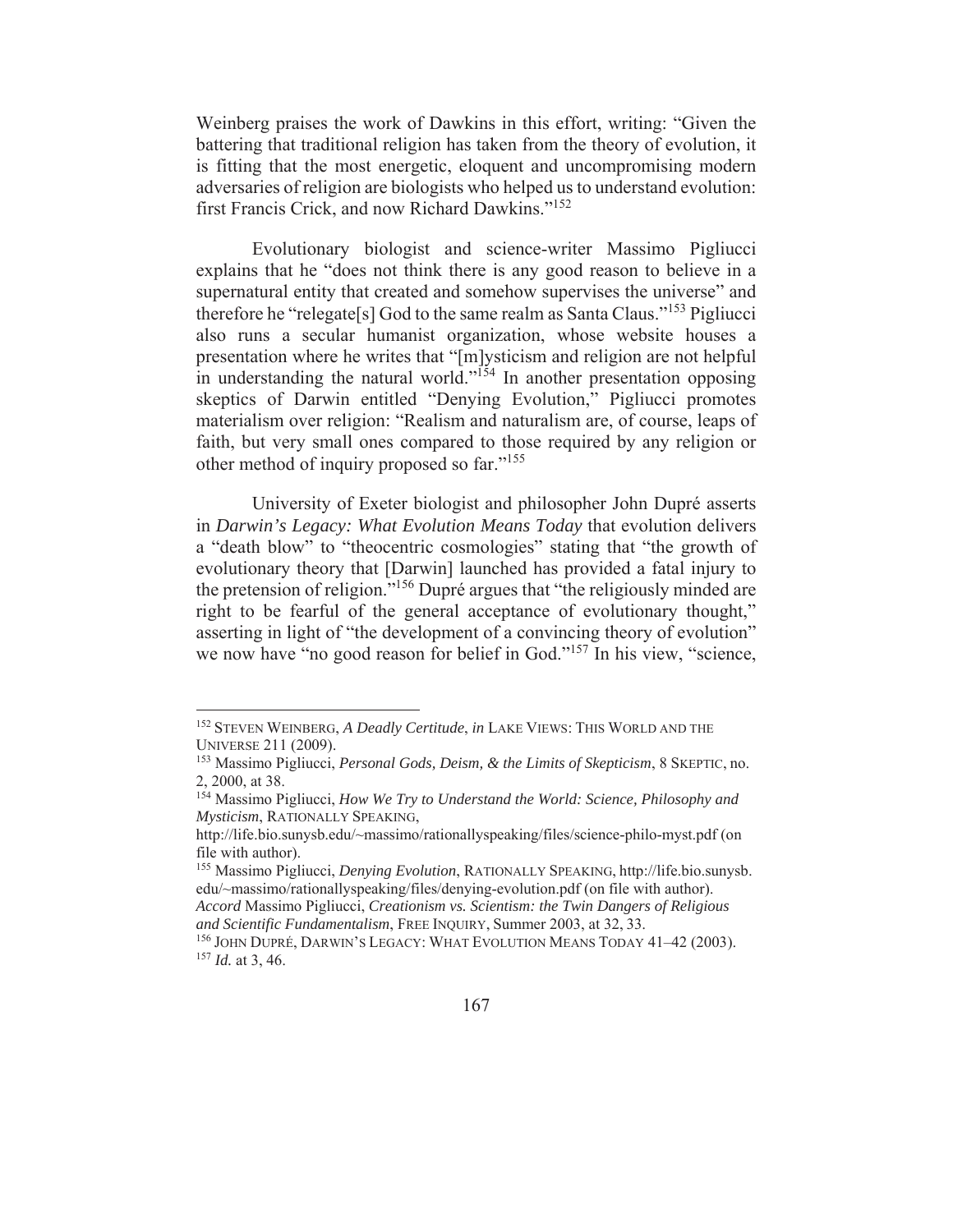especially in the guise of Darwinism, has undermined any plausible grounds for believing that there are any gods or other supernatural beings."<sup>158</sup>

Paul (P.Z.) Myers, a biologist at the University of Minnesota, Morris, is best known for his blog, *Pharyngula*, which *Nature* stated in 2006 was the *most popular* science blog on the internet.<sup>159</sup> Myers regularly uses his blog to support evolution and oppose religion.<sup>160</sup> Pharyngula's official description on each of its pages boasts of its offering "[e]volution, development, and random biological ejaculations from a godless liberal."<sup>161</sup> Myers believes that "[w]e need widespread *social* stigmatization of religion to eradicate religion . . . . "162 In one instance, the Pharyngula blog was used to design an official "logo for the godless."<sup>163</sup> Myers asserts when discussing evolution that "science is a threat to religion" and holds that "there is a very strong conflict between religion and science, and if you're doing religion, you're not thinking scientifically."<sup>164</sup> His book The Happy Atheist promotes evolution while making comments like "religion is a parasite of the mind that makes people do stupid things and think stupid thoughts," further stating, "religion is a clown circus."<sup>165</sup> Elsewhere Myers calls federal payment for military chaplains "[w] elfare for the intellectually deficient<sup>"166</sup> and expresses his hope that "[w]hen we achieve post-theism, the question of what god is will be regarded as as [sic] a string of nonsense

 $158$  *Id.* at 57.

<sup>&</sup>lt;sup>159</sup> See Top Five Science Blogs, 442 NATURE 9 (2006). See also Best Science Blog, THE 2006 WEBLOG AWARDS: BEST SCIENCE BLOG (Dec. 7, 2006), http://2006.weblogawards. org/2006/12/best science blog.php.

<sup>&</sup>lt;sup>160</sup> See e.g. P.Z. Myers, More on that Miller guy, PHARYNGULA (Sept. 9, 2006),

http://scienceblogs.com/pharyngula/2006/09/09/more-on-that-miller-guy/.

<sup>&</sup>lt;sup>161</sup> P.Z. Myers, PHARYNGULA, http://freethoughtblogs.com/pharyngula (last visited November 28, 2015).

 $162$  P.Z. Myers, RAVING ATHEISTS FORUM. (Sept. 20, 2007, 5:56 PM).

http://ravingatheists.com/forum/showthread.php?t=13602&page=2.

<sup>&</sup>lt;sup>163</sup> P.Z. Myers, A Logo for the Godless: An Impossible Assignment?, PHARYNGULA (Oct. 28.2006)

http://scienceblogs.com/pharyngula/search/pharyngula+a+logo+for+the+godless. <sup>164</sup> Reginald V. Finley Sr., Interview with P.Z. Myers,

www.infidelguy.com/index.php/component/commedia/popup/6888/673/6888/component (on file with author).

<sup>&</sup>lt;sup>165</sup> P.Z. MYERS, THE HAPPY ATHEIST 8, 135 (2013).

<sup>&</sup>lt;sup>166</sup> P.Z. Myers, RAVING ATHEISTS FORUM (Sept. 20, 2007, 5:58 PM),

http://ravingatheists.com/forum/showthread.php?t=13602&page=2.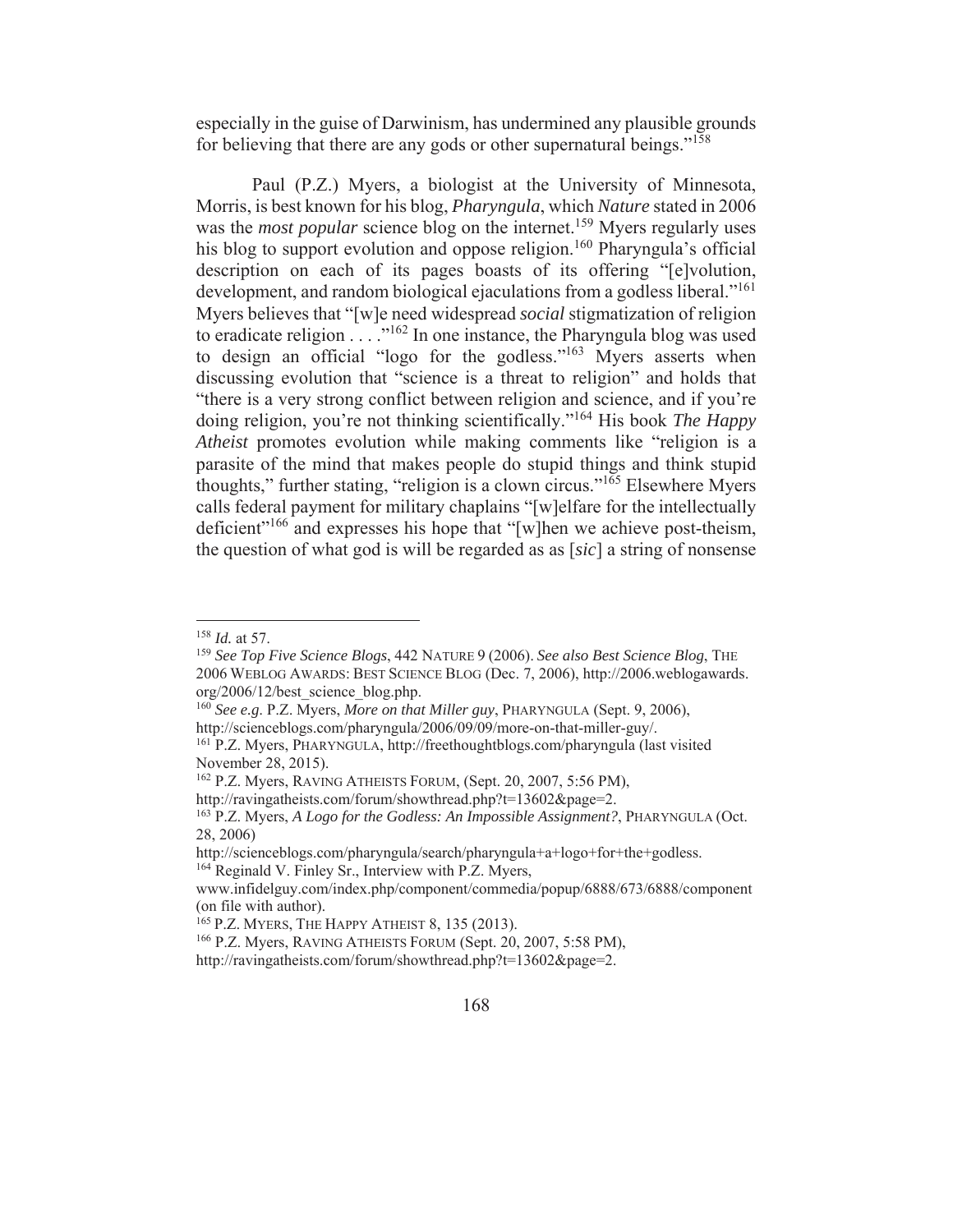syllables."<sup>167</sup> Myers concludes that "the only way we can resolve" conflicts between science and religion "is for someday religion to be reduced to little more than a hobby or a little eccentricity that certain people practice."<sup>168</sup>

Physicist Victor Stenger wrote a book chapter entitled, "The Menace" of Darwinism," contending that Darwinism is antithetical to religious belief. He first quotes Dawkins saying, "The universe we observe has precisely the properties we should expect if there is, at bottom, no design, no purpose, no evil and no good, nothing but blind, pitiless indifference."<sup>169</sup> Stenger affirmatively cites Andrew Dickson White's A History of Warfare of Science and Theology in Christendom as saying, "If the Darwinian theory is true, Genesis is a lie, the whole framework of the book of life falls to pieces, and the revelation of God to man, as we Christians know it, is a delusion and a snare." $170$ 

Taner Edis contends: "evolution does, in fact, directly challenge commonly held religious views. Evolution says a lot more about the place of humans in the universe than, say, modern physical ideas about microscopic randomness. If there is anything at all to widely shared human intuitions about spiritual realities, it would seem life and creativity should be the responsibility of supernatural forces. Yet, according to Darwinian evolution, this is not so. And there is more. Not only does evolution motivate religious skepticism due to its uncompromising naturalism, but it also very easily leads into some traditional arguments for nonbelief."<sup>171</sup> He further explains how Darwinism supports atheism:

Darwinian evolution combines chance and necessity. And the effect of evolution is to place creativity squarely within the natural world. So unsurprisingly, Darwin has become an icon among naturalistic nonbelievers. Moreover, evolution more directly relates to religious concerns. Biological evolution is greeted enthusiastically by skeptics and treated with suspicion by conservative believers, more so than any

<sup>&</sup>lt;sup>167</sup> P.Z. Myers, RAVING ATHEISTS FORUM (Sept. 20, 2007, 6:47 PM), http://ravingatheists.com/forum/showthread.php?t=13602&page=3.

<sup>&</sup>lt;sup>168</sup> Finley, *supra* note 164.

<sup>&</sup>lt;sup>169</sup> VICTOR J. STENGER, HAS SCIENCE FOUND GOD? 43 (2003).

 $170$  *Id.* at 46.

 $171$  EDIS, *supra* note 71, at 73.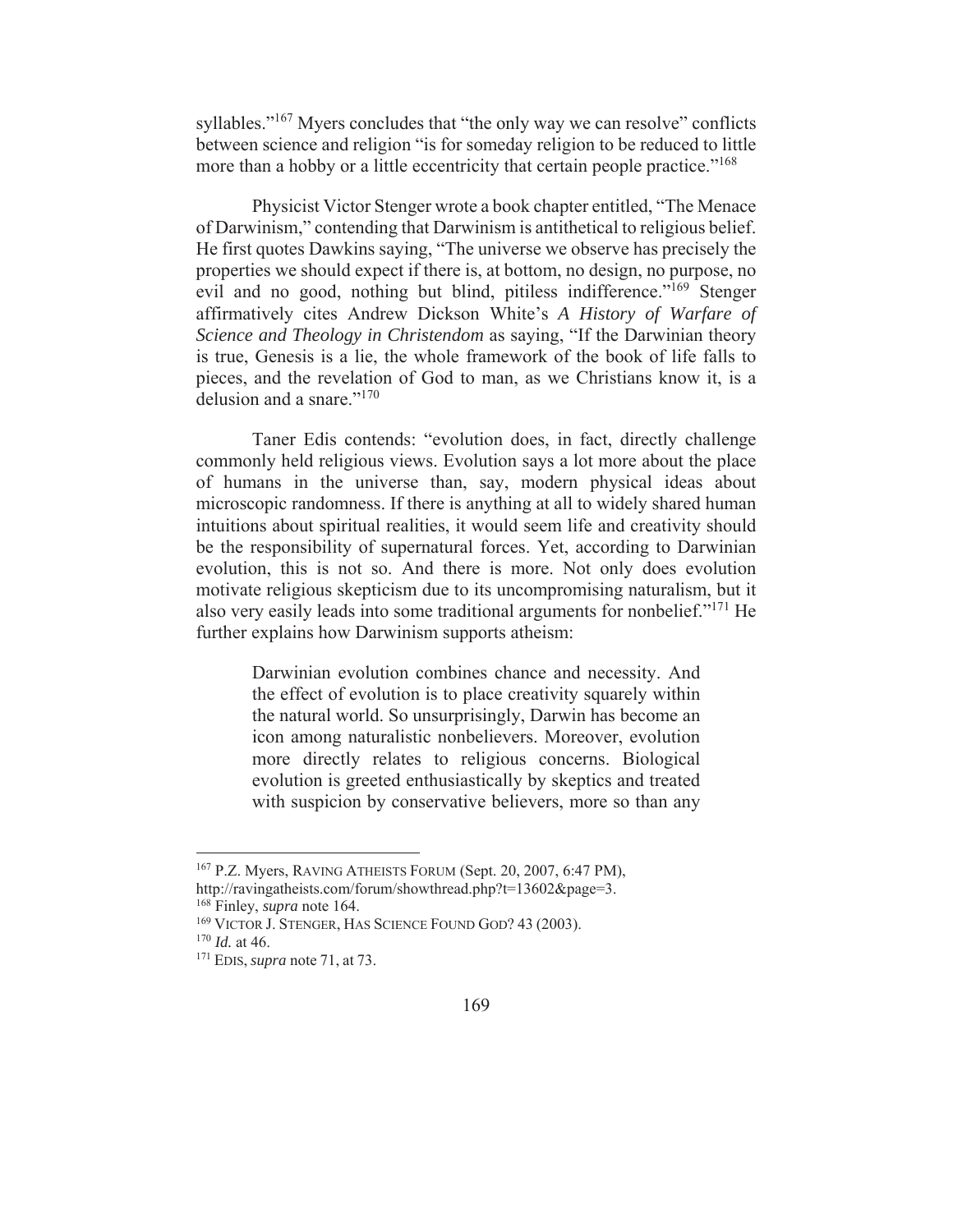of the challenges to spiritual views arising from modern physics.<sup>172</sup>

Writing in the journal, Federation of American Societies for *Experimental Biology*, editor-in-chief Gerald Weissmann argues that "much" of society at large is beating a hasty retreat to the dark ages" because "superstition threatens our schools and Bible-thumpers preach that Darwin got it wrong."<sup>173</sup> Weissman envisions winning a war against "zealots of all stripes [that] are chipping away at evolutionary science" and calls on scientists to mount a "defense—against humbug and the Endarkenment."<sup>174</sup>

Ernst Mayr wrote in Scientific American that "Darwinism rejects all supernatural phenomena and causations" because "[t] he theory of evolution by natural selection explains the adaptedness and diversity of the world solely materialistically."<sup>175</sup> He explains that "[t]he truly outstanding achievement of the principle of natural selection is that it makes unnecessary the invocation of 'final causes'—that is, any teleological forces leading to a particular end" and therefore, "nothing is predetermined."<sup>176</sup>

Niles Eldredge, a curator at the American Museum of Natural History and a prominent evolutionary paleontologist and author, writes that Darwin "stands among the giants of Western thought because he . . . taught us that we can understand life's history in purely naturalistic terms, without recourse to the supernatural or divine."<sup>177</sup>

Gregory Petsko, president of the American Society for Biochemistry and Molecular Biology (ASBMB), published editorials in the scientific journals ASBMB Today and Genome Biology asserting "there is no controversy" within science over evolution, while attacking religion,

 $172$  *Id.* at 68.

<sup>&</sup>lt;sup>173</sup> Gerald Weissmann, *The Facts of Evolution: Fighting the Endarkenment*, 19 THE FASEB J. 1581, 1581 (2005).

 $174$  *Id.* at 1581-82.

<sup>&</sup>lt;sup>175</sup> Ernst Mayr, Darwin's Influence on Modern Thought, SCI. AM., Nov. 24, 2009, at 79,

<sup>81 (</sup>emphasis added).

 $176$  *Id.* at 80

<sup>&</sup>lt;sup>177</sup> NILES ELDREDGE, TIME FRAMES: THE RETHINKING OF DARWINIAN EVOLUTION AND THE THEORY OF PUNCTUATED EQUILIBRIA 13 (1985).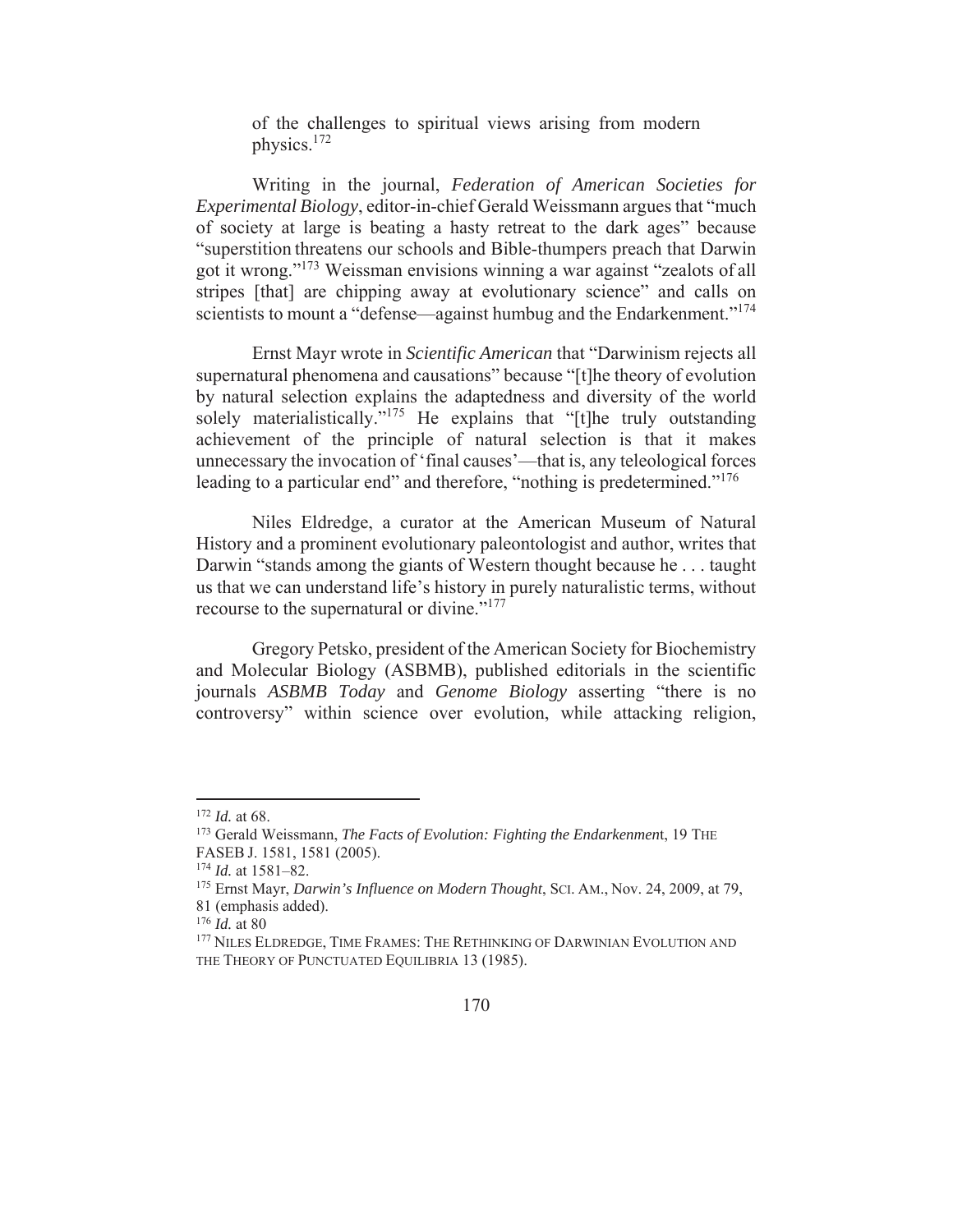maintaining that people believe in religion due to "insecurity and need for certainty."178

Harvard professor Stephen Pinker writes that "we are outcomes of natural selection" and says that as opposed to religious explanations, "[t]his momentous fact explains our deepest strivings."<sup>179</sup> Pinker boldly explains that "evolution challenges the literal truth of the creation story in the Bible and thus the authority that religion draws from it"<sup>180</sup> and suggests that religion is therefore untrustworthy: "As one creation minister put it, 'If the Bible gets it wrong about biology, then why should I trust the Bible when it talks about morality and salvation?"<sup>181</sup> Pinker also frames "monotheistic religions" as being opposed to evolution, claiming they have "persecuted. .. the theory of evolution."<sup>182</sup> Pinker wrote in *Time*, "[t] he brain is a product of evolution, and just as animal brains have their limitations, we have ours,"<sup>183</sup> while also taking aim at traditional religious explanations of consciousness.

In his book Darwin Loves You: Natural Selection and the Reenchantment of the World, Rutgers English professor George Levine imagines a "secular enchantment" of the world, building a secular culture upon Darwin wherein the world is "mindless and godless . . . without gods and traditional forms of consolation."<sup>184</sup> Levine sees Darwin as "as an apostle of secularism" and seeks to use Darwin "as a model for the way science and the secular can inhabit the enchanted world."<sup>185</sup>

Michael Shermer, psychologist and founder of Skeptic Magazine, asserts that "[t] here is no God, intelligent designer, or anything resembling

http://www.time.com/time/magazine/article/0,9171,1580394,00.html.  $184$  LEVINE, *supra* note 88, at 25–26 (2006).

<sup>&</sup>lt;sup>178</sup> Gregory A Petsko, *It Is Alive*, ASBMB TODAY, August 2008, at 3, 3–4,

http://www.asbmbtoday-digital.com/asbmbtoday/200808/; Gregory A. Petsko, It is alive, GENOME BIOLOGY (June 23, 2008), http://www.genomebiology.com/2008/9/6/106. <sup>179</sup> STEVEN PINKER, THE BLANK SLATE: THE MODERN DENIAL OF HUMAN NATURE 52

 $(2002)$ .<br><sup>180</sup> *Id.* at 128.

 $181$  *Id.* 

<sup>&</sup>lt;sup>182</sup> Steven Pinker, *Introduction* to WHAT IS YOUR DANGEROUS IDEA, at xxiii, xxiv (John Brockman ed., 2007).

<sup>&</sup>lt;sup>183</sup> Steven Pinker, *The Brain: The Mystery of Consciousness*, TIME (Jan. 29, 2007),

 $185$  *Id.* at 205, 250.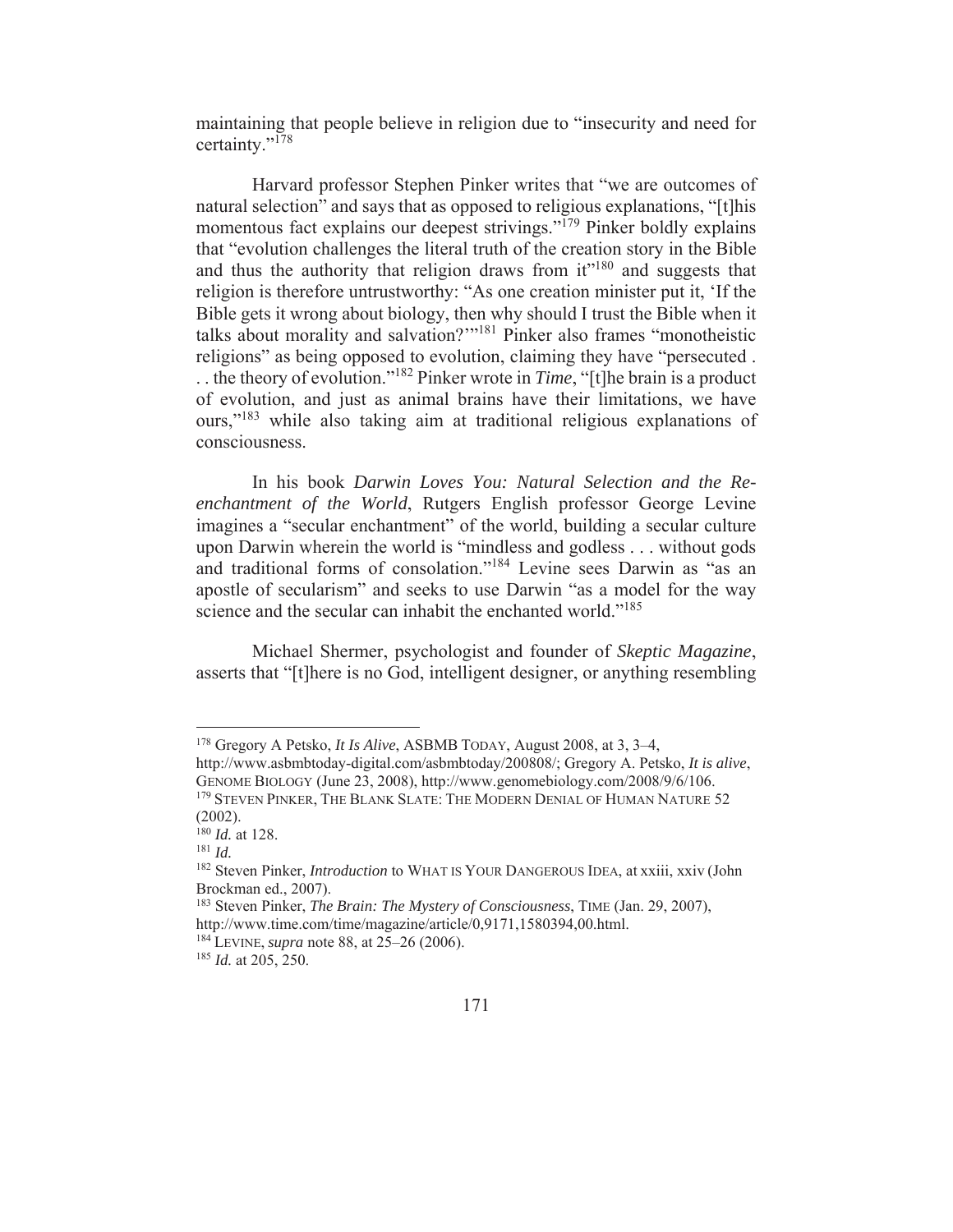the divinity as proffered by the world's religions,"<sup>186</sup> and believes that with the acceptance of Darwinism, "[t]he theory of top-down intelligent design of all life by or through a supernatural power was replaced with the theory of bottom-up natural design through natural forces."<sup>187</sup>

Tufts philosopher Daniel Dennett describes natural selection as "Darwin's dangerous idea" and a "universal acid" which "eats through just" about every traditional concept"-including religion, because Darwin taught that life arose due to a "mindless and mechanical . . . algorithm" that is the result of "blind chance—coin flips if you like—and nothing else."<sup>188</sup> His book Breaking the Spell: Religion as a Natural Phenomenon not only staunchly promotes evolution and evolutionary explanations for the origin of religion, but seeks to strip its readers of their religious beliefs. Dennett declares "a moral imperative to spread the word of evolution"<sup>189</sup> and argues that "[e]verything we value—from sugar and sex and money to music and love and religion—we value for . . . evolutionary reasons, free-floating rationales that have been endorsed by natural selection."<sup>190</sup> According to Dennett, "Religious practices can be accounted for in the austere terms of evolutionary biology."<sup>191</sup> He compares belief in God to "the lore about Santa Claus or Wonder Woman" or an "imaginary friend," and compares religion to an ant whose "brain has been commandeered by a tiny parasite.  $\ldots$ <sup>192</sup> Dennett realizes that such arguments have implications for religious persons, for he expressly admits his intent to convert people away from their religious belief:

I appreciate that many readers will be profoundly distrustful of the tack I am taking here. They will see me as just another liberal professor trying to cajole them out of some of their

<sup>186</sup> Michael Shermer, Michael Shermer, in WHAT WE BELIEVE BUT CANNOT PROVE: TODAY'S LEADING THINKERS ON SCIENCE IN THE AGE OF CERTAINTY 37, 38 (John Brockman ed., 2006).

<sup>&</sup>lt;sup>187</sup> MICHAEL SHERMER, WHY DARWIN MATTERS: THE CASE AGAINST INTELLIGENT DESIGN, at xxii (2006).

<sup>&</sup>lt;sup>188</sup> DANIEL C. DENNETT, DARWIN'S DANGEROUS IDEA: EVOLUTION AND THE MEANINGS OF LIFE 59, 63 (1995).

<sup>&</sup>lt;sup>189</sup> DANIEL C. DENNETT, BREAKING THE SPELL: RELIGION AS A NATURAL PHENOMENON 268 (2006).

 $190$  *Id.* at 93.

 $191$  *Id.* 

 $192$  *Id.* at 3, 210, 216.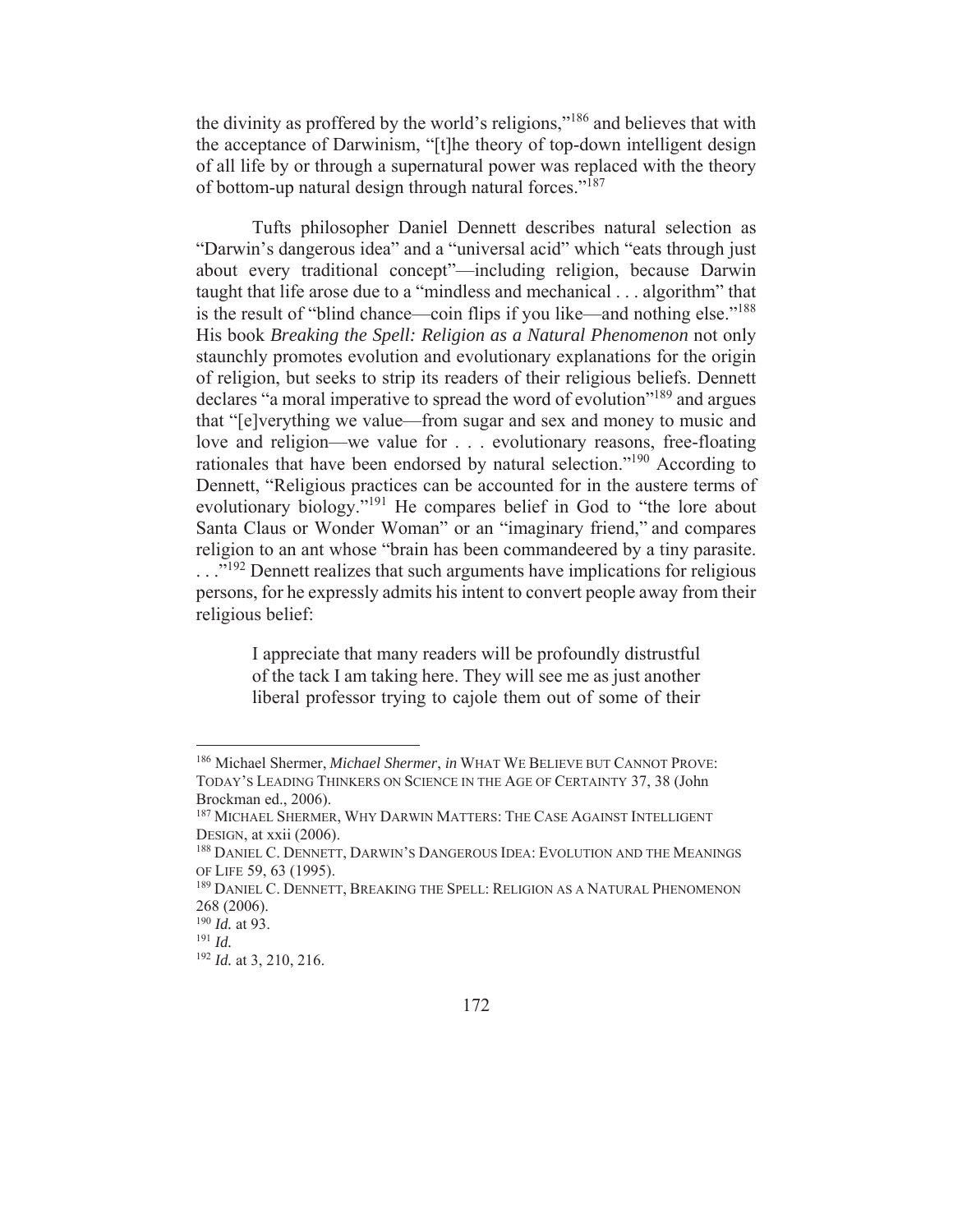convictions, and they are dead right about that—that's what I am, and that's exactly what I'm trying to do.<sup>193</sup>

Dennett further admits that his goal is to increase the political power of atheists, writing that "in the future, if more of us brights [a term for atheists] will just come forward and calmly announce that of course we no longer believe in any of those Gods, it will be possible to elect an atheist to some office higher than senator."<sup>194</sup>

In a collection of writings by scientists who emphatically promote evolution, neuroscientist and best-selling author Sam Harris writes that "Science Must Destroy Religion" because misplaced "religious tolerance" has "obliged us to lie to ourselves—repeatedly and at the highest levels about the compatibility between religious faith and scientific rationality."<sup>195</sup> Harris decries the "ignorance"<sup>196</sup> of those who doubt evolution while protesting "the absurdity of most of our religious beliefs"<sup>197</sup> and stating that "[r]eligion persuades otherwise intelligent men and women to not think, or to think badly."<sup>198</sup> Harris's views have even been presented in the world's top scientific journal. In a 2007 op-ed by Harris published in Nature, he argues that "Scientists should unite against [the] threat from religion,"<sup>199</sup> and laments that Francis Collins, a Christian and evolutionist, engaged in "high-minded squeamishness"<sup>200</sup> when asserting that religion and evolution are compatible. Harris castigates Nature for praising Collins' book which sought to reconcile evolution with religion, asking "What does the 'mode of thought' displayed by Collins have in common with science? The *Language of God* should have sparked gasping outrage from the editors at Nature."201

 $193$  *Id.* at 53.

 $194$  *Id.* at 245.

<sup>&</sup>lt;sup>195</sup> Sam Harris, *Science Must Destroy Religion*, *in* WHAT IS YOUR DANGEROUS IDEA?, supra note 182, at 148, 148.

<sup>&</sup>lt;sup>196</sup> SAM HARRIS, THE END OF FAITH: RELIGION, TERROR, AND THE FUTURE OF REASON 230 (paperback ed., 2005) (2004).

 $197$  *Id.* at 48.

 $198$  *Id.* at 236–37.

<sup>&</sup>lt;sup>199</sup> Sam Harris, Letter to the Editor, Scientists Should Unite Against Threat from Religion, 448 NATURE 864 (2007).

 $200$  *Id.*  $201$  *Id*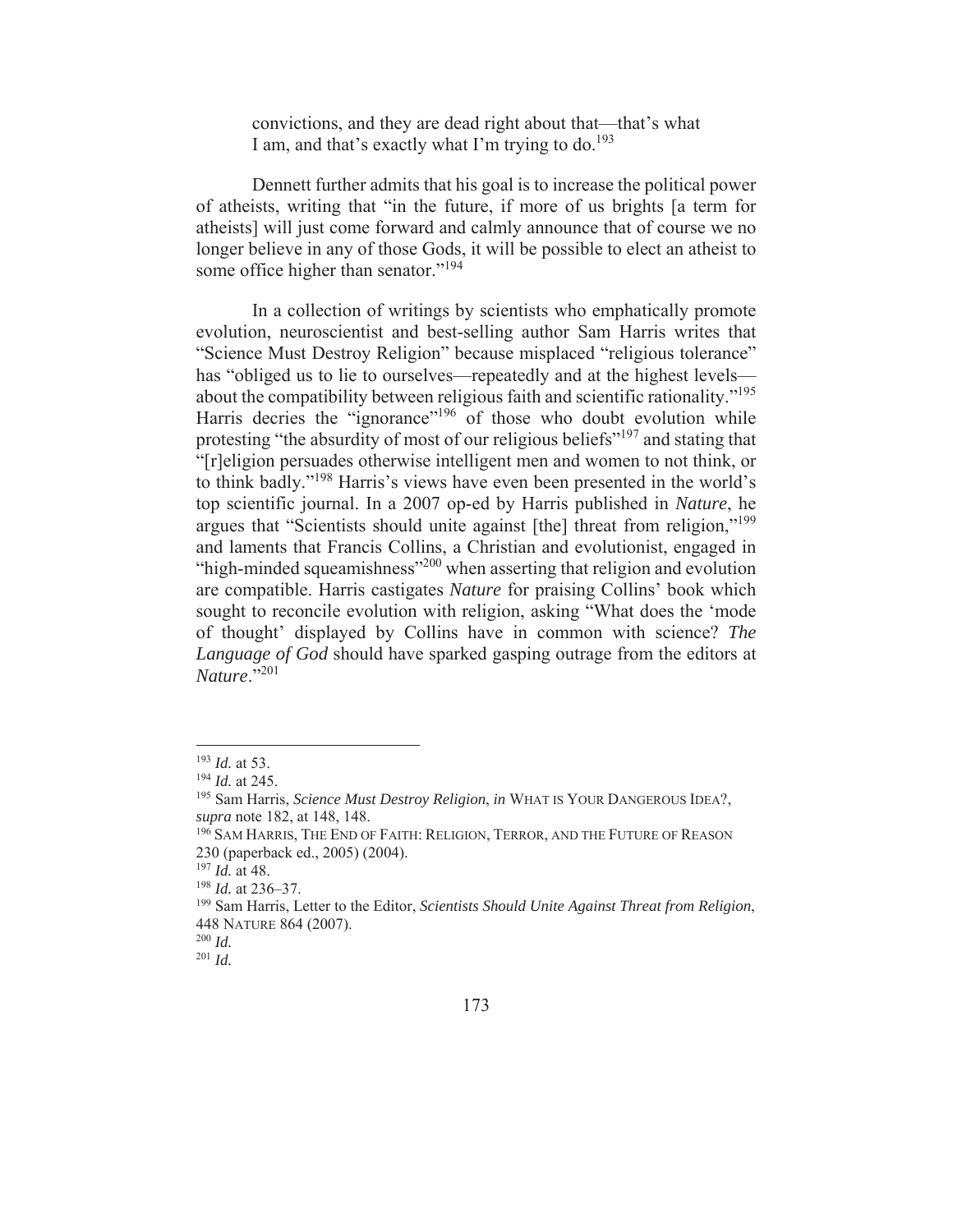With so many major media sources discussing the "crusade against" religion" by Dawkins and other scientists who are promoting evolution, a reasonable person observing such cultural trends would perceive an antireligious association with the advocacy of evolution. And the public is well aware of these trends. Newsweek covered Dawkins as an "evolutionary" biologist" fighting against religion, explaining that Dawkins views evolution as antithetical to faith because "Darwin appears to rob God of credit for his crowning achievement, which is us."202 Wired stated that "Dawkins is openly arguing that evolution must lead to atheism"<sup>203</sup> and *Time* quoted Dawkins saying that "Darwin provided a simpler explanation" than the view that God created life.<sup>204</sup> P.Z. Myers portrayed the *Time* article as with a graphic depicting God and Darwin in a fight and asking "Who will survive this debacle of biblical proportions?"205 After reporting on a conference where Eugenie Scott, Dawkins, Sam Harris, and others spoke, a news article entitled, "Religion Must Be Destroyed, Atheist Alliance Declares," reported that the message at the conference was that "[s]cience must ultimately destroy organized religion."206

While not all evolutionary scientists would publicly join Dawkins et al.'s crusade for atheism, many leading proponents of evolution have maintained that under evolution, our species arose via accidental and unpredictable mechanisms that operated without divine oversight. As the influential biologist Jacques Monod wrote, with "the understanding of the random physical basis of mutation that molecular biology has provided, the mechanism of Darwinism is at last securely founded, and man has to realize that he is a mere accident."207 This view is commonly associated with advocacy of evolution, but many reasonable informed observers would consider it atheistic and antithetical to traditional religious viewpoints.

<sup>&</sup>lt;sup>202</sup> Jerry Adler, *The New Naysayers*, NEWSWEEK (Sept. 10, 2006), http://www.newsweek. com/new-naysayers-109697.

<sup>&</sup>lt;sup>203</sup> Wolf, *supra* note 134.

<sup>&</sup>lt;sup>204</sup> David Van Biema, *supra* note 61.

<sup>&</sup>lt;sup>205</sup> P.Z. Meyrs, *Time Should Have Used This for Their Cover*, PHARYNGULA (NOV. 6, 2006), http://scienceblogs.com/pharyngula/2006/11/06/time-should-have-used-this-for/. <sup>206</sup> Matt Purple, Religion Must Be Destroyed, Atheist Alliance Declares, CNSNEWS.COM (July 7, 2008), http://www.cnsnews.com/news/article/religion-must-be-destroyed-atheistalliance-declares.

<sup>&</sup>lt;sup>207</sup> HORRACE F. JUDSON, THE EIGHTH DAY OF CREATION 192 (expanded ed. 1996)  $(1979).$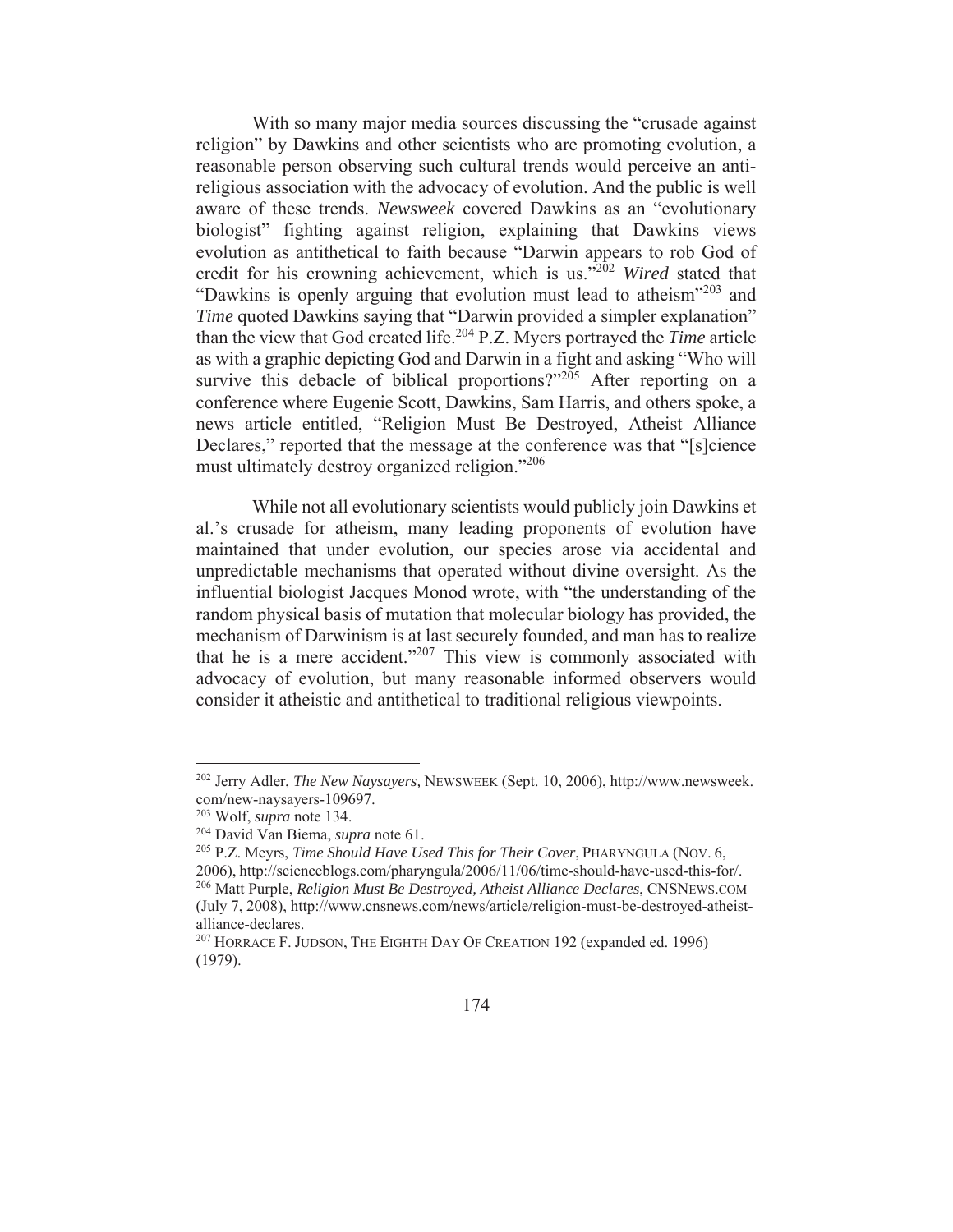In 2005, 39 Nobel Laureates wrote the Kansas State Board of Education backing the teaching of evolution. They framed evolution in terms that most religious persons would find objectionable, explaining that "evolution is understood to be the result of an unguided, unplanned process of random variation and natural selection."<sup>208</sup> Indeed, numerous articles in scientific journals have explained the processes behind Darwinian evolution as being "random," "chance," "unplanned," or "undirected."<sup>209</sup> But no

<sup>&</sup>lt;sup>208</sup> Letter from Alexi A. Abrikosov et al., to Kansas State Board of Education (Sept. 9, 2005), http://media.liworld.com/pdf/2005/09/15/nobel letter.pdf (on file with author). See Scott Rothschild, Nobel Laureates Urge Rejection of Intelligent Design, LAWRENCE J. WORLD (Sept. 15, 2005), http://www2.ljworld.com/news/2005/sep/15/nobel laureates urge rejection intelligent design/?breaking#comments.

 $^{209}$  See Darwin's Detractors, 358 NATURE 698 (1992) (supporting the view that evolution is "undirected"); Crispin J. Miller & Teresa K. Attwood, Bioinformatics Goes Back to the *Future*, 4 NATURE REVS. MOLECULAR CELL BIOLOGY 157, 157 (2003) ("Underpinning this idea is the assumption that genes that have similar functions have often diverged from a common ancestor (that is, they are related by homology), and that this divergence occurs by a process of random mutation that results in evolutionarily more distant sequences becoming progressively less similar to one another."); T.H. Morgan, *Chance* or Purpose in the Origin and Evolution of Adaptation, 31 SCI. 201, 202 (1910) ("To the majority of evolutionists accepting the theory of natural selection, evolution is the result of accidental variation; it is haphazard or due to chance. By taking this ground the selectionist feels that he stands on the evidence of facts, for 'chance' variations he holds can be demonstrated to occur, and secondly that he escapes the onus of explaining how the adaptive variations arise, for he believes that there is no relation between the creation of something new and the part it subsequently plays in the welfare of the species."); Russel Lande, Genetics and Demography in Biological Conservation, 241 SCI, 1455, 1455 (1988) (describing a process of evolution as "random genetic drift" and "random fluctuations in gene frequencies"); Jerry A. Coyne, *Genetics and Speciation*, 355 NATURE 511, 514 (1992) (describing a process of evolution as "random genetic drift"); H. Allen Orr, The Genetic Theory of Adaptation: A Brief History, 6 NATURE REVS. GENETICS 119, 122 (2005) ("The essence of Darwinian evolution is that populations must attempt this return by producing mutations that are random with respect to the organism's need, that is those that have random direction in phenotypic space."); Stephen Jay Gould, Darwinism and the Expansion of Evolutionary Theory, 216 SCI. 380, 381 (1982) ("The claim for creativity has important consequences and prerequisites that also become part of the Darwinian corpus. Most prominently, three constraints are imposed on the nature of genetic variation (or at least the evolutionarily significant portion of it).... It must be undirected"; "The essence of Darwinism lies in a claim that natural selection is the primary directing force of evolution, in that it creates fitter phenotypes by differentially preserving, generation by generation, the best adapted organisms from a pool of random variants . . . that supply raw material only, not direction itself."); James E. Darnell, Jr., Implications of RNA · RNA Splicing in Evolution of Eukaryotic Cells, 202 SCI. 1257, 1259 (1978) ("When a polypeptide that could perform a specific function first arose, association with other randomly evolved peptides might have resulted in enhancement,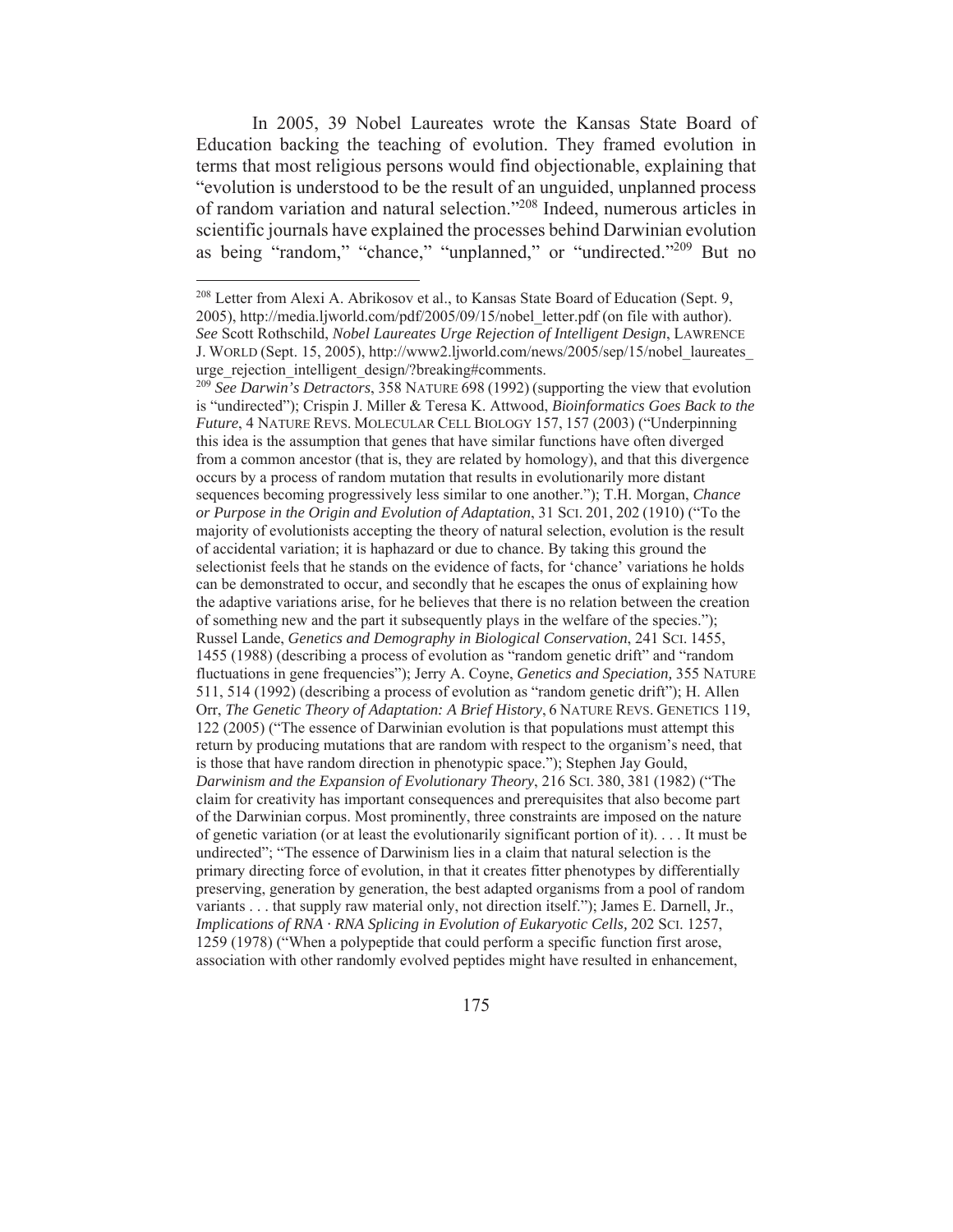scientific article laid out these views better than Francisco J. Ayala's article, "Darwin's greatest discovery: Design without designer," published in *Proceedings of the National Academy of Sciences USA* in 2007.

Ayala, who is a leading evolutionary biologist and former president of the American Association for the Advancement of Science, explained that " $[c]$  hance is ... an integral part of the evolutionary process" because "[t]he mutations that yield the hereditary variations available to natural

extension, or regulation of that function."); *In Brief*, 4 NATURE REVS, GENETICS 405, 405 (2003) ("Lenski et al. show that digital organisms—computer programs that replicate, mutate and compete in a computational environment—can model the origin of traits through random mutation and natural selection."); Benjamin Prud'homme  $&$  Sean B. Carroll, Monkey See, Monkey Do, 38 NATURE GENETICS 740, 741 (2006) ("Evolution results from the interplay between chance (random mutations) and necessity (directional selection)."); Elizabeth Pennisi, *Nature Steers a Predictable Course*, 287 ScI. 207, 207 (2000) ("Some evolutionary theorists have argued that 'genetic drift,' random gene changes that accumulate over time, underlies the evolution of new species. Thus, even with natural selection, evolution's course should be rather unpredictable and not likely to be repeated time, and time again, they concluded."); Jack L. King & Thomas H. Jukes, *Non-Darwinian Evolution*, 164 SCI. 788, 792 (1969) ("Once again, generation of evolutionary changes appears to originate primarily from random point mutations."); Nicholas H. Barton & Peter D. Keightley, Understanding Quantitative Genetic Variation, 3 NATURE REVS. GENETICS 11, 11, 18 (2002); Gina Bari Kolata, *Paleobiology: Random Events over Geological Time, 189 SCI, 625, 660 (Aug. 22, 1975) ("Randomness in* evolution is not unexpected, Boucot points out."); Tomoko Ohta & Motoo Kimura, *Amino Acid Composition of Proteins as a Product of Molecular Evolution.* 174 SCI. 150, 150, 153 (1971) ("The average amino acid composition of proteins is determined by the genetic code and by random base changes in evolution" and "the amino acid composition is determined largely by the existing genetic code and the random nature of base changes in evolution."); Marilyn J. Roosinck, Symbiosis Versus Competition in Plant Virus *Evolution*, 3 NATURE REVS. MICROBIOLOGY 917, 917 (2005) ("The Darwinian model of evolution by natural selection states that evolution is a gradual process of change that is produced by the accumulation of random mutations followed by competitive selection."); Robert L. Carroll, *Between Water and Land*, 437 NATURE 38, 39 (2005) ("Random mutations in one or the other of these developmental pathways could have led to alternative directions of evolutionary change."); J.T. Cunningham, *Hormones and Evolution,* 130 NATURE 915, 915 (1932) (calling evolution the result of "random" mutation[s]"); Mark Ridley, *In His Own Time*, 338 NATURE 26, 26 (1989) (reviewing PETER J. BOWLER, THE NON-DARWINIAN REVOLUTION: REINTERPRETING A HISTORICAL MYTH (1988)) (calling "the darwinian sort" of evolution "contingent, unplanned"); C.H. Waddington, Evolutionary Systems-Animal and Human, 183 NATURE 1634, 1634-35  $(1959)$  ("One of the most firmly based doctrines of modern genetics is that mutation is a random process.... In present-day biology, evolution is envisaged as resulting from the interaction between, on one hand, the genetic system characterized by random mutation, and on the other, natural selection.").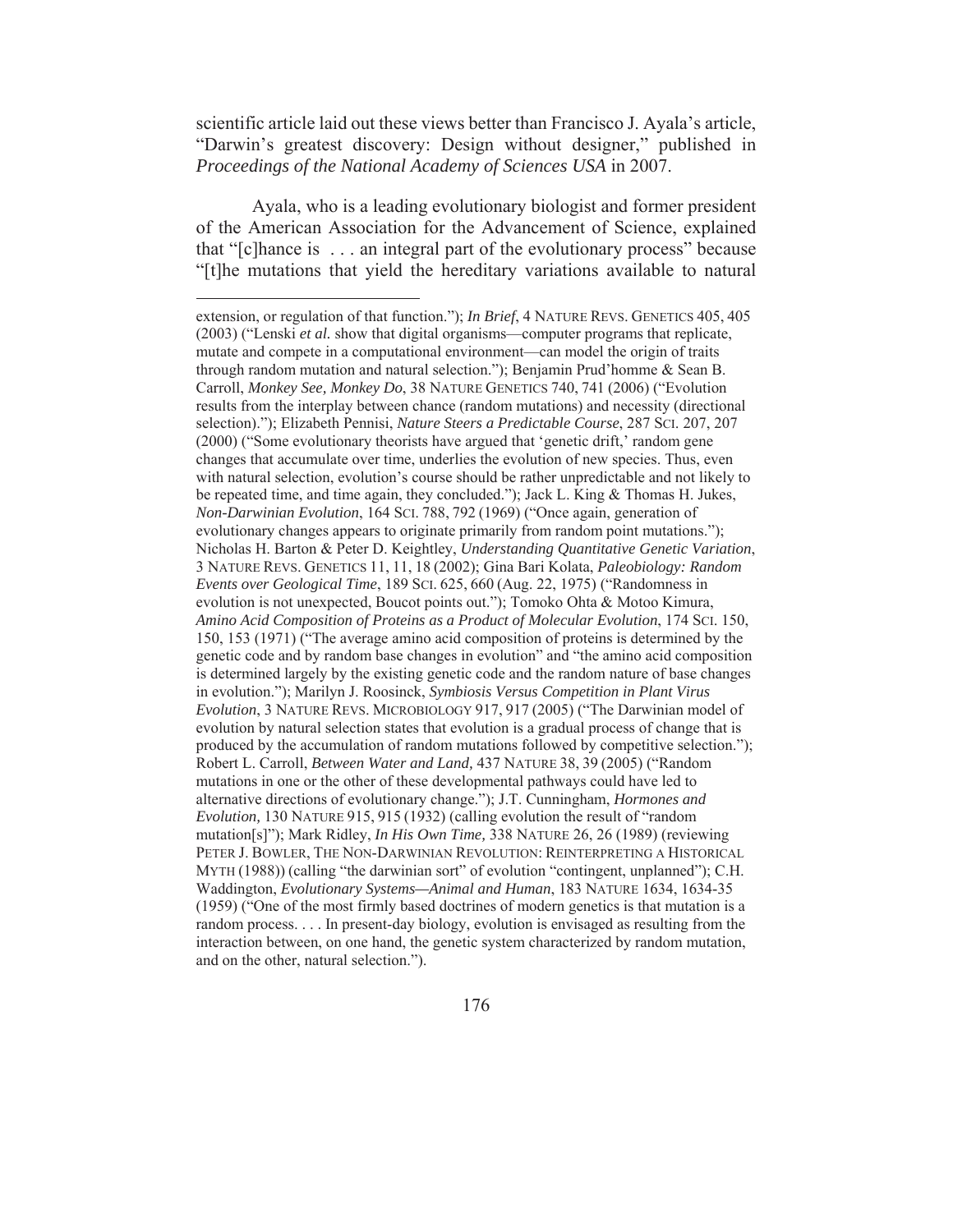selection arise at random."<sup>210</sup> He contends that by finding that "the design of living organisms can be accounted for as the result of natural processes," Darwin completed a "conceptual revolution" that "is nothing if not a fundamental vision that has forever changed how mankind perceives itself and its place in the universe."<sup>211</sup> His article concludes that "[n]atural selection does not have foresight; it does not anticipate the environments of the future," and thus "[i]n evolution, there is no entity or person who is selecting adaptive combinations."<sup>212</sup> Ayala concludes that "evolution" conveys chance and necessity jointly enmeshed in the stuff of life; randomness and determinism interlocked in a natural process . . . . "213

Stephen Jay Gould was a leading evolutionary scientist of the 20th century who was called "America's best-known champion of evolution."<sup>214</sup> According to Gould, "Darwin developed an evolutionary theory based on chance variation and natural selection imposed by an external environment: a rigidly materialistic (and basically atheistic) version of evolution."215 In his book Ever Since Darwin, Gould explains that, "[b]efore Darwin, we thought that a benevolent God had created us,"216 but because of Darwin's ideas, "biology took away our status as paragons created in the image of God."<sup>217</sup> In 2001, Gould echoed these views by writing that "[e]volution substituted a naturalistic explanation of cold comfort for our former conviction that a benevolent deity fashioned us directly in his own image...."<sup>218</sup> He also explains that according to evolution, humans ultimately arose due to haphazard chance:

We are here because one odd group of fishes had a peculiar fin anatomy that could transform into legs for terrestrial creatures; because the earth never froze entirely during an

<sup>&</sup>lt;sup>210</sup> Francisco J. Ayala, *Darwin's Greatest Discovery: Design Without Designer*, 104 (supp. 1) PROC. OF THE NAT'L ACAD. OF SCI. 8567, 8573 (2007), http://www.pnas.org/ content/104/suppl 1/8567.full.pdf.

 $^{211}$  *Id.* 

 $212$  *Id.* at 8572-73.

 $213$  *Id.* at 8573.

<sup>&</sup>lt;sup>214</sup> GIBERSON & YERXA, *supra* note 54, at 49 (2002).

<sup>&</sup>lt;sup>215</sup> STEPHEN JAY GOULD, EVER SINCE DARWIN: REFLECTIONS IN NATURAL HISTORY 33  $(1977).$ 

 $216$  *Id.* at 267.

 $^{217}$  *Id.* at 147.

<sup>&</sup>lt;sup>218</sup> Stephen Jay Gould, *Introduction* to CARL ZIMMER, EVOLUTION: THE TRIUMPH OF AN IDEA at ix, xi (2001).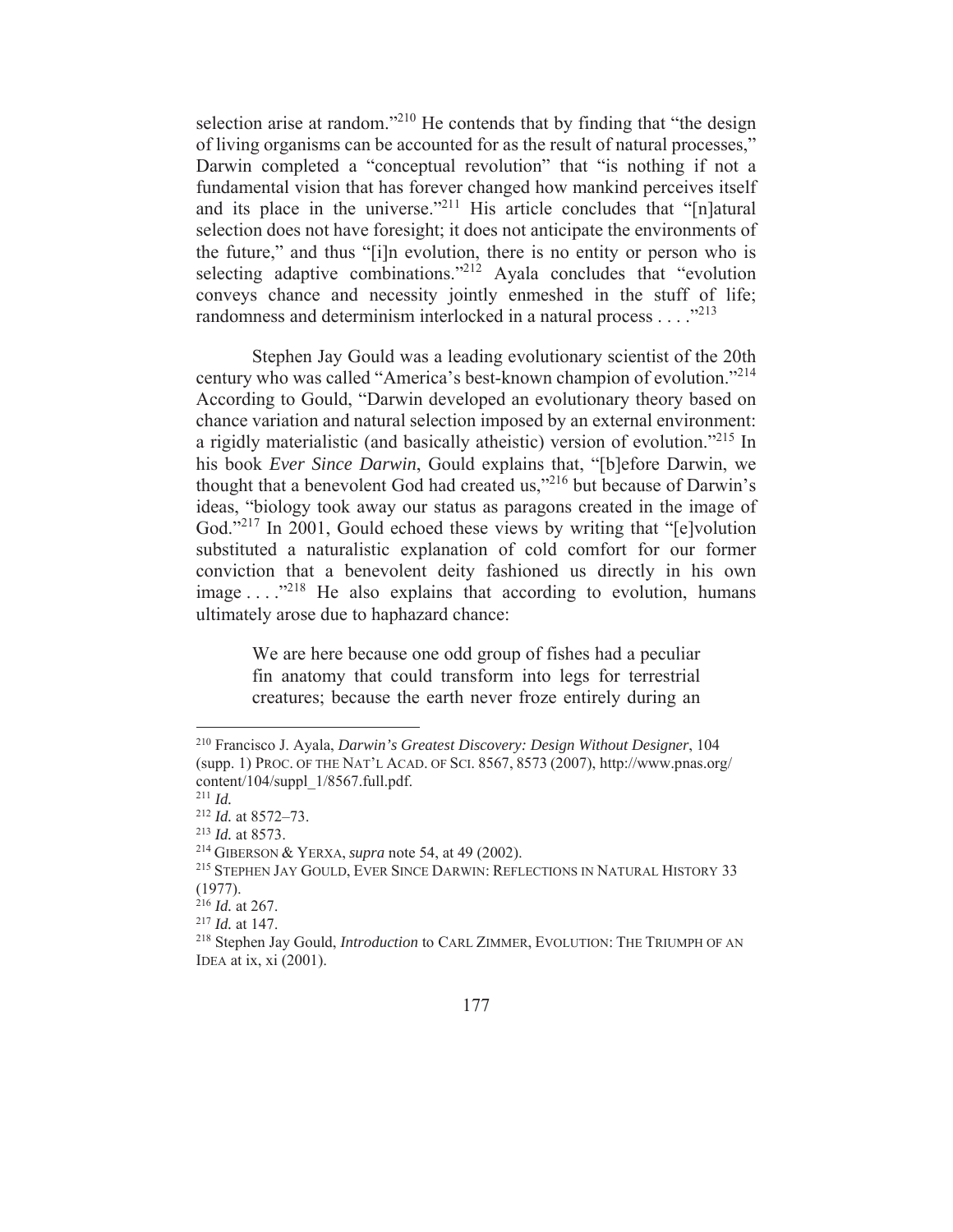ice age; because a small and tenuous species, arising in Africa a quarter of a million years ago, has managed, so far, to survive by hook and by crook. We may yearn for a "higher" answer—but none exists.<sup>219</sup>

One of Gould's most celebrated arguments contends that under the random character of evolutionary processes, there is no reason to expect that humanity had to exist. Yet many theists would perceive this very argument as opposing the traditional view that God foreknew and planned the existence of the human species. Gould writes:

[W] e are the accidental result of an unplanned process . . . it's all accident in a larger sense. We are the fragile result of an enormous concatenation of improbabilities, not the predictable product of any definite process.... There's no reason to think that if the dinosaurs hadn't become extinct. we and other mammals would have evolved as we did.... The impact of a large extraterrestrial body, that greatest of all improbabilities, may well have been the *sine* qua non of our existence. And hundreds of other historically contingent improbabilities were also essential parts of human evolution. $220$ 

Gould is very clear that there are "radical implications" of Darwinian evolution because natural selection is "deterministic," and "chance in any form was anathema to many nineteenth-century thinkers, both then and now."<sup>221</sup> He further argues that "consciousness would not have evolved on our planet if a cosmic catastrophe had not claimed the dinosaurs," and therefore "we owe our existence, as large and reasoning mammals, to our lucky stars."222

<sup>&</sup>lt;sup>219</sup> DAVID FRIEND & EDITORS OF LIFE. THE MEANING OF LIFE: REFLECTIONS IN WORDS AND PICTURES ON WHY WE ARE HERE 33 (1991).

<sup>&</sup>lt;sup>220</sup> Stephen Jay Gould, Extemporaenous Comments on Evolutionary Hope and Realities, in DARWIN'S LEGACY 95, 101-02 (Charles L. Hamrum ed., 1983).

<sup>&</sup>lt;sup>221</sup> Stephen Jay Gould, *In Praise of Charles Darwin*, *in DARWIN'S LEGACY*, *supra* note 220, at  $1, 4-5$ .

<sup>&</sup>lt;sup>222</sup> STEPHAN JAY GOULD, WONDERFUL LIFE: THE BURGESS SHALE AND THE NATURE OF HISTORY 318 (1989).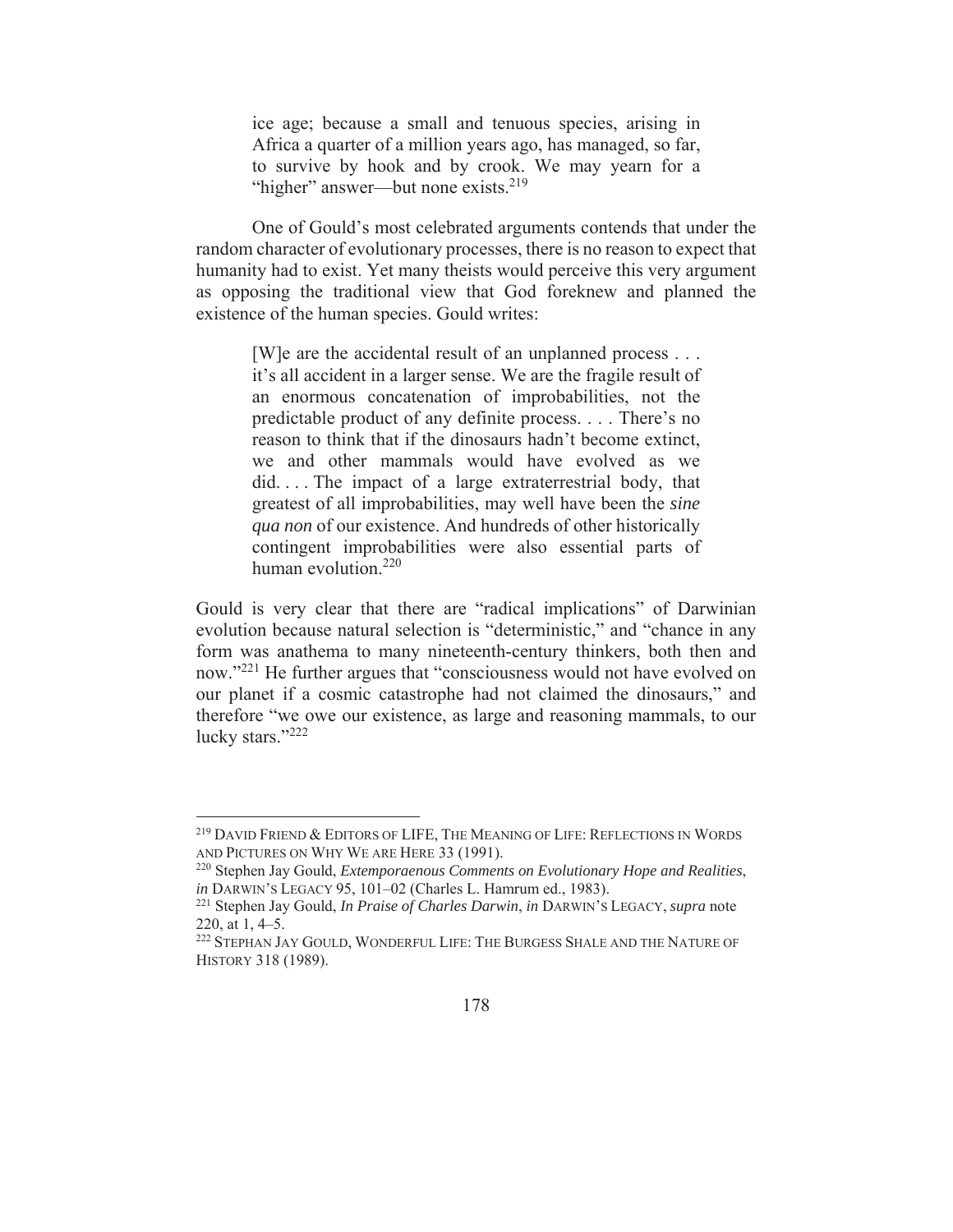Additionally, Gould contends that the "philosophical content" of Darwin's theory poses a "challenge to a set of entrenched Western attitudes":

> First, Darwin argues that evolution has no purpose. Individuals struggle to increase the representation of their genes in future generations, and that is all. If the world displays any harmony or order, it arises only as an incidental result of individuals seeking their own advantage—the economy of Adam Smith transferred to nature. Second, Darwin maintained that evolution has no direction; it does not lead inevitably to higher things. Organisms become better adapted to their local environments, and that is all. The "degeneracy" of a parasite is as perfect as the gait of a gazelle. Third, Darwin applied a consistent philosophy of materialism to his interpretation of nature. Matter is the ground of all existence; mind, spirit and God as well, are just words that express the wondrous results of neuronal complexity. $223$

Like Dawkins, Gould's views do not represent those of an obscure academic. Gould was a celebrated Harvard professor, prolific author, and eminent paleontologist, and various humanist groups have called him "America's unofficial evolutionist laureate."<sup>224</sup> But Gould's views are shared by many other scientists.

Gould's Harvard colleague, the eminent sociobiologist Edward (E.) O. Wilson, is also a prolific author who sees evolutionary history as random and undirected. In his Pulitzer-prize winning book On Human Nature, Wilson explains that "[i]f humankind evolved by Darwinian natural selection, genetic chance and environmental necessity, not God, made the species."<sup>225</sup> In his widely acclaimed book *Consilience*. Wilson argues that

<sup>&</sup>lt;sup>223</sup> GOULD, *supra* note 215, at 12–13.

<sup>&</sup>lt;sup>224</sup> See Stephen Jay Gould Papers, 1942-2004., STANFORD UNIV. LIBRARIES, https://lib. stanford.edu/notable-acquisitions/stephen-jay-gould-papers-1942-2004 (last visited Nov. 29, 2015).

 $225$  EDWARD O. WILSON, ON HUMAN NATURE 1 (2d ed. 2004) (1978).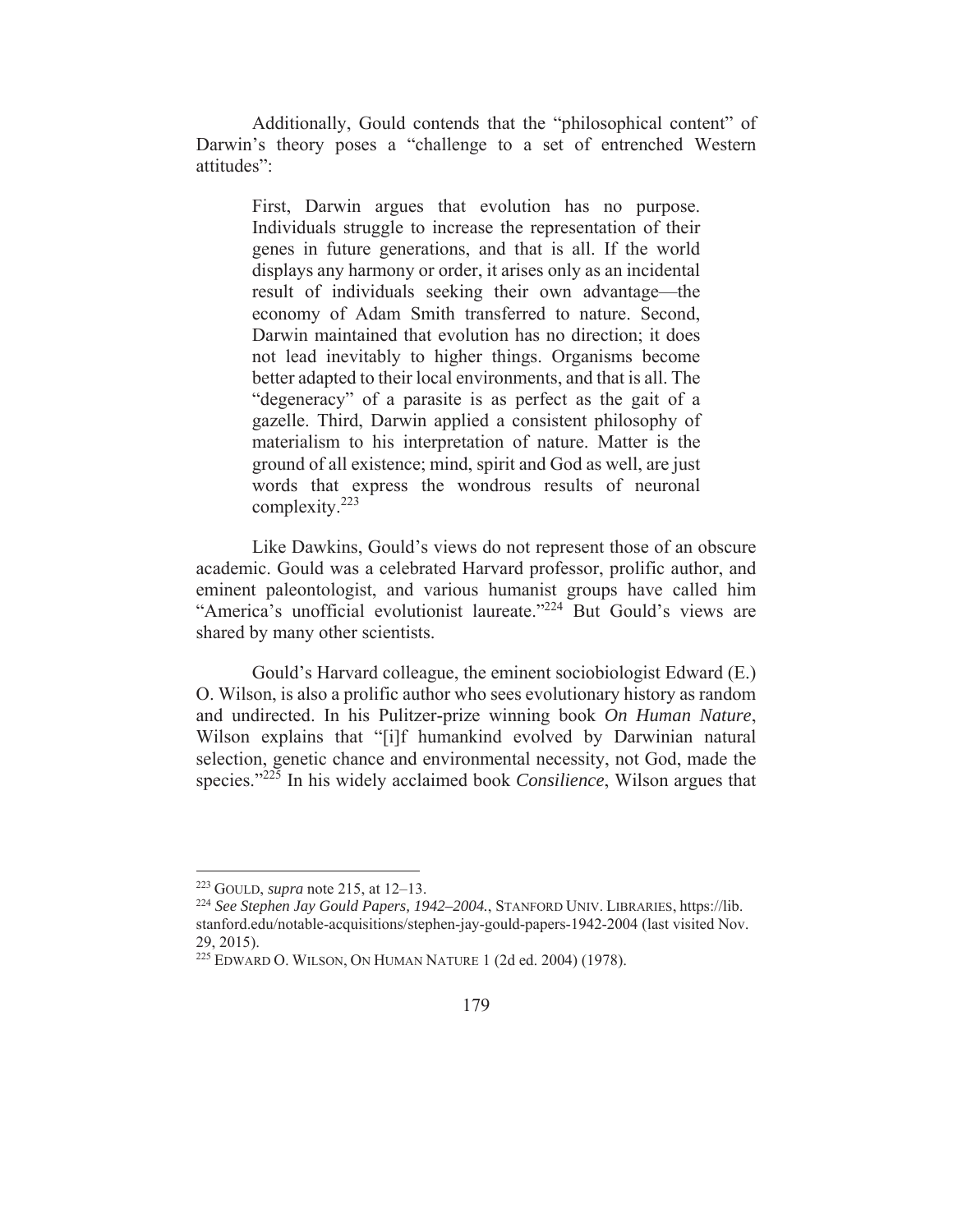"evolution by natural selection proceeds, as the French biologist Jacques Monod once put it (rephrasing Democritus), by chance and necessity."<sup>226</sup>

In an article in *Harvard Magazine* subtitled, "The consequences of Charles Darwin's 'one long argument," Wilson further expounds a lack of purpose behind evolution:

[L] ife has diversified on Earth autonomously without any kind of external guidance. Evolution in a pure Darwinian world has no goal or purpose: the exclusive driving force is random mutations sorted out by natural selection from one generation to the next  $^{227}$ 

Wilson writes that the "evolutionary epic . . . is as intrinsically ennobling as any religious epic. Material reality discovered by science already possesses more content and grandeur than all religious cosmologies combined."<sup>228</sup> He maintains that "the idea of a biological God, one who directs organic evolution and intervenes in human affairs (as envisioned by theism), is increasingly contravened by biology," and envisions a showdown between religion and evolution-based science where the "eventual result of the competition between the two world views . . . will be the secularization of the human epic and of religion itself."229 He also believes that a final account of human origins lies in evolution:

[L] if e as we know it has arisen by evolution... [T] he human brain and all its activities have arisen from the same earthbound, autonomous process. Hence no more complicated explanation is needed to account for human existence, either scientifically or spiritually.<sup>230</sup>

<sup>&</sup>lt;sup>226</sup> EDWARD O. WILSON, CONSILIENCE: THE UNITY OF KNOWLEDGE 140 (Vintage Books 1999) (1998).

<sup>&</sup>lt;sup>227</sup> Edward O. Wilson, Intelligent Evolution: The Consequences of Charles Darwin's "One Long Argument", HARV. MAG. (Nov.-Dec. 2005), http://harvardmagazine. com/2005/11/intelligent-evolution.html.

<sup>&</sup>lt;sup>228</sup> Edward O. Wilson, *The Biological Basis of Morality*, THE ATLANTIC (Apr. 1998), http://www.theatlantic.com/magazine/archive/1998/04/the-biological-basis-ofmorality/377087/.

 $229$  WILSON, *supra* note 226, at 290.

<sup>&</sup>lt;sup>230</sup> FRIEND ET AL., *supra* note 219, at 33.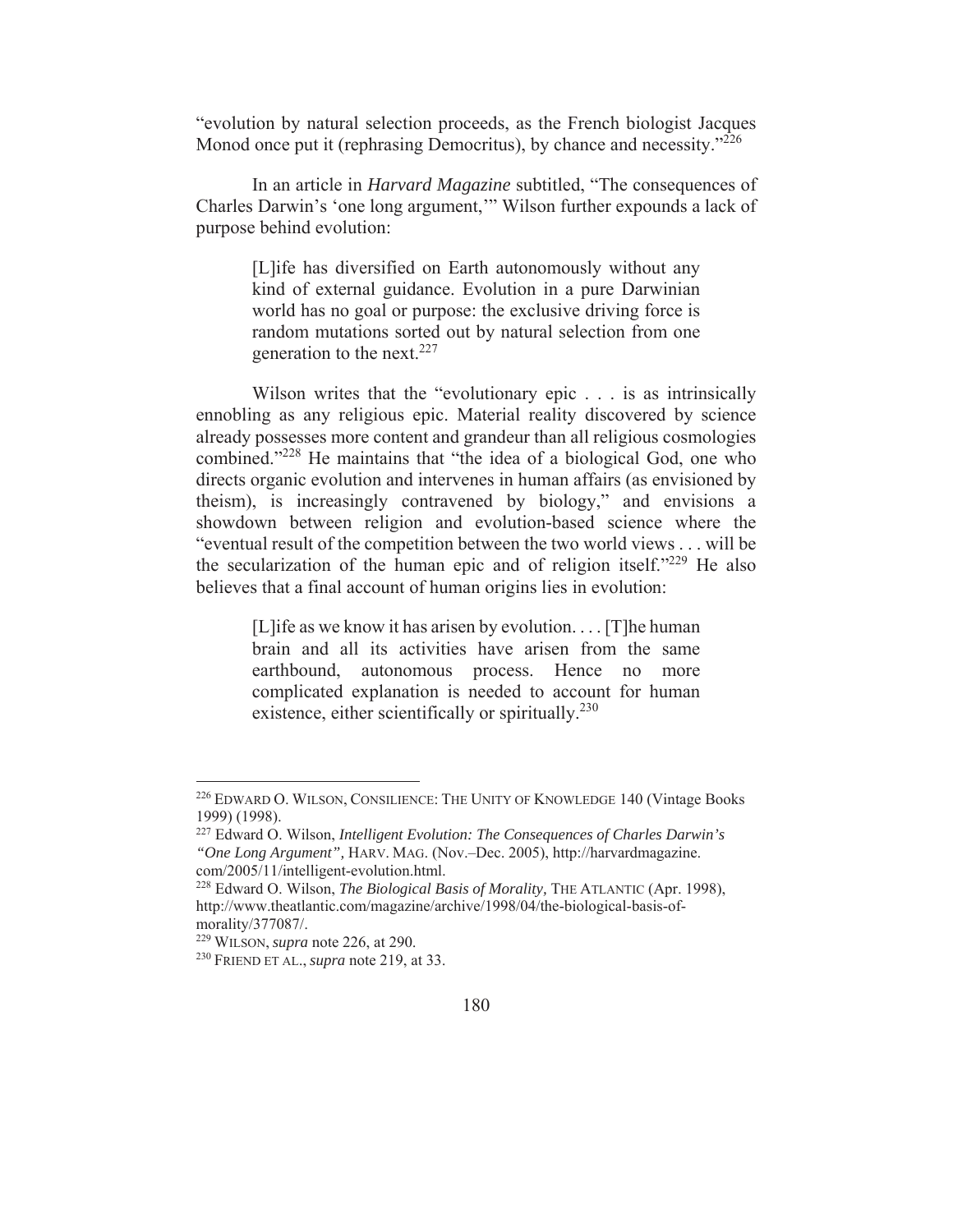Echoing these views, leading paleoanthropologist Richard Leakey explains that "evolution is not here to produce us. We are fortunate to be here."<sup>231</sup> The famous evolutionary paleontologist from Harvard, George Gaylord Simpson wrote in his book, The Meaning of Evolution, that if evolution is true, then "[m]an is the result of a purposeless and natural process that did not have him in mind."232 Simpson goes on to say that "[t]here is neither need nor excuse for postulation of nonmaterial intervention in the origin of life, the rise of man or any other part of the material cosmos."<sup>233</sup> John Maynard Smith, another prominent evolutionary biologist of the 20th century, writes that "[t] he universe doesn't seem to me to be like the kind of entity that could have a higher purpose."<sup>234</sup>

Oxford University chemist Peter Atkins is a noted public activist in favor of evolution<sup>235</sup> who promotes similar views in his expositions of science to the public. He writes that "[s]cience is almost totally incompatible with religion" for "[s]cience reveals where religion conceals."<sup>236</sup> While advocating evolution, Atkins sharply contends that humanity is without purpose:

Darwin effectively swept purpose aside in the living world.... All reimpositions of purpose are artifices of the religious to feed their faith. Humanity should accept that

<sup>&</sup>lt;sup>231</sup> Richard Leakey, African Origins: A Review of the Road, in DARWIN'S LEGACY, supra note 220, at 30.

<sup>&</sup>lt;sup>232</sup> GEORGE GAYLORD SIMPSON, THE MEANING OF EVOLUTION 179 (Yale University Press 1949) (Simpson goes on to say that it is "a gross misrepresentation to say we are just an accident or nothing but an animal." However, it is clear that his view that "[p]lan, purpose, goal, all absent in evolution to this point, enter with the coming of man and are inherent in the new evolution, which is confined to him" is at odds with the outlook many traditional theists have on life.).

 $233$  *Id.* at 135.

<sup>&</sup>lt;sup>234</sup> Robert Wright interviews John Maynard Smith on science and religion, MEANINGOFLIFE.TV, http://meaningoflife.tv/video.php?speaker=maynard%20smith&topic  $=$ scirel (last visited Oct. 19, 2015).

<sup>&</sup>lt;sup>235</sup> Michael Gross, *US-style creationism spreads to Europe*, 12 CURRENT BIOLOGY R265, R265-66 (2002). Peter Atkins, Review of Darwin's Black Box, THE SECULAR WEB, http://www.infidels.org/library/modern/peter\_atkins/behe.html (last visited Sept. 22,  $2015$ ).

<sup>&</sup>lt;sup>236</sup> Peter Atkins, Who Really Works Hardest to Banish Ignorance?, COUNCIL FOR SECULAR HUMANISM, https://web.archive.org/web/20060910183042/http://www. secularhumanism.org/index.php?section=library&page=atkins 18 2 (last visited Sep. Nov. 18, 2015).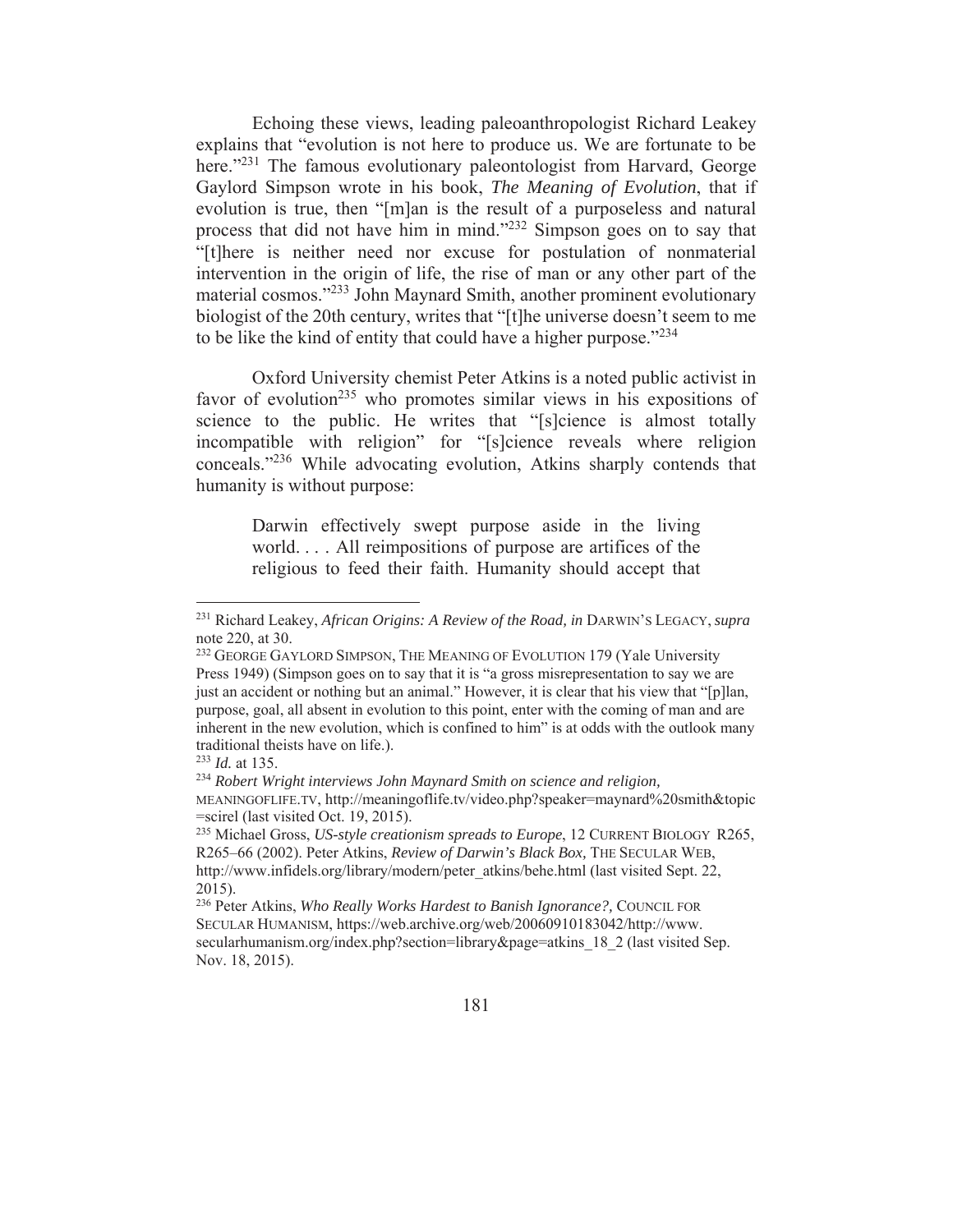science has eliminated the justification for believing in cosmic purpose, and that any survival of purpose is inspired solely by sentiment.<sup>237</sup>

Stanford mathematician Keith Devlin likewise writes, "Living creatures capable of reflecting on their own existence are a freak accident. existing for one brief moment in the history of the universe.... There is no God, no Intelligent Designer, no higher purpose to our lives."<sup>238</sup>

Robert Shapiro, a chemist and leading origin of life theorist at New York University, contends that understanding the natural chemical evolution of life is "dangerous" to religion because it leaves less room for God: "A successful scientific theory in this area would leave one less task for God to accomplish. The origin of life would be a natural . . . result of the physical laws that govern the universe. This latter thought falls directly in line with the idea of cosmic evolution[.] . . . No miracle or immense stroke of luck was needed to get it started."<sup>239</sup> Likewise, astronomer Carl Sagan states: "Were the Earth to be started over again with all its physical features identical, it is extremely unlikely that anything closely resembling a human being would ever again emerge. There is a powerful random character to the evolutionary process."240 In Sagan's view, "[t]he fossil record implies trial and error, an inability to anticipate the future, features inconsistent with an efficient Great Designer."<sup>241</sup>

Ohio State University anthropologist Jeffrey McKee writes that,

The links of the human evolutionary chain were riddled with chance, coincidence, and chaos, and we cannot fit the links together without a full appreciation of these factors.... Natural selection merely ensures nothing more than the coincidence of the survival of survivors .... There is no

<sup>240</sup> CARL SAGAN, COSMOS 233 (Ballantine Books 2013).

<sup>&</sup>lt;sup>237</sup> Peter Atkins, *Will science ever fail*?, 135 NEW SCI, 32, 32–35 (Aug. 8, 1992).

<sup>&</sup>lt;sup>238</sup> Keith Devlin, We Are Entirely Alone, in WHAT IS YOUR DANGEROUS IDEA?, supra note 182, at 33, 33.

<sup>&</sup>lt;sup>239</sup> Robert Shapiro, We Will Understand the Origin of Life Within the Next Five Years, in WHAT IS YOUR DANGEROUS IDEA? 65, 67-68 (John Brockman ed., 2007).

 $^{241}$  *Id.* at 18–19.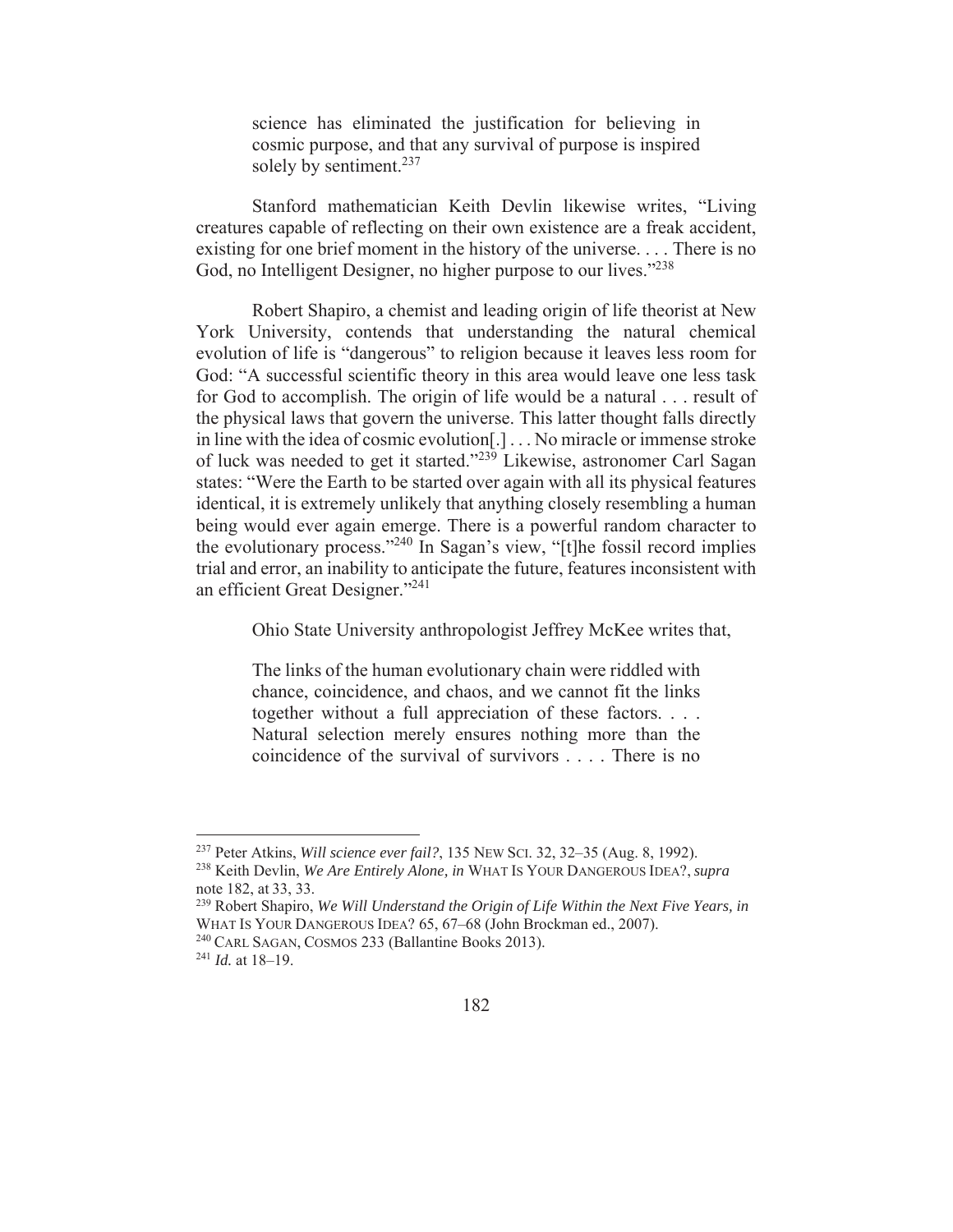external selecting entity, just an intrinsic force with no particular direction beyond survival and reproduction.<sup>242</sup>

University of Illinois Urbana-Champaign psychologist Gary Cziko argues in his book Without Miracles: Universal Selection Theory and the Second Darwinian Revolution that, "Darwin discovered an explanation for the emergence of adapted complexity in nature that required neither a supernatural provider nor an instructive environment," for evolution works "without purpose either on the part of the organism or on the part of a supernatural provider."<sup>243</sup> He explains that "variations are blindly and ignorantly produced" and are the result of "absolutely blind and ignorant luck," meaning "Darwin's account required no divine providence."<sup>244</sup> For Cziko, this means the "most appealing" part of modern evolutionary science is that "it provides this explanation without miracles."<sup>245</sup>

Following the lead of the scientific community, many popular authors have advocated the view that evolution is random and blind, an idea which would be widely perceived as unfriendly to religion. National Geographic's coffee table book The Incredible Machine explains that "we are children of chance" and that in light of our "evolutionary origins[,]... [h]uman life is indeed an accident, but it is a celestial accident, an accident so intricate that it will probably never be repeated[.]"<sup>246</sup> Writing for the popular science news website LiveScience.com, science journalist Ker Than contends that "Darwin's truth can be a hard one to accept" because

<sup>242</sup> JEFFREY K. MCKEE, THE RIDDLED CHAIN: CHANCE, COINCIDENCE, AND CHAOS IN HUMAN EVOLUTION 4, 18, 29 (2000) (Regarding Leonard's thesis advisors, who are known scientific skeptics of evolution, McKee had harsh words: "DiSilvestro, Needham have become viewed as parasitic ticks hiding in the university's scalp, who just got exposed by a close shave. I learned in Boy Scouts to twist the ticks when taking them out, so their heads don't get embedded in the skin. Others prefer burning them off. What fate awaits OSU's ticks remains to be seen."). Robert Crowther, In Ohio Darwinist Admits Plan to Burn Evolution Critics, EVOLUTION NEWS AND VIEWS (Jan. 10, 2006, 5:17 PM), http://www.evolutionnews.org/2006/01/in ohio darwinist admits plan.html.

<sup>&</sup>lt;sup>243</sup> GARY CZIKO, WITHOUT MIRACLES: UNIVERSAL SELECTION THEORY AND THE SECOND DARWINIAN REVOLUTION 20, 102-03, 190 (1995).

<sup>&</sup>lt;sup>244</sup> Id. at 22, 283-84.

 $245$  *Id.* at 326.

<sup>&</sup>lt;sup>246</sup> NAT'L GEOGRAPHIC SOC'Y, THE INCREDIBLE MACHINE 9, 11 (1994).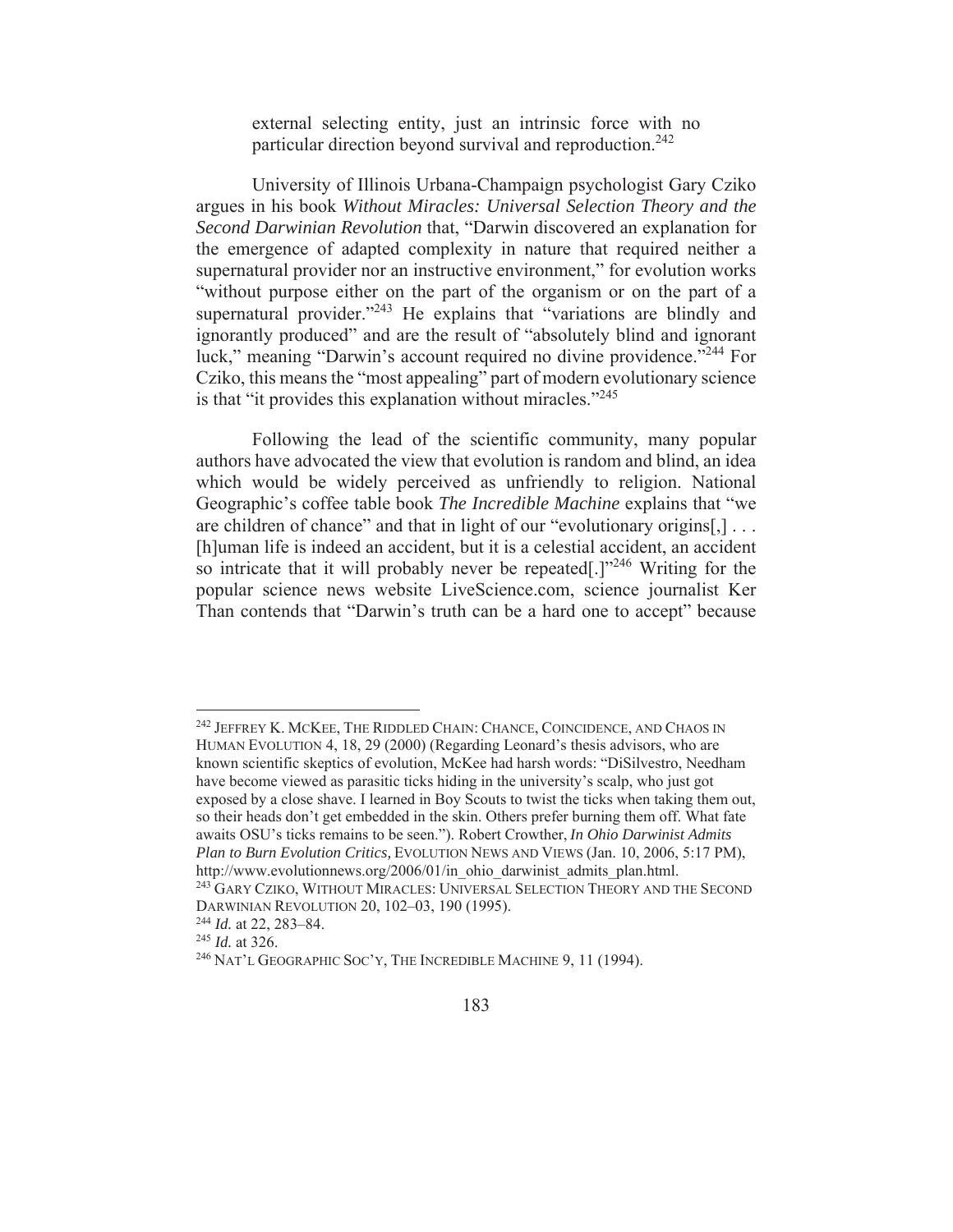the "random" nature of evolution implies that "humans are not the products" of special creation and that life has no inherent meaning or purpose."<sup>247</sup>

Commenting on such viewpoints, the former president of the French Academie des Sciences, Pierre-Paul Grasse, observed that "[d]irected by all-powerful selection, chance becomes a sort of providence, which, under the cover of atheism, is not named but which is secretly worshipped."<sup>248</sup> Likewise, historian Theodore Roszak argues that the chance component of Darwinism has been used to replace God:

Darwin had fashioned a doctrine of evolution that was objective and secular—meaning devoid of value and (above all) of God.... The main purpose of Darwinism was to drive every last trace of an incredible God from biology. But the theory replaces the old God with an even more incredible  $deitv$  – omnipotent chance.<sup>249</sup>

Surveys and reports on the affiliations and viewpoints of leading scientists suggest that many of them view evolution as antithetical to religion. At the time of a 1996 survey, as at the turn of the century, about  $40\%$  of scientists believed in God,<sup>250</sup> but a related study of NAS scientists found "near universal rejection of the transcendent by NAS natural scientists."<sup>251</sup> This was particularly acute among NAS biologists, where only 5.6% believed in God.<sup>252</sup> The authors contrasted the statements of NAS booklets on science and creationism and the realities of NAS membership:

The [NAS Science and Creationism] booklet assures readers, "Whether God exists or not is a question about which science is neutral." NAS President Bruce Alberts said: "There are many outstanding members of this academy who

<sup>&</sup>lt;sup>247</sup> Ker Than, *Intelligent Design: An Ambiguous Assault on Evolution*, LIVESCIENCE (Sep. 22, 2005, 8:42 PM), http://www.livescience.com/health/050922 ID main.html (on file with author).

<sup>&</sup>lt;sup>248</sup> PIERRE-PAUL GRASSÉ, EVOLUTION OF LIVING ORGANISMS (1977).

<sup>&</sup>lt;sup>249</sup> THEODORE ROSZAK, UNFINISHED ANIMAL: THE AQUARIAN FRONTIER AND THE EVOLUTION OF CONSCIOUSNESS 101-02 (1975) (Emphasis removed).

<sup>&</sup>lt;sup>250</sup> See Edward J. Larson & Larry Witham, Scientists and Religion in America, 281 SCI. AM. 88, 89-93 (Sept. 1999).

<sup>&</sup>lt;sup>251</sup> Edward J. Larson & Larry Witham, *Leading scientists still reject God*, 394 NATURE 313, 313 (July 23, 1998).

<sup>&</sup>lt;sup>252</sup> Larson & Witham, *supra* note 250, at 88; Larson & Witham, *supra* note 251, at 313.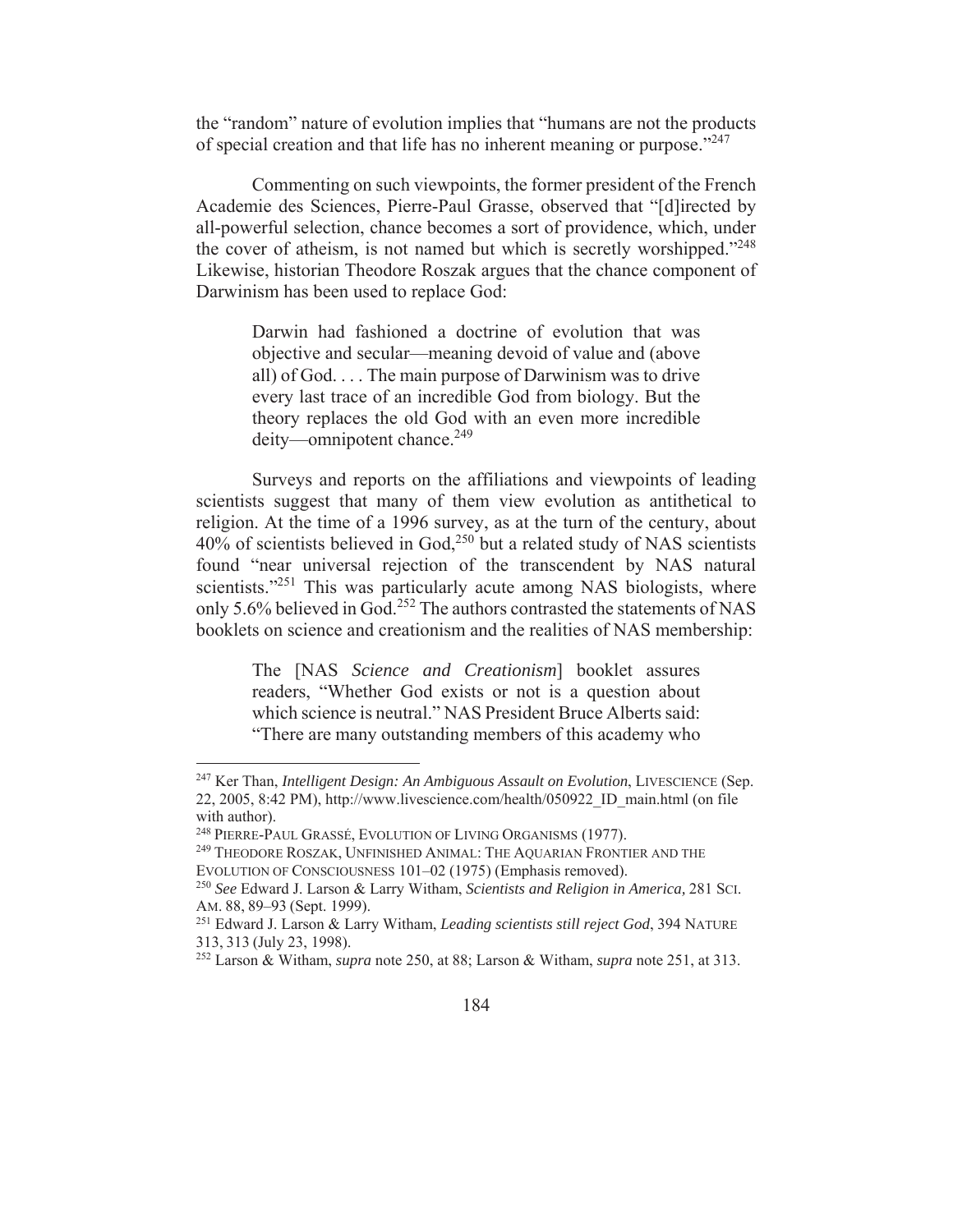are religious people who believe in evolution, many of them biologists." Our survey suggests otherwise. $253$ 

Richard Dawkins reports that the Fellows of the Royal Society of London were polled on their religious beliefs. Of those that responded to the poll, only 3.3% "agreed strongly with the statement that a personal god exists" while 78.8% "strongly disagreed."<sup>254</sup> Dawkins commented that, "[w] hat is remarkable is the polar opposition between the religiosity of the American public at large and the atheism of the intellectual elite."<sup>255</sup>

The results of the poll cited by Dawkins were confirmed by a poll conducted by William Provine and Gregory Graffin, published in The Scientist. Provine and Graffin surveyed 149 leading evolutionary biologists and found that 78% were "pure naturalists," and strikingly, "[o]nly two out of 149 described themselves as full theists."<sup>256</sup> One study in the *Journal of Experimental Social Psychology* found that when evolutionary explanations for the origin of life were presented as strongly correct, this "may automatically decrease positive evaluations of religion."257 Perhaps it is unsurprising that philosopher Michael Ruse compares evolution to a "secular religion" that "exclude[s] miracles:"

[F] or many evolutionists, evolution has functioned as something with elements which are, let us say, akin to being a secular religion . . . And it seems to me very clear that at some very basic level, evolution as a scientific theory makes a commitment to a kind of naturalism, namely, that at some level one is going to exclude miracles and these sorts of things come what may.<sup>258</sup>

<sup>&</sup>lt;sup>253</sup> Larson & Witham, *supra* note 252, at 313.

 $254$  DAWKINS, *supra* note 133, at 101–02.

 $^{255}$  *Id.* at 100.

<sup>&</sup>lt;sup>256</sup> Gregory W. Graffin & William B. Provine, *Evolution*, *Religion and Free Will*, AM. SCI. (July–Aug. 2007), http://www.americanscientist.org/issues/Id.3747.y.0.no..content. true, page. 2, css. print/issue. aspx.

<sup>&</sup>lt;sup>257</sup> Jesse Preston & Nicholas Epley, Science and God: An automatic opposition between ultimate explanations, 45 J. EXP. SOCIAL PSYCH. 238, 239 (2009),

<sup>&</sup>lt;sup>258</sup> Michael Ruse, Speech at the 1993 Annual Meeting of the American Association for the Advancement of Science symposium: The New Antievolutionism (Feb. 13, 1993), http://www.arn.org/docs/orpages/or151/mr93tran.htm.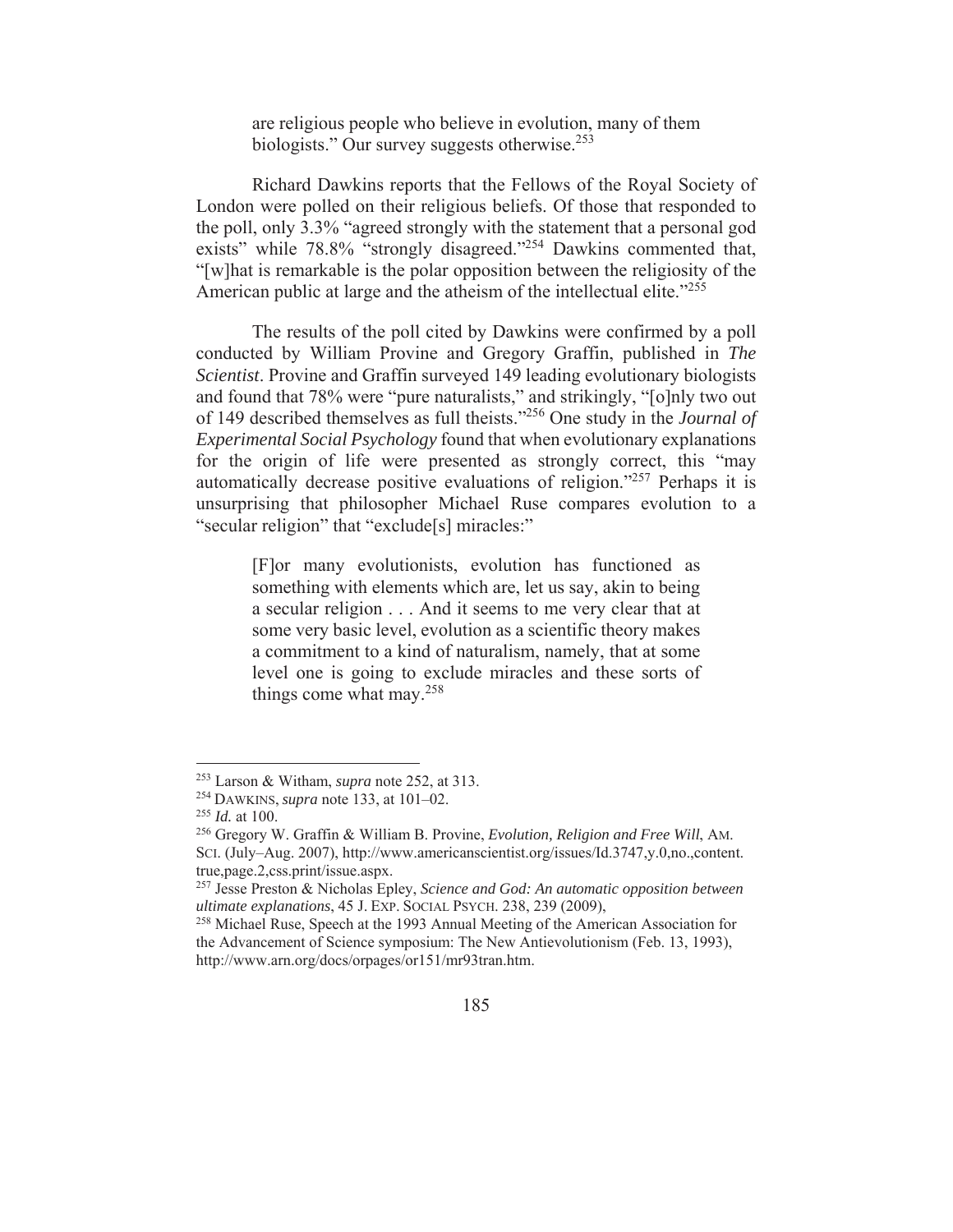Indeed, leading evolutionary scientists claim that that evolutionary biology itself is grounded in the assumption that there are no divine influences. Richard Lewontin explains how science must adopt a methodology which assumes materialism and excludes a "Divine Foot," regardless of the state of the evidence:

[W]e have a prior commitment, a commitment to materialism. It is not that the methods and institutions of science somehow compel us to accept a material explanation of the phenomenal world, but, on the contrary, that we are forced by our a priori adherence to material causes to create an apparatus of investigation and a set of concepts that produce material explanations... that materialism is absolute, for we cannot allow a Divine Foot in the door.<sup>259</sup>

These examples are not meant to imply that all evolutionary scientists are atheists or that evolution mandates atheism. Nor does this article intend to pass judgment on whether these commentators' views on the relationship between evolution and religion are correct. Nonetheless, many scientists and scholars of religion believe that evolution has antireligious implications and have advocated evolution alongside antireligious activism. As seen, this can carry into both their communication of evolution to the public and their treatment of scientists who doubt Darwinism. There undoubtedly exists a trickle-down effect into how the public perceives evolution.

It seems clear that numerous leading scientists have promoted evolution in a fashion that many theists would find offensive. The vast majority of evolutionary biologists are atheists, and some have explicitly used evolution as a means of advocating atheism. Many scientists have claimed that evolution implies that humanity's existence is ultimately the result of a purposeless and accidental processes—a claim that would be perceived as inimical to the fundamental tenets of most theistic religions. Still others have described evolution as a force that undermines religion, and have called their fellow scientists to join a fight against religious beliefs. There are numerous instances within the writings of modern evolutionary scientists where evolution is advocated alongside anti-religious activism.

<sup>&</sup>lt;sup>259</sup> Richard C. Lewontin, *Billions and Billions of Demons*, N.Y. REV. BOOKS, Jan. 9, 1997, at 28 (emphasis added).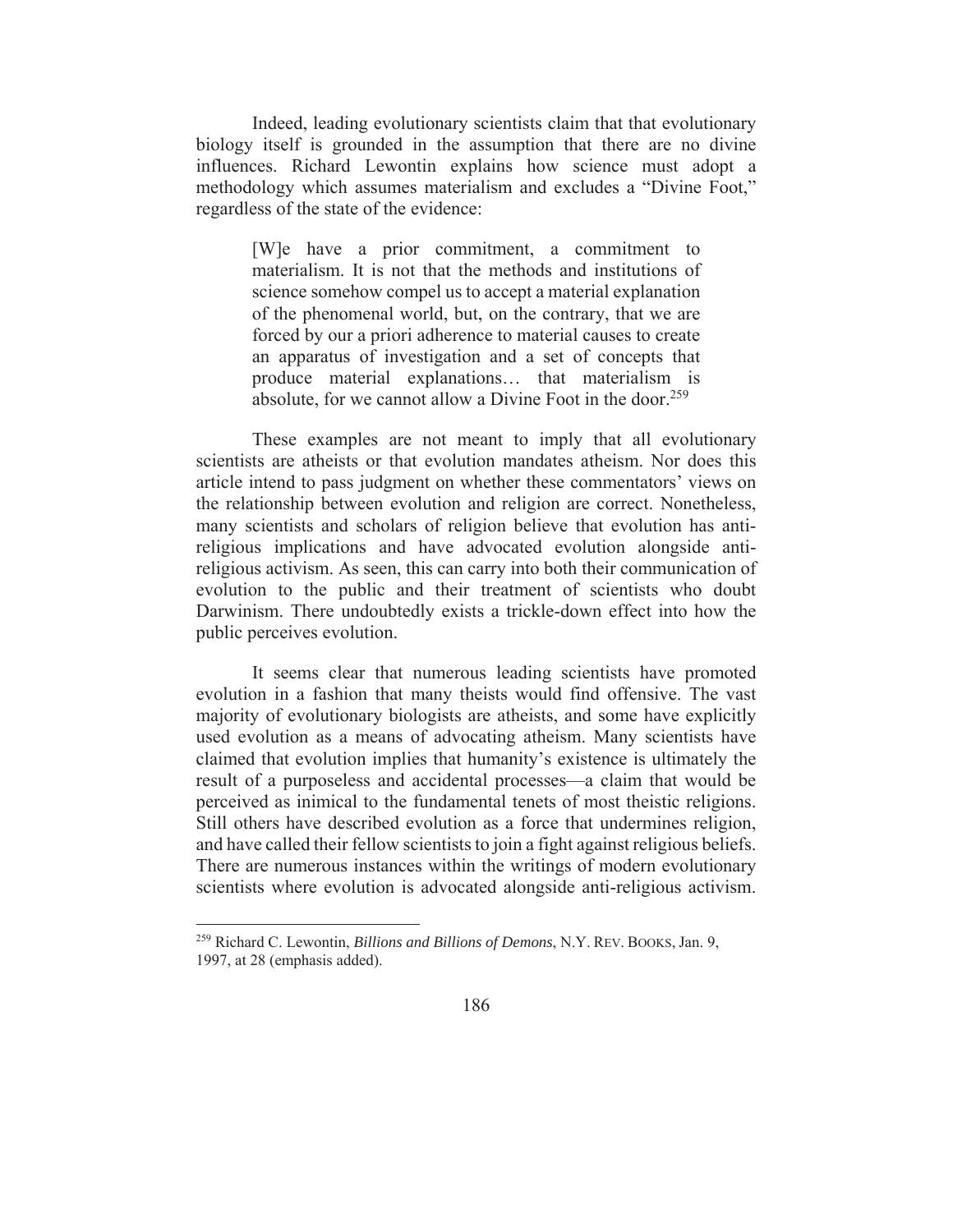Evolutionists cannot "uncouple" their theory from a history of advocacy alongside atheistic and other anti-religious messages.

## C. Evolution Advocacy in Biology Textbooks and by Educators

In 1995, the National Association of Biology Teachers (NABT) adopted a statement claiming that evolution means that life developed via an "unsupervised, impersonal, unpredictable and natural process."260 The NABT removed this language, but William Corben observes in the journal Science and Education that the removal provided an empty remedy because "[t]he problem is that 'unsupervised and impersonal' describes what many evolutionary biologists believe about the universe and they take this as a granted part of science."<sup>261</sup> (Indeed, Giberson and Yerxa point out that the NABT board was reluctant to discard the theologically charged language. $262$ )

In the wake of the NABT's removal of the "unsupervised" and "impersonal" language, over 70 evolutionist biologists, including leading scientists such as Richard Lewontin, John Lynch, and Nial Shanks, sent a letter of protest to the NABT arguing that "evolution indeed is, to the best of our knowledge, an impersonal and unsupervised process."263 Also attacking theistic evolutionists, the letter claimed that the notion that an intelligence is "supervising evolution in a way to perfectly mimic an unsupervised, impersonal process" is a viewpoint "that has been repeatedly invalidated on philosophical grounds ever since David Hume and well before Darwin."264 They harshly criticized the NABT's removal of the "unsupervised" descriptor for evolution:

Science is based on a fundamental assumption: that the world can be explained by recurring only to natural, mechanistic forces.... [T] his is a philosophical position....

<sup>&</sup>lt;sup>260</sup> See NABT Unveils New Statement on Teaching Evolution, 58 AM. BIOLOGY TEACHER 61-62 (Jan. 1996).

<sup>&</sup>lt;sup>261</sup> William W. Cobern, The Nature of science and the Role of Knowledge and Belief, 9 SCI. & EDUC. 219 (2000).

<sup>&</sup>lt;sup>262</sup> KARL W. GIBERSON & DONALD A YERXA, SPECIES OF ORIGINS: AMERICA'S SEARCH FOR A CREATION STORY 6-7 (2002).

<sup>&</sup>lt;sup>263</sup> David Oakley, Open Letter to NABT, NCSE, and AAAS, METANEXUS (Sep. 22, 2015), http://www.metanexus.net/essay/open-letter-nabt-ncse-and-aaas.  $^{264}$  Id.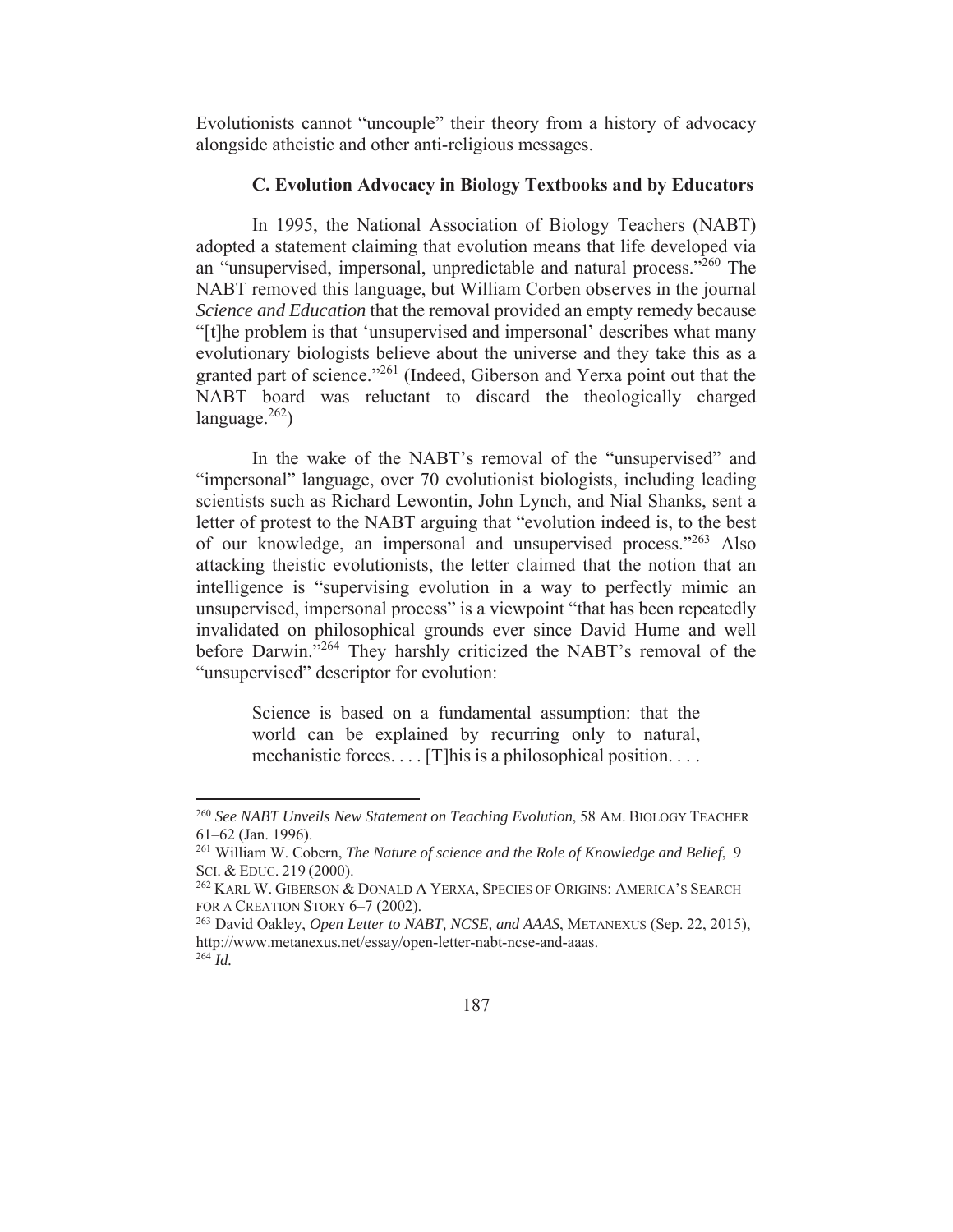[T] he NABT leaves open the possibility that evolution is in fact supervised in a personal manner. This is a prospect that every evolutionary biologist should vigorously and positively deny.<sup>265</sup>

This episode reveals that many evolutionary biologists adamantly maintain that evolution is "unsupervised." Any student who believes that some personal, divine being actively supervised or directly intervened in life's history would clearly perceive the NABT's original statement, that evolution is "unsupervised" and "impersonal," as directly conflicting with their religious beliefs.

## **Textbook Descriptions of Evolution**

A large number of mainstream biology textbooks have used theologically charged language to describe evolution in terms that many would find offensive towards religion. During the *Kitzmiller v. Dover* trial, the plaintiffs' leadoff expert witness who opposed the teaching of intelligent design was Brown University evolutionary biologist Kenneth Miller. Miller is also the author of prominent high school biology textbooks that heavily promote evolution, and five editions of his textbook, *Biology*, described evolution as a purposeless, undirected process: "[E]volution works without either plan or purpose . . . . Evolution is random and undirected."266 At trial, Miller admitted during cross-examination that his popular textbook's description of evolution would "requir[e] a conclusion about meaning and purpose that I think is beyond the realm of science." $267$  Other editions of Miller's textbook have used even harsher anti-religious language. Both the 1991 and 1994 editions of Miller & Levine's Biology: The Living Science

 $^{265}$  *Id.* (emphasis added) (Another archived version of the same letter instructs academics to contact Massimo Pigliucci, a widely known writer on evolution who now runs an evolutionary ecology lab at State University of New York, Stony Brook, in order to add their signature to the letter; See An Open Letter,

http://www.asa3.org/ASA/education/origins/openletter.htm).

 $^{266}$  KENNETH R. MILLER & JOSEPH S. LEVINE, BIOLOGY 658 (1991), (2nd ed. 1993), (3rd ed. 1995), (4th ed. 1998), (5th ed. 2000), (emphasis in original). For a detailed

discussion of Miller's testimony on this topic, see Casey Luskin, Ken Miller's "Random and Undirected" Testimony, EVOLUTION NEWS (Sep. 18, 2015), http://www.

evolutionnews.org/2006/07/ken millers random and undirec.html.

<sup>&</sup>lt;sup>267</sup> Transcript of Testimony at 4, Kitzmiller v. Dover School District (2005) (No. 4:04-CV-02688).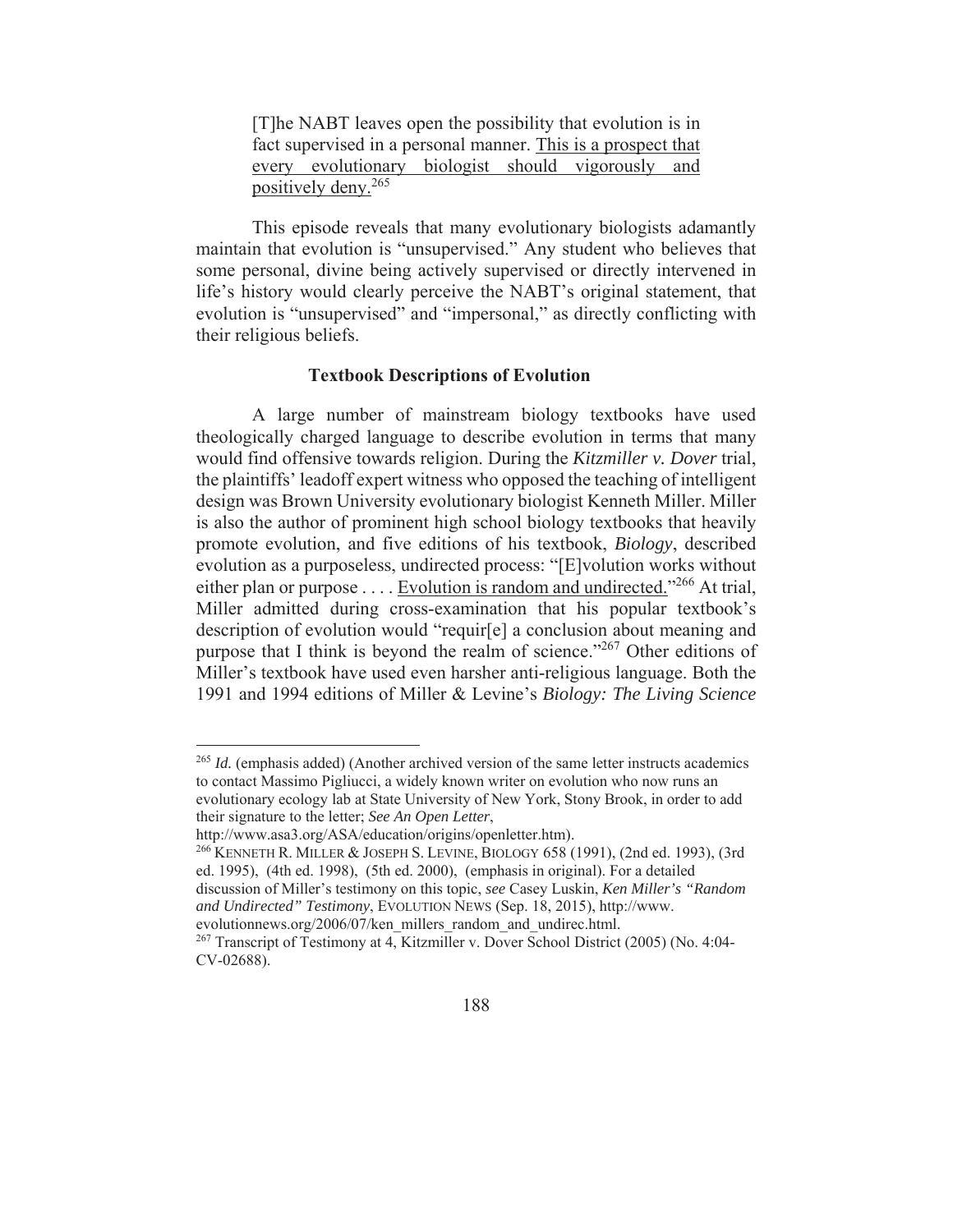left readers with a starkly anti-theistic passage on the implications of evolution<sup>-</sup>

Darwin knew that accepting his theory required believing in philosophical materialism, the conviction that matter is the stuff of all existence and that all mental and spiritual phenomena are its by-products. Darwinian evolution was not only purposeless but also heartless—a process in which the rigors of nature ruthlessly eliminate the unfit. Suddenly, humanity was reduced to just one more species in a world that cared nothing for us. The great human mind was no more than a mass of evolving neurons. Worst of all, there was no divine plan to guide us.  $268$ 

Multiple other textbooks have promoted evolution while asserting that there is no design, divine activity, or plan to the history of life:

The textbook *Invitation to Biology* states that,

The real difficulty in accepting Darwin's theory has always been that it seems to diminish our significance... [B]iology asked us to accept the proposition that, like all other organisms, we too are the products of a random process that, as far as science can show, we are not created for any special purpose or as part of any universal design.<sup>269</sup>

The Cambridge University Press textbook Evolutionary *Psychology* emphasizes that "In evolution, there is no omnipotent being choosing which organism should survive and which should be consigned to oblivion, and there is no ultimate goal that the selection process is trying to achieve (see Dawkins, 1986)."270

<sup>&</sup>lt;sup>268</sup> JOSEPH S. LEVINE & KENNETH R. MILLER, BIOLOGY: DISCOVERING LIFE 152 (1992); JOSEPH S. LEVINE & KENNETH R. MILLER, BIOLOGY: DISCOVERING LIFE 161 (2nd ed. 1994) (emphasis in original).

<sup>&</sup>lt;sup>269</sup> HELENA CURTIS & N. SUE BARNES, INVITATION TO BIOLOGY 474 (3rd ed. 1981).

<sup>&</sup>lt;sup>270</sup> LANCE WORKMAN & WILL READER, EVOLUTIONARY PSYCHOLOGY 30 (2004).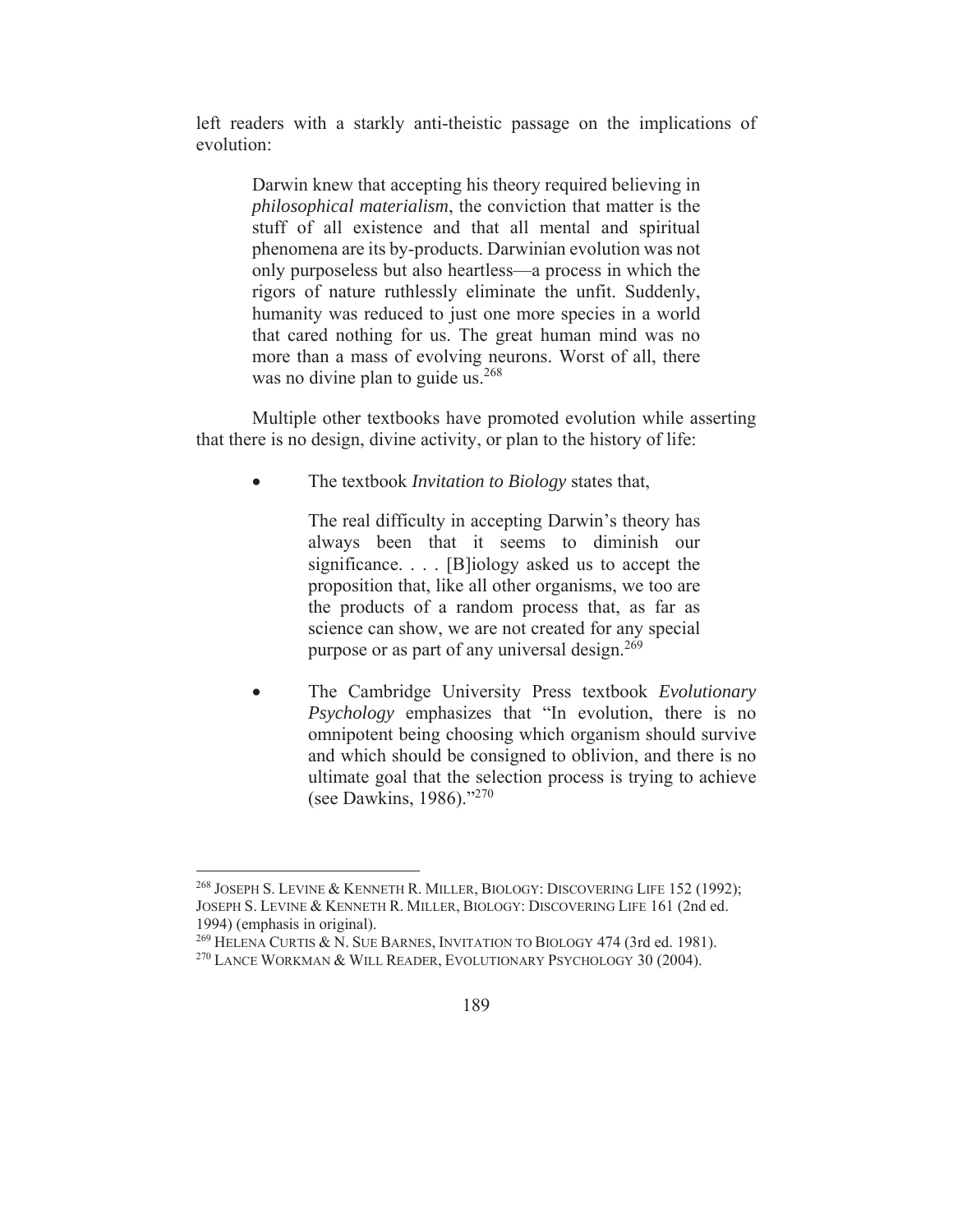- Strickberger's *Evolution* similarly explains that "the variability by which selection depends may be random, but adaptations are not; they arise because selection chooses and perfects only what is adaptive. In this scheme a god of design and purpose is not necessary." $271$  Another edition states, "To Darwinians, all biology has had an accidental origin in the sense that hereditary variables arose at first randomly without purposeful foresight."272
- Discovery Biology explains that "Darwin's ideas on evolution and natural selection revolutionized biology and had a profound impact on many other fields, including literature, economics, religion" and explains "biological evolution is not guided by a 'designer' in nature."<sup>273</sup>
- E. O. Wilson's textbook states, "No forethought or master planning is implied here, only two different life patterns, both of which confer a high survival value on their species."274

Perhaps the most blatant example of philosophical materialism in textbooks alongside the advocacy of evolution is found in Douglas Futuyma's widely-used college text Evolutionary Biology:

By coupling undirected, purposeless variation to the blind, uncaring process of natural selection. Darwin made theological or spiritual explanations of life superfluous.... Darwin's theory of evolution, followed by Marx's materialistic (even if inadequate or wrong) theory of history and society and Freud's attribution of human behavior to influences over which we have little control, that provided a crucial plank to the platform of mechanism and

<sup>&</sup>lt;sup>271</sup> MONROE W. STRICKBERGER, EVOLUTION 70 (3rd ed. 2000).

<sup>&</sup>lt;sup>272</sup> BRIAN K. HALL & BENEDIKT HALLGRIMSSON, STRICKBERGER'S EVOLUTION: THE INTEGRATION OF GENES, ORGANISMS, AND POPULATIONS 60 (4th ed. 2008).

<sup>&</sup>lt;sup>273</sup> MICHAEL L. CAIN, HANS DAMMAN, ROBERT A. LUE & CAROL K. YOON, DISCOVER BIOLOGY 320, 331 (Andrew D. Sinauer ed., 2nd ed. 2002).

 $274$  EDWARD O. WILSON ET AL., LIFE ON EARTH 9 (1973).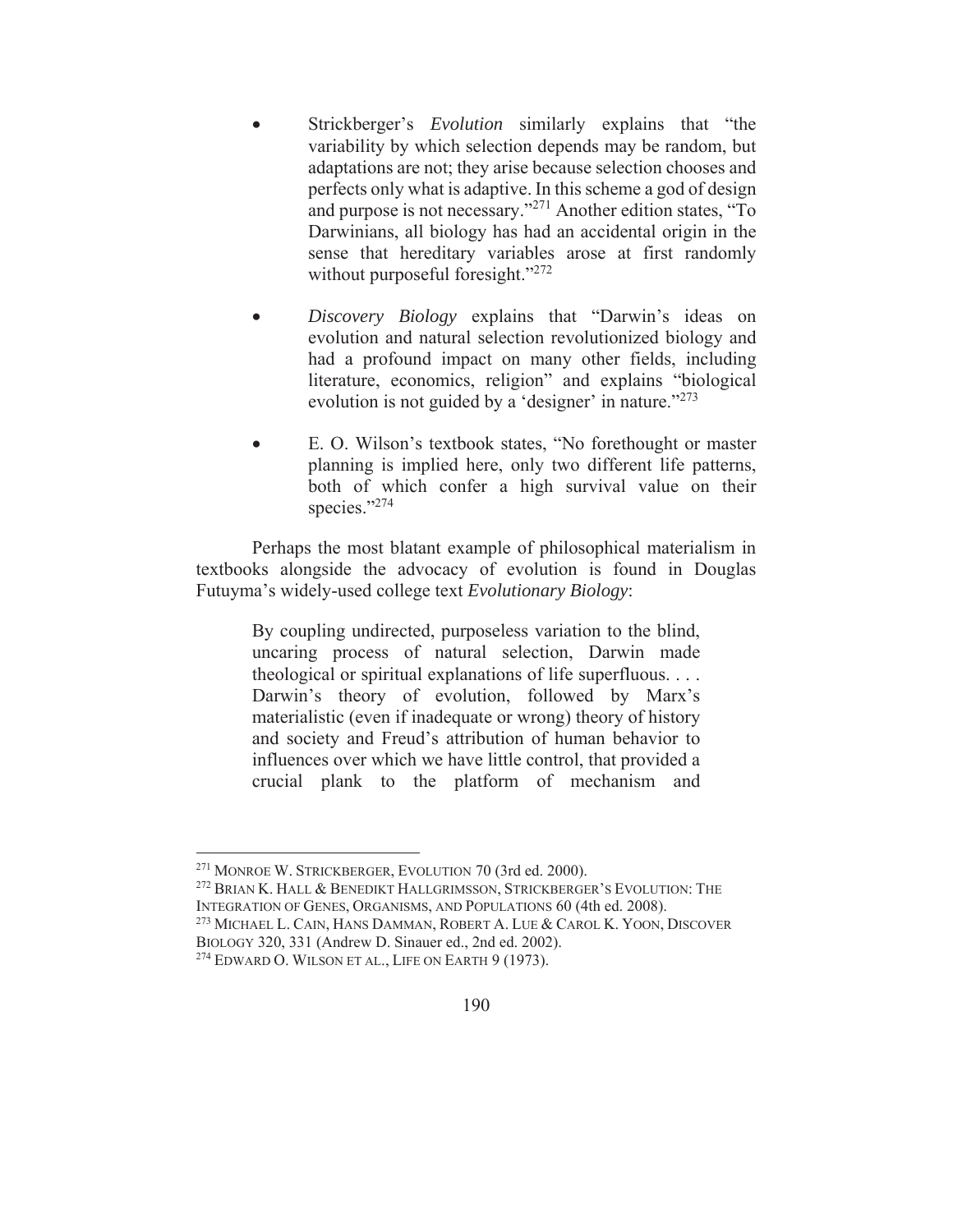materialism—in short, to much of science—that has since been the stage of most Western thought.<sup>275</sup>

Futuyma explains how Darwin removed purpose and design from biology, making such a theological foundation "completely superfluous":

The entire tradition of philosophical explanation by the purpose of things, with its theological foundation, was made completely superfluous by Darwin's theory of natural selection. The adaptation of organisms—long cited as the most conspicuous evidence of intelligent design in the universe—could now be explained by purely mechanistic causes.... The profound, and deeply unsettling, implication of this purely mechanical, material explanation for the existence and characteristics of diverse organisms is that we need not invoke, nor can we find any evidence for, any design, goal, or purpose anywhere in the world, except for human behavior. $276$ 

Many other textbooks describe human existence as haphazard or unplanned. To give a few examples:

- Raven & Johnson's 2000 edition of their popular high school text, Biology, contains an interview with Stephen Jay Gould stating that "[h]umans represent just one tiny, largely fortuitous, and late-arising twig on the enormously arborescent bush of life."277
- Guttman's *Biology* teaches that all species—including our own—arose "just by chance," which is dictated by the "cosmic dice"<sup>278</sup>
- Haviland's Anthropology affirms "The Nondirectedness of  $\bullet$ Evolution," and contends that human origins "was made possible only as a consequence of historical accidents" and

<sup>&</sup>lt;sup>275</sup> DOUGLAS J. FUTUYMA, EVOLUTIONARY BIOLOGY 5 (3rd ed. 1998).

 $276$  *Id.* at 8 (emphasis in original).

<sup>&</sup>lt;sup>277</sup> PETER H. RAVEN & GEORGE B. JOHNSON, BIOLOGY 15 (5th ed. 1999); PETER H. RAVEN & GEORGE B. JOHNSON, BIOLOGY 16 (6th ed. 2000) (quoting Stephen Jay Gould). <sup>278</sup> BURTON S. GUTTMAN, BIOLOGY 37 (1999).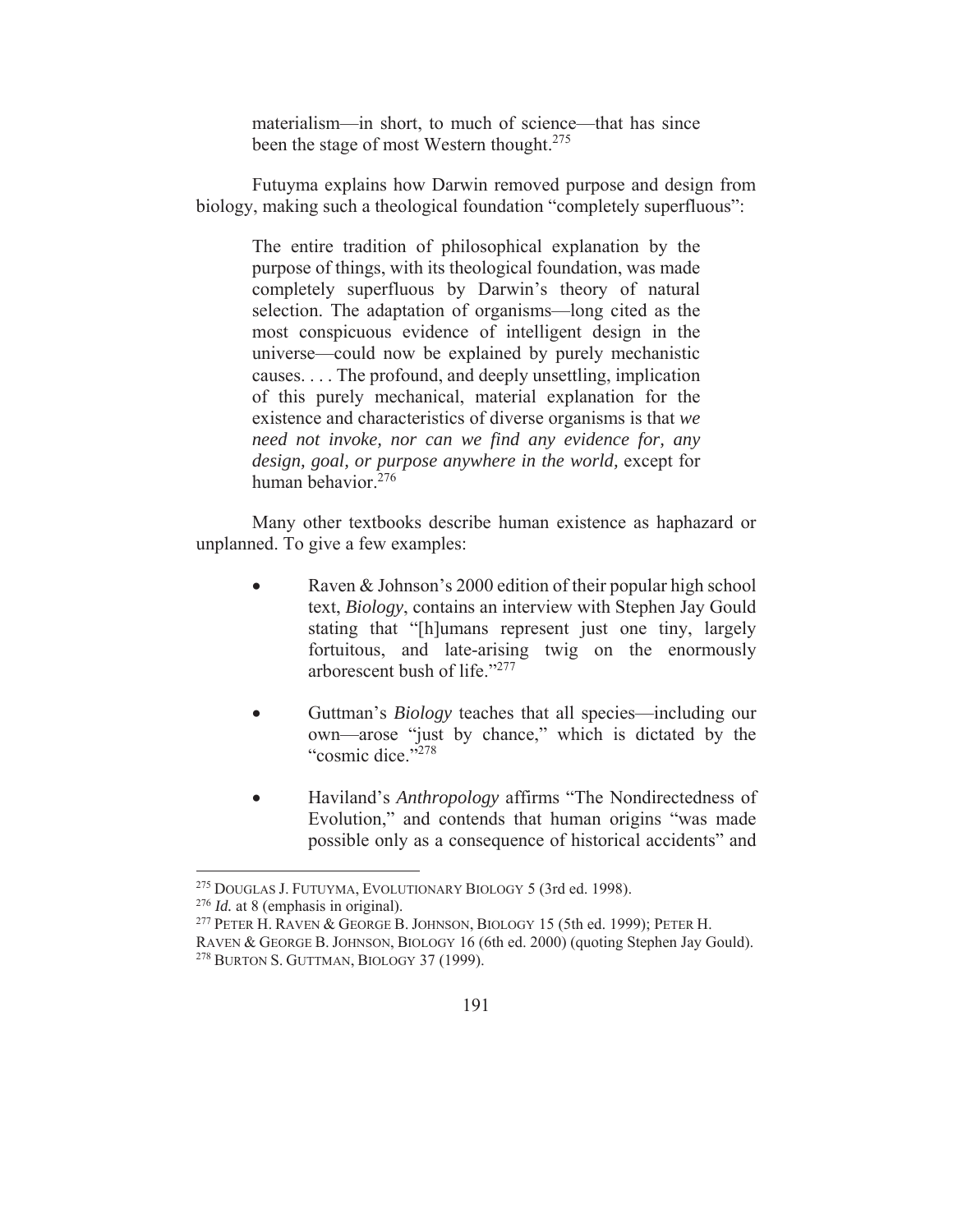claims an "essentially random event—the collision [of earth] with a comet or asteroid—made possible our own existence." $279$ 

- Nicholas Barton et al.'s textbook Evolution repeatedly  $\bullet$ emphasizes the "random" nature of Darwinian evolution, noting that since "natural selection is based on random death and extinction" it has been "widely felt to be an unacceptable" mechanism."280
- Campbell, Reece, and Mitchell's popular text *Biology*: Concepts & Connections attributes life to a series of chance events: "Chance has affected the evolutionary process in the generation of genetic diversity through mutation. Chance has also played a role at every major milestone in the history of life. Before life began, over 3.5 billion years ago, the chance union of certain small organic molecules ignited a chain of events that led to the first genes. Much later—about 65 million years ago— a chance collision between Earth and an asteroid may have caused mass extinctions... One of the great wonders of our existence and of life itself is that it has all arisen through a combination of evolutionary processes and chance events."281

Stephen Jay Gould's textbook, A View of Life, teaches that "Darwin's theory of natural selection has disturbed many people and exhilarated others by its insistence that the path of evolution and the harmony of nature is 'purposeless,'" since "Darwin held a strong allegiance to philosophical materialism—the notion that matter is the ground of all existence and that 'spirit' and 'mind' are the products or inventions of a material brain. Darwin advocated a thoroughly naturalistic account of life, thus denying one of the deepest traditions of Western thought..."<sup>282</sup> The textbook further explains how "biology demonstrated that we were not

GOLDSTEIN, & NIPAM H. PATEL, EVOLUTION 20-21, 413-15, 419, 435, 437, 475 (2007). <sup>281</sup> NEIL A. CAMPBELL, LAWRENCE G. MITCHELL, & JANE B. REECE, BIOLOGY: CONCEPTS AND CONNECTIONS, 390 (1994); NEIL A. CAMPBELL, LAWRENCE G. MITCHELL, & JANE B.

 $^{279}$  William A. Haviland, *Anthropology* 123–24 (10th ed. 2003).

<sup>&</sup>lt;sup>280</sup> NICHOLAS H. BARTON, DEREK E. G. BRIGGS, JONATHAN A. EISEN, DAVID B.

REECE, BIOLOGY: CONCEPTS AND CONNECTIONS 396 (2nd ed. 1997).

<sup>&</sup>lt;sup>282</sup> SALVADOR EDWARD LURIA ET AL, A VIEW OF LIFE 584 (1981).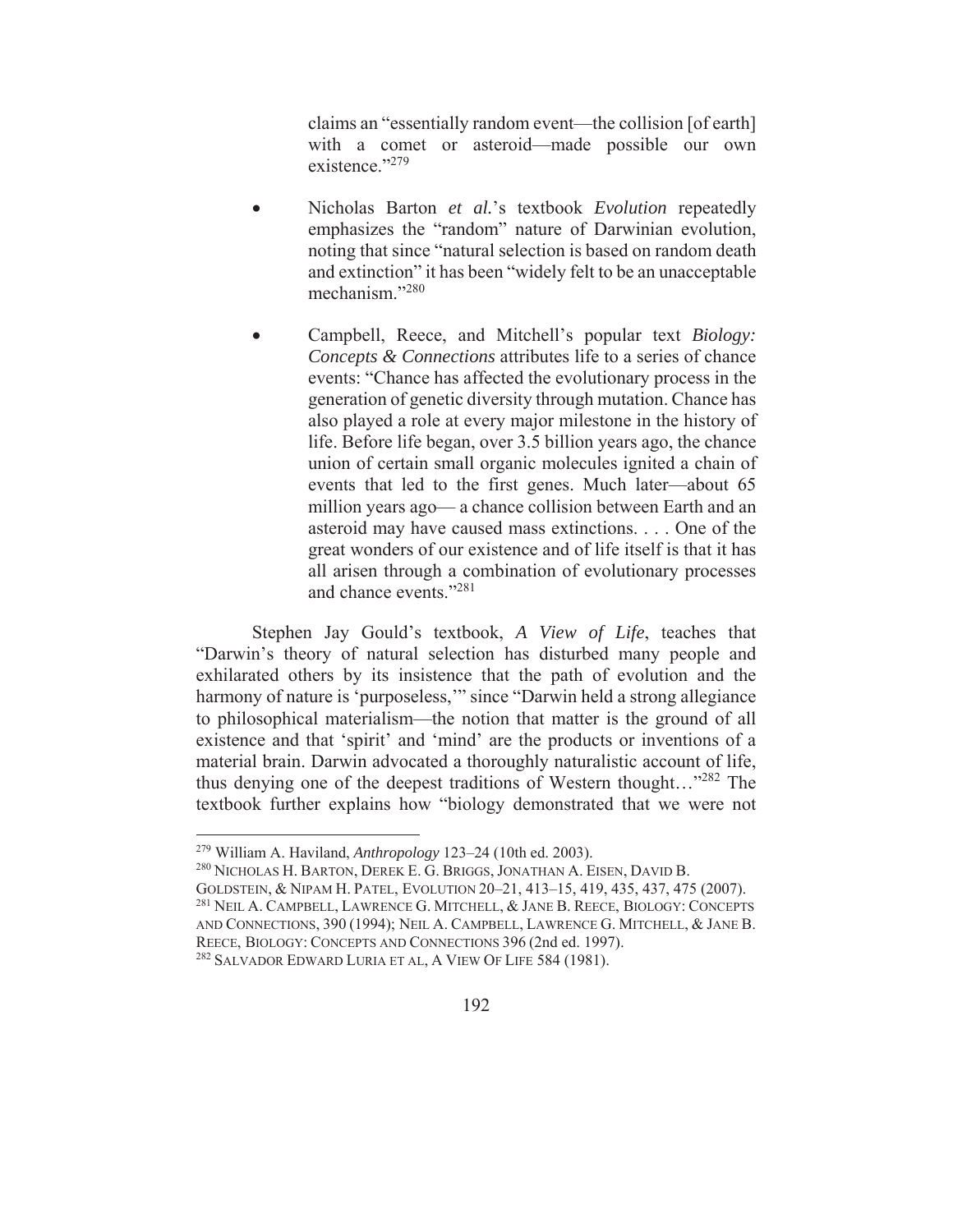created in the image of an all-powerful God but had evolved from monkeys by the same process that regulates the history of all organisms.... No man has contributed more to this sequential retreat from our cosmic arrogance than Darwin. In arguing that we are but one product of a natural process without purpose or inherent direction. Darwin forced us to seek meaning within ourselves, not in nature."283

Strickberger's textbook Evolution also gives an account of why evolution has historically "replaced" and "contradicted" faith:

Many felt that evolutionary randomness and uncertainty had replaced a deity having conscious, purposeful, human characteristics. The Darwinian view that evolution is a historical process and present-type organisms were not created spontaneously but formed in a succession of selective events that occurred in the past, contradicted the common religious view that there could be no design, biological or otherwise, without an intelligent designer.<sup>284</sup>

The textbook specifically takes direct aim at religion, stating that evolution and science have "eroded" religion, which continues to survive only because it provides "solace" and "comfort":

Religion has been bolstered by paternalistic social systems in which individuals depend on the beneficiences of those more powerful than they are, as well as the comforting idea that humanity was created in the image of a god to rule over the world and its creatures. Religion provided emotional solace .... Nevertheless, faith in religious dogma has been eroded by natural explanations of its mysteries  $\ldots$ <sup>285</sup>

Thus, according to various leading evolution-promoting biology textbooks of the past few decades, evolution is variously a "random," "blind," "uncaring," "heartless," "undirected," "purposeless," "chance" process that acts "without plan" or "any 'goals" and requires accepting "materialism" because we are "not created for any special purpose or as part of any universal design" and "a god of design and purpose is not

 $283$  *Id.* at 586-87.

<sup>&</sup>lt;sup>284</sup> STRICKBERGER, *supra* note 272.

 $^{285}$  *Id.* at 70–71 (Jones & Bartlett, 3rd ed. 2000).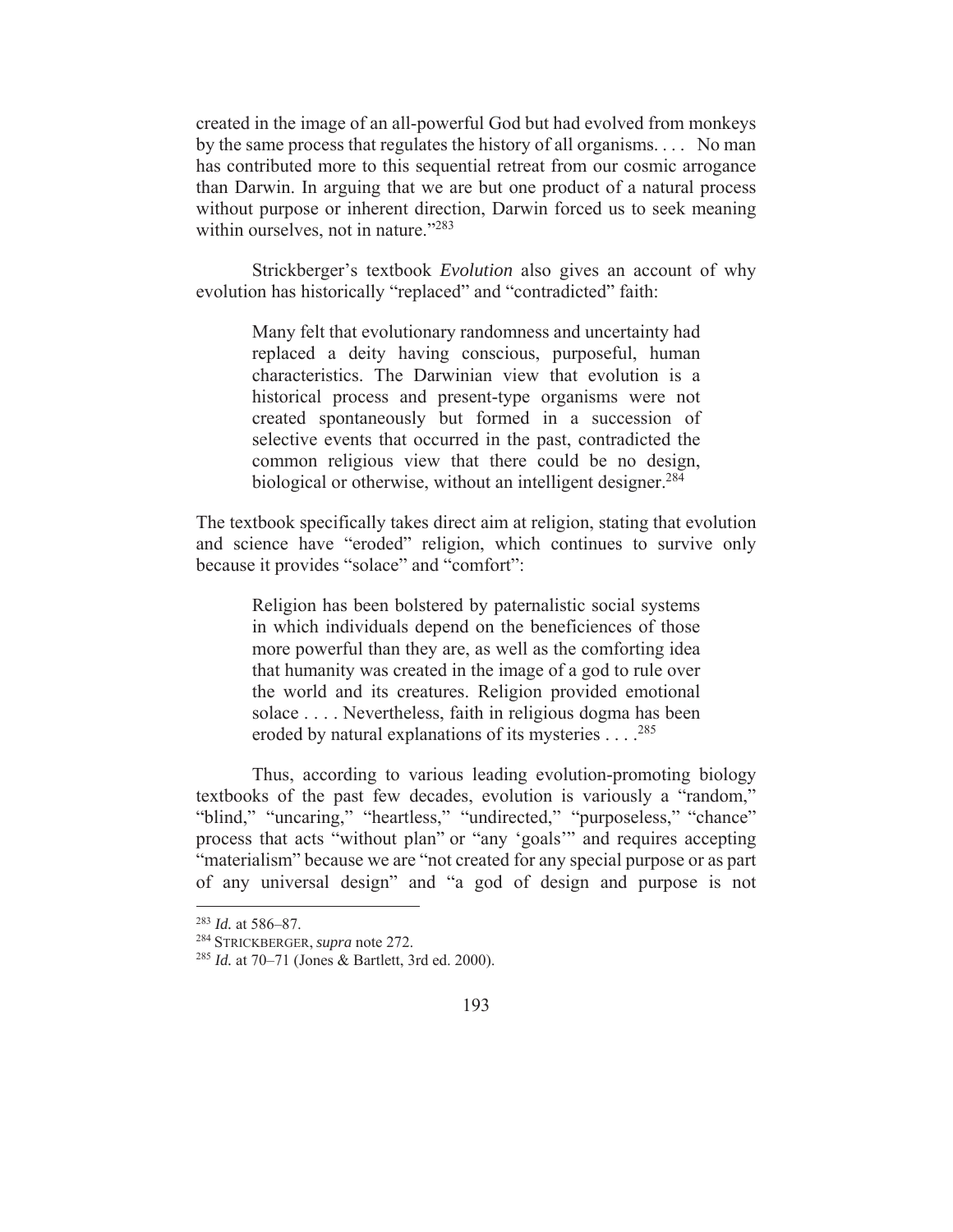necessary."286 Many students would obviously find such views antithetical to their religious beliefs, and would perceive an anti-religious message on the part of evolution advocacy in textbooks.

## D. Evolution Advocacy by Atheist Organizations

Atheist organizations have played a significant role in organizing political activism and spurring public support for evolution. The Freedom From Religion Foundation boasts that it "protests the teaching of creation in schools and aims to teach the public about atheism and free thought."<sup>287</sup> The Richard Dawkins Foundation for Reason and Science has founded the "Teacher Institute for Evolutionary Science," to help teachers to better promote evolution.<sup>288</sup> One European atheist organization supports "developing the foundations of a naturalistic world-view as well as a secular, evolutionary-humanistic ethics and politics and sustainably bringing them into social debates."<sup>289</sup> The American Humanist Association sees its mission as "correct[ing] false understanding of science by the public," which includes "efforts to promote the teaching of evolution."<sup>290</sup> It is therefore unsurprising to find that atheists and atheist organizations have a long history of evolution advocacy in the public sphere—a history that causes the public to associate anti-religious advocacy with the advocacy of evolution.

In Georgia, Selman v. Cobb County plaintiff Jeffrey Selman participated in a "Rally for Reason" sponsored by the Atheist Law

<sup>&</sup>lt;sup>286</sup> KENNETH R. MILLER & JOSEPH LEVINE, BIOLOGY 658 (4th ed. 1998); BURTON S. GUTTMAN, BIOLOGY 36-37 (1999); STRICKBERGER, supra note 272; DOUGLAS J. FUTUYMA, EVOLUTIONARY BIOLOGY 2, (2nd ed. 1986); NEIL A, CAMPBELL, ET AL.,

BIOLOGY 412-13 (Benjamin Cummings, 5th ed. 2006); KENNETH R. MILLER & JOSEPH LEVINE, BIOLOGY 161, (2nd ed. 1994); WILLIAM K. PURVES, ET AL., LIFE: THE SCIENCE OF BIOLOGY 3 (6th ed. 2001); CURTIS & BARNES, *supra* note 270, at 475.

<sup>&</sup>lt;sup>287</sup> Steven Benowitz, Irreligious Researchers Differ In Their Views On Faith, THE SCI. MAG. (Apr. 17, 1995), http://www.the-scientist.com/?articles.view/articleNo/17360/ title/Irreligious-Researchers-Differ-In Their-Views-On-Faith/.

<sup>&</sup>lt;sup>288</sup> See Bertha Vazquez, Sharing the Passion for Evolution Education, NAT'L CTR. FOR SCIENCE Ass'N (Aug. 13, 2015), http://ncse.com/blog/2015/08/sharing-passionevolution-education-0016580.

<sup>&</sup>lt;sup>289</sup> ATHEIST HELP & RESOURCES, http://richarddawkins.net (on file with author).  $290$  *Id.*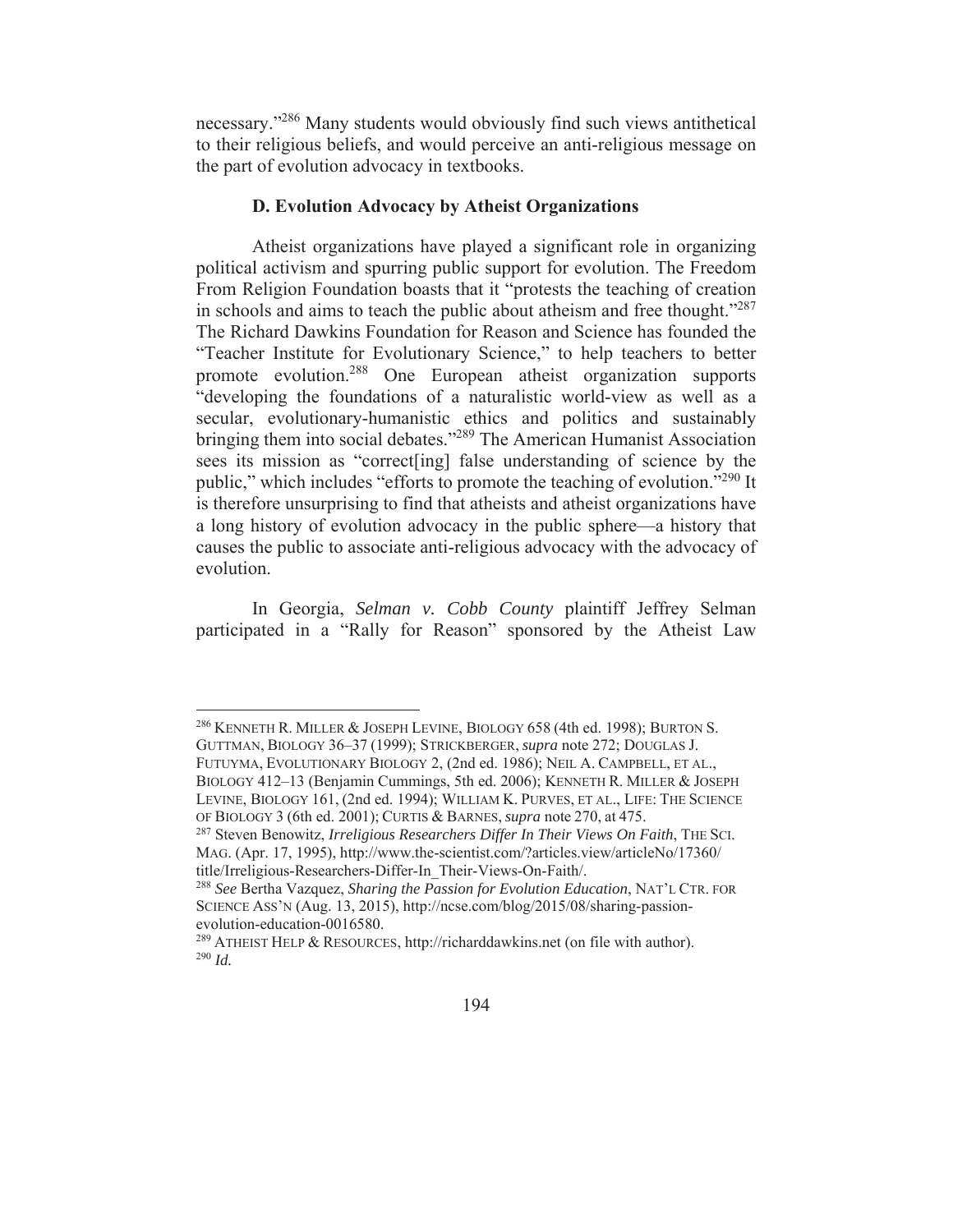Center.<sup>291</sup> In relation to that case, the Georgia Humanist Society called for its members to act "In Defense of Humanism" and requested that they sign a petition to the Cobb County School Board to oppose an evolution disclaimer and write letters to members of the Georgia House Education Committee opposing an anti-evolution bill.<sup>292</sup>

The Internet has provided vast resources for atheists to collaborate in support of evolution. AtheistParents.org helped organize opposition to the teaching of intelligent design in New York.<sup>293</sup> Internet Infidels is "a nonprofit educational organization dedicated to defending and promoting a naturalistic worldview on the Internet" where "naturalism entails the nonexistence of all supernatural beings, including the theistic God."294 Their popular website has been used extensively to organize activism regarding the teaching of evolution in public schools.<sup>295</sup> Such activism is regularly peppered with epithets against religion, including statements such as "THERE IS NO GOD... IT'S JUST SUPERSTITION,"296 "fundamentalist christians are no different than the Taliban," "i heart roman lions,"<sup>297</sup> Christians are "ignorant cretins," and claims that legislation to challenge evolution would "produce brain dead christian zombies (or is that redundant?)."<sup>298</sup> Such Internet collaboration, comments, and activism would clearly inspire perceptions of a close association between evolution advocacy, the promotion of atheism, and the denigration of religion.

Eugenie Scott was the longtime executive director for the leading pro-evolution activist organization, the National Center for Science Education, and according to the journal *Nature*, she is "perhaps the nation's

<sup>&</sup>lt;sup>291</sup> See Atheists to March Into Capitol May 6 to Protest Government Denial of Free Speech and Equal Access to Open Forum, YAHOO GROUPS, https://groups.yahoo.com/

neo/groups/alabamaatheists/conversations/messages/813 (last visited December 3, 2015). <sup>292</sup> In Defense of Humanism, http://geocities.com/gahumanists/defense.htm (on file with author).

<sup>&</sup>lt;sup>293</sup> ATHIEST PARENTS, http://www.atheistparents.org (last visited Dec. 4, 2015).

<sup>&</sup>lt;sup>294</sup> THE SECULAR WEB, http://www.infidels.org (last visited Sept. 22, 2015).  $295$  *Id.* 

<sup>&</sup>lt;sup>296</sup> Vietnam Vet-BRIGHT, ATHEIST PARENTS (May 10, 2005, 11:10 AM), http://www. atheistparents.org/forum/viewtopic.php?t=6289 and http://www.atheistparents.org/forum/ viewtopic.php?t=5695.

<sup>&</sup>lt;sup>297</sup> Nathan, ATHEIST PARENTS (May 10, 2005, 11:46 AM), http://www.atheistparents.org/ forum/viewtopic.php?t=6289 and http://www.atheistparents.org/forum/viewtopic.php?t  $=5695.$ 

<sup>&</sup>lt;sup>298</sup> THE SECULAR WEB, *supra* note 295.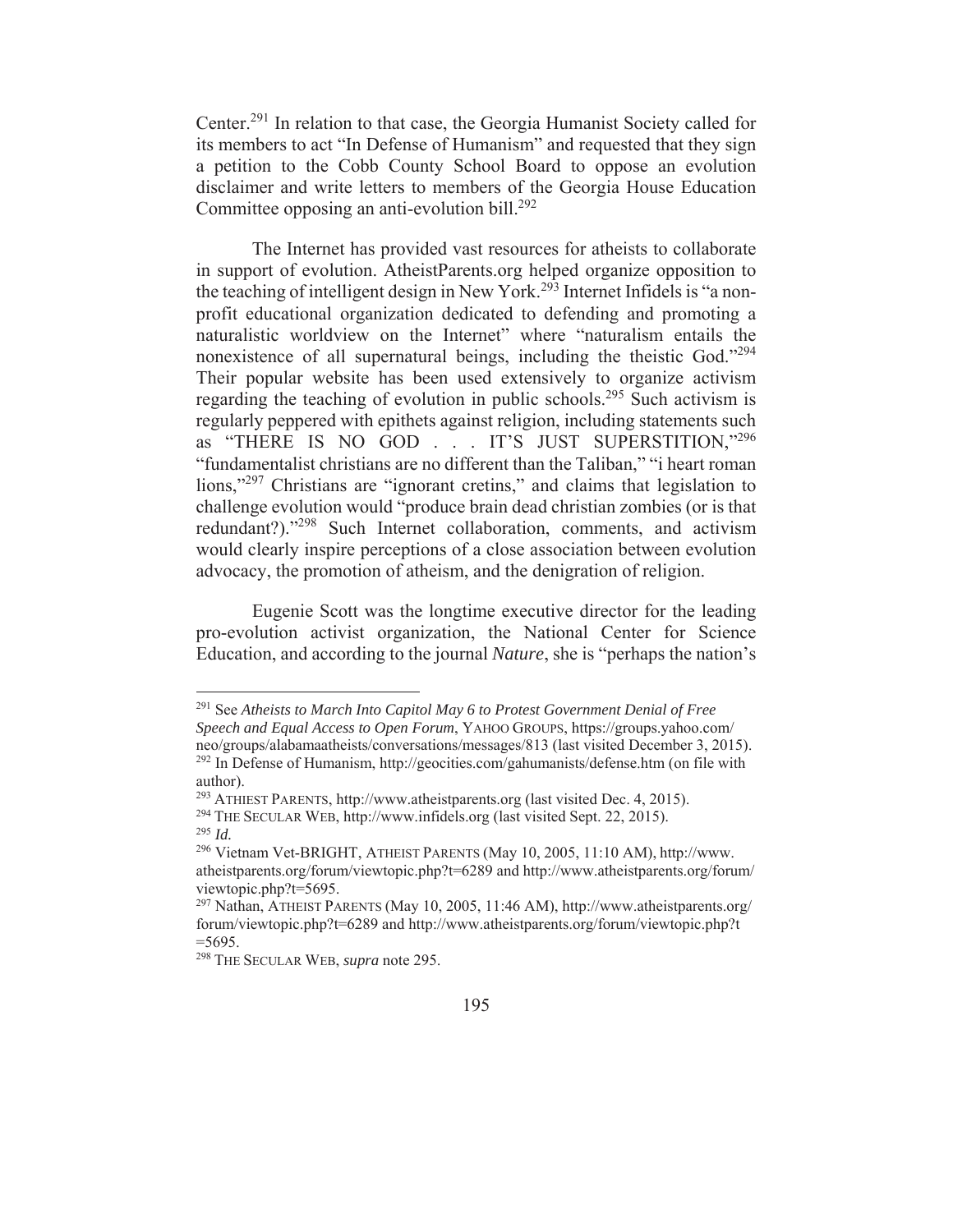most high-profile Darwinist."<sup>299</sup> But Scott is a "philosophical naturalist"<sup>300</sup> and a Notable Signer of the Humanist Manifesto III, which is published by the American Humanist Association.<sup>301</sup> The Manifesto aspires to create a world with "a progressive philosophy of life . . . without supernaturalism" and makes broad metaphysical claims that "[h]umans are . . . the result of unguided evolutionary change. Humanists recognize nature as selfexisting."<sup>302</sup> Scott describes herself as an "evolution evangelist,"<sup>303</sup> and is extremely influential in public advocacy for evolution.

Other NCSE officials have similar anti-religious affiliations. Barbara Forrest, a member of the NCSE Board of Directors,<sup>304</sup> served as an expert witness in the Kitzmiller v. Dover trial and is on the Board of Directors of the New Orleans Secular Humanist Association (NOSHA), which describes itself as "an affiliate of American Atheists, and [a] member of the Atheist Alliance International."305 NOSHA is also an affiliate of the Council for Secular Humanism, which it describes as "North America's leading organization for non-religious people," and is an associate member of the American Humanist Association,<sup>306</sup> which publishes the Humanist Manifesto III.<sup>307</sup> In 1996, this American Humanist Association named Richard Dawkins as its "Humanist of the Year."<sup>308</sup> To underscore the antireligious mindset of these organizations, in his acceptance speech for the award before the American Humanist Association, Dawkins stated that "faith is one of the world's great evils, comparable to the smallpox virus but

302 Humanism And Its Aspirations, AM. HUMANIST ASS'N, http://aha-files.s3. amazonaws.com/2/238/HumanismandItsAspirations.pdf (last visited Nov. 1, 2015). 303 RONALD L. NUMBERS, THE CREATIONISTS: FROM SCIENTIFIC CREATIONISM TO INTELLIGENT DESIGN 380 (expanded ed. 2006).

<sup>&</sup>lt;sup>299</sup> Geoff Brumfiel, Who Has Designs on your Students' Minds?, 434 NATURE 1065  $(2005)$ .

 $300$  *Id.* ("Being a philosophical materialist myself, I take some lumps for being so conciliatory.").

<sup>&</sup>lt;sup>301</sup> Notable Signers, AM. HUMANIST ASS'N, http://www.americanhumanist.org/3/ HMsigners.htm, (last visited Sept. 22, 2015).

<sup>304</sup> NCSE's Board of Directors, NAT'L CTR. FOR SCI. EDUC., http://ncse.com/about/board (last visited Nov. 1, 2015).

<sup>305</sup> NEW ORLEANS SECULAR HUMANIST ASSOCIATION, http://nosha.secularhumanism.net.  $306$  *Id.* 

<sup>&</sup>lt;sup>307</sup> Humanism And Its Aspirations, AM. HUMANIST ASS'N, http://aha-files.s3.amazonaws. com/2/238/HumanismandItsAspirations.pdf.

<sup>308</sup> Richard Dawkins, Is Science A Religion?, HUMANIST (Jan./Feb. 1997), http://thehumanist.com/humanist/articles/dawkins.html.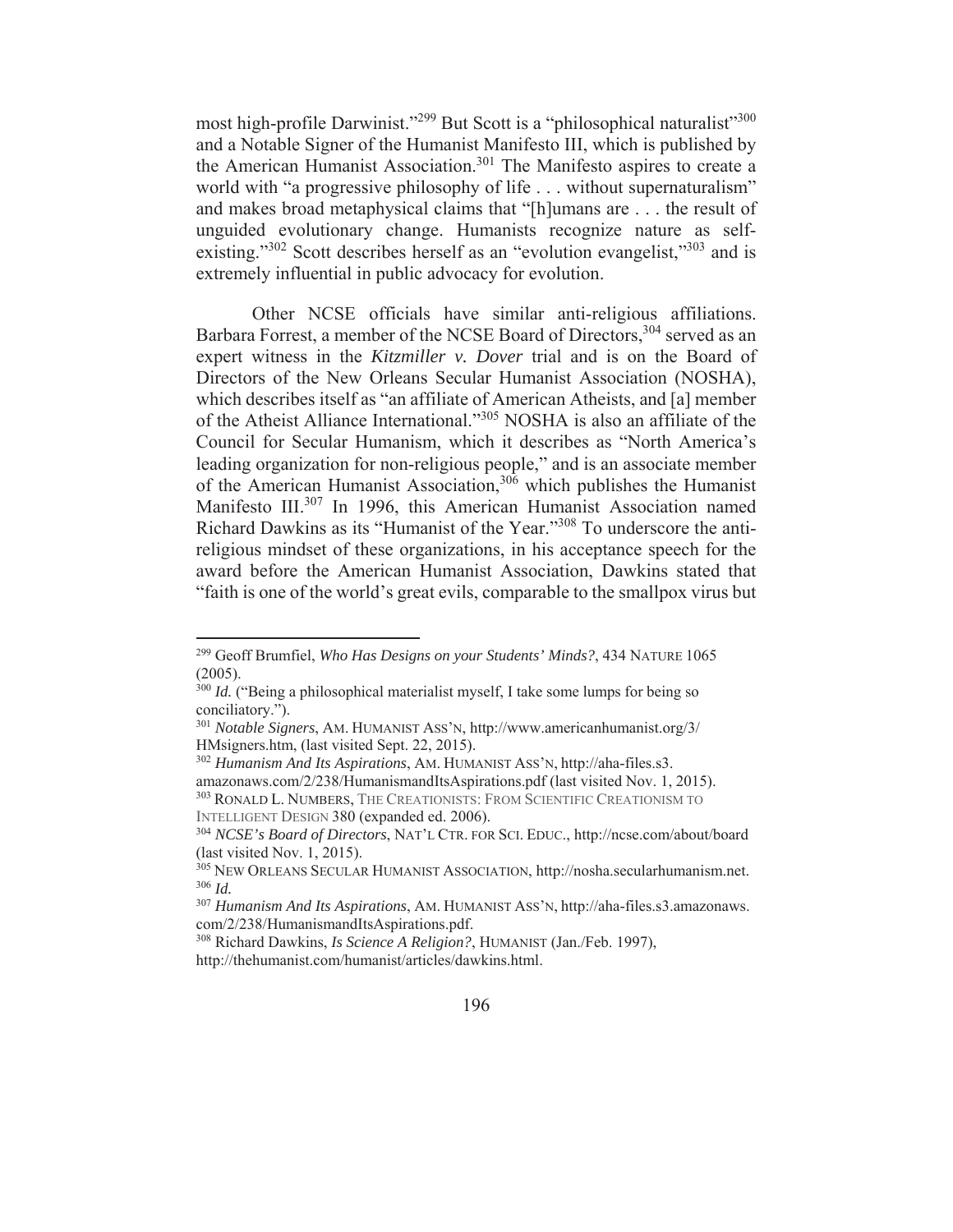harder to eradicate."<sup>309</sup> Forrest herself believes, "Philosophical naturalism" is . . . the only reasonable metaphysical conclusion."<sup>310</sup>

An organized annual celebration of Darwin's birthday dubbed "Darwin Day" promotes public awareness about evolution. Taner Edis believes that Darwin Day is a good opportunity to advocate for nonreligious ideas because "promoting public acceptance of Darwin would also nudge people toward dropping their supernatural beliefs, even if they hang on for a while to vague liberal conceptions of divinity."<sup>311</sup> Darwin Day is organized by a group called "Darwin Day Celebration," which has an advisory board boasting noted humanists and atheists such as Daniel Dennett, Eugenie Scott, Michael Shermer (founder of Skeptic Magazine), Richard Dawkins, and E. O. Wilson.<sup>312</sup> Edis recounts the close linkage between Darwin Day and atheist organizations:

[I]n the United States, there is a recent movement to celebrate February 12, Darwin's birthday, as "Darwin Day." This event is supported largely by humanist, freethought, and atheist-oriented groups, using slogans of science and humanity. Naturally, the scientific community responds positively, treating it as a public outreach . . . . Occasionally, university science departments cosponsor larger public events put on for Darwin Day, alongside atheist and humanist organizations.<sup>313</sup>

The Darwin Day Celebration website lists events held on Darwin Day, revealing that vast support of evolution advocacy comes from dozens of atheistic or humanistic organizations.<sup>314</sup> Cambridge University paleontologist Simon Conway Morris observes that Darwin-Day celebrations "conveniently serve as a love-in, with much mutual selfcongratulation, for atheism."315 When commenting on a Darwin Day

 $309$  *Id.* 

 $310$  *Id.* 

 $311$  EDIS, *supra* note 72, at 92.

<sup>312</sup> Notable Signers, AM. HUMANIST ASS'N, http://www.americanhumanist.org/3/ HMsigners.htm, (last visited Sept. 22, 2015, 9:46 PM).

 $313$  EDIS, *supra* note 312.

<sup>&</sup>lt;sup>314</sup> See INT'L DARWIN DAY, http://darwinday.org/.

<sup>&</sup>lt;sup>315</sup> Simon Conway Morris, *Darwin was right. Up to a point.*, U.K. Guardian, Feb. 12, 2009, http://www.guardian.co.uk/global/2009/feb/12/simon-conway-morris-darwin.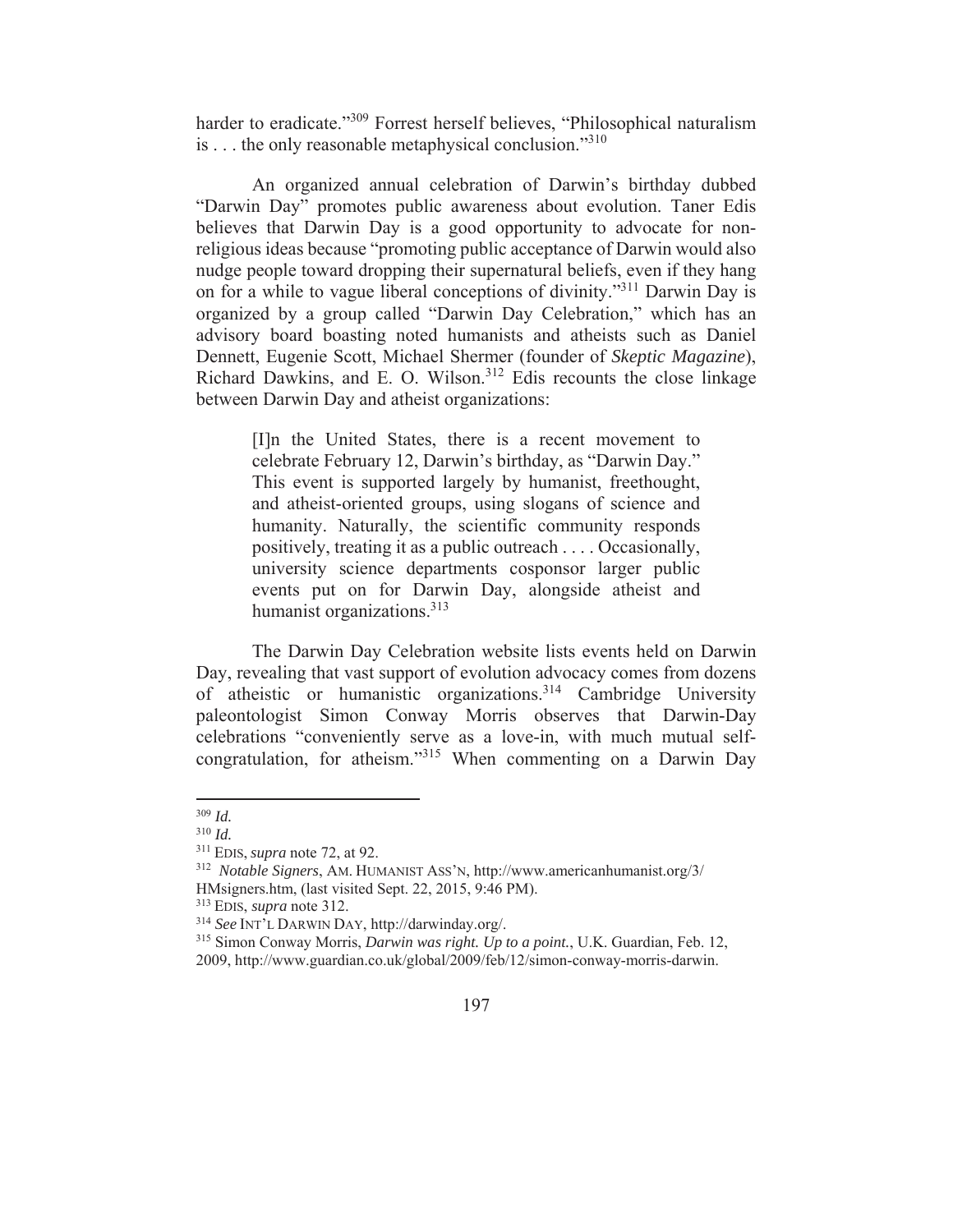celebration, the director of Ithaca's Museum of the Earth stated that his hometown is "filled with a lot of what might be called secular humanists, who are often some of Darwin's biggest fans."<sup>316</sup> One such fan is a writer who goes by the name of "Agnostic Mom" and seeks to teach people how to "raise a healthy family without religion." She reports that Darwin Day is a "humanist holiday" for her family.<sup>317</sup>

To give some examples of what can occur at Darwin Day celebrations sponsored by universities, in 2007 the University of California at San Diego's Medical School booked a band, Dr. Stephen Baird & Opossums of Truth,<sup>318</sup> whose website is called "Scientific Gospel," and attacks religion while stating that "EVOLUTION IS THE WAY and RANDOMNESS ITS SOURCE."319 One song played by the group entitled "Charlie Darwin" states that Darwin "showed there was no plan," and the song "Randomness is Good Enough for Me" sings of their preference for "Random evolution" over a "godly plan."<sup>320</sup> Another website devoted to celebrating Darwin Day observes that one celebration sings "carols" with harshly anti-religions language: "Natural selection, No maker required; / The little life forms passed on traits they'd acquired. / Darwin showed us how animals, fungi and plants, / Arose from nature's laws —Not from God, nor from chance."321

Harvard University's "Humanist Chaplaincy" celebrates Darwin Day, stating,

The Darwin Day Celebration was founded on the premise that science, like music, is an international language that

<sup>&</sup>lt;sup>316</sup> Giselle Phelps, *Ithaca honors Darwin*, TIME WARNER CABLE NEWS (Feb. 9, 2007), http://news10now.com/content/all\_news/tompkinscortland\_county/?ArID=94663&SecID

 $=111$  (on file with author).

<sup>&</sup>lt;sup>317</sup> Noell Hyman, Agnostic Mom: How to Have a Week-Long Darwin Celebration with Your Children, AM. HUMANIST ASS'N, http://americanhumanist.org/hnn/archives/?id=285 &article=5.

<sup>&</sup>lt;sup>318</sup> Darwin, Art, & Genealogy by Dr. Baird in 2007, SCI. GOSPEL PRODS. (Jan. 30, 2007), http://www.scientificgospel.com/cgi-bin/drbaird/redBlogReader.pl?action=readArticle &article=article 57&section=press.

<sup>&</sup>lt;sup>319</sup> SCIENTIFIC GOSPEL, http://www.scientificgospel.com/cgi-bin/showpage.pl?page= home (emphasis in original).

<sup>320</sup> Dr. Stephen Baird and the Opossums of Truth, SCI. GOSPEL PRODS., http://www. scientificgospel.com/WaterOnMarsLyrics.pdf.  $321$  *Id.*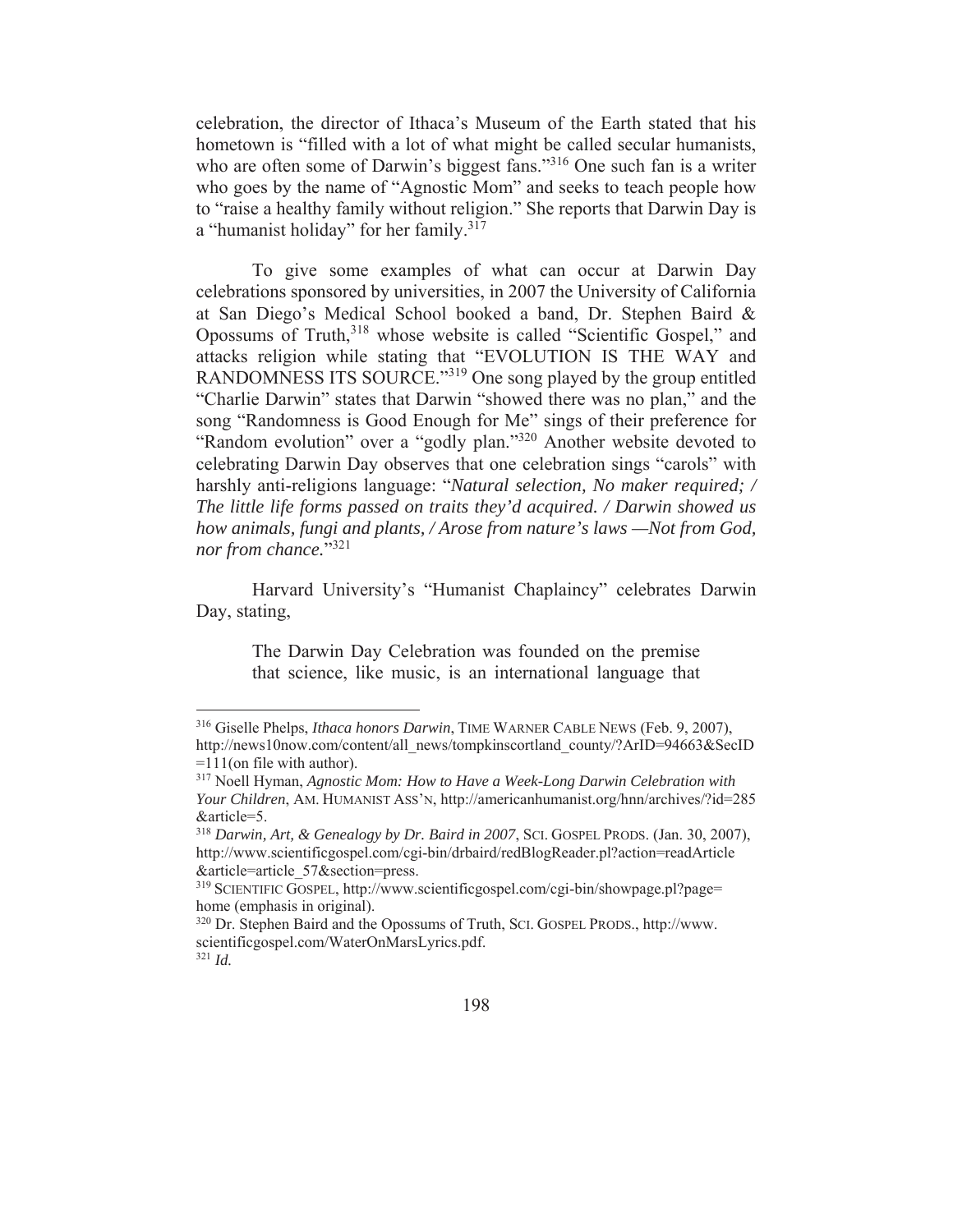speaks to all people in very similar ways. Charles Darwin is a worthy symbol on which to focus, in order to build a Global Celebration of Science and Humanity that is intended to promote solidarity among all people of the earth.<sup>322</sup>

Campus atheist groups also commonly oppose religion alongside evolution advocacy. For example, the Campus Atheists, Skeptics & Humanists (CASH) at the University of Minnesota praises a letter by a CASH member stating that "Evolution by natural selection is a natural force, based on the simple fact that those things that are able to survive and reproduce tend to do so.  $\ldots$ . It is a scientific fact."<sup>323</sup> Individuals for Freethought (IF) at Kansas State University a "non-theistic" group which supports "Evolution education, genial assinations of Creationism."<sup>324</sup> Their links page directs people to groups such as Secular Students Alliance (SSC) and Campus Freethought (CFA).<sup>325</sup> The TalkOrigins Archive is a widelyused pro-evolution website that is recommend by various textbooks, universities, and major scientific organizations as a resource for learning about evolution.<sup>326</sup> Yet the website has various pages that specifically oppose certain common forms of Christianity or Judeo-Christian theism.<sup>327</sup> One article argues that that Judeo-Christian God causes "the greatest form" of evil possible" and is guilty of "petty cruelty."<sup>328</sup>

These represent merely a sample of a nearly endless supply of examples of evolution activism conducted by atheism-oriented

327 Mark Isaac, Claim CH100, THE TALK ORIGINS ARCHIVE (Aug. 10, 2003), http://www. talkorigins.org/indexcc/CH/CH100.html; Mark Isaac, Claim CH130, THE TALK ORIGINS ARCHIVE (Aug. 10, 2003), http://www.talkorigins.org/indexcc/CH/CH130.html; Mark Isaac, Claim CH190, THE TALK ORIGINS ARCHIVE (Aug. 10, 2003), http://www. talkorigins.org/indexcc/CH/CH190.html; Mark Isaac, Claim CH110, THE TALK ORIGINS ARCHIVE (Aug. 10, 2003), http://www.talkorigins.org/indexcc/CH/CH110.html.

<sup>322</sup> THE HUMANIST CHAPLAINCY AT HARVARD, http://www.harvardhumanist.org/

<sup>2008/01/18/</sup>a-toast-to-darwin-darwin-day-celebration-feb-12/ (on file with author). 323 CAMPUS ATHEISTS, SKEPTICS, AND HUMANISTS, http://cashumn.org/index.php? option=com content&task=view&id=45&Itemid=1.

<sup>&</sup>lt;sup>324</sup> KANSAS STATE UNIV. INDIVIDUALS FOR FREETHOUGHT, http://www.k-state.edu/ freethought/.

<sup>325</sup> Links, KANSAS STATE UNIV. INDIVIDUALS FOR FREETHOUGHT, http://www.k-state.edu/ freethought/links.htm.

<sup>&</sup>lt;sup>326</sup> The Talk Origins Archive, Awards, Honors, and Favorable Notices for The Talk, THE TALK ORIGINS ARCHIVE, (Oct. 9, 2006), http://www.talkorigins.org/faqs/awards/.

<sup>328</sup> Mark Isaac, Claim CH030, THE TALK ORIGINS ARCHIVE (Aug. 10, 2003), http://www. talkorigins.org/indexcc/CH/CH030.html.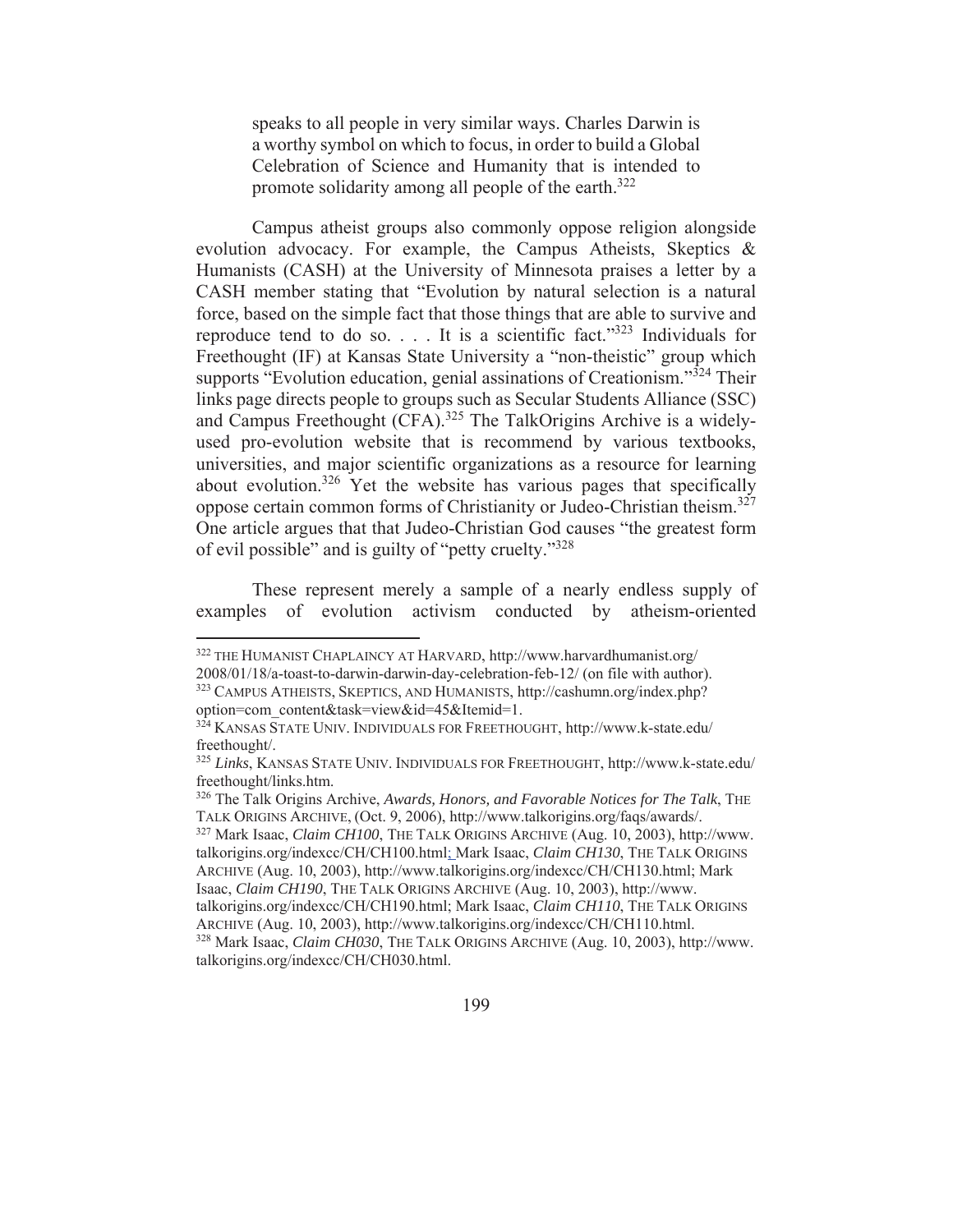organizations. There is no question that atheist or humanist organizations use Darwin to promote nonbelief and to oppose religion. Such groups also support activism for evolution education, often accompanied by the outright denigration of religion. An objective observer knowledgeable about these events would clearly perceive a close association between those who oppose religion and the advocacy of evolution.

## E. Evolution Advocacy in the Popular Media

Many media sources have advocated for evolution while portraying religion in a negative light. But perhaps no other media force has promoted an anti-religious message in society alongside evolution advocacy more successfully than the famous play *Inherit the Wind*. A dramatization of the Scopes trial that was turned into a movie, *Inherit the Wind* is regularly studied by high school and college students.<sup>329</sup> Eugenie Scott recounts that the play positively portrays its evolutionist protagonist as a "freethinker," while "Antievolutionists and Fundamentalists in general were portrayed as foolish, unthinking, religious zealots," with the leading anti-evolutionary minister depicted as a "bombastic . . . religious bigot."330 She admits the anti-religious message of the film has "contributed to the negative public image of Fundamentalists."<sup>331</sup> Evolution historian Edward J. Larson concurs, writing that various theatrical retellings of the Scopes trial have promoted the view that "[t]he light of reason had banished religious obscurantism $^{332}$ 

One of the main spokes persons for science in the late 20th century, Carl Sagan, was a prolific expositor of science to the public. One of his most famous statements is from his book *Cosmos* and the eponymous 1980 television series watched by millions where Sagan promotes evolution and proclaims, "the Cosmos is all that there is or ever was or ever will be."333

The exact same statement-"the Cosmos is all that there is or ever was or ever will be"—was repeated in the opening scene of the 2014 reboot

<sup>&</sup>lt;sup>329</sup> EUGENIE SCOTT, EVOLUTION VS. CREATIONISM: AN INTRODUCTION 97-98 (2004).  $330$  *Id.* at 96-97.

 $331$  *Id.* at 96.

<sup>332</sup> EDWARD J. LARSON, SUMMER FOR THE GODS: THE SCOPES TRIAL AND AMERICA'S CONTINUING DEBATE OVER SCIENCE AND RELIGION 246 (1997).

<sup>333</sup> Robin Guest, Cosmos, YOUTUBE, (May 29, 2013), https://www.youtube.com/ watch?v=uLu1cTKBspI.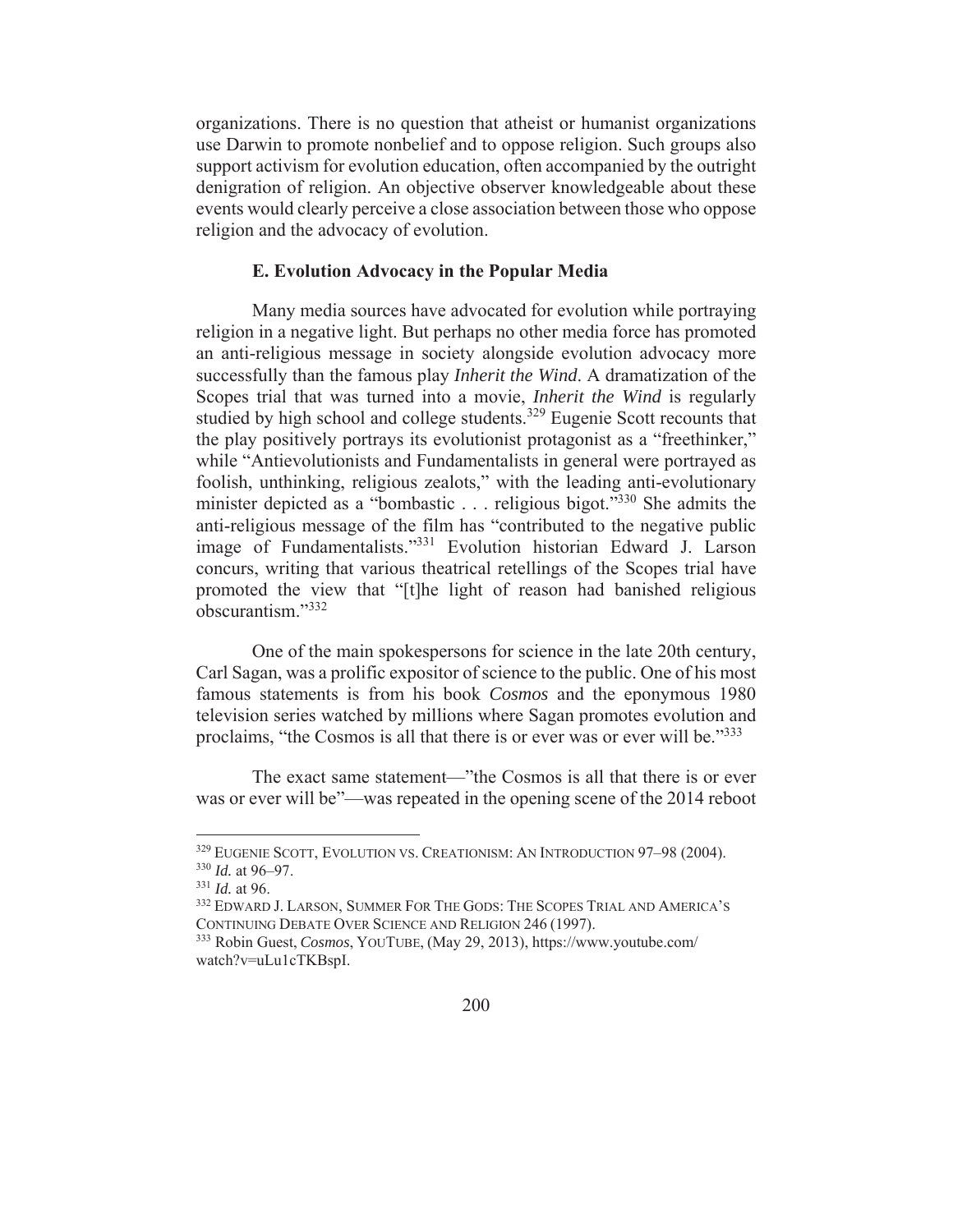of Cosmos which aired on Fox.<sup>334</sup> Astrophysicist Neil deGrasse Tyson, the series's host, strongly promotes evolution, explaining that life is the result of "unguided" and "mindless evolution." Knowing Tyson's personal views, this is unsurprising. Bill Moyers described Tyson as the "unabashed defender of knowledge over superstition and clearly the rightful heir to Carl Sagan's curiosity and charisma." When asked by Moyers whether faith and reason are compatible, Tyson answered, "I don't think they're reconcilable," and later stated, "God is an ever-receding pocket of scientific ignorance."<sup>335</sup> A Tyson fansite condenses his worldview into the following mission—taken from an apparent Tyson quote: "The more I learn about the universe, the less convinced I am that there's any sort of benevolent force that has anything to do with it, at all." $336$ 

Other creators of the 2014 edition of *Cosmos* expressed their desire to use the series to attack what they view as religion. In an interview with the Los Angeles Times titled "Seth MacFarlane Hopes 'Cosmos' Counteracts 'Junk Science,' Creationism," executive producer MacFarlane acknowledged the series' intent to oppose "a resurgence of creationism and intelligent design quote-unquote theory."337 Elsewhere MacFarlane has stated, "There have to be people who are vocal about the advancement of knowledge over faith."338

Another executive producer of Cosmos is former Star Trek writer Brannon Braga. At an atheist conference in 2006, Braga described his involvement in Star Trek as creating "atheist mythology," and his "conviction that religion sucks, isn't science great, and how the hell can we get the other 95% of the population to come to their senses?" He said Star Trek provides a "template for a world" where "religion has been

<sup>334</sup> Cosmos: A Spacetime Odyssey: Standing Up In The Milky Way, (21st Century Fox broadcast March 9, 2014), http://www.disclose.tv/action/viewvideo/168516/Cosmos A\_Spacetime\_Odyssey\_Episode\_1\_Standing\_up\_in\_the\_Milky\_Way/.

<sup>&</sup>lt;sup>335</sup> Bill Moyers, *Neil deGrasse Tyson Tells Bill Moyers Why Faith and Reason Are Irreconcilable*, ALTERNET (March 11, 2014), http://www.alternet.org/news-amp-politics/ neil-degrasse-tysons-new-show-cosmos-and-why-faith-and-reason-are-irreconcilable. <sup>336</sup> Tysonism, *Mission*, FACEBOOK, https://m.facebook.com/Tysonism?v=info&expand=1  $($ last visited Oct. 26, 2015).

<sup>337</sup> Meredith Blake, Seth MacFarlane Hopes 'Cosmos' Counteract 'Junk Science,' Creationism, L.A. TIMES, March 7, 2014, http://www.darwinday.org/englishL/home/ 2003.html.

<sup>338</sup> Stacey Grenrock Woods, Hungover with Seth MacFarlane, ESQUIRE (Aug. 18, 2009, 5:00 AM), http://www.esquire.com/features/tht-screen/seth-macfarlane-interview-0909.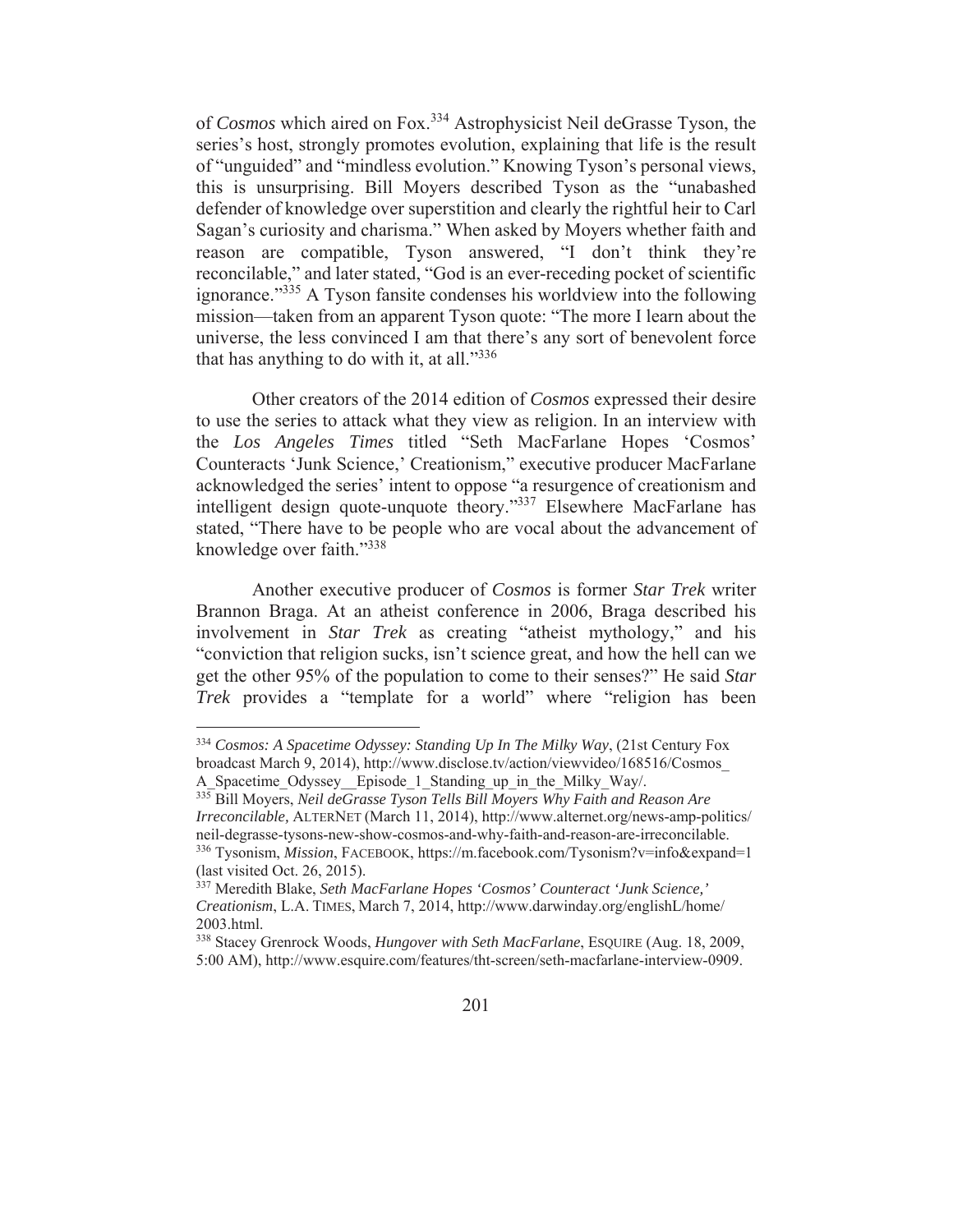vanquished, and reason drives our hearts"—a future he "longs for."339 Cosmos is apparently an attempt to achieve these goals, as Braga stated the series aims to combat "dark forces of irrational thinking," since "religion doesn't own awe and mystery. Science does it better."340 It comes as no surprise, therefore, that the 2014 Cosmos series repeatedly attacked religion while advocating for evolution.<sup>341</sup>

Another one of the media's most expensive forays into promoting evolution was the 2001 multi-million dollar, seven-part series, PBS's Evolution. The series itself declares that, "For all of us, the future of religion, science and science education are at stake in the creation-evolution debate."<sup>342</sup> Daniel Dennett's book *Darwin's Dangerous Idea* provides the title for the first episode of the series, and says that "natural selection feeds" on randomness" because "there's no predictability about what particular accidents are going to be exploited in this process."343 One critical review of the PBS's *Evolution* series documents numerous the anti-religious insinuations of the series:

[I]f this series is any indication, evolution has a *lot* to say about "whether God did or did not have anything to do with it." In Episode One, Stephen Jay Gould pooh-poohed the idea that "God had several independent lineages and they were all moving in certain pre-ordained directions which pleased His sense of how a uniform and harmonious world ought to be put together." In the same episode, Kenneth Miller argued that the vertebrate eye was not designed by God, but produced by evolution. And in Episode Five, Geoffrey Miller assured us that "it wasn't God, it was our

 $339$  Star trek as atheist mythology – Brannon Braga, YOUTUBE, (March 13, 2012), https://www.youtube.com/watch?v=iJm6vCs6aBA.

<sup>&</sup>lt;sup>340</sup> Marshall Honorof, Rebooting 'Cosmos': Neil DeGrasse Tyson Explains Why Iconic TV Series Returns in 2014, YAHOO.COM (Jan. 14, 2014),

http://news.yahoo.com/rebooting-39-cosmos-39-neil-degrasse-tyson-explains-131522449.html.

<sup>&</sup>lt;sup>341</sup> See Casey Luskin, *Cosmos: Materialism for the Masses*, 37 CHRISTIAN RES. J. at 33  $(2014).$ 

 $^{342}$  Getting the Facts Straight: A Viewer's Guide to PBS's Evolution 11 (2001), http://www.reviewevolution.com/viewersGuide/viewersGuide.pdf.  $343$   $\overline{1}d$ .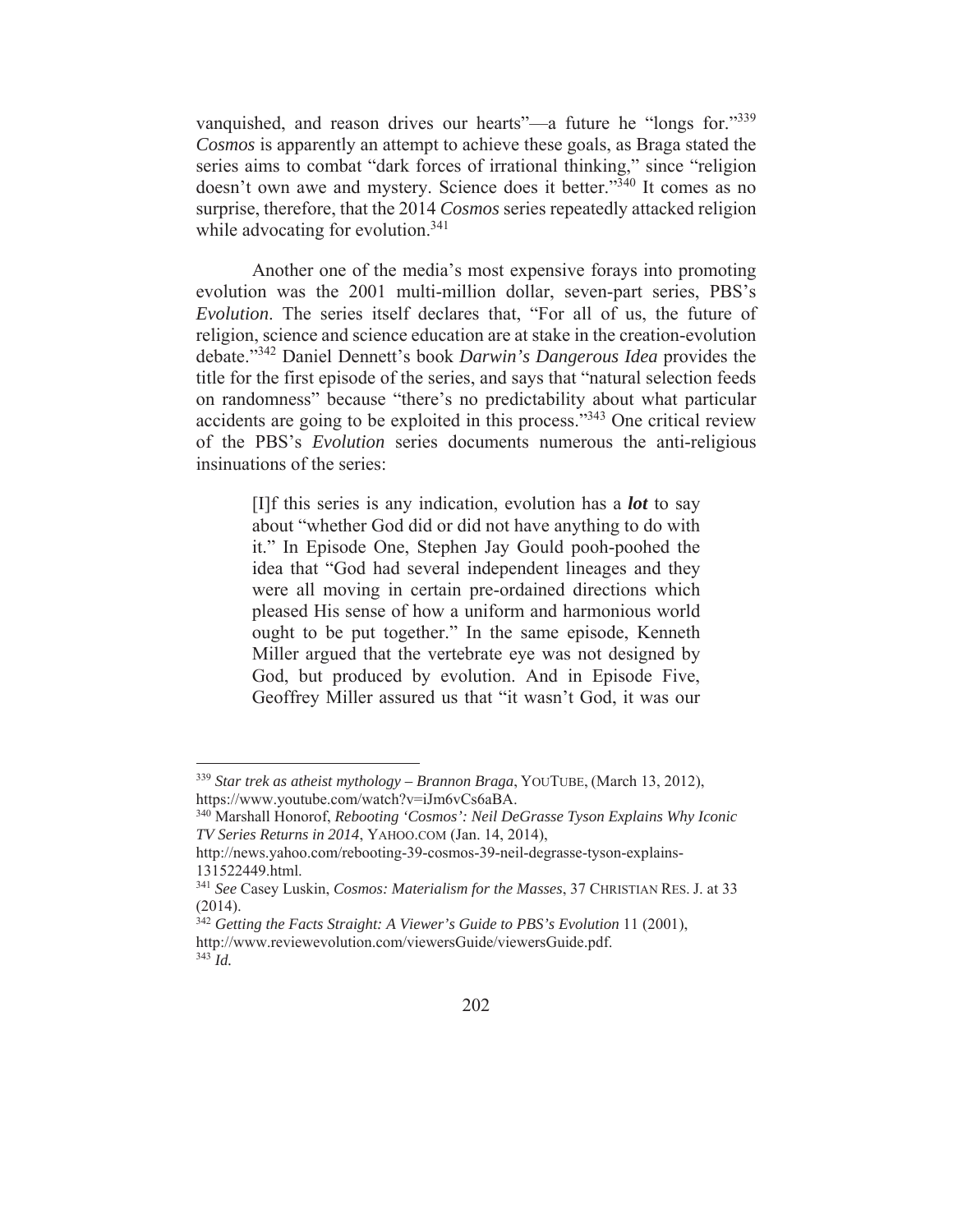ancestors" that produced the modern human brain by "choosing their sexual partners."344

Nonetheless, PBS's *Evolution* series did try to mask anti-religious implications of evolution. Science writer Chris Mooney explains in Slate *Magazine* that "[PBS] *Evolution*'s attempt to divorce Darwinian science from atheism, though well intentioned, is finally naive."345 According to Mooney, the natural implications of evolution are unavoidably antireligious:

Darwinism presents an explanation for life's origins that lacks any supernatural element and emphasizes a cruel and violent process of natural selection that is tough to square with the notion of a benevolent God. Because of this, many students who study evolution will find themselves questioning the religions they have grown up with.<sup>346</sup>

Mooney concludes, "The series strives to present a charming picture" of a scientific theory that leaves religion relatively unchallenged, but Darwin's life itself suggests otherwise."347

In *The God Delusion*, Richard Dawkins recounts how Darwinism helped convert the popular science-fiction author Douglas Adams, author of The Hitchhiker's Guide to the Galaxy, to "radical atheism," stating that Adams "insisted on the 'radical' in case anybody should mistake him for an agnostic."<sup>348</sup> Adams concurs that Dawkins' work was instrumental in his own journey to unbelief:

I stumbled upon evolutionary biology, particularly in the form of Richard Dawkins's books . . . and suddenly . . . it all fell into place. It was a concept of such stunning simplicity, but it gave rise, naturally, to all of the infinite and baffling complexity of life. The awe it inspired in me made the awe that people talk about in respect of religious experience

 $344$  *Id.* 

<sup>345</sup> Mooney, *supra* note 98.

 $^{346}\,Id.$ 

 $347$  *Id.* 

<sup>&</sup>lt;sup>348</sup> DAWKINS, *supra* note 133, at 116.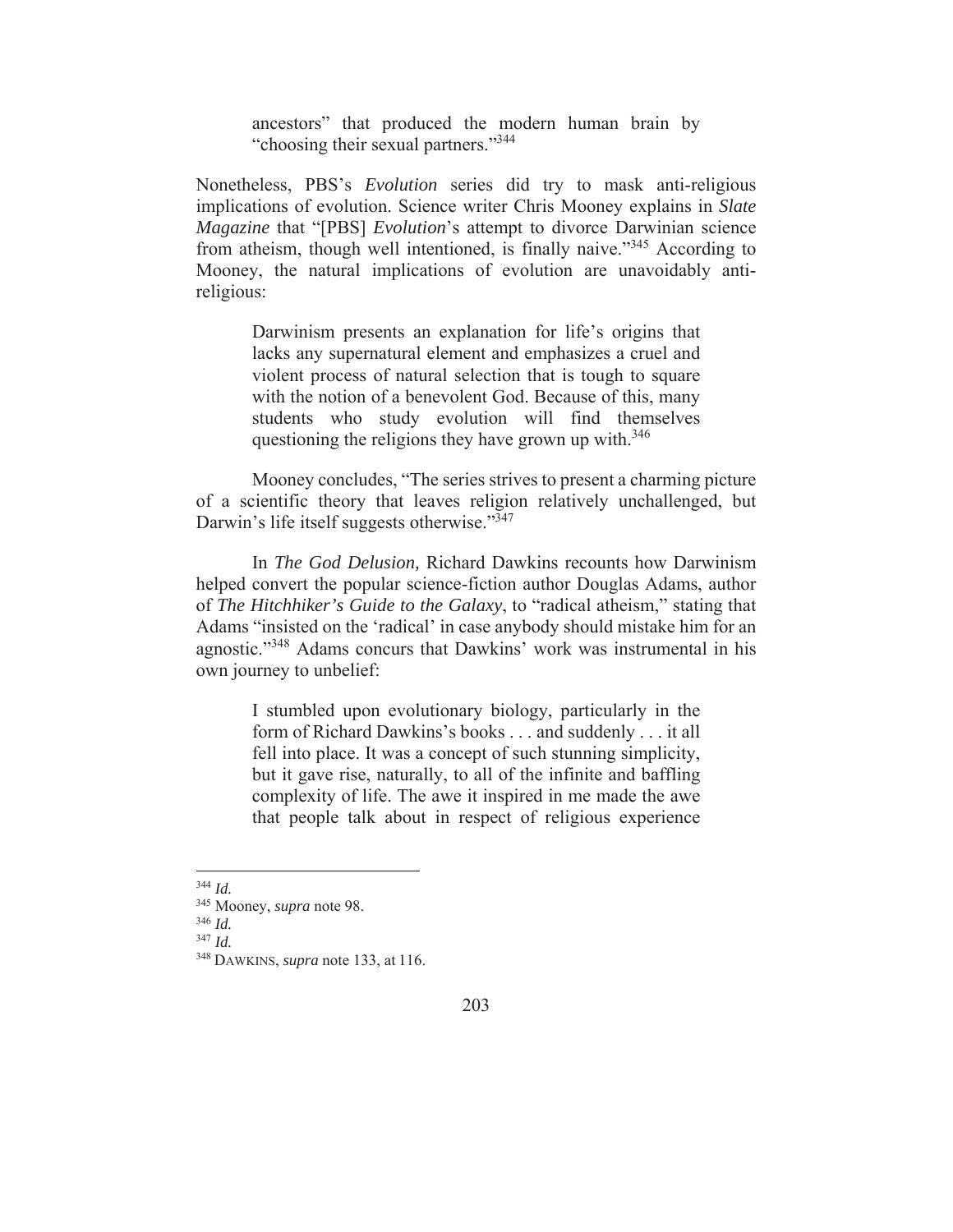seem, frankly, silly beside it. I'd take the awe of understanding over the awe of ignorance any day.<sup>349</sup>

Adams follows in the footsteps of an earlier champion of sciencefiction, H.G. Wells, who contended that "Darwin and Huxley . . . will ultimately dominate the priestly and orthodox mind."<sup>350</sup> Norman and Jeanne Mackenzie's biography of Wells recounts that he was "impressed and influenced" by Darwin, leading him to experience a conflict of religious faith that "was characteristic of the time, when the new science had dealt telling blows at revealed religion but offered no spiritually rewarding alternative to it."351 Soon thereafter, Wells turned away from organized religion.<sup>352</sup>

Dan Barker, author of Losing Faith in Faith: From Preacher to *Atheist* and co-president of the Freedom from Religion Foundation, regularly promotes evolution while opposing religion, and has spoken publicly in many venues, including *Good Morning America* and *Oprah*<sup>353</sup> He believes, "Life is the result of the mindless 'design' of natural selection" and argues that under natural selection, "[h]umans, for example, did not have to evolve—any one of billions of viable possibilities could have adapted, making it quite likely that something would survive the ruthlessness of natural selection."354

Popular "new atheist" author Christopher Hitchens likewise promotes evolution alongside arguments for atheism and harsh criticisms of religion. Hitchens' book God is Not Great: How Religion Poisons Everything asserts that the "most devastating" criticism of religion is that "Teligion is man-made."<sup>355</sup> Hitchens strenuously argues for evolution and against alternatives to evolution. He calls intelligent design "tripe" and "a huge menacing lurch forward by the forces of barbarism."356 While

 $349$  *Id.* at 116–17.

 $^{350}\,H.G.$  WELLS, EXPERIMENT IN AUTOBIOGRAPHY: DISCOVERIES AND CONCLUSIONS OF A VERY ORDINARY BRAIN (SINCE 1866), 162-63 (1934).

<sup>&</sup>lt;sup>351</sup> NORMAN MACKENZIE & JEANNE MACKENZIE, H.G. WELLS: A BIOGRAPHY 42 (1973).  $352$  *Id.* at 43.

<sup>353</sup> DAN BARKER, LOSING FAITH IN FAITH: FROM PREACHER TO ATHEIST 10-11 (2006). 354 *Id.* at 123, 124.

<sup>355</sup> CHRISTOPHER HITCHENS, GOD IS NOT GREAT: HOW RELIGION POISONS EVERYTHING 10 (Twelve 2009) (2007).

 $356$   $\dot{I}$ d. at 282.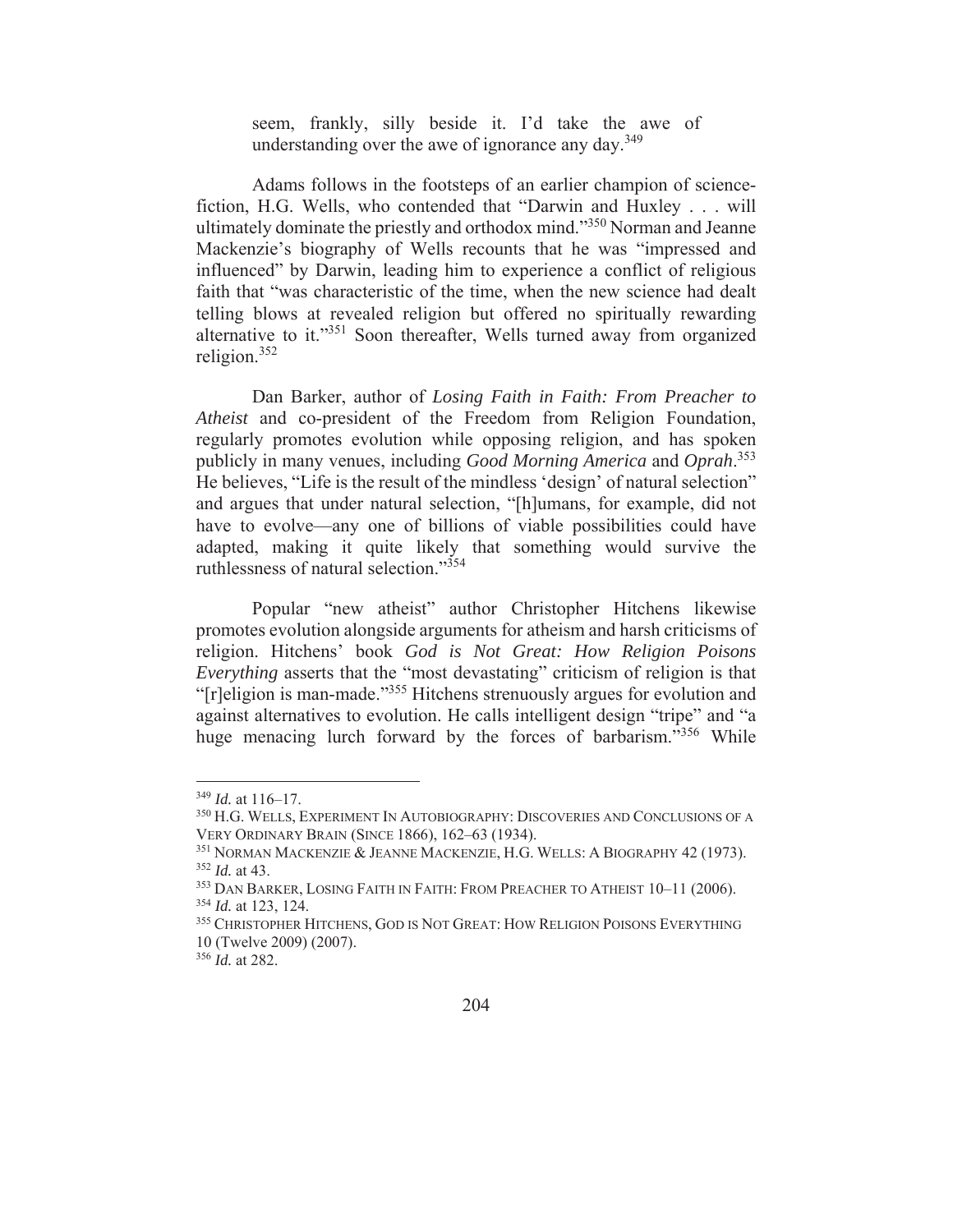supporting "[t]he evolution of humans," he asserts that there is "[n]o divine plan" and that "[e]verything works without that assumption."357 Hitchens has harsh words for religion as he praises Darwinian science:

[I]n our hands and within our view is a universe of discovery and clarification, which is a pleasure to study in itself, gives the average person insights that not even Darwin or Einstein possessed . . . . Yet millions of people in all societies still prefer the myths of the cave and the tribe and the blood sacrifice  $358$ 

As for the future of humanity, Hitchens asserts that "[i]f our presence here, in our present form, is indeed random and contingent, then at least we can conspicuously look forward to the further evolution of our poor brains."359

The notoriously anti-Christian band Bad Religion was co-founded in 1980 by Gregory Graffin, a Cornell-trained evolutionary biologist who studied under William Provine.<sup>360</sup> In 2008, Graffin received the "Outstanding Lifetime Achievement Award in Cultural Humanism" from the Humanist Chaplaincy at Harvard.<sup>361</sup> The website Secular Student Alliance announces this award while praising Graffin for his work as a musician, evolutionary biologist, and non-believer:

Harvard University's prominent community of atheists and agnostics is poised to honor a rock star and scientist whom they argue is an ideal role model for the nation's millions of non-religious youth . . . Dr. Greg Graffin, frontman of the influential punk rock band Bad Religion. Graffin, whose 'day job' since 1980 has been recording and extensive worldwide touring with a band boasting such hits as "How

 $357$  *Id.* at 95.

<sup>&</sup>lt;sup>358</sup> *Id.* at 282.

 $359$  *Id.* at 94.

<sup>&</sup>lt;sup>360</sup> See PRESTON JONES, IS BELIEF IN GOD GOOD, BAD OR IRRELEVANT?: A PROFESSOR AND A PUNK ROCKER DISCUSS SCIENCE, RELIGION, NATURALISM & CHRISTIANITY  $(2006).$ 

<sup>&</sup>lt;sup>361</sup> Tom Clark, *Connections to Atheism and Humanism*, NATURALISM, http://www. naturalism.org/philosophy/worldview-naturalism-in-depth/worldview-naturalism-astatus-report/connections-to-atheism-and-humanism (last visited Feb. 4, 2016).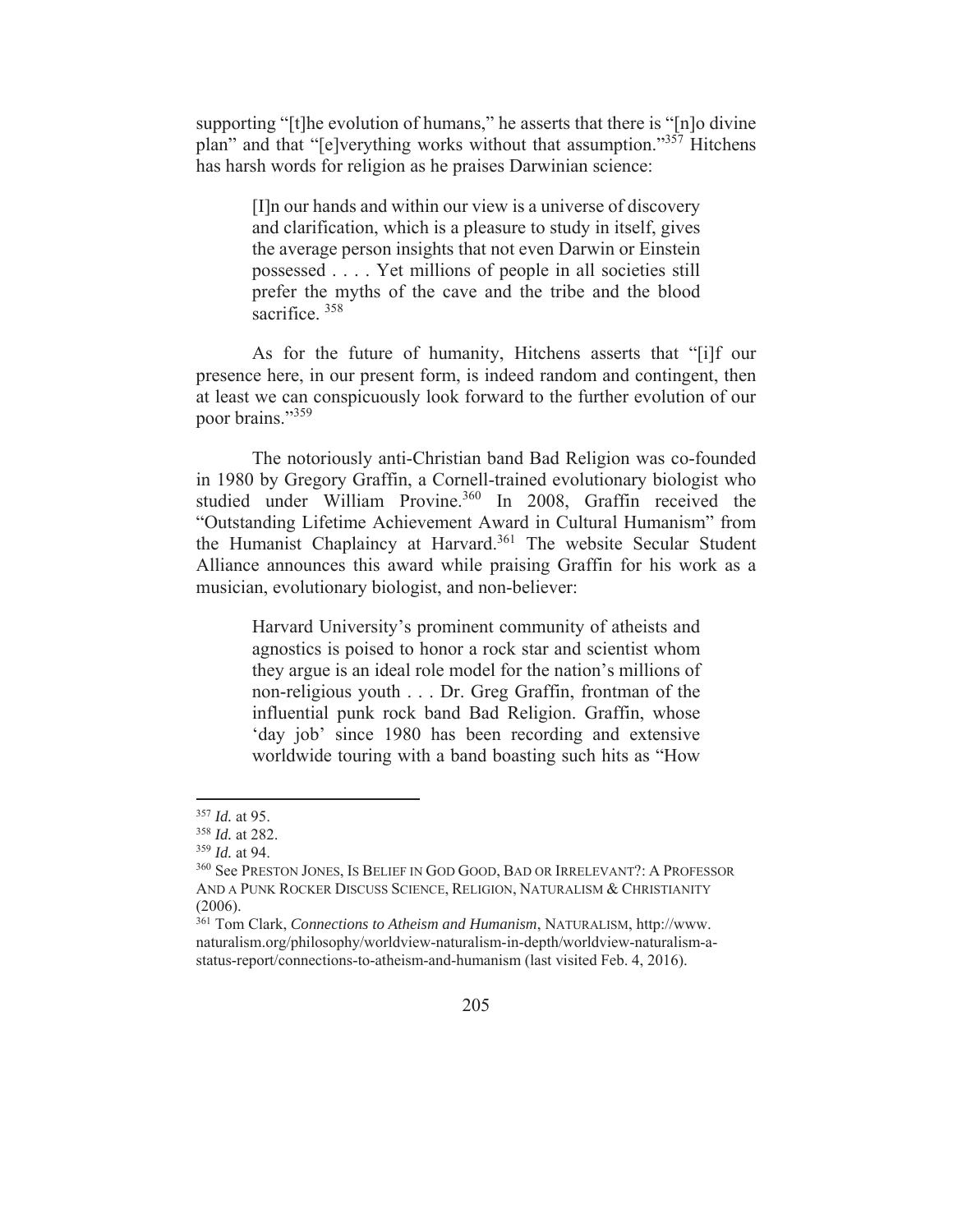Could Hell be Any Worse" and "American Jesus," earned his Ph.D in Zoology at Cornell and is a member of the UCLA's Faculty in Biology, teaching Life Sciences courses covering Darwin and natural selection.<sup>362</sup>

For over 25 years, Bad Religion has promoted the view that religion (Christianity in particular) is not only wrong, but also "bad" and harmful to society, while simultaneously promoting the view that humans are nothing more than the products of a blind evolutionary process. As the theme song for Bad Religion states: "See my body, it's nothing to get hung about. I'm nobody except genetic runaround. Spiritual era's gone, it ain't comin' back." $363$ 

In a book discussing how his music interfaces with his scientific and philosophical beliefs, Graffin explains:

I am simply not interested in learning how modern knowledge can be reconciled with outdated theology.... God is an answer for people who have no idea how the physical world works.... Traditional religion offers nothing satisfying now because science explains such things  $h$ etter  $364$ 

Graffin explains his view of the religious implications of evolution:

Attempting to show that the universe is elaborately designed doesn't discount evolution and it certainly doesn't suggest to me that there is a God. It just means that some very elaborate things can materialize given enough time.... From what I do know of the big bang theory, the earth and everyone on it could have started on their own, without any outside help due to evolution and how nature works. So where does God come in on that  $2^{365}$ 

<sup>&</sup>lt;sup>362</sup> Old August, Atheist Rocker / Scientist to be Honored at Harvard, SECULAR STUDENT ALL. (Mar. 13, 2008), http://www.secularstudents.org/node/2013.

<sup>&</sup>lt;sup>363</sup> Bad Religion Lyrics, AZ LYRICS, http://www.azlyrics.com/lyrics/badreligion/ badreligionthemesong.html (last visited Nov. 3, 2015).

<sup>&</sup>lt;sup>364</sup> Quoted in JONES, *supra* note 361, at 25, 33, 38.

 $365$   $\tilde{Id}$ . at 57, 128.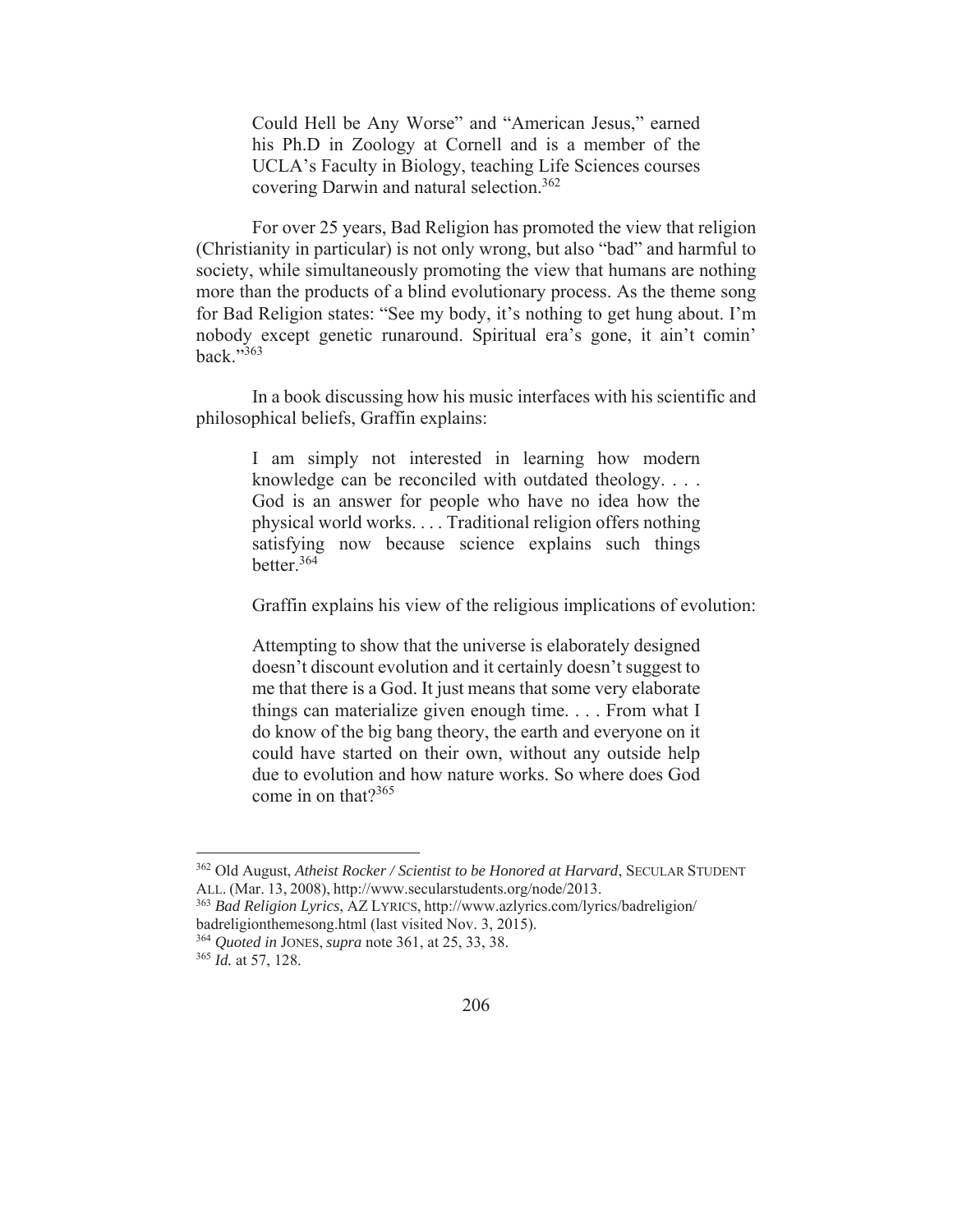He argues that evolution challenges theism because it invokes a process involving purposeless suffering.<sup>3 $\overline{66}$ </sup> One of Graffin's Bad Religion albums has a song echoing this sentiment:

*Tell me, where is the love? / In a careless creation / Where there's no "above" / There's no justice / Just a cause and a cure / And a bounty of suffering / It seems we all endure / And what I'm frightened of / Is that they call it "God's love"*

In case there is any doubt that Graffin's lyrics have a real-world impact upon public beliefs about evolution and religion, consider these excerpts from a fan letter written to Graffin by a teenage girl who follows Bad Religion:

> I just wanted to write you a letter explaining to you how much your music has really helped me.  $\ldots$  I also looked at evolution. It's impossible to look at monkeys and not see the connection from one species to another. My junior year my mom said something to me about biology and evolution, so I told her I believed in evolution.  $\ldots$  My faith is in science and nature and coincidence.... Right now my mission is to collect all of your CDs so I can get even more of what I crave—something to connect with. $368$

Bad Religion represents a compelling example of the close association between the advocacy of evolution and the denigration of religion within the mind of popular American culture.

Another pop-culture phenomenon that illustrates organized efforts to use media to attack religion using evolution is the "Blasphemy" Challenge," a campaign "challenging people to forsake God by sending a video to them, showing how creative they can be while denying God's existence." Donald Shedd, biology professor at Randolph College in Lynchburg, Virginia, was quoted saying that he is "not at all" surprised this is happening because "[a]n increasing number of people are prepared to

 $366$  *Id.* at 74.

<sup>&</sup>lt;sup>367</sup> Greg Graffin, God's Love, on BAD RELIGION, THE EMPIRE STRIKES FIRST (Epitaph 2004), quoted in JONES, supra note 361, at 74.

 $^{368}$  *Id.* at 119–23.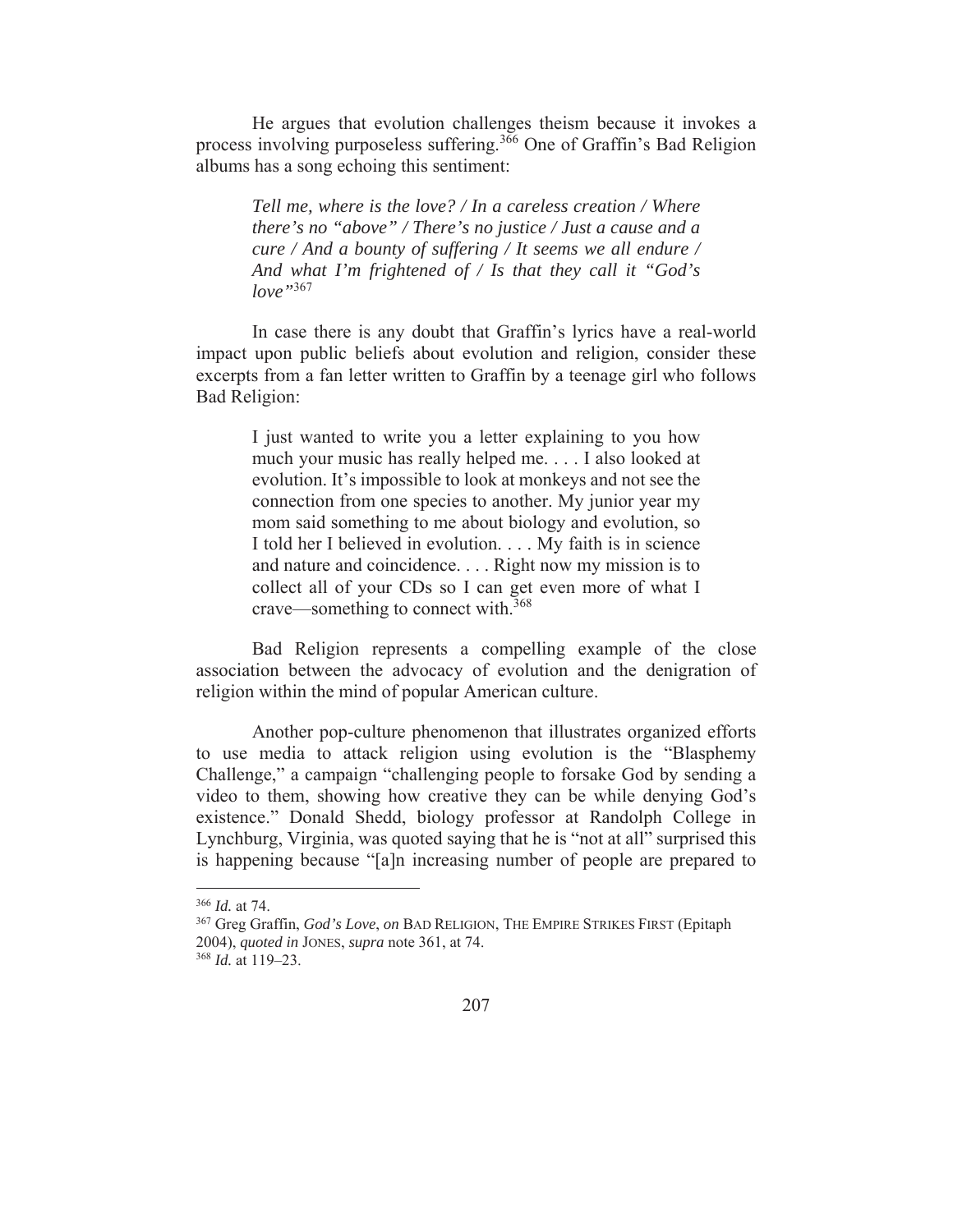verbalize" their rejection of God. One news article reported that "Shedd is a follower of Richard Dawkins, who he calls the 'Pope' of atheism," and states that ""[t]he blasphemy challenge' says it's largely based on Dawkins' teachings." $369$ 

To give a taste of the mindset behind some involved with the "Blasphemy Challenge," consider the defense given by HIV researcher Abigail Smith, a prominent advocate for evolution on the Internet:

I don't care if you paint a picture of the Virgin Mary and shit on it. I don't care if you take your dogs to your old church and let them shit all over their parking lot (as long as you pick it up). I dont care if you act like a stereotypical 'teenage atheist' dress in all black and write songs about fucking Jesus in the ass. I dont care if you jump out of an airplane with 'GOD IS DEAD' written on your parachute. I dont care if you plant a garden of tulips in the shape of a pentagram. I dont care if you put an Evolve Fish on your car and wear an Atheist Atom on your jacket lapel. Im not going to call someone an idiot for expressing their views and frustrations in a way thats appropriate for them, especially when they are doing nothing wrong.  $370$ 

It seems unsurprising that one undergraduate student summarized the Blasphemy Challenge in a news article as follows: "Anti-Darwinists" claim that you're killing God and pro-Darwinists claim he's already  $dead.^{\cdot,371}$ 

Perhaps the most widely known pop-culture phenomena that has mocked and opposed religion while promoting evolution is the "Flying" Spaghetti Monster" (FSM), which, according to the London Guardian, "Flying Spaghetti Monsterism" is "a satirical 'religion' created by Bobby

<sup>369</sup> Blasphemy Challenge Targets Youngsters, WSLS NEWSCHANNEL 10, (Jan. 5, 2007) http://wsls.com/servlet/Satellite?pagename=WSLS%2FMGArticle%2FSLS\_BasicArticle &c=MGArticle&cid=1149192509040&path=!news!localnews (on file with author).

<sup>&</sup>lt;sup>370</sup> ERV, *Dawkins was only half right.*, ERV (MAR. 2, 2007), http://endogenousretrovirus. blogspot.com/2007/03/dawkins-was-only-half-right.html.

<sup>371</sup> Liz Kemmerer, The evolution of intelligent design, FREE REPUBLIC (Apr. 27, 2006), http://freerepublic.com/focus/f-news/1623767/posts.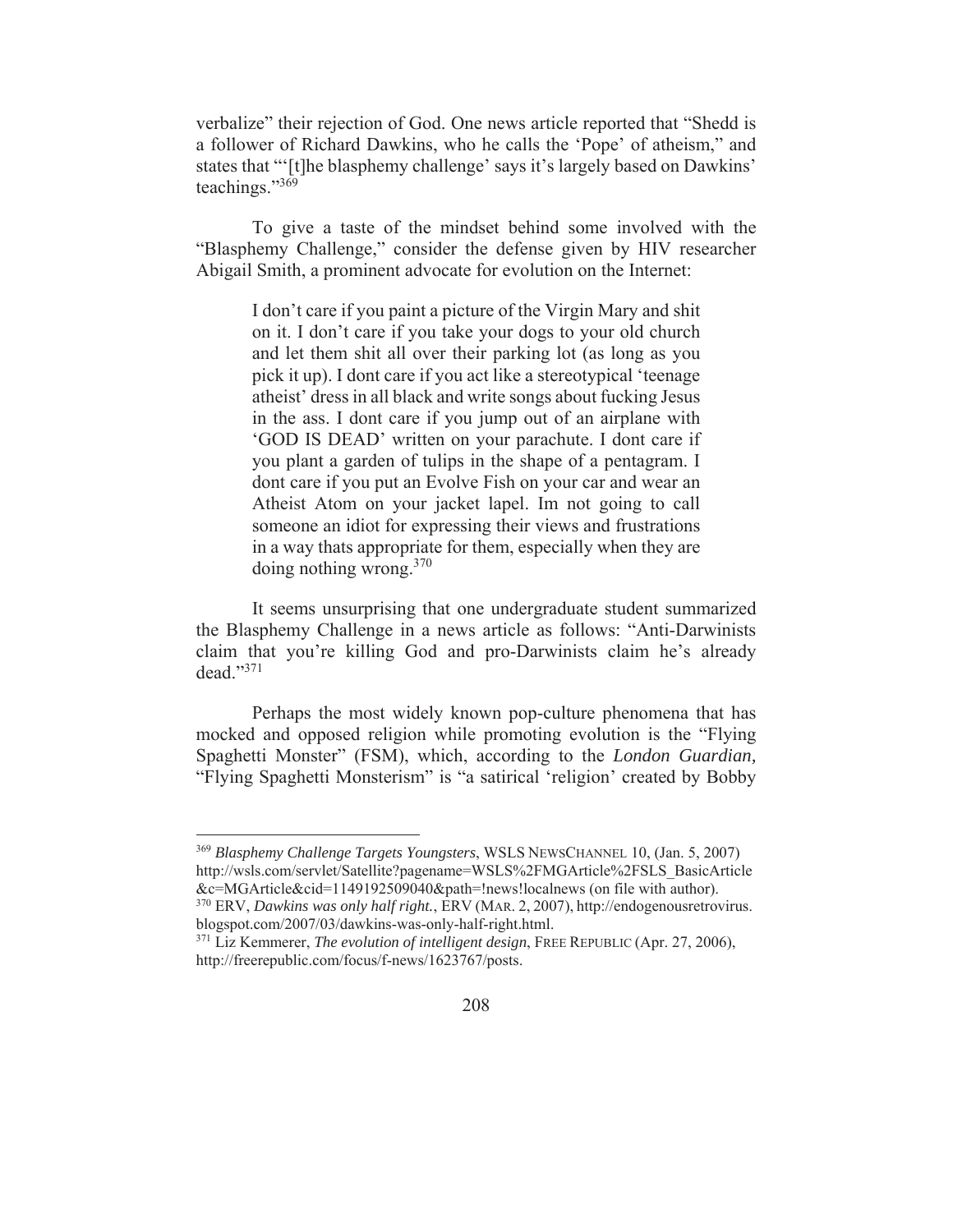Henderson, a physics graduate of Oregon State University."<sup>372</sup> The website reports that FSM began when Henderson "wrote to the Kansas Board of Education in June 2005, alerting them to the many people who believe that a Flying Spaghetti Monster created the universe, and demanding that science lessons be split three-ways: 'One third time for intelligent design, one third time for Flying Spaghetti Monsterism, and one third time for logical conjecture based on overwhelming observable evidence." The FAQ then explains that "Henderson's point is that the concept of a Flying Spaghetti Monster is every bit as rational a concept as intelligent design."

FSMism is becoming part of mainstream pop-culture. A January, 2007 article in the *Toronto Star* covered FSMism and reported that the website gets over 30,000 unique visitors per day, with about 400,000 hits per day when including "links to other sites."373 In 2006, Henderson published The Gospel of the Flying Spaghetti Monster, sold on the FSM website, <sup>374</sup> mocking the New Testament of Christianity as well as the names of holy books of many religions:

[T] hat's why we [FSM] need a book. (Doesn't every religion have a book?) The Jews have the Bible (The Old Testicle), the Christians have ditto (The New Testicle), and Muslims have the O-tip or whatever, the Jains have Fun with Dick and Jain, the Suffis have Sufis Up!, the Buddhists have the Bananapada, and the Hindus have the Ten Little Indians  $\ldots$  .<sup>375</sup>

In a news article, NCSE deputy director Glenn Branch defends FSMism, saying it is merely "enjoying light hearted fun at the opposition's expense" that is "probably healthy."<sup>376</sup> But if the "opposition" of the NCSE includes those who are mocked by FSMist materials, then it follows that opposition includes members of nearly every major world religion.

373 Leslie Scrivener, In Praise of an Alternate Creation Theory: From the Department of one Scientific Theory is a Good as Another, Comes the Flying Spaghetti Monster, TORONTO STAR (Jan. 7, 2007), http://www.thestar.com/sciencetech/article/168629. 374 CHURCH OF THE FLYING SPAGHETTI MONSTER, http://www.venganza.org/

worship/fsm-book/ (last visited Oct. 24, 2015).

<sup>372</sup> Donald Macleod, *Q&A: Intelligent Design*, LONDON GUARDIAN (June 1, 2007), http://education.guardian.co.uk/schools/story/0,,1582042,00.html.

<sup>375</sup> Bobby Henderson, THE GOSPEL OF THE FLYING SPAGHETTI MONSTER xiii (2006). <sup>376</sup> Scrivener, *supra* note 374.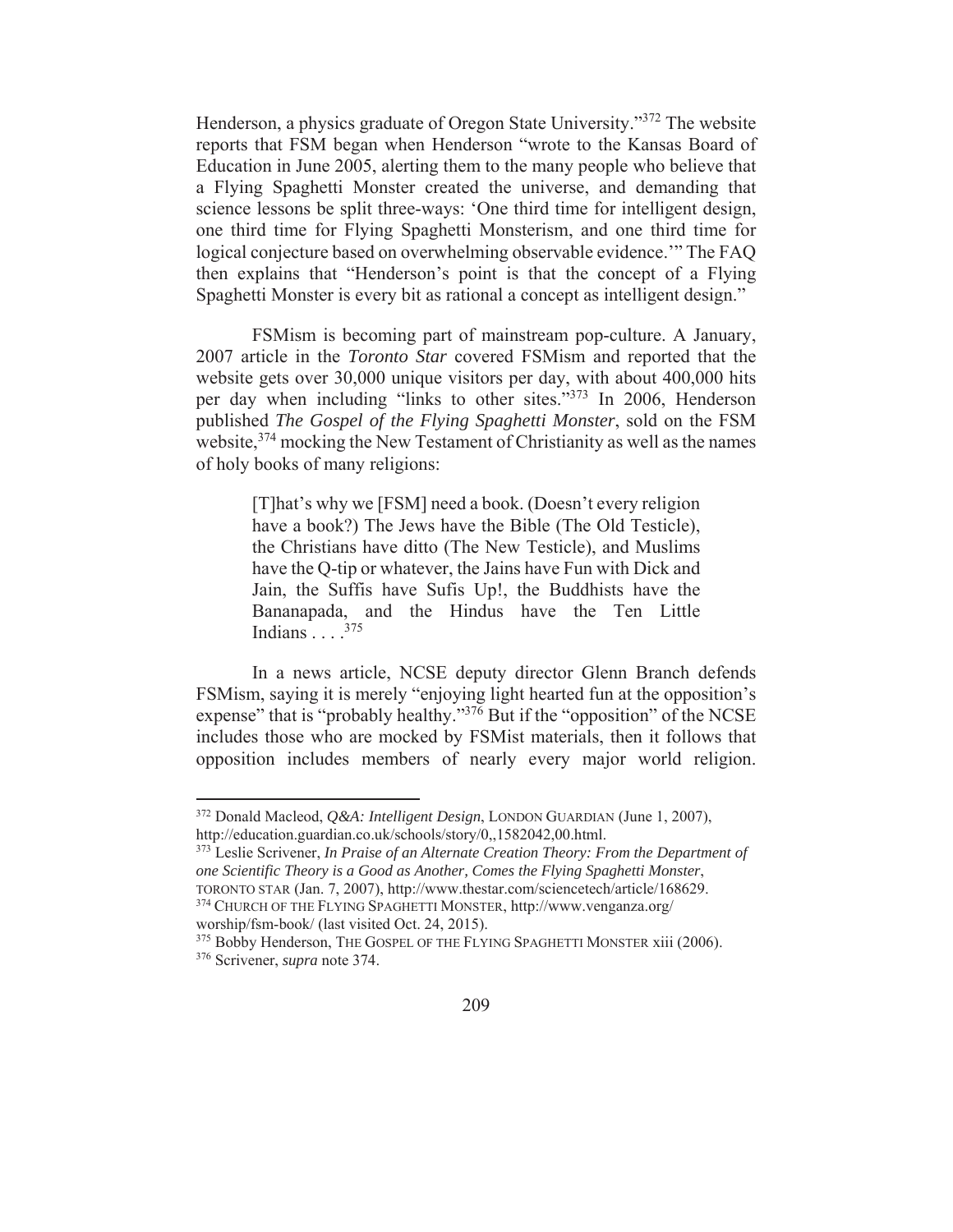Branch's comments supporting FSMism were endorsed by a writer with People for the American Way.<sup>377</sup>

Others have followed Henderson's example in writing books endorsing FSM's promotion of evolution and denigration of religion. Jonathan C. Smith, professor of psychology at Roosevelt University, wrote a book entitled God Speaks! The Flying Spaghetti Monster in His Own Words. He promotes evolution through FSM while mocking Judeo-Christian beliefs:

One day I decided to take the first six words of the Biblical creation story and, just for fun, look for anagrams. . . . Astonishingly, the very first anagram that emerged for "In the beginning was the word" was: "Then God threw in a big sin." Confused and hoping for further edification, I searched for more anagrams, and found the equally disconcerting recombination: "Intertwined benign hogwash." Now desperate, I tried the final words "and the word was God." One emerged: "Warthogs now added."378

Ignoring that Smith cites a verse from the Gospel of John in the New Testament, not the "Biblical creation story," clearly both Smith's and Henderson's FSM books contain language mocking and denigrating both Western and Eastern religions.

The FSM website is no different. It promotes evolution while denigrating Christianity and other traditional forms of theism. The site sells cards "[f] or the Holiday season" which portray a dead Christian fish symbol on one side, and on the other side show Michaelangelo's Creation of Adam painting, where God is replaced by the Flying Spaghetti Monster.<sup>379</sup> This image has been repeatedly used on websites, including the blog of Wired

<sup>378</sup> JONATHAN C. SMITH, GOD SPEAKS! THE FLYING SPAGHETTI MONSTER IN HIS OWN WORDS 7-8 (Janice M. Frum ed., 2006).

<sup>&</sup>lt;sup>377</sup> Creationists Ramp up War on Satire, RIGHT WING WATCH (Jan.17, 2007), http:// rightwingwatch.org/2007/01/creationists ra.html.

<sup>&</sup>lt;sup>379</sup> CHURCH OF THE FLYING SPAGHETTI MONSTER GREETING CARDS, http://www. venganza.org/greetcards.htm (Dec. 24, 2006).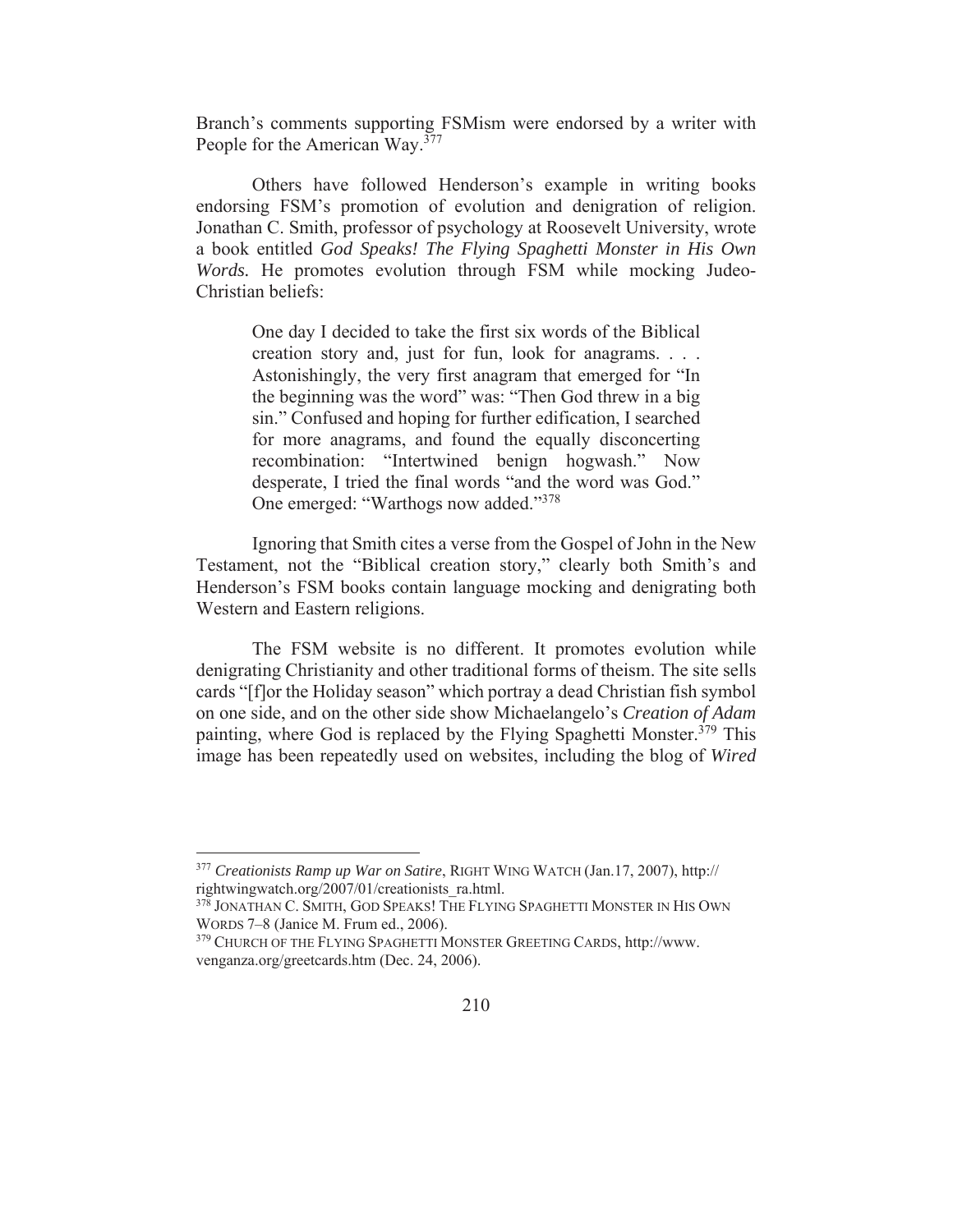Magazine.<sup>380</sup> Another graphic promoted on the site shows a nativity scene where an baby Jesus is replaced by the Flying Spaghetti Monster.<sup>381</sup>

Promotion of the Flying Spaghetti Monster is sometimes found alongside the denigration of religion in the media. For example in an op-ed in the *Hattiesburg American*, Bo Alawine explains that, "[e]volutionary theory is the foundation for all biological sciences and meets the tenets of the scientific method[,]" and also explains why that FSM is his "favorite" religion:

There are numerous mono-theistic religions, such as Judaism, Christianity, Islam and, my personal favorite, Flying Spaghetti Monsterism (whose followers are called "Pastafarians"), all of whom have their own cosmogony.<sup>382</sup>

Wikipedia reported that even Richard Dawkins commonly discusses the Flying Spaghetti Monster in media appearances,<sup>383</sup> but Dawkins is not the only scientist to embrace the Flying Spaghetti Monster. The FSM website boasts many "Academic Endorsements" of the site, many which are derogatory towards religion, incuding Steve Lawrence, PhD who writes:

He has created the fundamental subatomic particles that form all matter in this universe in His own quivering image! You, me, the Earth, the stars . . . everything in the universe ... are all built of trillions of tiny jiggling noodles, microscopic copies of our Divine Saucy Maker. Truly He is everywhere and in all things!<sup>384</sup>

<sup>&</sup>lt;sup>380</sup> See Brandon Keim, *Evolution Beats Intelligent Design in Florida*, WIRED BLOGS (Dec. 27, 2007).

<sup>&</sup>lt;sup>381</sup> FSM Nativity, CHURCH OF THE FLYING SPAGHETTI MONSTER, http://www.venganza. org/2006/12/12/fsm-nativity.htm (Nov. 25, 2007).

<sup>&</sup>lt;sup>382</sup> Bo Alawine, *Intelligent Design Equals Creationism*, HATTIESBURG AM. (Dec. 19, 2006), http://www.hattiesburgamerican.com/apps/pbcs.dll/article?AID=/20061219/ OPINION01/612190312.

<sup>&</sup>lt;sup>383</sup> Cited in The Cerebral Assassin, *Can someone explain FSM to me?*, YAHOO ANSWERS, https://answers.yahoo.com/question/index?qid=20070130150325AAjUJ3y ("The Flying Spaghetti Monster has been used by Richard Dawkins to demonstrate ideas from his book The God Delusion on several media appearances, including The Colbert Report and Talk of the Nation - Science Friday.").

<sup>&</sup>lt;sup>384</sup> Academic Endorsements-page 1, CHURCH OF THE FLYING SPAGHETTI MONSTER, http://www.yenganza.org/evidence/endorsements1/. (last visited Oct. 24, 2015).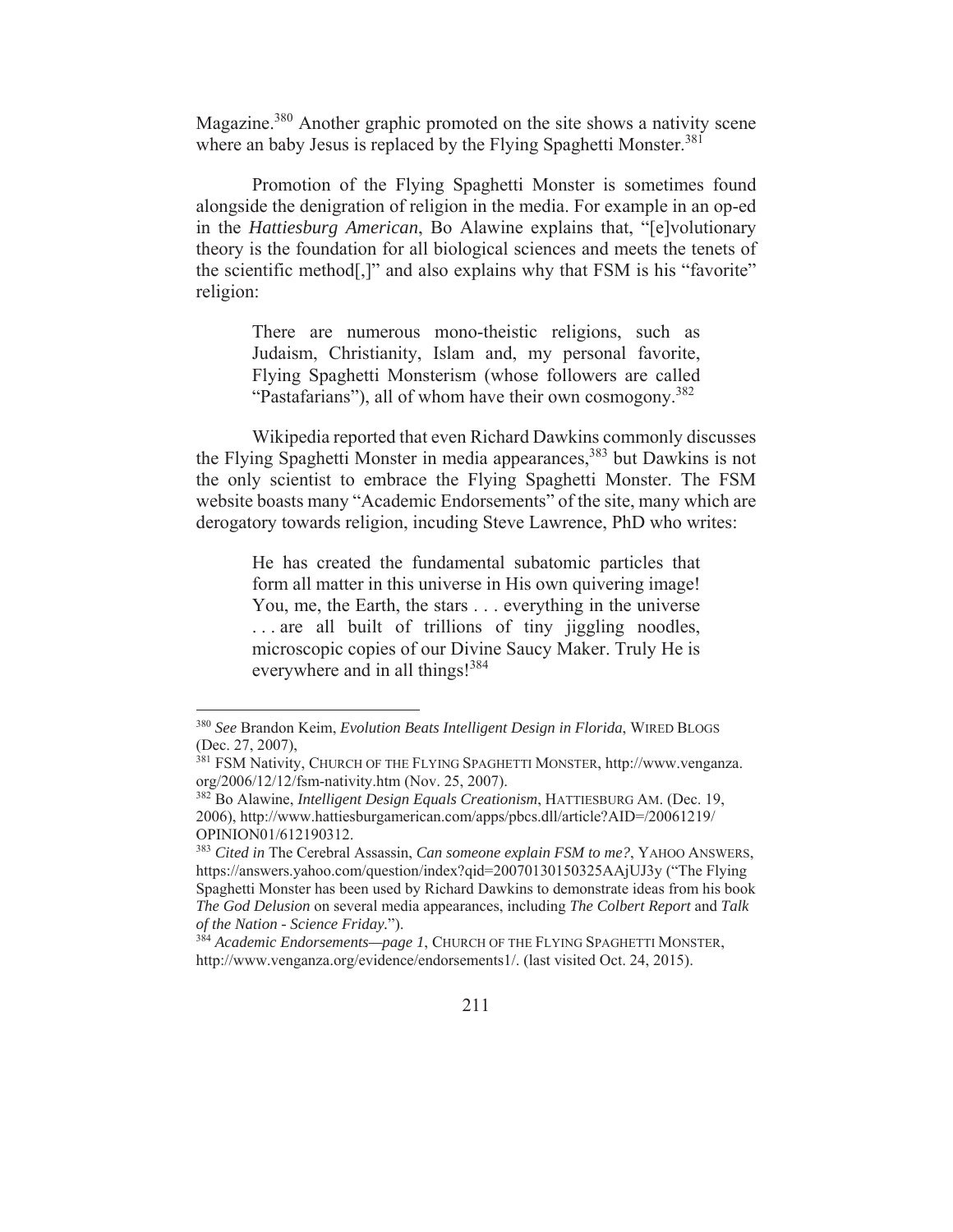Chris Westbury writes, "Flying Spaghetti Monsterism may well provide the solid basis on which the good children of Kansas can build a just, rational, and virtuous life."<sup>385</sup> Alison Bernstein writes that "FSM is as good a set of beliefs as any religion."386 Charles E. M. Dunlop, Ph.D, heaps praise upon FSM in a fashion which mocks traditional theistic religion: "Close observers of human behavior will note that Italians have long de facto recognized pastafarianism as a serious competitor to Catholicism, practicing the former more frequently and with even greater gusto" and mocks the Bible verse Phillippians 4:13: "With Him all things are pastable."387

Taking a similar approach to FSM, Barrett Brown & Texas A&M University sociologist Jon P. Alston's 2007 Cambridge House Press book, Flock of Dodos: Behind Modern Creationism, Intelligent Design & the *Easter Bunny*, promotes evolution while attacking fundamentalist and evangelical Christianity. One *Rolling Stone Magazine* author praised the book while attacking "born-again wackos":

Here's the problem with America's born-again wackos: only a gifted comic is capable of describing them, but no one with a sense of humor can stomach being around them. That's why there are so few books like Flock of Dodos. With their painstaking attention to historical detail and amusingly violent writing style, Brown and Alston have given the religious right exactly the righteous, merciless fragging it deserves. I wish I could tie James Dobson down and make him eat every page.<sup>388</sup>

They attack creationists and Christianity, stating, "Yahweh could do nothing more to discredit the creationist movement by creating its most well-known proponents, if not in His own image, then in the image of some moderately retarded, would-be con artist. Heck, I wouldn't put it past

 $385$  *Id.* at 3.

 $^{386}\,Id.$ 

 $387$  *Id.* 

<sup>&</sup>lt;sup>388</sup> Matt Taibbi, Book Review (2007) (reviewing BARRETT BROWN, FLOCK OF DODOS: BEHIND MODERN CREATIONISM, INTELLIGENT DESIGN, AND THE EASTER BUNNY (2007)), http://www.amazon.com/Flock-Dodos-Behind-Creationism-Intelligent/dp/0978721306/ ref=tag ti title/104-2244305-1988716.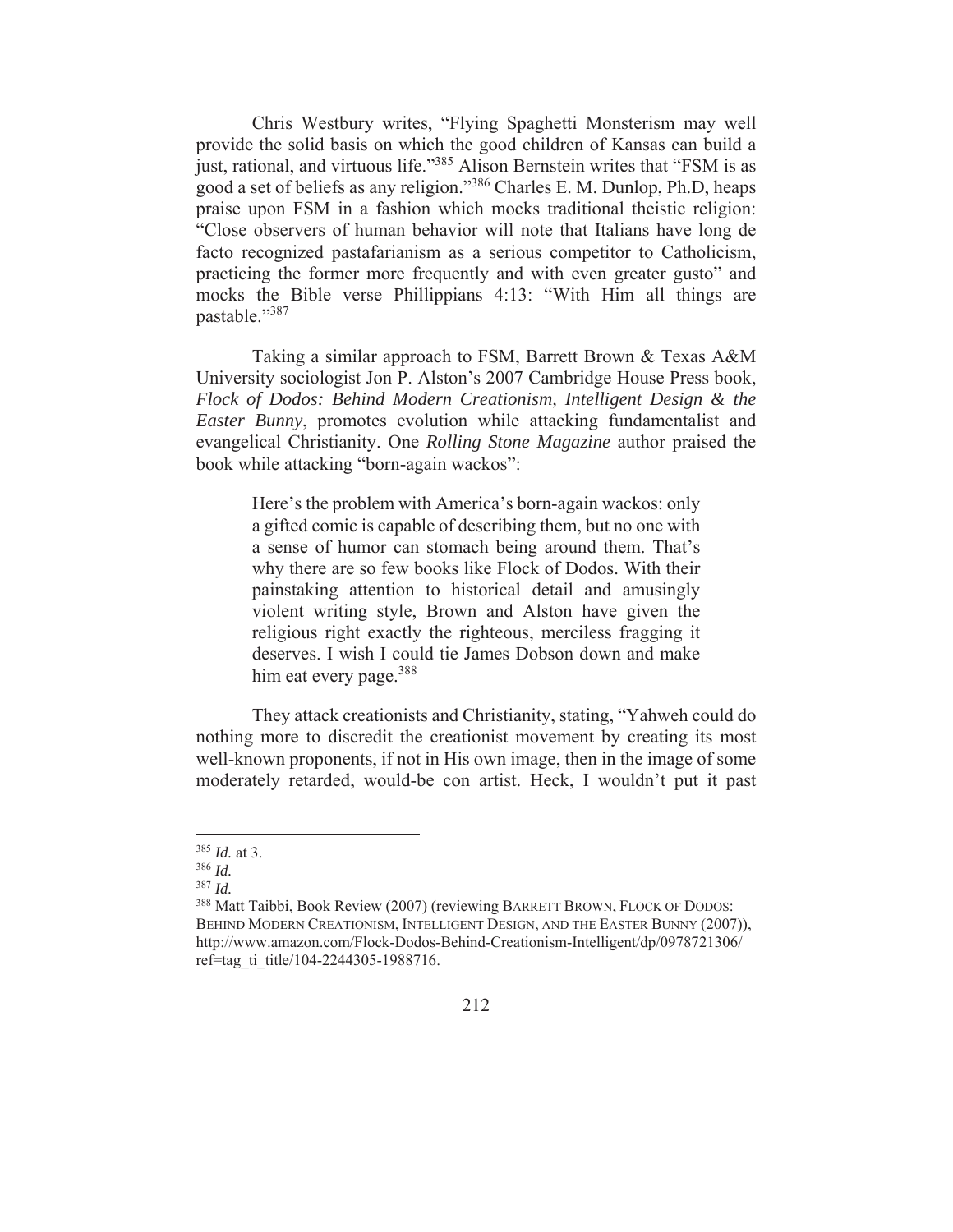him."389 Likewise Joel Kilpatrick's light-hearted book, A Field Guide to Evangelicals and their Habitat, states that evangelical Christians "think" evolution is a federally sponsored lie."<sup>390</sup> The book is devoted to mocking evangelical and fundamentalist Christians.

In his popular book, Monkey Girl: Evolution, Education, Religion and the Battle for America's Soul, journalist Edward Humes retells the Kitzmiller v. Dover trial over the teaching of intelligent design. Humes purports to promote the view that religion and evolution are compatible in the book, however makes it clear that many have drawn anti-religious implications from evolution:

By the middle of the nineteenth century, scientific proof of the existence of God seemed achingly, gloriously within reach. And then Charles Darwin took all that away, too, delivering in its place a world built in part by accident, in part by the brute, blind drive to survive—a purpose, to be sure, and a direction, but not a design. Chance, adaptability, and good fortune ruled this new world, where each species could not be seen, after all, as a master composer's symphony, but as a desperate mechanic's jury-rig of used parts.... Made in God's image [was] gone.... The logic of Darwin, notwithstanding his own invocation of a creator in his writings, suggested that man's ascendance was nothing more than a happy accident. . . . Life, intelligence, consciousness, and love were not gifts from God; it was all just a lucky break, a roll of the dice.<sup>391</sup>

Humes' book's website features a review from a senior writer for U.S. News and World Report published in a Sunday edition of the Los Angeles Times. The reviewer claimed it is "a cruel twist to evolutionists" that "human beings are 'genetically disposed to believe in mysteries, miracles, God, and faith",<sup>392</sup> attacking Christians and stating that he "only" wish [ed]" he could "close" his eyes to the Christian "fundamentalism"

BATTLE FOR AMERICA'S SOUL 4-5 (2007).

 $389$  *Id.* 

<sup>&</sup>lt;sup>390</sup> JOEL KILPATRICK, A FIELD GUIDE TO EVANGELICALS & THEIR HABITAT 132 (2006). <sup>391</sup> EDWARD HUMES, MONKEY GIRL: EVOLUTION, EDUCATION, RELIGION AND THE

<sup>&</sup>lt;sup>392</sup> Kit R. Roane, *Intelligent Dissent*, LOS ANGELES TIMES (Feb. 4, 2007), http://articles. latimes.com/2007/feb/04/books/bk-roane4.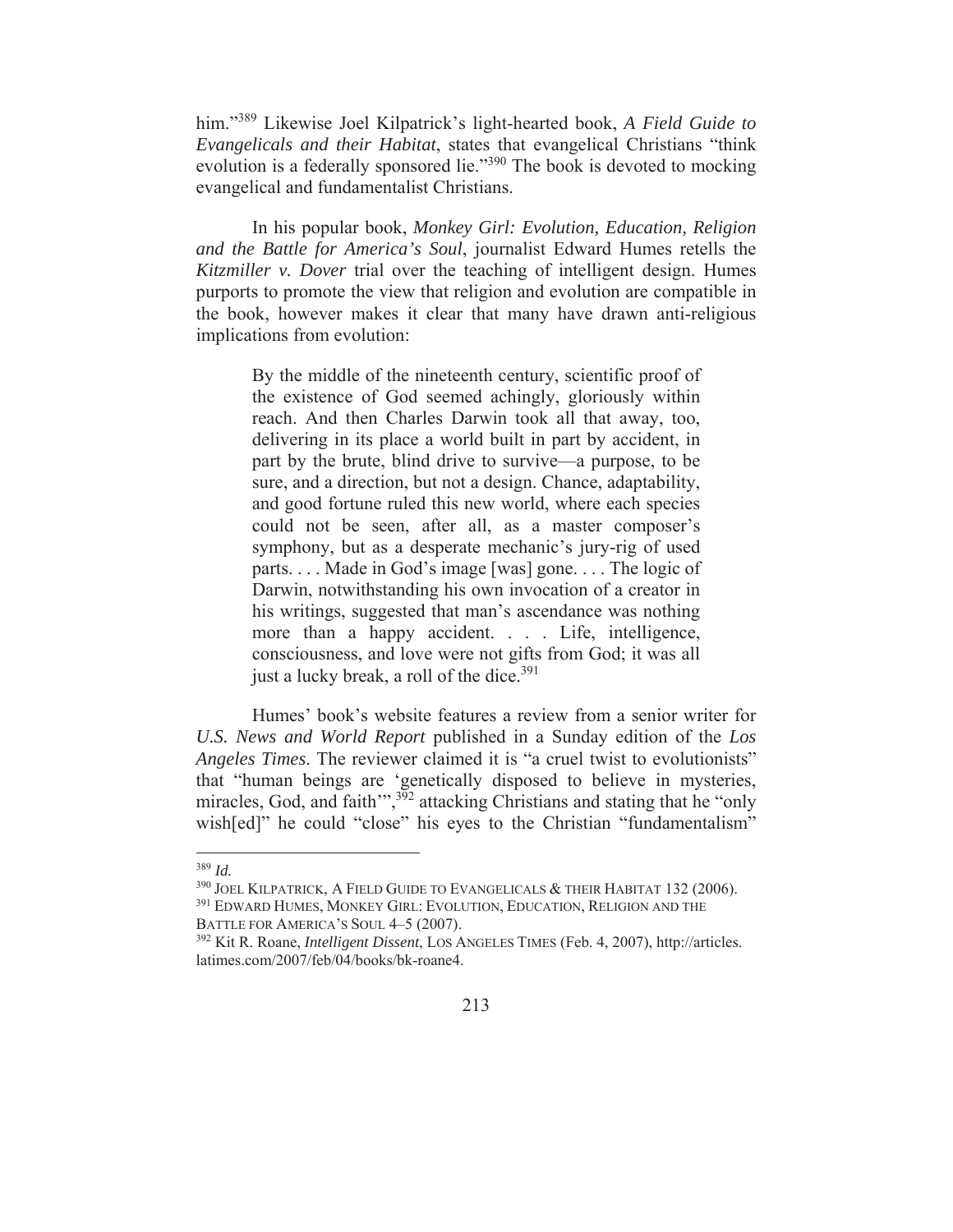Humes recounts in his book.<sup>393</sup> That same day, secular humanist Chris Mooney also took aim at religious fundamentalists in the Los Angeles *Times*, stating that "the worst science abusers . . . [are] anti-evolution fundamentalists."394

Such words are tame compared to the antireligious messages that accompany evolution advocacy on the Internet. To give one sample, on a popular science blog, "Dr. Joan Bushwell's Chimpanzee Refuge," where various professional scientists contribute, freelance writer Kevin Beck tells "faith-filled gasbag[s]" to "look up 'arrogant."<sup>395</sup> Beck praises PZ Myers for "having the temerity to put to use his years of education and scholarship in exploding the stupid arguments of fundagelical Christians."<sup>396</sup> He contends that those who believe in the Bible accept "horseshit that has no inherent meaning," and calls a hypothetical mother who questions evolution as "the little lamb... who is supremely arrogant."  $397$  Beck calls her a "thoroughly debunked shitslinger" and ends with a stinging attack upon religion: "It's often struck me that religious belief is so arrantly fucked up that its adherents aren't content to merely be wrong; they have to get things 100 percent backward most of the time as well. In fact, the whole house of cards seems to rely on this, especially in an increasingly skeptical world."<sup>398</sup>

This sort of incendiary anti-religious rhetoric is extremely common in pro-evolution commentary on the Internet. As noted, these merely represent a sampling of popular writings and numerous other analogous examples could be found. But there are ample cases in the popular media to expect that many would perceive a history of attacking religion closely associated with the advocacy of evolution.

 $393$  *Id.* 

<sup>&</sup>lt;sup>394</sup> Chris Mooney & Alan Sokal, *Taking the Spin Out of Science*, LOS ANGELES TIMES (Feb. 4, 2007), http://www.latimes.com/news/opinion/la-op-mooney4feb04,0,7924177. story?coll=la-opinion-rightrail.

<sup>&</sup>lt;sup>395</sup> Kevin Beck, *Look up "arrogant," you faith-filled gasbag!*, Scienceblogs (Feb. 15,  $2007$ ).

https://web.archive.org/web/20070307111304/http://scienceblogs.com/bushwells/2007/0 2/look up arrogant you faithfill.php?.

 $396$  *Id.* 

 $397$  *Id.*  $398$  *Id.*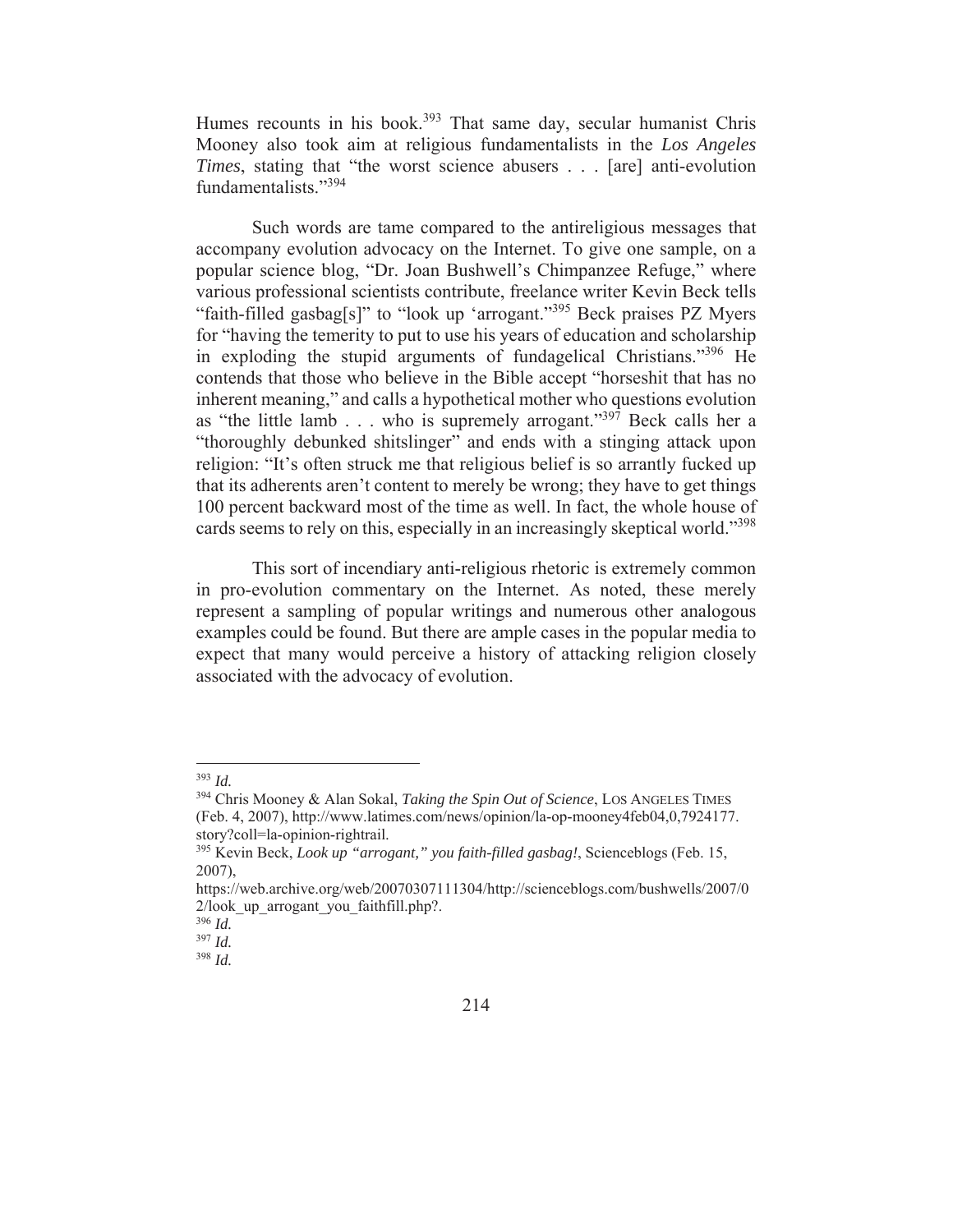### F. Dysteleology in Evolution Advocacy

According to Michael Shermer and MIT social scientist Frank Sulloway, "the number-one reason people offer for their belief in God is evidence of good design of the world."399 For this reason, a common argument for evolution purports to show that the world is poorly designed or flawed, and therefore could not have been made by God. This form of argument, called "dysteleology," purports stands in direct opposition to religious viewpoints. Because this form of pro-evolution argument depends directly upon attacking religious beliefs, and because it is common in scientific textbooks and popular media, it deserves special attention.

Teleology is the study of design or purpose in natural phenomena. Dysteleological arguments typically begin by arguing that "God or a creator" would not create natural phenomenon x." The argument concludes that if x could not have been created by God, it therefore must have been produced by blind, naturalistic evolutionary processes. Dysteleological arguments are often associated with claims that evolution is "sloppy," "painful," or simply "tinkers" with biological structures. Regardless of whether these arguments are logically compelling or factually correct, the fact is they are commonly associated with evolution advocacy, having even been articulated in PBS's popular series Evolution.<sup>400</sup>

As noted earlier, dysteleological arguments trace back to Darwin, who thought that a good, loving God could not have been responsible for much of what Darwin observed. Darwin instead chose to explain his observations through natural selection, as he argued, "[s]uch suffering, is quite compatible with the belief in Natural Selection," and claimed that the "argument from the existence of suffering against the existence of an intelligent First Cause seems to me a very strong one; and the abundant presence of suffering agrees well with the view that all organic beings have been developed through variation and natural selection."401

<sup>&</sup>lt;sup>399</sup> MICHAEL SHERMER, HOW WE BELIEVE: THE SEARCH FOR GOD IN AN AGE OF SCIENCE 78 (2000).

<sup>&</sup>lt;sup>400</sup> See PBS, *Life's Grand Design* (Nov. 9, 2015), http://www.pbs.org/wgbh/evolution/ change/grand/page06.html.

<sup>401</sup> CHARLES DARWIN, THE AUTOBIOGRAPHY OF CHARLES DARWIN 75 (W.W. Norton,  $2005$ ).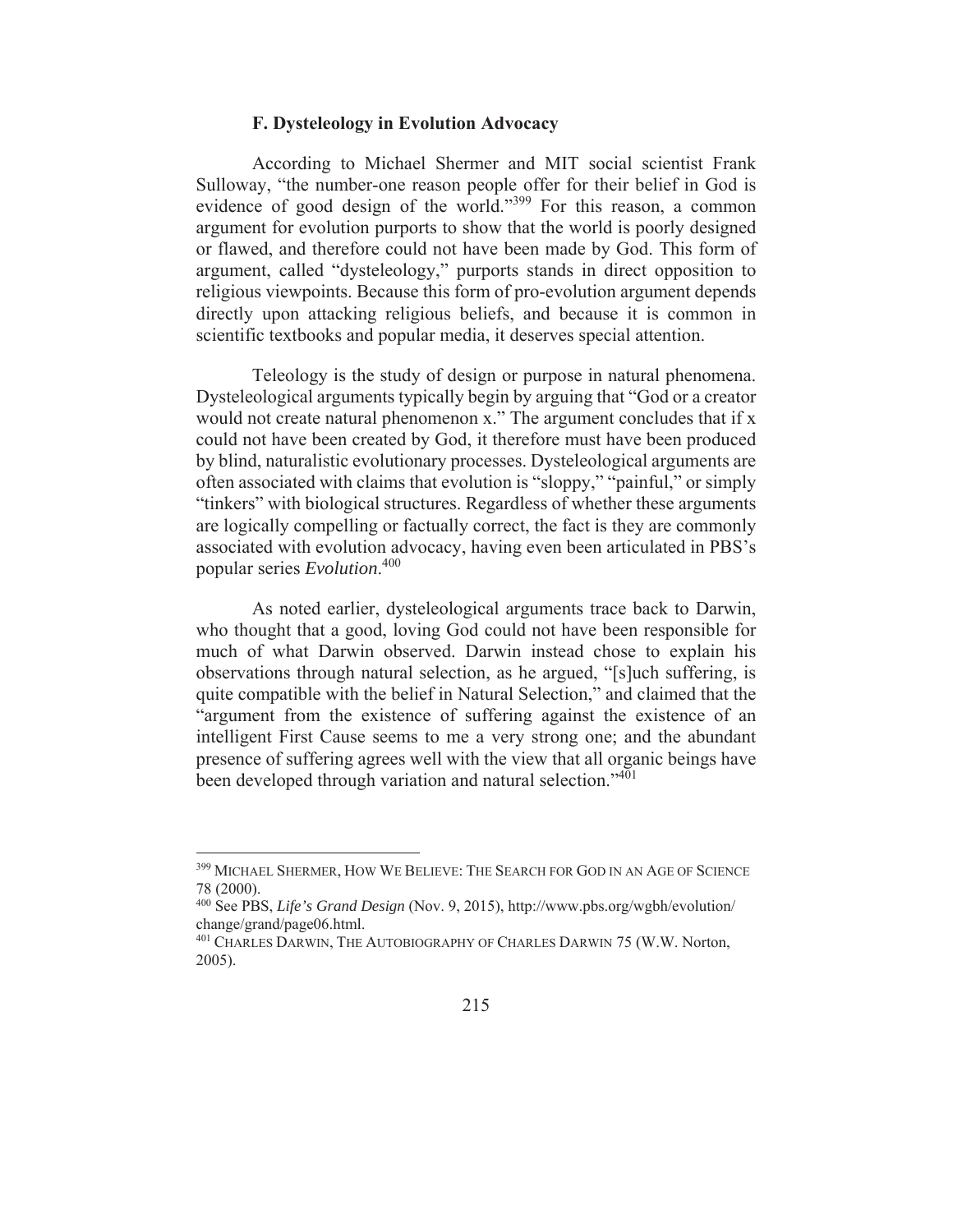Francisco J. Ayala, a prominent evolutionary biologist who is also a former Catholic priest (he believes it is "blasphemy to try to understand the world of physics and biology by reading the Bible<sup>"402)</sup> promotes a similar dysteleological argument for evolution and against intelligent design. He explains that intelligent design must be false, and evolution true, because God would never have made the "painful" structures we see in biology:

[T]he 'design' of organisms is not 'intelligent', but rather quite incompatible with the design that we would expect of an intelligent designer or even of a human engineer, and so full of dysfunctions, wastes, and cruelties as to unwarrant its attribution to any being endowed with superior intelligence, wisdom, and benevolence. . . . The defective design of organisms could be attributed to the gods of the ancient Greeks, Romans, and Egyptians, who fought with one another, made blunders, and were clumsy in their endeavors. But, in my view, it is not compatible with the special action by the omniscient and omnipotent God of Judaism, Christianity, and Islam.<sup>403</sup>

Ayala even argued in Proceedings of the National Academy of Sciences USA that "[t]he design of organisms is not intelligent but imperfect and, at times, outright dysfunctional"<sup>404</sup> and concludes elsewhere that only "[e]volution gives a good account of this imperfection."<sup>405</sup>

In his best-selling book *The End of Faith*, Sam Harris asserts that "Biological truths are simply not commensurate with a designer God, or

<sup>&</sup>lt;sup>402</sup> "Most mainstream theologians, and most people who have read the bible thoughtfully, realize that the Bible it is not an elementary book of biology, or an elementary book of cosmology or of physics,' said Ayala, a former Roman Catholic priest who received the National Medal of Science in 2001. 'It amounts to blasphemy to try to understand the world of physics and biology by reading the Bible. That was not the purpose of the Bible . . . . It is a travesty to interpret the Bible that way." Hana and Francisco J. Ayala: Separate Careers, a Common Passion for Knowledge, AAAS NEWS ARCHIVES (Mar. 31, 2006), http://www.aaas.org/news/releases/2006/0331avala.shtml. 403 Francisco J. Ayala, Design Without Designer Darwin's Greatest Discovery, in DEBATING DESIGN FROM DARWIN TO DNA 55, 56, 71 (William A. Dembski and Michael Ruse eds., 2004).

<sup>404</sup> Francisco J. Ayala, Darwin's Greatest Discovery: Design Without Designer, 104 PROC. OF THE NAT'L ACAD. OF SCI. USA, 8567, 8573 (2007).  $405$  Ayala, *supra* note 404, at 70.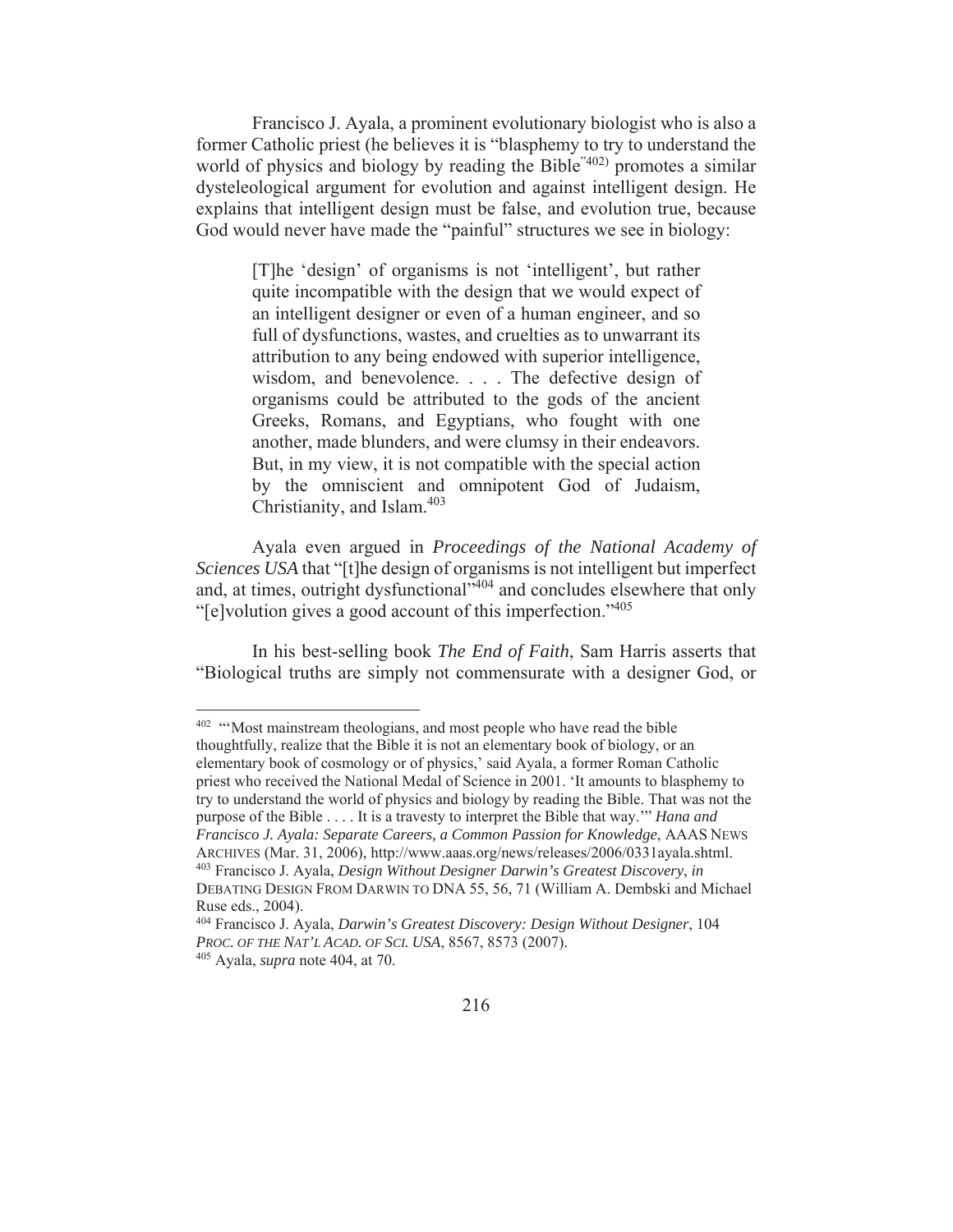even a good one" because "The perverse wonder of evolution is this; the very mechanisms that create the incredible beauty and diversity of the living world guarantee monstrosity and death. The child born without limbs, the sightless fly, the vanished species—these are nothing less than Mother Nature caught in the act of throwing her clay. No perfect God could maintain such incongruities."406

These types of arguments even exist in textbooks. Douglas Futuyma's 2005 text Evolution claims that "Darwin and subsequent evolutionary biologists have described innumerable examples of biological phenomena that are hard to reconcile with beneficent intelligent design" and "are inconsistent with the notion that an omnipotent Creator." A07 Barton *et* al.'s textbook *Evolution* teaches that "natural selection is an imperfect mechanism . . . evidence that natural selection is responsible for the appearance of design in the living world comes from characteristic imperfections in adaptation."<sup>408</sup> They conclude by explicitly arguing that: "adaptations in the natural world show just the kinds of imperfections that we would expect from natural selection but not from an omnipotent designer."409 Stein & Rowe's Physical Anthropology makes a similar argument that "[d]esign flaws can best be explained as the natural outcome of gradual modification through time through natural selection rather than as the handiwork of a divine force."410 Freeman and Herron's textbook Evolutionary Analysis argues that "the presence of vestigial traits . . . is inexplicable under special creation."<sup>411</sup>

Stephen Jay Gould also cites allegedly poor design in nature as an argument against God and in favor of evolution:

Orchids manufacture their intricate devices from the common components of ordinary flowers, parts usually fitted for very different functions. If God had designed a beautiful machine to reflect his wisdom and power, surely

<sup>406</sup> SAM HARRIS, THE END OF FAITH: RELIGION, TERROR AND THE FUTURE OF REASON  $172(2004)$ .

<sup>407</sup> DOUGLAS J. FUTUYMA, EVOLUTION 49, 530 (2005).

<sup>&</sup>lt;sup>408</sup> NICHOLAS H. BARTON ET AL., EVOLUTION 75 (Alexander Gann et al. eds., 2007).  $409$  *Id.* at 81.

<sup>410</sup> PHILIP L. STEIN & BRUCE M. ROWE, PHYSICAL ANTHROPOLOGY 25 (Carolyn Henderson Meier et al. eds., 8th ed. 2003).

<sup>&</sup>lt;sup>411</sup> SCOTT FREEMAN & JON C. HERRON, EVOLUTIONARY ANALYSIS 32 (2nd ed. 2001).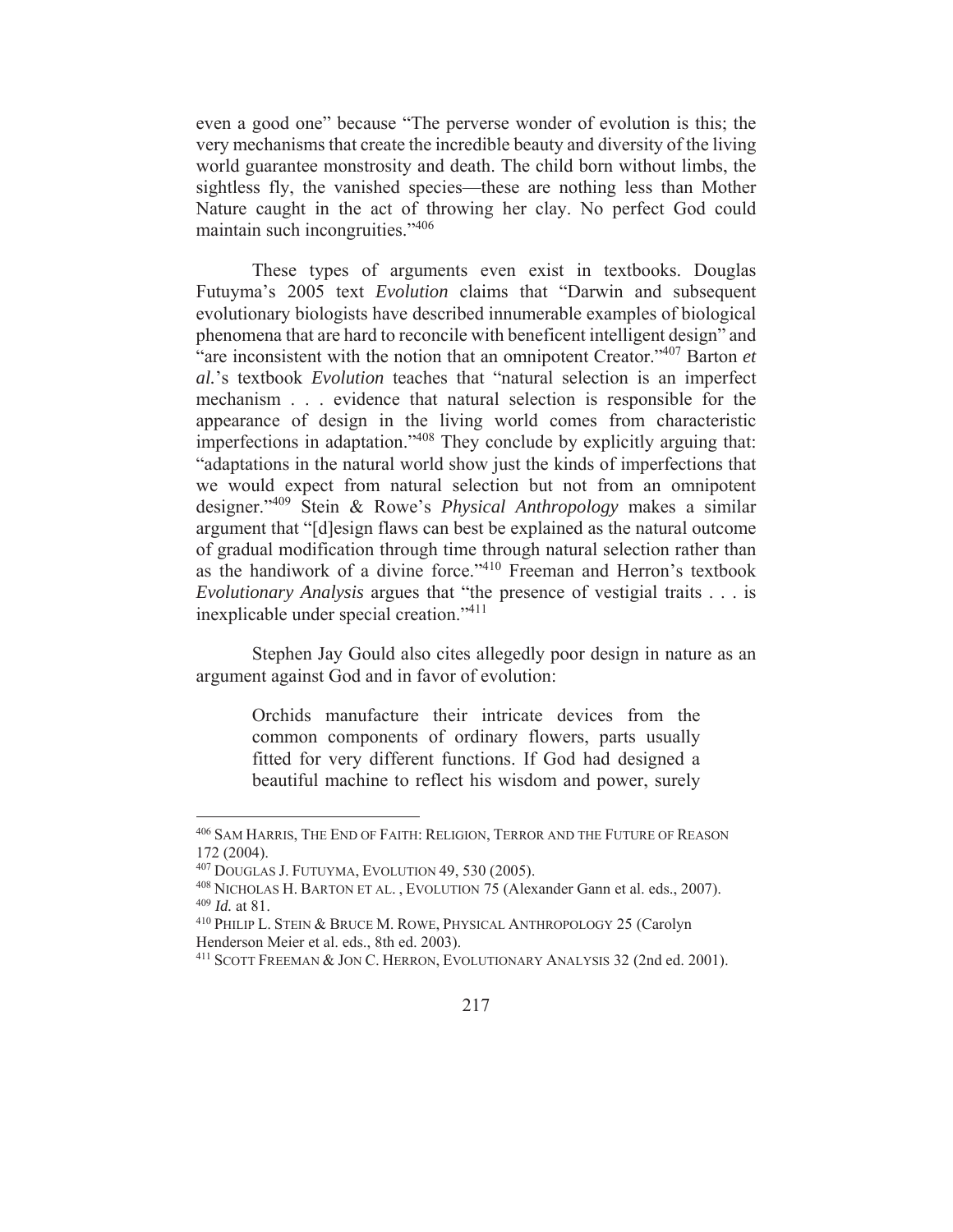he would not have used a collection of parts generally fashioned for other purposes. Orchids were not made by an ideal engineer; they are jury-rigged from a limited set of available components. Thus, they must have evolved from ordinary flowers.<sup>412</sup>

George Levine views Darwin's work as formulated to explain the origin of natural evil:

Natural theology, the explanation of 'adaptation' that Darwin was determined to displace, is a kind of theodicy: it justifies the ways of God to man by showing that the world answers, as the Bridgewater Treatises were to formulate it, to 'the Power, Wisdom, and Goodness of God.' It demonstrates that God must exist and that a careful look at his creation will show that the evil within it is part of a loving plan for mankind. Darwin's theory, on the other hand, is what I'll call a geodicy, a demonstration that the world in all its wonderful diversity and stark contrasts makes sense entirely on its own terms, although without taking the satisfactions of human desire as its primary goal.<sup>413</sup>

Levine believes that "natural selection helps explain, as religion never satisfactorily could, the suffering in the world that so disturbed Darwin," since "flaws in the mechanism . . . are clear evidence that there is no intelligent design behind construction of the eye."<sup>414</sup> He provides a scathingly anti-theistic interpretation of the film "March of the Penguins" on the grounds that God would never allow the pain experienced by the penguins, asking: "What designer with any competence and with any compassion at all would construct a mode of living and survival that entails so much pain, so much awkwardness, such clumsy reuse of organs and limbs apparently adapted for other purposes?"415

"Incompetent design" has even been celebrated at major meetings of scientific organizations. In 2005, Don Wise, professor emeritus of

HISTORY 20 (1980).

<sup>&</sup>lt;sup>412</sup> STEPHEN JAY GOULD, THE PANDA'S THUMB: MORE REFLECTIONS IN NATURAL

<sup>413</sup> LEVINE, *supra* note 89, at 24-25.

 $414$  *Id.* at 28, 40.

 $^{415}$  *Id.* at 256–57.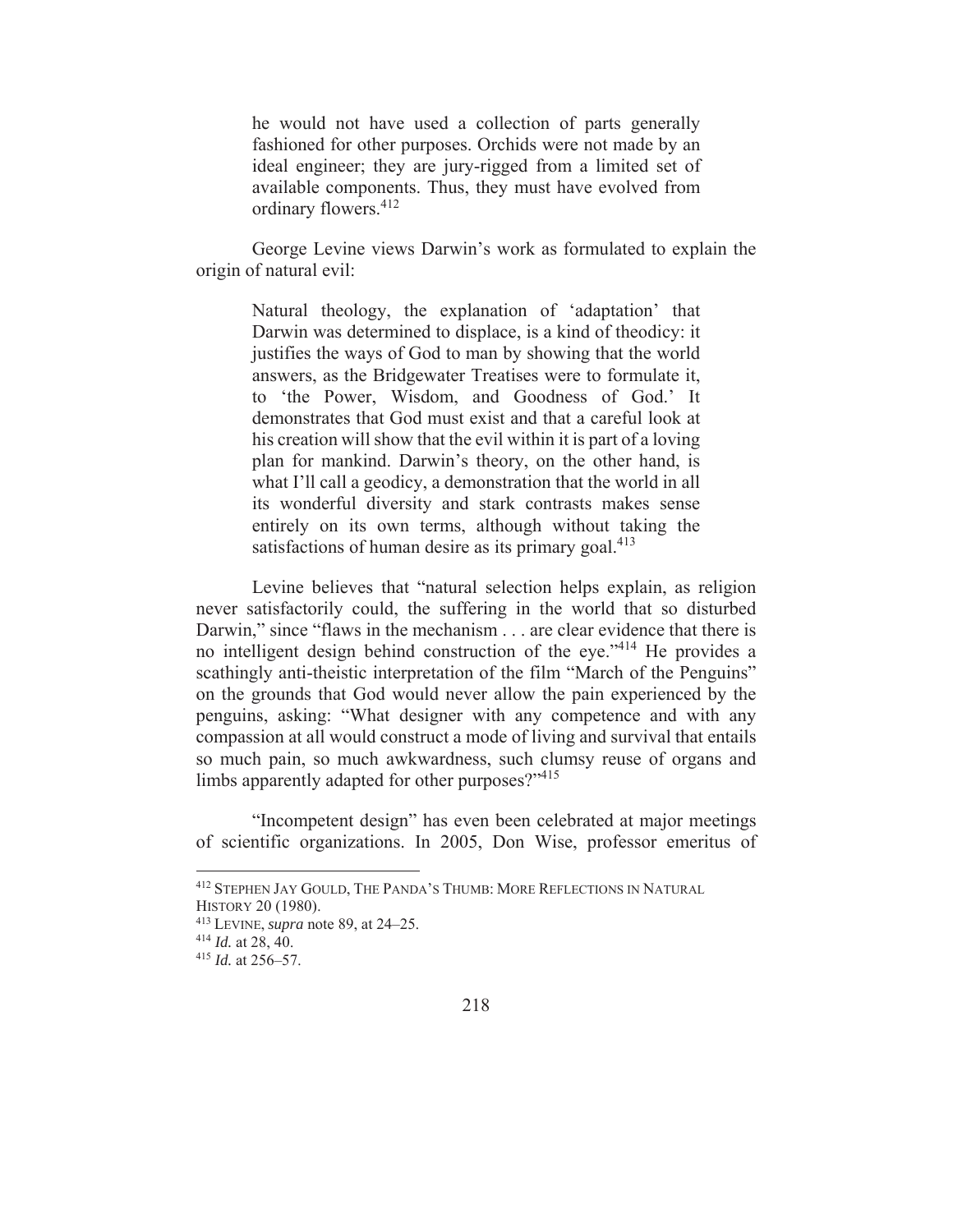geosciences at the University of Massachusetts, Amherst, organized a public singing of a song against intelligent design at a Geological Society of America (GSA) meeting. The song, mocking what he believes is a religious belief that life was designed, was sung to the tune of traditional protestant hymn, Battle Hymn of the Republic:

*My bones proclaim a story of incompetent design. / My back still hurts, my sinus clogs, my teeth just won't align. / If I had drawn the blueprint, I would cer-tain-ly resign. / Incompetent Design! / Evo-Evo-Evolution! Design is but a mere illusion. / Darwin sparked our revolution. / Science SHALL prevail!*

Contending that intelligent design is a religious belief, Wise boasts that he "had an audience of about 300 singing that lustily at the end of the GSA meeting. . . . Oh, it was *gloriously* terrible."<sup>417</sup>

Such dysteleological arguments against the existence of a good, powerful God common to theistic religions are made not only by scientists in their scientific meetings, but also on the pages of the most prestigious journals. Writing in the journal Gene, Stanford biologist Emile Zuckerkandl, a founder of the field of molecular evolution, makes similar arguments that God would not produce the biological structures which have evolved:

> The observations in question definitely do not suggest that living systems have been built up thanks to the insights and decisions of a master engineer. Rather, the observations testify to a vast amount of continuous tinkering by trial and error with macromolecular interactions. The results of this tinkering are often retained when they can be integrated into the organism's functional whole. But why would God tinker? Doesn't He know in advance the biological pathways

<sup>&</sup>lt;sup>416</sup> Maggie Wittlin, The Other I.D.: An Interview with Don Wise, Creator of "Incompetent Design", SEED MAG. (Nov. 15, 2005), http://www.seedmagazine.com/ news/2005/11/the other *Id.php*; A video of some GSA participants singing the song (a separate rendition from the incident where song was sung by over 300 participants in the GSA meeting) may be viewed at http://seedmagazine.com/media/video/IDsong.wmv.  $^{417}$  *Id.*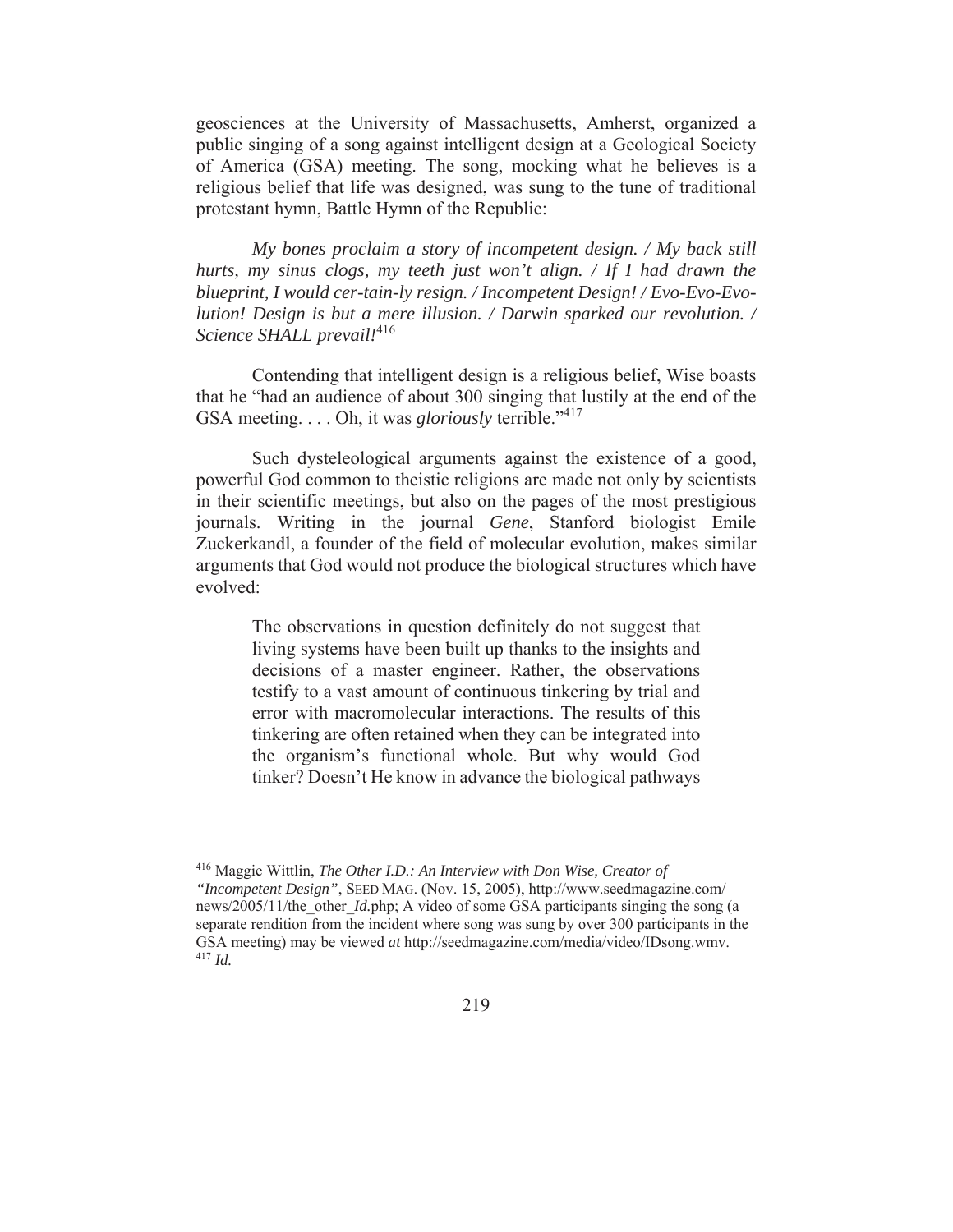that work? Isn't a tinkering God one who loudly says "I am not"? And why would He say so if He existed?<sup>418</sup>

Zuckerlandl's article eventually becomes an all-out attack upon "[t]heists" and belief in a "higher intelligence," which he says is "being peddled to the public," although evolution has showed us how "the intelligence, notably, of humans and other mammals, can be produced in the absence of intelligence."<sup>419</sup>

Many theists would perceive that these dysteleological arguments, which commonly accompany advocacy for evolution, oppose the common religious belief that a good God is responsible for nature.

## G. Evolutionary Accounts of the Origin of Human Morality and Religion

Another evolutionary argument deserving special consideration involves attempts to explain the origin of human behaviors like morality and religion in strictly evolutionary terms. These arguments have grown in prominence in recent decades, and are commonly perceived to directly conflict with many religious accounts of human morality and religion. As behavioral ecologist John Alcock argues in The Triumph of Sociobiology, "an evolutionary approach to human behavior really does threaten a great many religious, political, and academic positions."<sup>420</sup>

For example, E.O. Wilson argues that "much if not all religious behavior could have arisen from evolution by natural selection."<sup>421</sup> According to Wilson, such views are widely shared, since that "[m]ost [biologists] agree that ethical codes have arisen by evolution through the interplay of biology and culture."<sup>422</sup> Indeed, Wilson and Michael Ruse write that evolutionary accounts of the origin of morality first arose in order to oppose Christianity: "Attempts to link evolution and ethics first sprang up in the middle of the last century, as people turned to alternative foundations

<sup>418</sup> Emile Zuckerkandl, Intelligent Design and Biological Complexity, 385 GENE, 2, 10  $(2006).$ 

 $419$  *Id.* at 7, 16.

<sup>420</sup> JOHN ALCOCK, THE TRIUMPH OF SOCIOBIOLOGY 129 (2001).

<sup>&</sup>lt;sup>421</sup> EDWARD O. WILSON, CONSILIENCE: THE UNITY OF KNOWLEDGE 282 (1998).

 $422$  *Id.* at 275.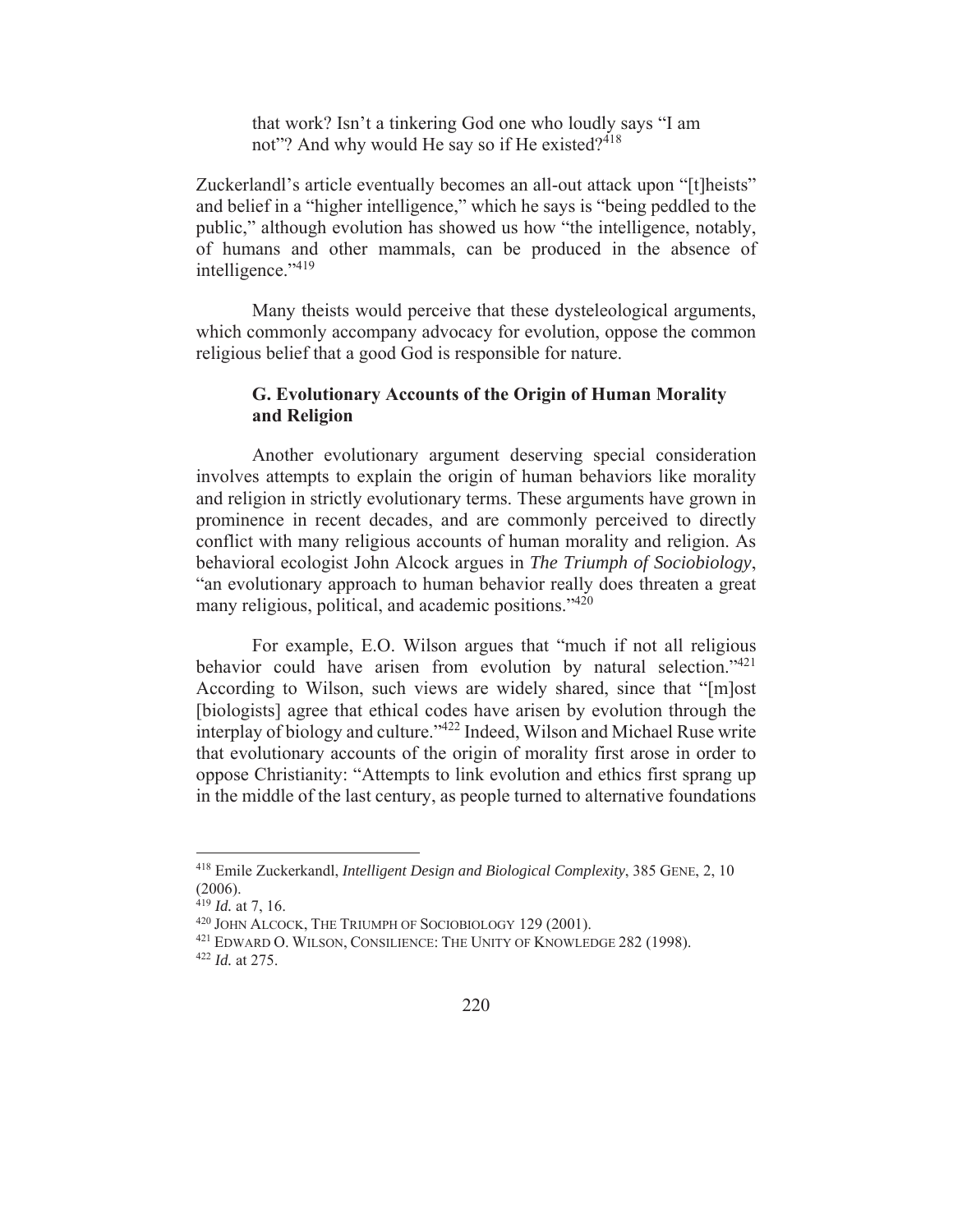in response to what they perceived as the collapse of Christianity."<sup>423</sup> They make the conflict between evolutionary and religious accounts of the origin of religion explicit, asking, "If God does not stand behind the Sermon on the Mount, then what does?"<sup>424</sup> They then ask, "Does the sociobiological scenario just sketched justify the same moral code that religious believe to be decreed by God?"<sup>425</sup> The answer, they would tell us, is "no."

Ruse and Wilson argue that the "ultimate foundations" of morality are purely biological and human perceptions of an objective moral code are merely an "illusion":

As evolutionists, we see that no traditional justification of the kind is possible. Morality, or more strictly our belief in morality, is merely an adaptation put in place to further our reproductive ends. Hence the basis of ethics does not lie in God's will—or in the metaphorical roots of evolution or any other part of the framework of the Universe. In an important sense, ethics as we understand it is an illusion fobbed off on us by our genes to get us to cooperate. It is without external grounding. $426$ 

They suggest that evolutionary accounts of morality directly conflict with religious accounts of morality, claiming to "[see] morality for what it is, a legacy of evolution rather than a reflection of eternal, divinely inspired verities," since "[i]f this pereception of human evolution is correct" then there is a "new basis for moral reasoning," and it is "not in divine guidance or pure moral imperatives." $427$  Gregory Graffin summarizes the implications of this viewpoint: "from some of E. O. Wilson's writing, it is clear that morality can be understood from a biological perspective and need not be as sacred as the theologians once believed."<sup>428</sup>

<sup>&</sup>lt;sup>423</sup> MICHAEL RUSE & EDWARD O. WILSON, The Evolution of Ethics, 108 NEW SCIENTIST 50-52 (1985).

 $424$  *Id.* 

 $425$  *Id.* 

 $426$  *Id.* 

 $427$  *Id.* 

<sup>428</sup> PRESTON JONES, IS BELIEF IN GOD GOOD, BAD, OR IRRELEVALENT?: A PROFESSOR AND A PUNK ROCKER DISCUSS SCIENCE, RELIGION, NATURALISM & CHRISTIANITY 67  $(2006).$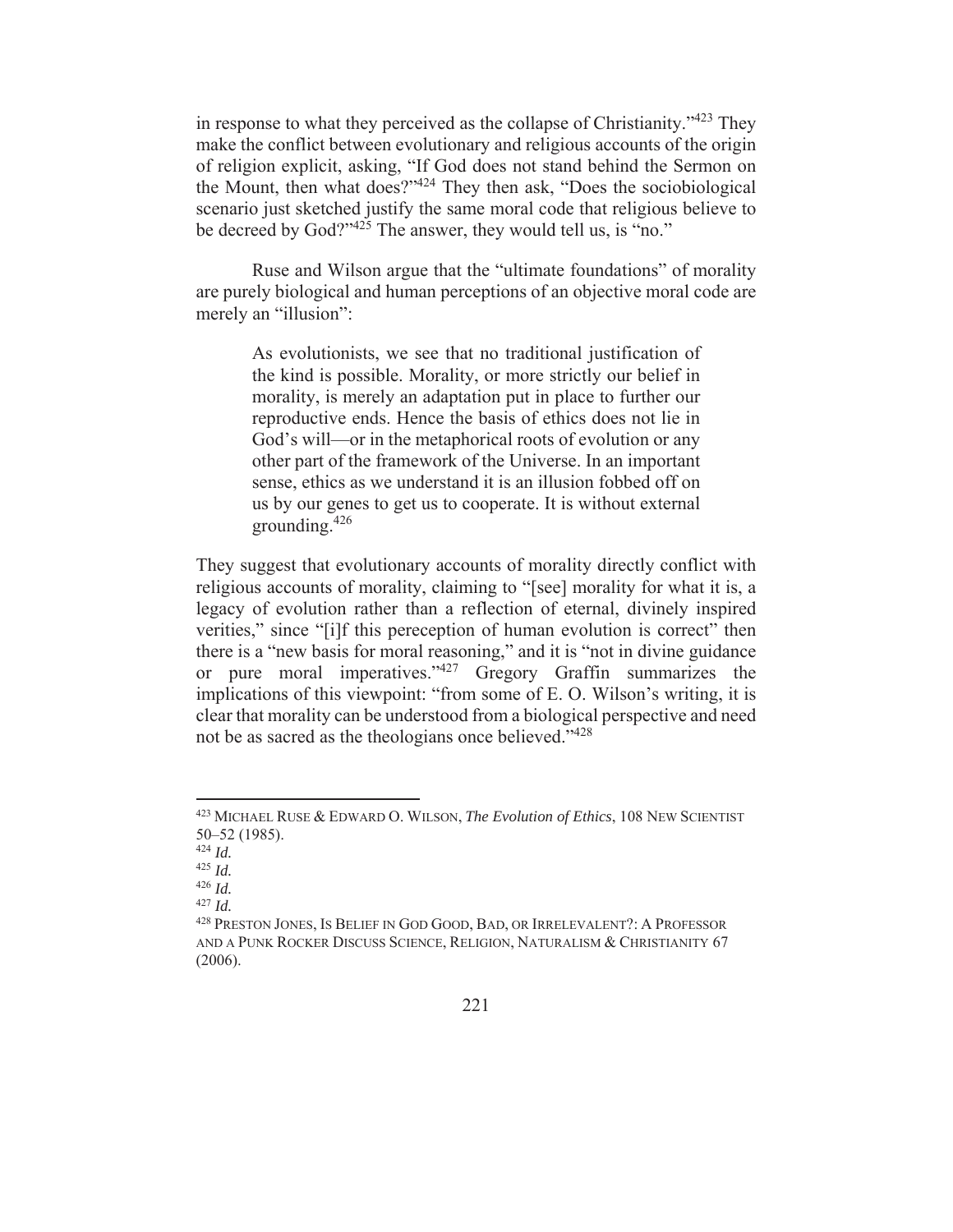Many religious persons would take these arguments that religion, morality, and belief in God stem ultimately from evolutionary processes and not from the divine as antithetical to the teachings of their religion. Indeed, an essay in the journal *Nature* recently found that the "cognitive" evolutionary approach" to studying religion "challenge[s] two central tenets of most established religions":

First, the notion that their particular creed differs from all other (supposedly misguided) faiths; second, that it is only because of extraordinary events or the actual presence of supernatural agents that religious ideas have taken shape. On the contrary, we now know that all versions of religion are based on very similar tacit assumptions, and that all it takes to imagine supernatural agents are normal human minds processing information in the most natural way.<sup>429</sup>

As *The Economist* concluded when reporting on this issue, "Evolutionary biologists tend to be atheists, and most would be surprised if the scientific investigation of religion did not end up supporting their point of view."<sup>430</sup> Such evolutionary arguments for the origin of religion and morality would likely be perceived to conflict with the religious beliefs of many Americans.

#### **Part III: Working Towards a Solution**

## A. Declaring Evolution Unconstitutional: A Failed, **Unnecessary, and Undesirable Solution**

After such extensive (though necessarily incomplete) documentation, it seems difficult to seriously deny a close historical association between the advocacy of evolution and what many would perceive as anti-religious activism. As might be expected, this anti-religious advocacy has led many Americans to believe that teaching evolution establishes atheism or secular humanism. Multiple courts have held that, for constitutional purposes, atheistic or non-theistic viewpoints can be

<sup>&</sup>lt;sup>429</sup> Pascal Boyer, *Religion: Bound to Believe?*, 455 NATURE 1038, 1039 (2008).

<sup>430</sup> The Science of Religion: Where Angels No Longer Fear to Tread, THE ECONOMIST (Mar. 19, 2008), http://www.economist.com/science/displaystory.cfm?story\_id= 10875666.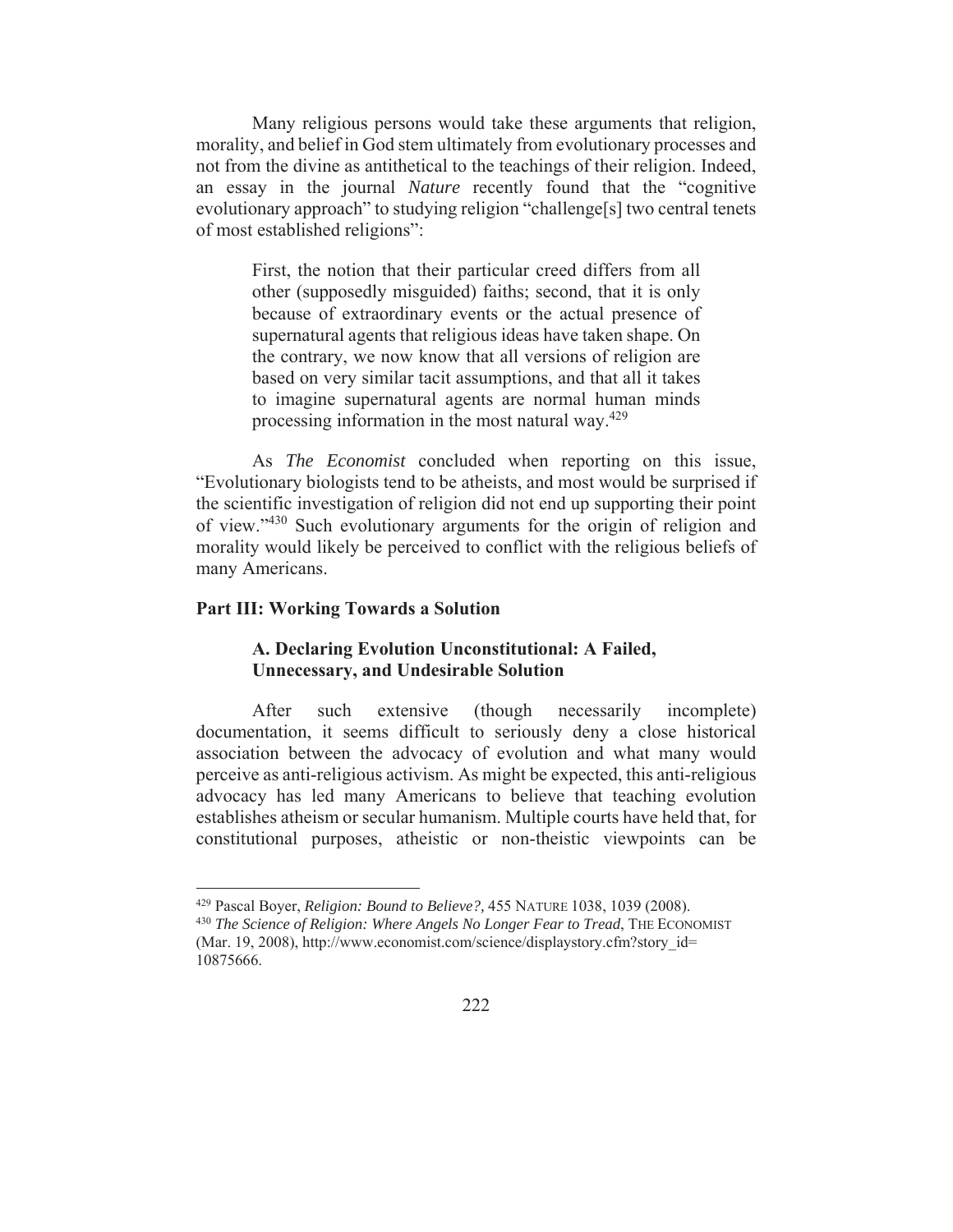considered religious,<sup>431</sup> and various disgruntled theistic religious persons have filed lawsuits contending that teaching evolution unconstitutionally advances atheism. But courts have universally rebuffed these arguments, agreeing that government advocacy of evolution is legal. Indeed, one could hardly imagine a more forceful judicial statement supporting the teaching of evolution than a declaration from the Supreme Court that it is *illegal to stop teaching evolution.* Yet in the 1968 landmark case *Epperson v. Arkansas*, this is precisely what the U.S. Supreme Court ruled—that the *failure* to teach evolution is likely to be *unconstitutional* because courts will suspect that it stems from a religious motive to protect certain religious beliefs. $432$ 

Despite the U.S. Supreme Court's clear stance on this issue, no fewer than five lawsuits in recent decades have argued that teaching evolution establishes atheism and must therefore either be prohibited or balanced with the teaching of creationism. In each case, the parties arguing that teaching the pro-evolution viewpoint was unconstitutional lost.<sup>433</sup>

 $431$  Sch. Dist. of Abington Twp. v. Schempp, 374 U.S. 203, 225 (1963) ("the State may not establish a 'religion of secularism' in the sense of affirmatively opposing or showing hostility to religion, thus 'preferring those who believe in no religion over those who do believe"); United States v. Seeger, 380 U.S. 163, 187 (1965) (non-theistic viewpoints can qualify as religious when they "occupy the same place in  $[a \text{ person's}]$  life as the belief in a traditional deity holds"); Welsh v. United States, 398 U.S. 333, 340 (1970) (non-theistic viewpoints ("occupy  $\ldots$  'a place parallel to that filled by God' in traditional religious persons"); McGowan v. Maryland, 366 U.S. 420, 461 (1961) (nontheistic viewpoints can comprise "an aspect of human thought and action which profoundly relates the life of man to the world in which he lives."); Torcaso v. Watkins, 367 U.S. 488, 495 n.11 (1961) ("Secular Humanism" is listed as religious viewpoint); McCreary County, KY. v. ACLU, 545 U.S. 844, 879 (2005) ("[t]he dissent says that the deity the Framers had in mind was the God of monotheism, with the consequence that government may espouse a tenet of traditional monotheism. This is truly a remarkable view"); Kaufman v. McCaughtry, 419 F.3d 678, 682 (7th Cir. 2005) ("The Supreme Court has recognized atheism as equivalent to a 'religion' for purposes of the First Amendment on numerous occasions"): Reed v. Great Lakes Cos., 330 F.3d 931, 934 (7th Cir. 2003) ("If we think of religion as taking a position on divinity, then atheism is indeed a form of religion.").

<sup>&</sup>lt;sup>432</sup> See Epperson v. Arkansas, 393 U.S. 97 (1968).

<sup>&</sup>lt;sup>433</sup> See Wright v. Houston Indep. Sch. Dist., 366 F. Supp. 1208 (S.D. Tex 1972); Crowley v. Smithsonian Inst., 462 F. Supp. 725 (D.C. 1978); Segraves v. State of California, Sacramento Superior Court #278978. This decision was unpublished, and thus the account here relies upon an opinion posted on the internet *at* https://web.archive.org/web/ 20010414135303/http://www.geocities.com/Athens/1618/Segraves vs. California.html; Peloza v. Capistrano Unified Sch. Dist., 37 F.3d 517, 519 (9th Cir. 1994), cert. denied,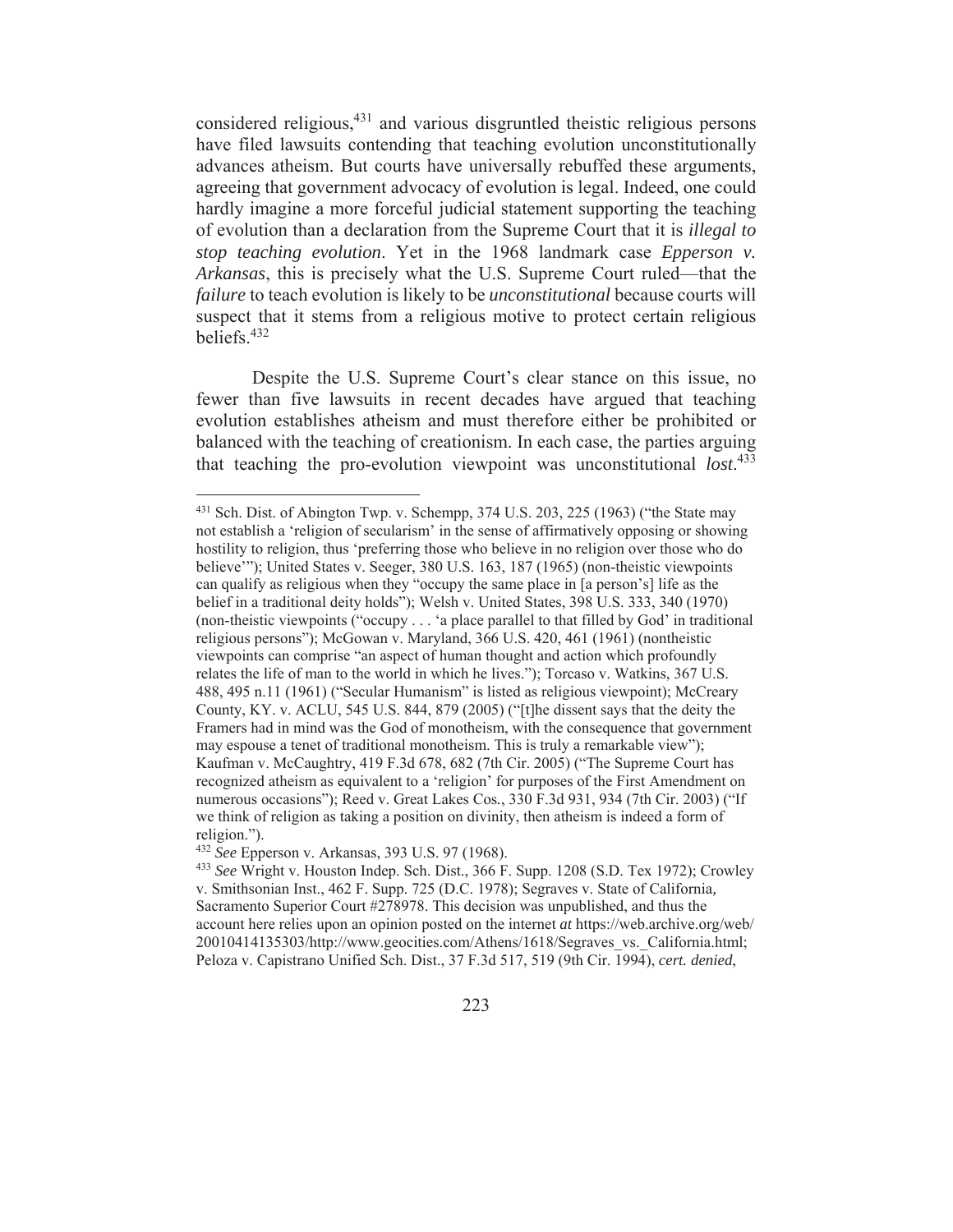However, to revisit Justice Black's concurring opinion in *Epperson*, courts should not "write off as pure nonsense the views of those who consider evolution an anti-religious doctrine." Until courts recognize the antireligious implications many draw from neo-Darwinian evolution, this issue presents, as Black put it, "problems under the Establishment Clause far more troublesome than are discussed in the Court's opinion.<sup>434</sup>

How are courts to deal with these "troublesome" implications? Evolution should be taught as science without any religious or anti-religious agendas. But Justice Black is correct: even under the best circumstances, teaching evolution is probably not completely religiously neutral because it will conflict with the religious beliefs of some students. In Kitzmiller v. Dover, Judge Jones sought to resolve this controversy by simply declaring from the bench that it is "utterly false" to believe evolution conflicts with religion.<sup>435</sup> But this approach both violates cardinal rules of constitutional  $law<sup>436</sup>$  and exacerbates the feeling among the many Americans who do have

 $436$  See, U.S. v. Ballard, 322 U.S. 78, 86-87 (1944) ("The law knows no heresy, and is committed to the support of no dogma, the establishment of no sect.... Freedom of thought, which includes freedom of religious belief, is basic in a society of free men. It embraces the right to maintain theories of life and of death and of the hereafter which are rank heresy to followers of the orthodox faiths. Heresy trials are foreign to our Constitution. Men may believe what they cannot prove. They may not be put to the proof of their religious doctrines or beliefs. Religious experiences which are as real as life to some may be incomprehensible to others. Yet the fact that they may be beyond the ken of mortals does not mean that they can be made suspect before the law.... The religious views espoused by respondents might seem incredible, if not preposterous, to most people. But if those doctrines are subject to trial before a jury charged with finding their truth or falsity, then the same can be done with the religious beliefs of any sect. When the triers of fact undertake that task, they enter a forbidden domain. The First Amendment does not select any one group or any one type of religion for preferred treatment. It puts them all in that position.") (citations omitted); West Virginia State Bd of Educ. v. Barnette, 319 U.S. 624. 642 (1943) ("If there is any fixed star in our constitutional constellation, it is that no official, high or petty, can prescribe

<sup>515</sup> U.S. 1173 (1995); Moeller v. Schrenko, 251 Ga. App. 151 (Ga. Ct. App. 1st Div.  $2001$ ).

<sup>434</sup> Epperson, 393 U.S. at 113.

<sup>&</sup>lt;sup>435</sup> Kitzmiller v. Dover, 400 F.Supp.2d 707, 765 (M.D.Pa. 2005) ("Both Defendants and many of the leading proponents of ID make a bedrock assumption which is utterly false. Their presupposition is that evolutionary theory is antithetical to a belief in the existence of a supreme being and to religion in general. Repeatedly in this trial, Plaintiffs' scientific experts testified that the theory of evolution represents good science, is overwhelmingly accepted by the scientific community, and that it in no way conflicts with, nor does it deny, the existence of a divine creator.").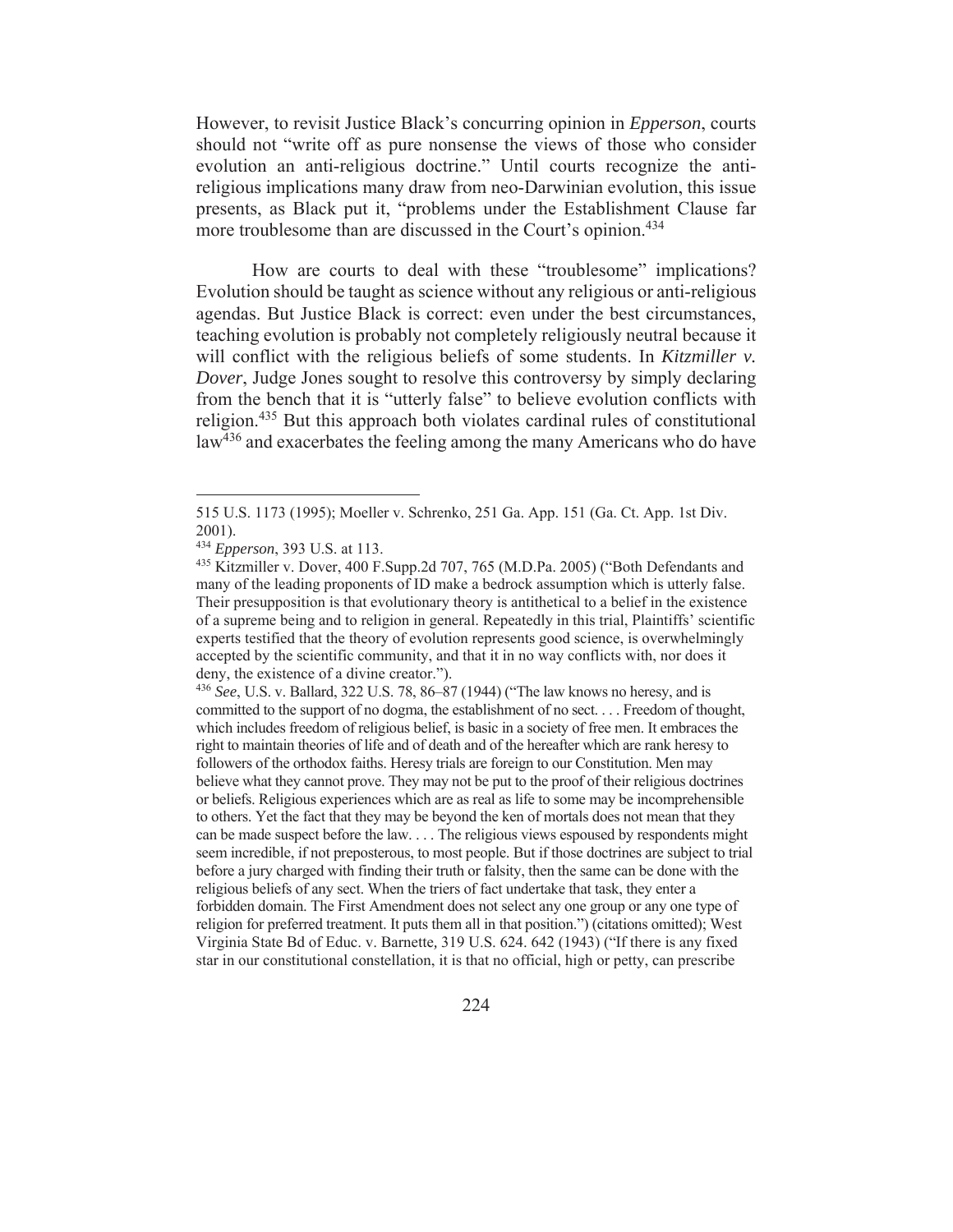religious objections to evolution that the government divisively disrespects their religious views and treats them as political outsiders.

There are also strong pedagogical reasons not to remove evolution from public schools. Neo-Darwinian evolution has been tremendously influential in modern biology, and students will lack a complete understanding of the biological sciences unless they learn about evolution. Moreover, Darwin's ideas have had a significant impact upon politics and culture, and evolution remains a hotly debated topic today. Failing to inform students about Darwinian thinking denies them a complete understanding of both Western society and modern science. Removing evolution from public schools would therefore severely harm science education and prevent students from becoming well-informed, scientifically literate citizens.

Evolution should still be taught, but its teaching must be justified under the appropriate legal doctrine which recognizes the anti-religious messages that some associate with the concept. As I will discuss in the next section, religious non-neutrality stemming from historical religious or antireligious associations should not necessarily disqualify evolution, or any genuinely scientific theory from being taught as science.

# **B. The Antidote to Darwin's Poisoned Tree: Jettison Historical Analysis and Employ the "Incidental Effect" Doctrine**

This article has demonstrated that there is much historical antireligious—particularly anti-theistic and anti-Christian—activism associated with advocacy for evolution. The public is aware of these historical associations. Under current legal tests, this poisons the tree from which Darwinian evolution grows, where informed, reasonable observers will perceive that pro-evolution advocacy is associated with anti-religious activism. When justifying the teaching of evolution, legal precedent mandates that courts may not ignore the history of anti-religious advocacy on the part of many of evolution's leading proponents.

A few courts have expressed sensitivity to the anti-religious implications of evolution, but none have squarely scrutinized its close historical relation to anti-religious activism. In Wright v. Houston, a federal

what shall be orthodox in politics, nationalism, religion, or other matters of opinion or force citizens to confess by word or act their faith therein.").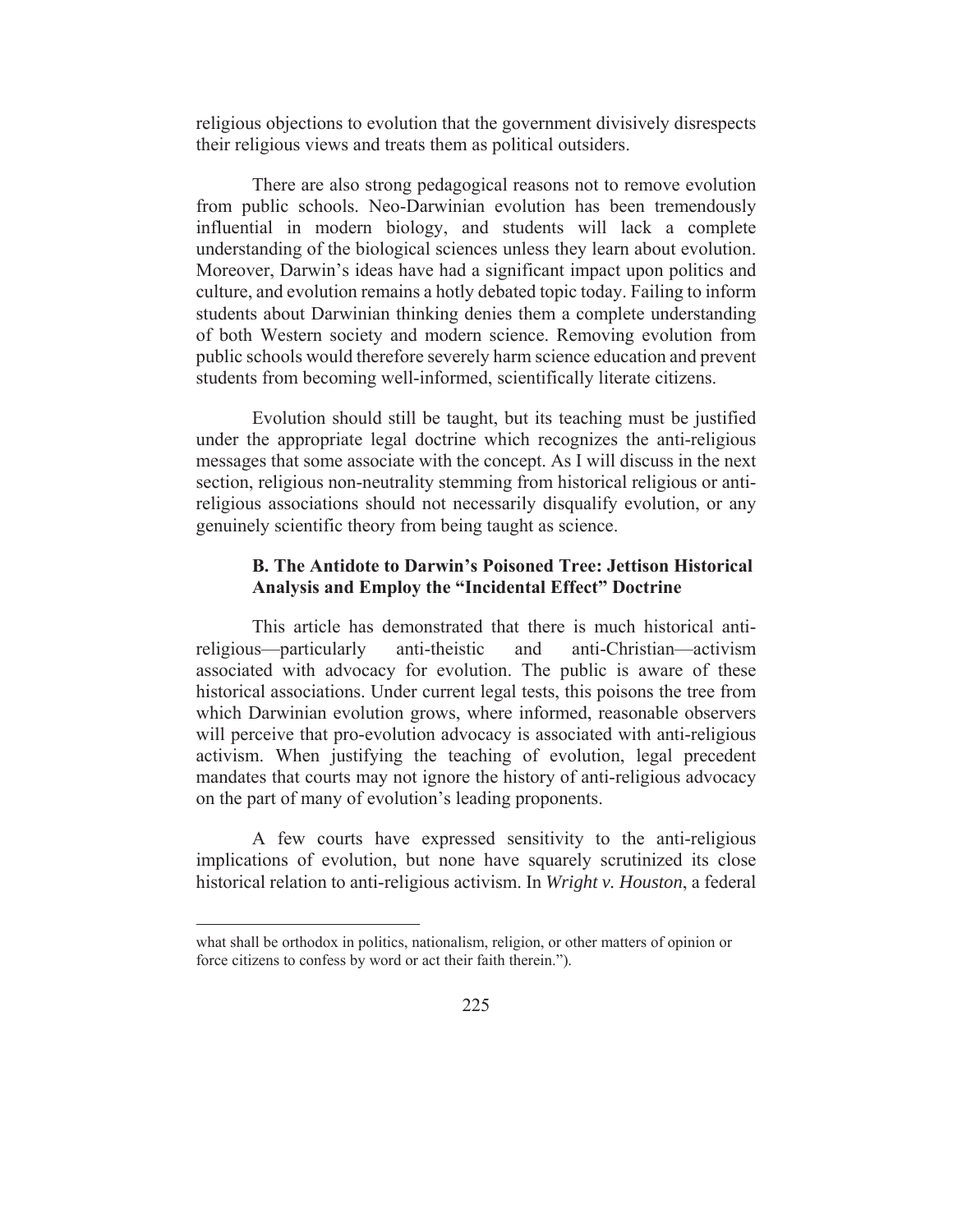trial court acknowledged that "[s]cience and religion necessarily deal with many of the same questions, and they may frequently provide conflicting answers," but upheld the teaching of evolution since, "it is not the business" of government to suppress real or imagined attacks upon a particular religious doctrine.<sup> $37$ </sup> Likewise, in *Crowley v. Smithsonian Institution*, plaintiffs sued the Smithsonian Institution arguing that displays featuring evolution at the Smithsonian's National Museum of Natural History established the religion of secular humanism and violated the constitutional mandate that the government remain neutral in matters of religion. The court found that the displays were not illegal and passed the *Lemon* test because the primary effect of the exhibit does not advance religion and any religious establishment is "at most incidental to the primary effect of presenting a body of scientific knowledge." However, the court told the parties it was "sensitive to plaintiffs' interpretation of the theory of evolution as religion and is aware that they do not stand alone." $438$ 

Another example comes from *Segraves v. State of California*, where a parent of children in California public schools challenged the California State Board of Education's Science Framework that mandated the teaching of evolution, alleging this prevented himself and his family from freely exercising their religion. Although the California Superior Court accepted that evolution was incompatible with the Segraves' religious beliefs, the Court held that the California's anti-dogmatism policy provided sufficient accommodation to their views.<sup>439</sup>

Various courts have also recognized that the community controversy caused by teaching evolution can justify special treatment of the subject. For example, in her dissent from a denial of rehearing of a case involving a textbook disclaimer in Freiler v. Tangipahoa Parish Board of Education, Fifth Circuit Judge Barksdale acknowledged:

 $437$  Wright v. Houston Indep. Sch. Dist., 366 F. Supp. 1208, 1211 (S.D. Tex 1972) (holding that the remedy for these religious conflicts was neither to teach the biblical story of creation nor to avoid the subject of origins altogether, but given no scientific alternative to evolution, the court simply let the lone teaching of evolution stand). <sup>438</sup> Crowley v. Smithsonian Inst., 462 F. Supp. 725, 727 (D.C. 1978).

<sup>&</sup>lt;sup>439</sup> See Segraves v. California, No. 278978 (Sup. Ct. Sacramento Cnty.), https://web. archive.org/web/20010414135303/http://www.geocities.com/Athens/1618/Segraves vs. California.html (last visited Feb. 20, 2016).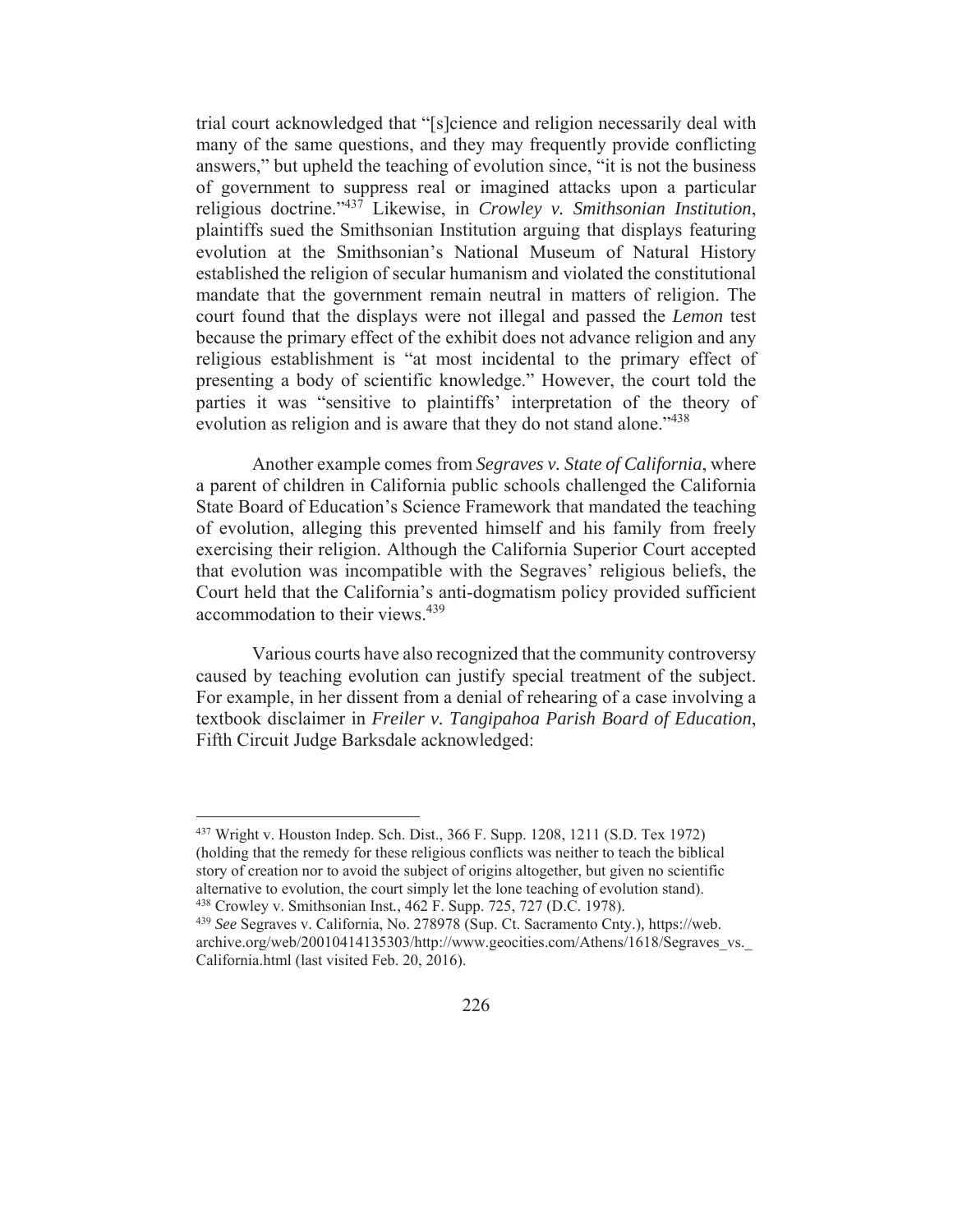The theory of evolution may be viewed by some as antireligious. The disclaimer recognizes this historic tension between evolution (scientific concept) and other theories or concepts about the origin of life and matter, using the "Biblical version of Creation" as but an example of such other concepts.<sup>440</sup>

In that case, because "an estimated 95% of the parish students are adherents to the Biblical concept of creation," it was not inappropriate for the parish "to give context to the message, but without promoting that concept or expressing intolerance for any other [viewpoint],"441 The Fifth Circuit's panel ruling in *Freiler* similarly held that the sticker had a legitimate secular purpose "to disclaim any orthodoxy of belief that could be inferred from the exclusive placement of evolution in the curriculum, and . . . to reduce offense to the sensibilities and sensitivities of any student or parent caused by the teaching of evolution." $442$ 

Finally, in Selman v. Cobb County, plaintiffs argued that the school district inappropriately singled out evolution, exposing a religious purpose. But the court rejected this argument because "evolution is the only theory" of origin being taught in Cobb County classrooms" and "evolution was the only topic in the curriculum, scientific or otherwise, that was creating controversy at the time of the adoption of the textbooks and Sticker," and thus "[t] he School Board's singling out of evolution is understandable in this context."<sup>443</sup> The court then found two legitimate secular purposes for the sticker: "[f] ostering critical thinking is a clearly secular purpose ... because [the disclaimer] tells students to approach the material on evolution with an open mind, to study it carefully, and to give it critical consideration," and "presenting evolution in a manner that is not unnecessarily hostile" is legitimate for the secular purpose of "reduc[ing] offense to students and parents whose beliefs may conflict with the teaching of evolution."<sup>444</sup>

<sup>440</sup> Freiler v. Tangipahoa Parish Bd. of Educ., 201 F.3d 602, 606 (5th Cir. 2000), cert. denied, 530 U.S. 1251 (2000).

 $441$  *Id.* at 607 (emphasis in original).

<sup>442</sup> Freiler v. Tangipahoa Parish Bd. of Educ., 185 F.3d 337, 344 (5th Cir. 1999).

<sup>443</sup> Selman v. Cobb County. Sch. Dist., 390 F. Supp. 2d 1286, 1302-0- (N.D. Ga. 2005) (vacated and remanded, Selman, 390 F.Supp.2d. 1286).

 $^{444}$  *Id.* at 1302, 1305.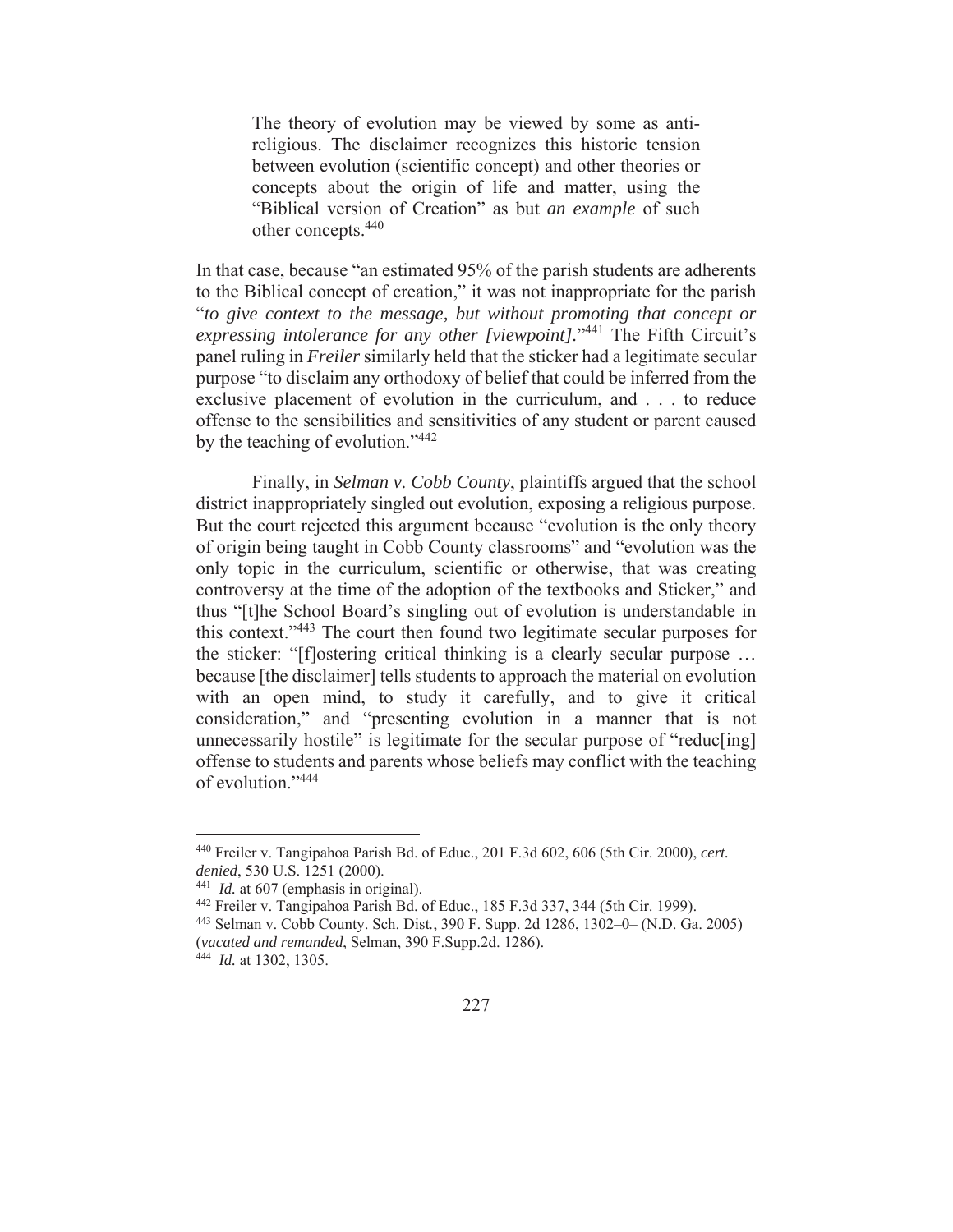These courts recognize that teaching evolution can impinge upon religion and cause controversy, and in some cases, they explicitly acknowledge that many religious persons see evolution as threatening to their religious beliefs. But no court has directly addressed the historical association between evolution and anti-religious activism. Nonetheless, these courts hint that a solution to any advancement or inhibition of religion resulting from the teaching of evolution is to consider such effects to be non-fatal secondary effects.

The *Lemon* test requires that the "primary effect" of a government policy neither "advance" nor "inhibit" religion.<sup>445</sup> A long-standing constitutional doctrine holds that "secondary" or "incidental" effects of a policy can touch upon religion (whether to advance or inhibit it), as long as the primary effect is secular. Thus, only "primary" effects which advance (or inhibit) religion—not "secondary" or "incidental" effects—can make a law unconstitutional. In the case of biological origins, teaching about any bona fide scientific theory will have a primary effect that advances scientific knowledge. If the scientific theory touches upon some theological claims or issues, any effects upon religion will be secondary or incidental. As one author writes:

[I]f a theory has scientific value and evidence to support it, its primary effect would be to advance knowledge of the natural world, not to advance religion. The ultimate goal of schools is to educate students. Where a theory has scientific value and supporting evidence, it provides a basis for knowledge. Whether it coincidentally advances religion should not matter.<sup>446</sup>

This methodology is employed when courts assess the constitutionality of teaching evolution. Courts typically focus on the scientific content of neo-Darwinism, *ignoring* the (a) religious or antireligious motives of evolution proponents; (b) religious or anti-religious views of evolution proponents; (c) evolution's religious or anti-religious implications; or (d) historical connections between evolution advocacy and anti-religious advocacy. If courts heed the warning of Justice Black and

<sup>445</sup> Lemon v. Kurtzman, 403 U.S. 602, 612 (1971).

<sup>446</sup> Theresa Wilson, Evolution, Creation, and Naturally Selecting Intelligent Design out of the Public Schools, 34 U. TOL. L. REV. 203, 232 (2003).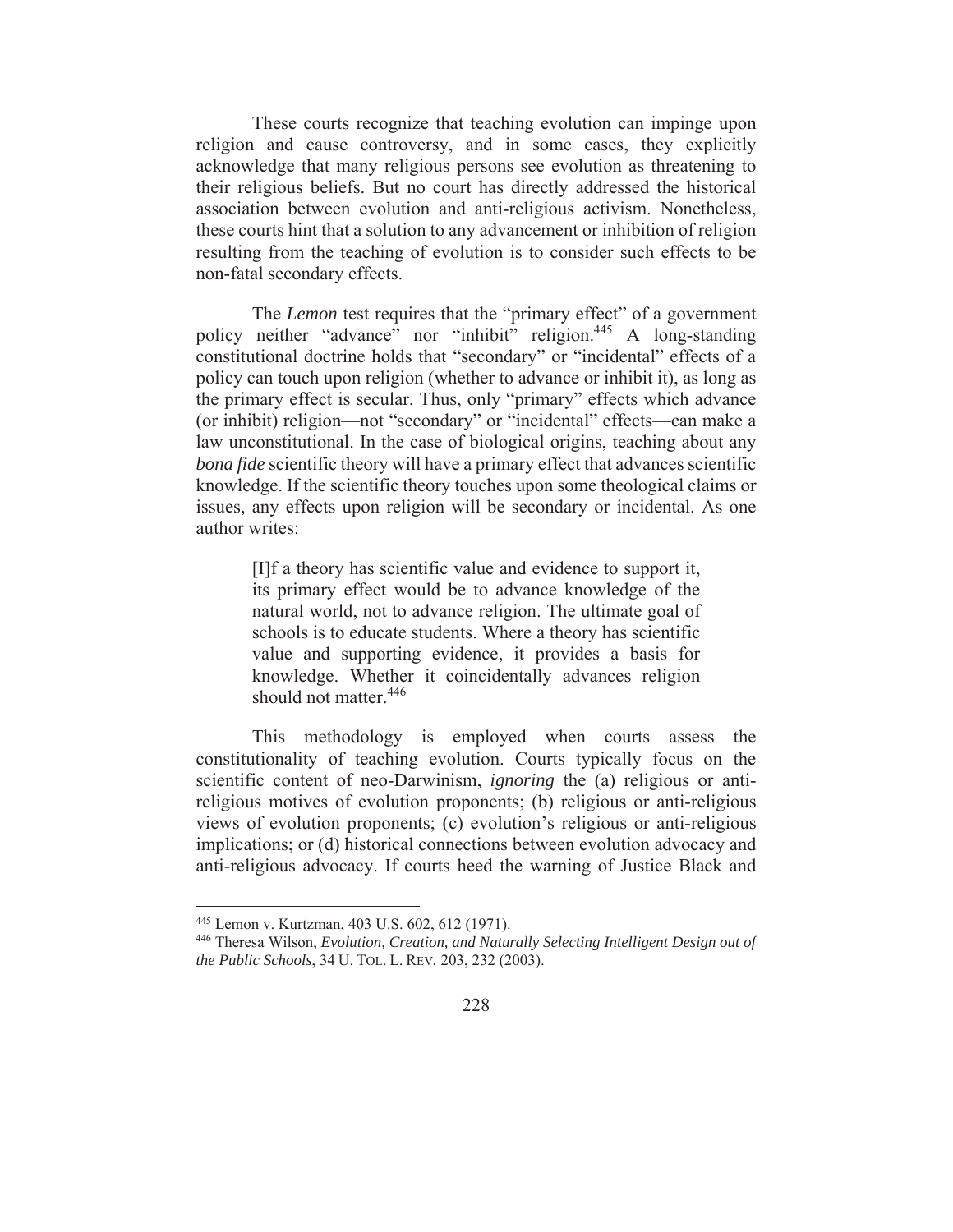acknowledge the existence of such "anti-religious" factors associated with evolution (such as the close association between anti-religious activism and the promotion of evolution), courts might simultaneously acknowledge the reality of factors (a)-(d), but consider them incidental effects of teaching the scientific concept of evolution, with the primary effect being the advancement of scientific knowledge.

Unfortunately, courts often apply a double standard when assessing the constitutionality of teaching *non*-evolutionary viewpoints of biological origins by taking criteria considered only applicable to secondary effects and treating those criteria as if they indicate primary effects. In such cases, courts ignore the scientific content of the non-evolutionary viewpoint and convert the (a) religious motives of proponents; (b) religious views of proponents; (c) religious implications of the concept; or (d) other religious associations (whether via people or groups, like fundamentalist Christians) connected to advocacy of that viewpoint, into primary effects. Thus, when non-evolutionary viewpoints are found to have a close historical relationship to religious advocacy, courts claim that there is a primary effect that advances religion, and the teaching of the viewpoint is ruled unconstitutional. But given that evolution is commonly found in close association with anti-religious advocacy, courts that will apply the law fairly and eschew double standards have two choices:

- (1) Declare the teaching of evolution unconstitutional.
- (2) Recognize that (a)-(d) represent "secondary" or "incidental" effects and thus are irrelevant to determining if a concept is constitutional for teaching in science classrooms. This applies whether the concept is the scientific theory evolution, or some non-evolutionary scientific viewpoint.

As discussed, courts must not strike down the teaching of evolution, and thus option (2) is the only viable solution for preserving the integrity of science education. Yet this option implies that courts can no longer objectively consider historical associations of non-evolutionary viewpoints with religious activism when assessing the constitutionality of teaching non-evolutionary scientific viewpoints. Indeed, such an approach would defeat common arguments against the constitutionality of teaching intelligent design in public schools. For this reason, many outcome-based jurists who oppose the teaching of ID will choose a third option: They will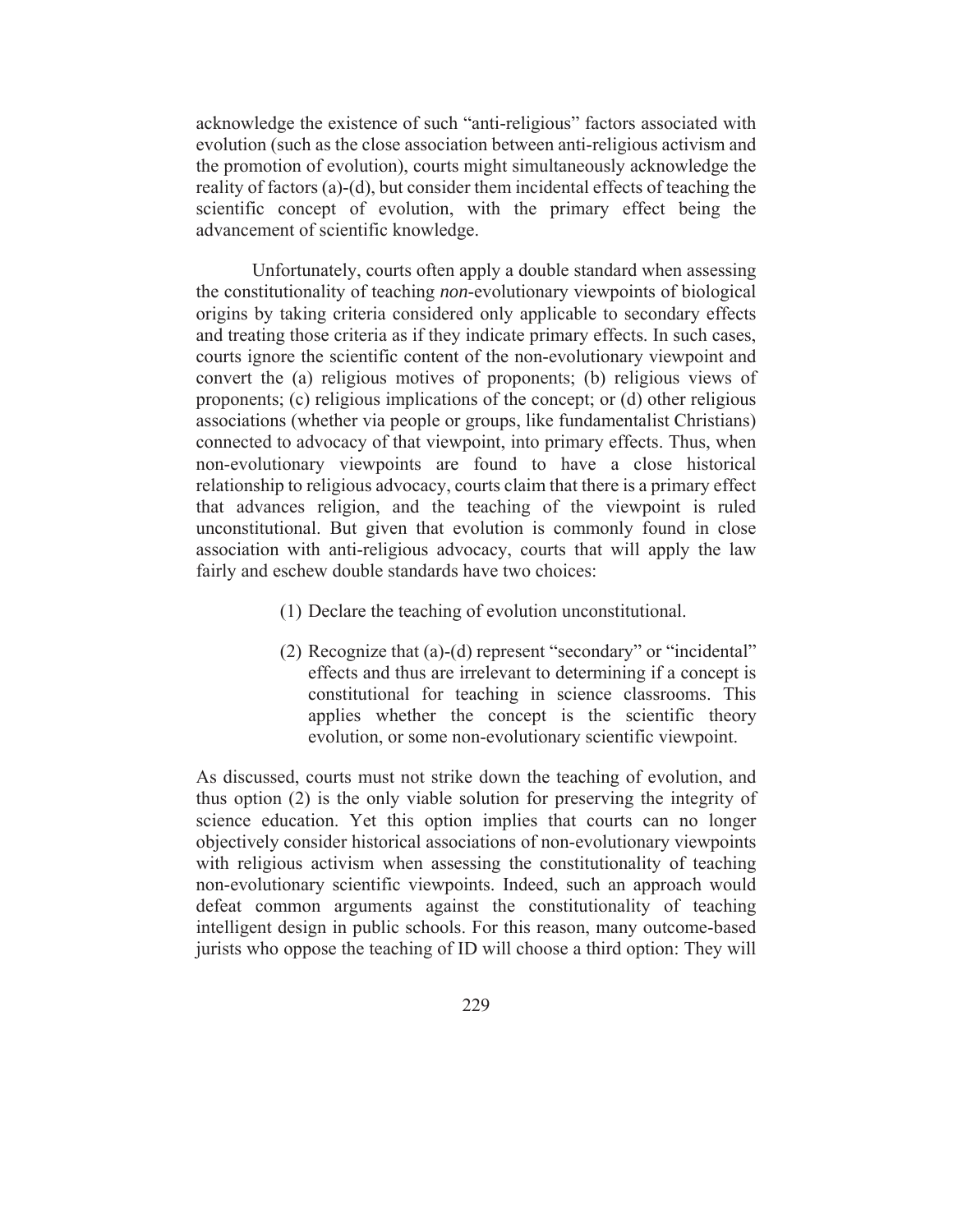continue to apply the double standard, employing fallacious criteria  $(a)$ – $(d)$ to try to disbar ID from public school classrooms,, but will ignore  $(a)$ – $(d)$ when evaluating the constitutionality of teaching evolution.

The just solution is to develop a jurisprudence that recognizes that a scientific theory can be taught in public schools even if it touches upon religious beliefs or has a history of anti-religious (or pro-religious) advocacy.<sup>447</sup> Such a model is implicit in other court decisions which recognize that the *primary* or direct effect of state action must be distinguished from incidental or secondary effects. As the Supreme Court has stated:

The Court has made it abundantly clear, however, that "not every law that confers and 'indirect,' 'remote,' or 'incidental' benefit upon [religion] is, for that reason alone, constitutionally invalid." Here, whatever benefit there is to one faith or religion or to all religions, is indirect, remote, and incidental.<sup>448</sup>

State action that results in an indirect or secondary benefit (or harm) to religion is thus not unconstitutional. In Agostini v. Felton,  $449$  the Court added that it is not the magnitude of the benefit that matters; the question is whether the effects/benefits of a policy provided are direct or merely a consequence of implementing a religiously neutral or secular principle. If the latter, then the effect or benefit is merely incidental. Such reasoning has been used to uphold many programs which may have resulted in incidental benefits to religion but were implemented "generally without regard to the sectarian-nonsectarian, or public-nonpublic nature of the institution benefited" under criteria that are "in no way skewed towards religion."450 In Zobrest v. Catalina Foothills School District, the Court again upheld a program giving aid "neutrally to any child qualifying as 'disabled' under the [act], without regard to the 'sectarian-nonsectarian, or public-nonpublic

<sup>447</sup> See DAVID K, DEWOLF, JOHN G, WEST, & CASEY LUSKIN, Intelligent Design Will Survive Kitzmiller v. Dover, 68 MONT. L. REV. 7 (2007).

<sup>448</sup> Lynch v. Donnelly, 465 U.S. 668, 683 (1984) (citations omitted).

<sup>449</sup> Agostini v. Felton, 521 U.S. 203 (1997).

<sup>450</sup> Witters v. Washington Dep't of Servs. For the Blind, 474 U.S. 481, 488 (1986) (citing Committee for Public Ed. & Religious Liberty v. Nyquist, 413 U.S. 756, 782–83, n.38) (citations and quotations omitted).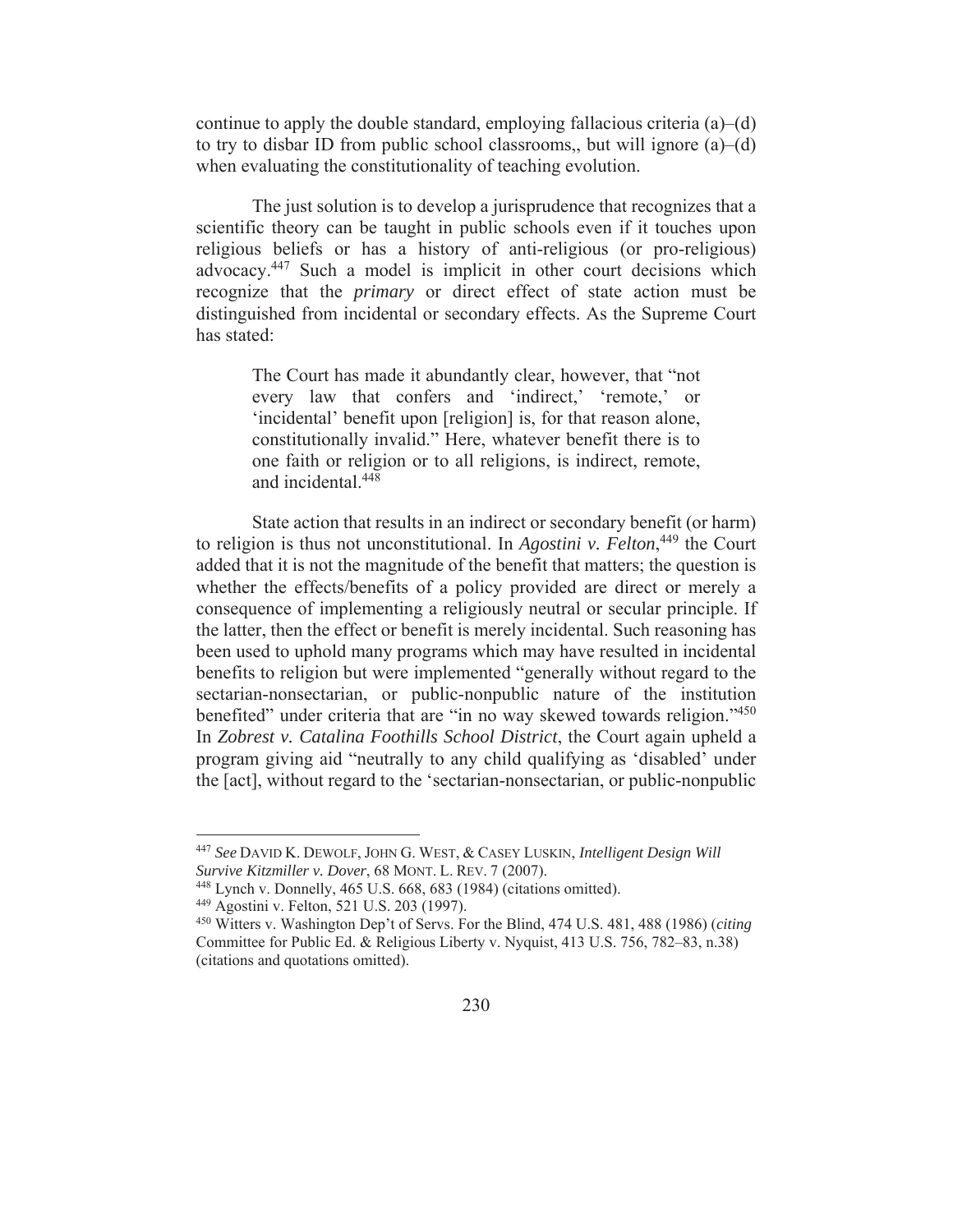nature' of the school the child attends."<sup>451</sup> This principle was strengthened in Mitchell v. Helms:

We have consistently turned to the principle of neutrality, upholding aid that is offered to a broad range of groups or persons without regard to their religion. If the religious, irreligious, and a religious are all alike eligible for governmental aid, no one would conclude that any indoctrination that any particular recipient conducts has been done at the behest of the government.<sup>452</sup>

As the Court held in *Agostini*, a benefit to religion is thus merely incidental if it "is allocated on the basis of neutral, secular criteria that neither favor nor disfavor religion."<sup>153</sup>

Precisely such logic has permitted the courts to acknowledge the anti-religious implications of teaching neo-Darwinism and at the same time to sanction its teaching in unambiguous terms. As Justice Black asked in Epperson v. Arkansas, "If the theory [of evolution] is considered antireligious, as the Court indicates, how can the State be bound by the Federal Constitution to permit its teachers to advocate such an 'antireligious' doctrine to schoolchildren?"454 The answer to Justice Black's rhetorical question is clear: Courts must treat the larger religious implications of scientific theories such as neo-Darwinism as merely incidental to the primary effect of teaching students about a scientific theory.

Some courts have justified the teaching of evolution using this precise reasoning. For example, in *McLean*, Judge Overton found that if creation science were a scientific theory, then it could have been taught because any touching upon religion would have been secondary:

Secondary effects which advance religion are not constitutionally fatal. Since creation science is not science,

<sup>&</sup>lt;sup>451</sup> Zobrest v. Catalina Foothills Sch. Dist., 509 U.S. 1, 10 (1993).

 $452$  Mitchell v. Helms, 530 U.S. 793, 809 (2000) (citations omitted).

 $453$  *Id.* at 813. (Because services to students in a religious school resulted in a benefit that had been distributed on a neutral, secular basis, the program was constitutional).

<sup>&</sup>lt;sup>454</sup> Epperson v. Arkansas, 393 U.S. 97, 113 (Black, J., concurring).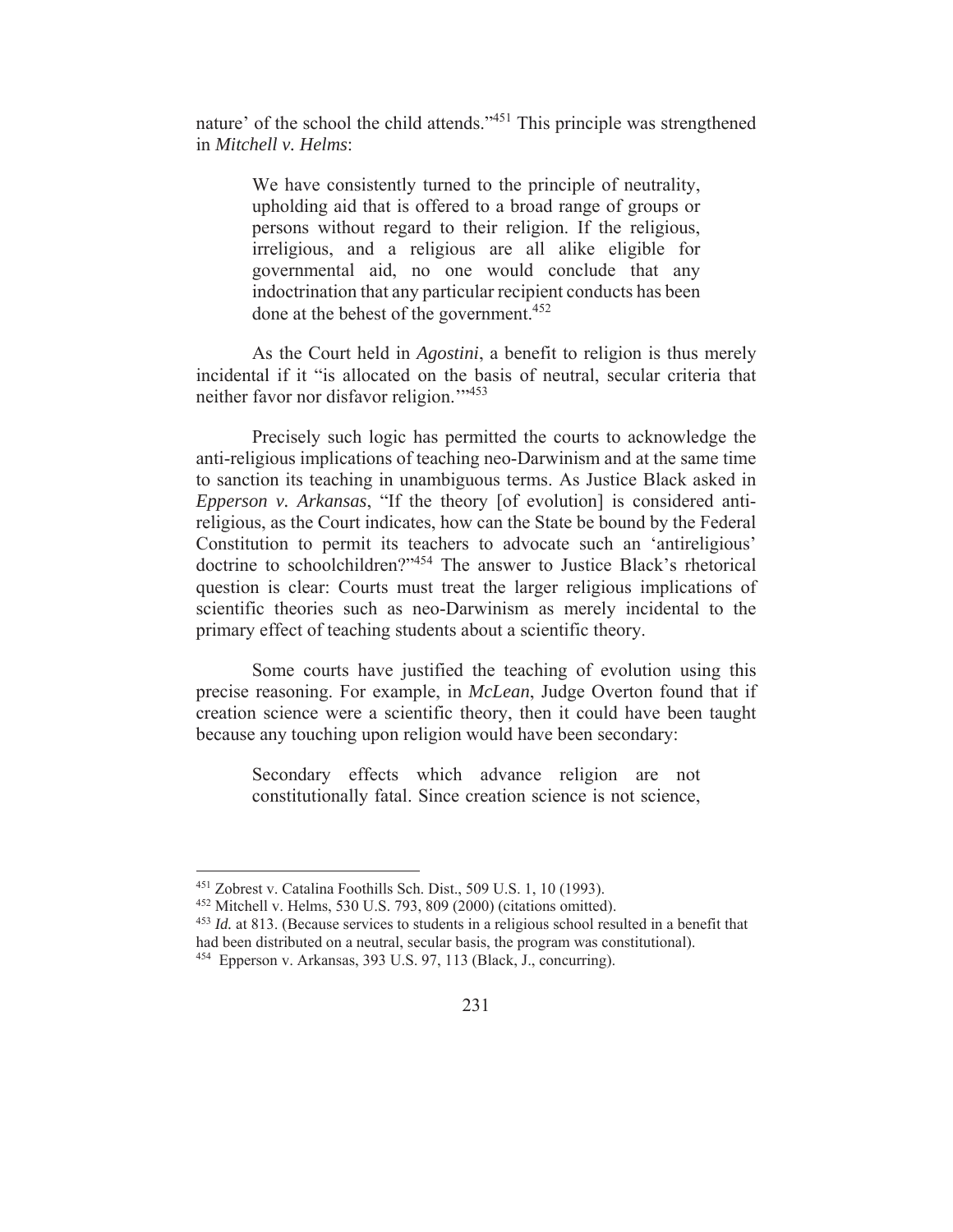the conclusion is inescapable that the only real effect of Act 590 is the advancement of religion. $455$ 

This approach was also followed in *Crowley v. Smithsonian Institution*, where a federal judge rejected arguments that Smithsonian exhibits on evolution established "secular humanism" because the "impact [on religion] is at most *incidental* to the primary effect of presenting a body of scientific knowledge."<sup>456</sup> Similarly, in Peloza v. Capistrano Valley *School District*, high school biology teacher John Peloza objected to teaching evolution on the grounds that it conflicted with his religious beliefs, but the Ninth Circuit rejected his complaint because "selvolution is a scientific theory based on the gathering and studying of data, and modification of new data." $457$  Because evolution is based upon science, any effects upon religion are not constitutionally fatal.

The "incidental effect" approach has also been applied in cases dealing with public school curricula outside of the teaching of evolution. In *Grove v. Mead School District*, fundamentalist Christians complained that a classroom reader established secular humanism. The court rejected the plaintiffs' contentions because the curricular materials had only an  $\ddot{\text{m}}$  indirect, remote, or incidental<sup>3458</sup> effect upon religion due to the secular reasons for their inclusion in the curriculum and their lack of explicit endorsement of any religious viewpoint. In Malnak v. Yogi, Judge Adams' concurrence called the Big Bang a teachable scientific "astronomical interpretation of the universe," despite the fact that it deals with an "ultimate" answer.<sup>459</sup> Thus when a curricular subject, such as evolution or the Big Bang, is properly recognized as a scientific theory, courts treat the advancement of any religious beliefs as merely secondary or incidental effects.

 $455$  McLean v. Arkansas Board of Education, 529 F. Supp 1255, 1272 (C.D. Ark. 1982).

<sup>456</sup> Crowley v. Smithsonian Inst., 462 F. Supp. 725, 727 (D.C. 1978) (emphasis added).

<sup>&</sup>lt;sup>457</sup> Peloza v. Capistrano Valley Sch. Dist., 37 F.3d 517, 521 (9th Cir. 1994), cert. denied, 515 U.S. 1173 (1995).

<sup>&</sup>lt;sup>458</sup> Grove v. Mead Sch. Dist., 753 F.2d 1528, 1539 (9th Cir. 1985) (citations and quotations omitted) (aff'd in part, vacated in part, rev'd in part on other grounds by Tahoe-Sierra Pres. Council, Inc. v. Tahoe Reg'l Planning Agency, 911 F.2d 1331 (9th Cir. 1990), aff'd Tahoe-Sierra Pres. Council v. Tahoe Reg'l Planning Agency, 535 U.S. 302 (2002).

<sup>459</sup> Malnak v. Yogi, 592 F.2d 197, 209 (3d Cir. 1979) (Adams, J., concurring).